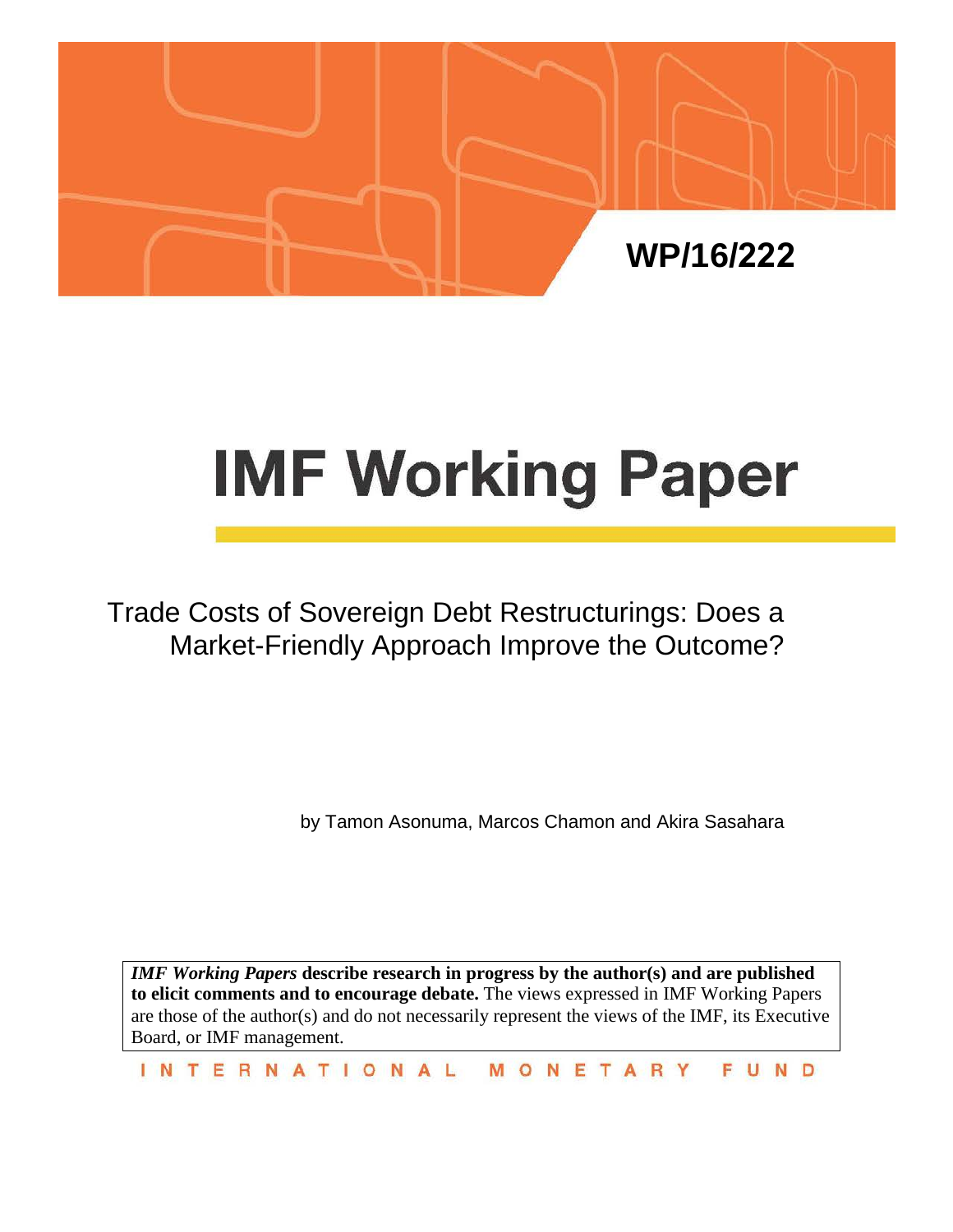#### Research Department and Western Hemisphere Department

### **Trade Costs of Sovereign Debt Restructurings: Does a Market-Friendly Approach Improve the Outcome?**

#### **Prepared by Tamon Asonuma, Marcos Chamon and Akira Sasahara**[∗](#page-1-0)

Authorized for distribution by Xavier Debrun and Inci Ötker

November 2016

**This Working Paper should not be reported as representing the views of the IMF.** The views expressed in this Working Paper are those of the author(s) and do not necessarily represent those of the IMF or IMF policy. Working Papers describe research in progress by the author(s) and are published to elicit comments and to further debate.

#### **Abstract**

Sovereign debt restructurings have been shown to influence the dynamics of imports and exports. This paper shows that the impact can vary substantially depending on whether the restructuring takes place preemptively without missing payments to creditors, or whether it takes place after a default has occurred. We document that countries with post-default restructurings experience on average: (i) a more severe and protracted decline in imports, (ii) a larger fall in exports, and (iii) a sharper and more prolonged decline in both GDP, investment and real exchange rate than preemptive cases. These stylized facts are confirmed by panel regressions and local projection estimates, and a range of robustness checks including for the endogeneity of the restructuring strategy. Our findings suggest that a country's choice of how to go about restructuring its debt can have major implications for the costs it incurs from restructuring.

JEL Classification Numbers: F14; F34; F41; H63;

Keywords: Sovereign Debt; Sovereign Defaults; Sovereign Debt Restructurings; Trade; Panel Regression; Local Projections;

Author's E-Mail Address: [TAsonuma@imf.org,](mailto:TAsonuma@imf.org) [MChamon@imf.org,](mailto:MChamon@imf.org) [ASasahara@ucdavis.edu](mailto:ASasahara@ucdavis.edu)

<span id="page-1-0"></span><sup>∗</sup> Tamon Asonuma is an economist in the Research Department. Marcos Chamon is a deputy division chief in Western Hemisphere Department. Akira Sasahara is a Ph.D. student at University of California Davis. The authors thank Sebastian Acevedo Mejia, Jaebin Ann, Gaetano Basso, Diego Alejandro Cerdeiro, Xavier Debrun, Aitor Erce, Atish Rex Ghosh, Martin D. Kaufman, Junko Koeda, Yen Nian Mooi, Keiichi Nakatani, Inci Otker, Ugo Panizza, Michael G. Papaioannou, Romain Ranciere, Michele Ruta, Alan M. Taylor, Christoph Trebesch, Tao Wang, Felix Ward, as well as seminar participants at Waseda University for comments and suggestions.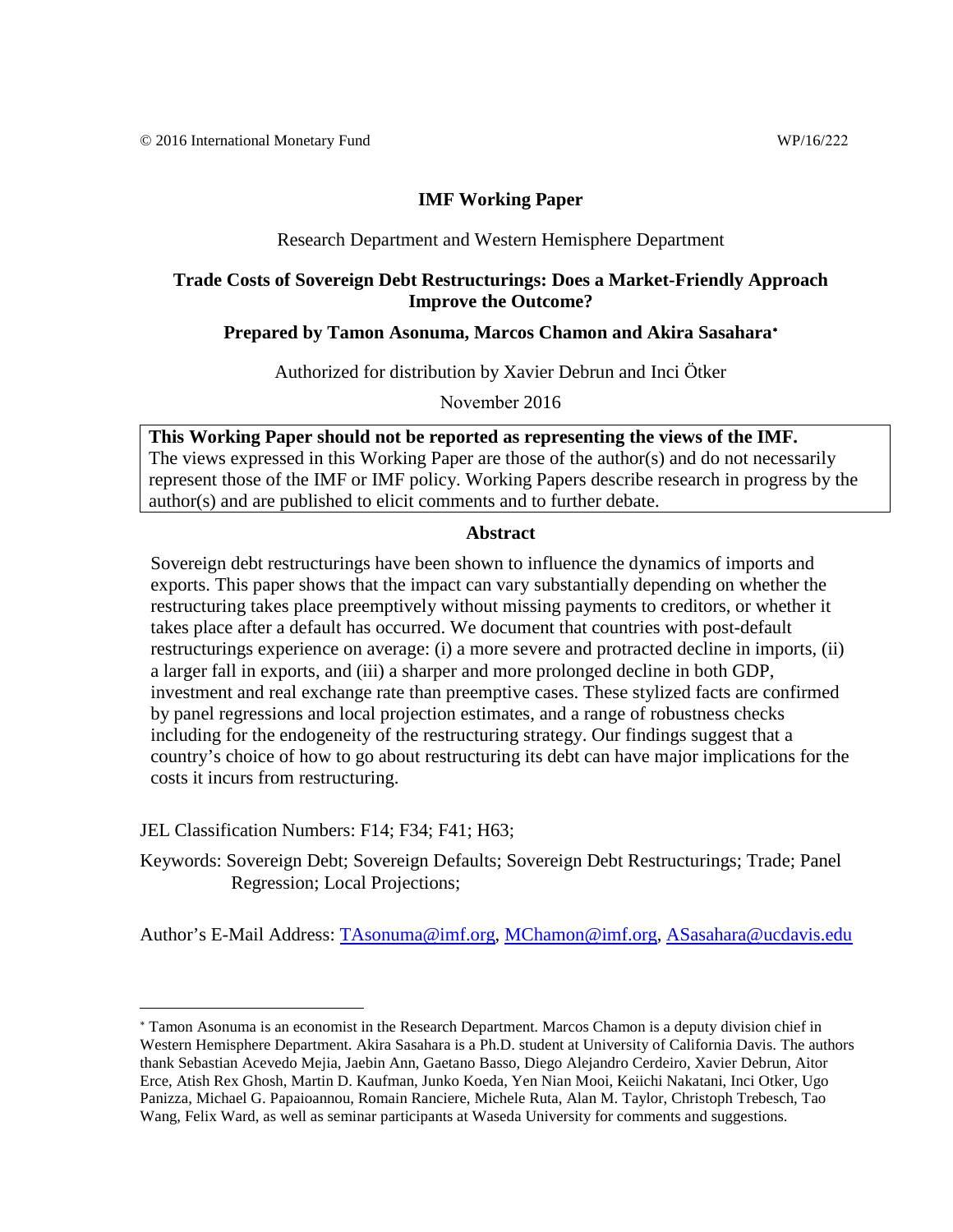| II. New Stylized Facts on Trade Dynamics around Debt Restructurings7      |  |
|---------------------------------------------------------------------------|--|
|                                                                           |  |
|                                                                           |  |
|                                                                           |  |
|                                                                           |  |
|                                                                           |  |
|                                                                           |  |
|                                                                           |  |
|                                                                           |  |
|                                                                           |  |
|                                                                           |  |
|                                                                           |  |
|                                                                           |  |
|                                                                           |  |
|                                                                           |  |
|                                                                           |  |
|                                                                           |  |
|                                                                           |  |
| B. Exchange Rate Regimes, Commodity Exporters, IMF-supported program, and |  |
|                                                                           |  |
|                                                                           |  |
|                                                                           |  |
| Figures                                                                   |  |
|                                                                           |  |
|                                                                           |  |
| 3. GDP, Investment, and Exchange Rates around Debt Restructurings 11      |  |
| 4. Conditional Cumulative Change from the Start of Restructurings, OLS 22 |  |
|                                                                           |  |
|                                                                           |  |
|                                                                           |  |
| Tables                                                                    |  |
|                                                                           |  |
|                                                                           |  |
|                                                                           |  |
| 4. Local Projections for Other Variables under Baseline Model, OLS 25     |  |
|                                                                           |  |
| 6. Predicting Restructuring Events, Logit Estimation (Marginal Effects)28 |  |

# Contents Page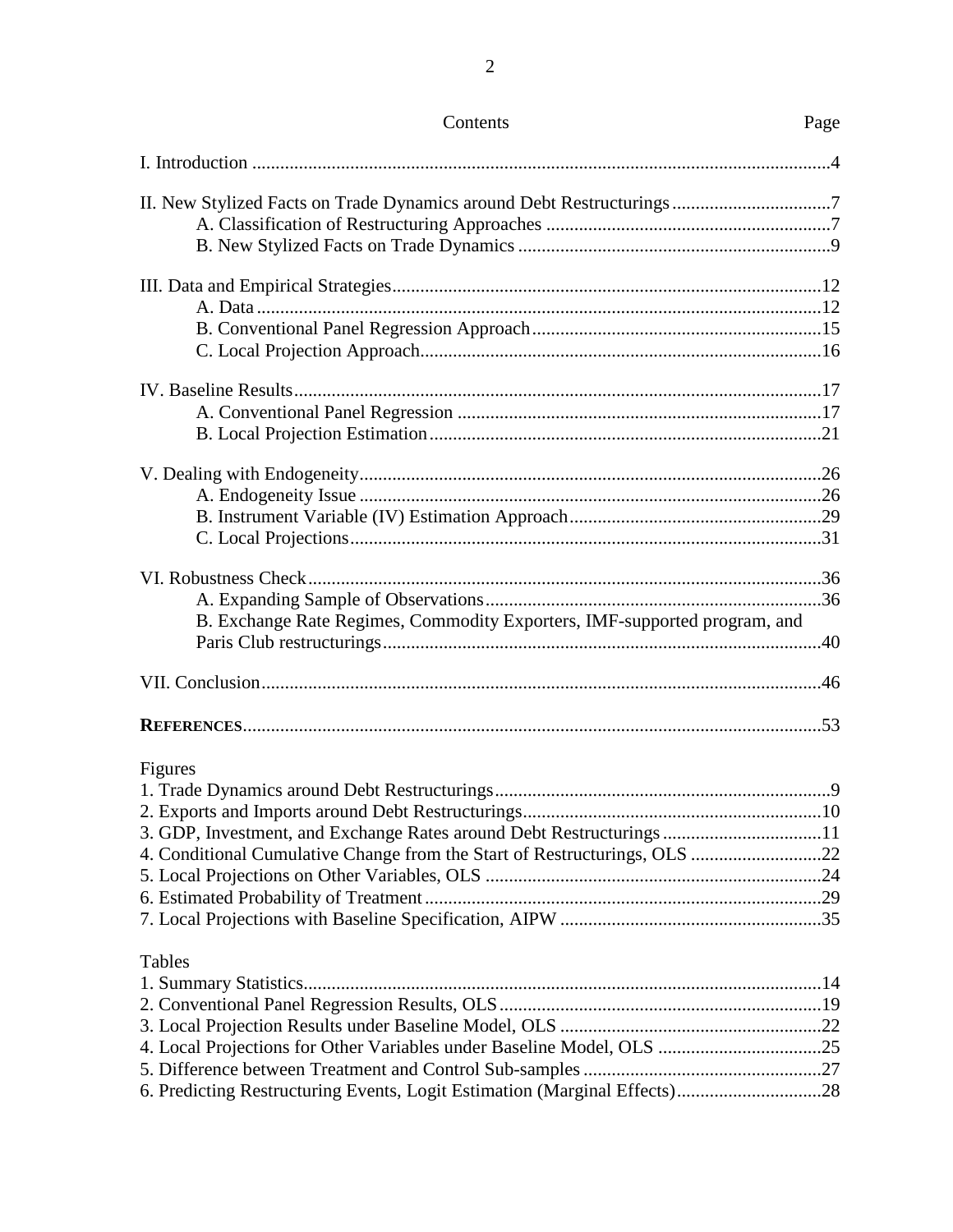| 8. Predicting Debt Restructuring Events, Multinomial Logit Summary Statistics32     |  |
|-------------------------------------------------------------------------------------|--|
|                                                                                     |  |
|                                                                                     |  |
|                                                                                     |  |
| 12. Local Projections for Exchange Rate Regimes, Commodity Exporters, IMF-supported |  |
|                                                                                     |  |
|                                                                                     |  |

# Appendixes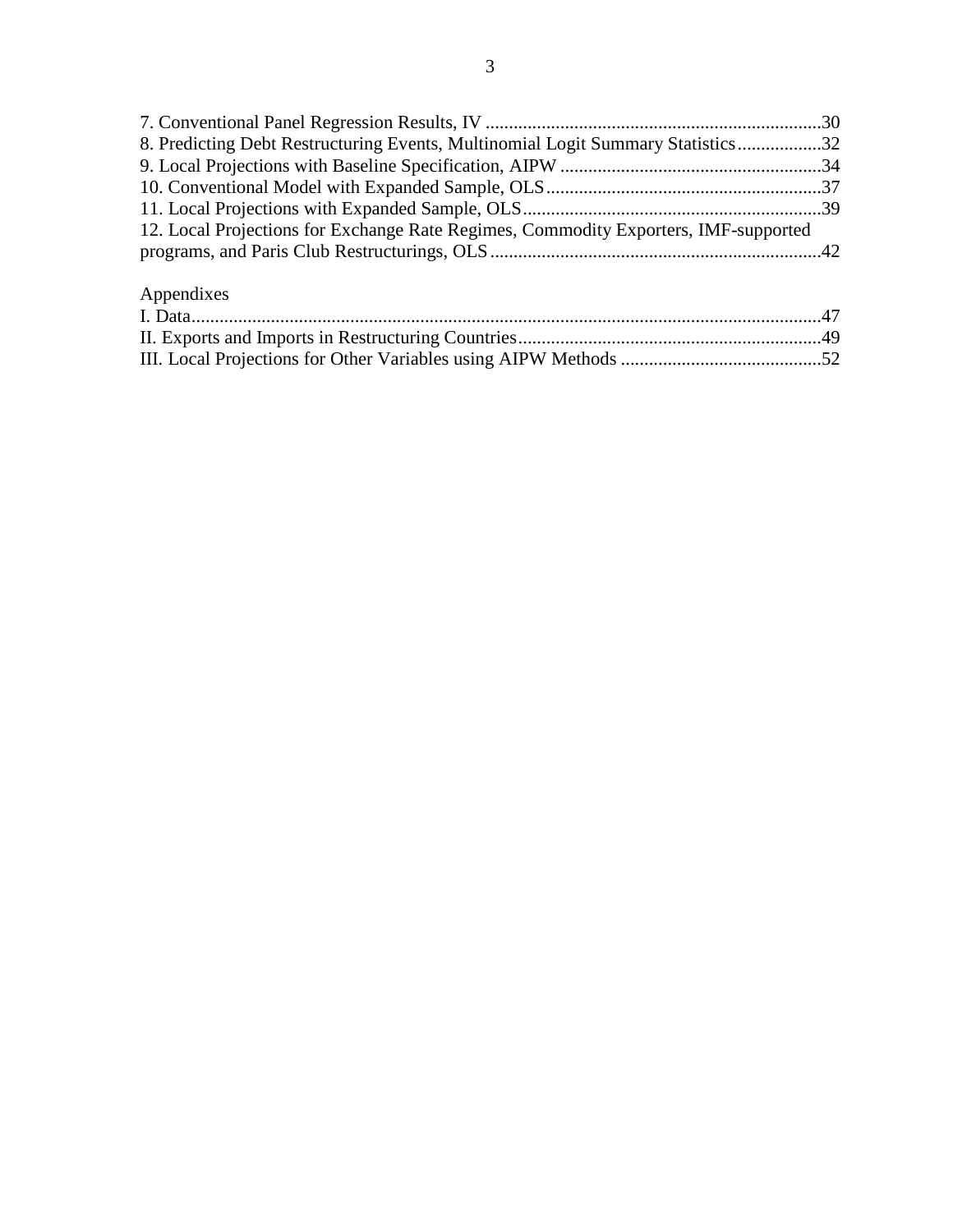#### **I. INTRODUCTION**

Sovereign debt restructurings are typically associated with a decline in imports and exports (Rose, 2005 and Martinez and Sandleris, 2011). While the effect of restructurings on trade has been well documented, the existing literature has lumped together all the episodes without taking into account differences in the nature of the restructuring process. This paper explores how the trade response varies depending on whether the restructuring takes place before or after a default occurs. That is, whether countries restructure pre-emptively (without missing any payment to creditors), or wait until payments are missed (default) to restructure. This distinction will prove key in determining the trade costs associated with the debt restructuring.

There are a number of channels through which sovereign debt restructurings could impact trade. Imports could decline if the restructuring country has difficulties financing a trade deficit, or if the restructuring is accompanied by an exchange rate depreciation (through a standard expenditure switching channel as in Abiad et al., 2014). Constrained access to trade credit can contribute to a decline in exports, as shown by Zymek (2012) for sovereign defaults and Amiti and Weinstein (2011) and Ahn et al., (2011) for financial crises. Limited financing for imports of intermediate goods can also affect exports (Levchenko et al., 2010). Pre-emptive restructurings are generally more creditor-friendly, and countries that avoid defaulting may be able to maintain better access to financing, which can help support trade as discussed above.

Using data from 177 private external debt restructurings in 69 countries over 1978–2007, we document that countries with a post-default restructuring―results in larger net present value (NPV) haircuts―experience have on average: (i) a more severe and protracted decline in imports, (ii) a larger fall in exports, and (iii) a sharper and more prolonged decline in both GDP, investment and real exchange rate than those with a preemptive restructuring. Interestingly, the experience of countries that start their debt renegotiation prior to a default but temporarily miss some payments during that process (which we call weakly pre-emptive restructurings with smaller NPV haircuts), tends to fall in between that of the strictly preemptive and post-default restructurings. While not the main focus of our paper, we also document that pre-emptive restructurings are associated with more rapid GDP and investment recoveries and less depreciation of the exchange rate.

Our results show that the approach that countries take to a debt restructuring can have first order implications for some of the key costs associated with restructuring.<sup>[1](#page-4-0)</sup> This distinction has not received attention in the sovereign debt literature, with the exception of a couple of

<span id="page-4-0"></span><sup>&</sup>lt;sup>1</sup> Borensztein and Panizza (2009) and Sandleris (2015) identify four main costs of sovereign defaults: reputation costs, trade exclusion costs, costs to the domestic economy through the financial system, and political costs.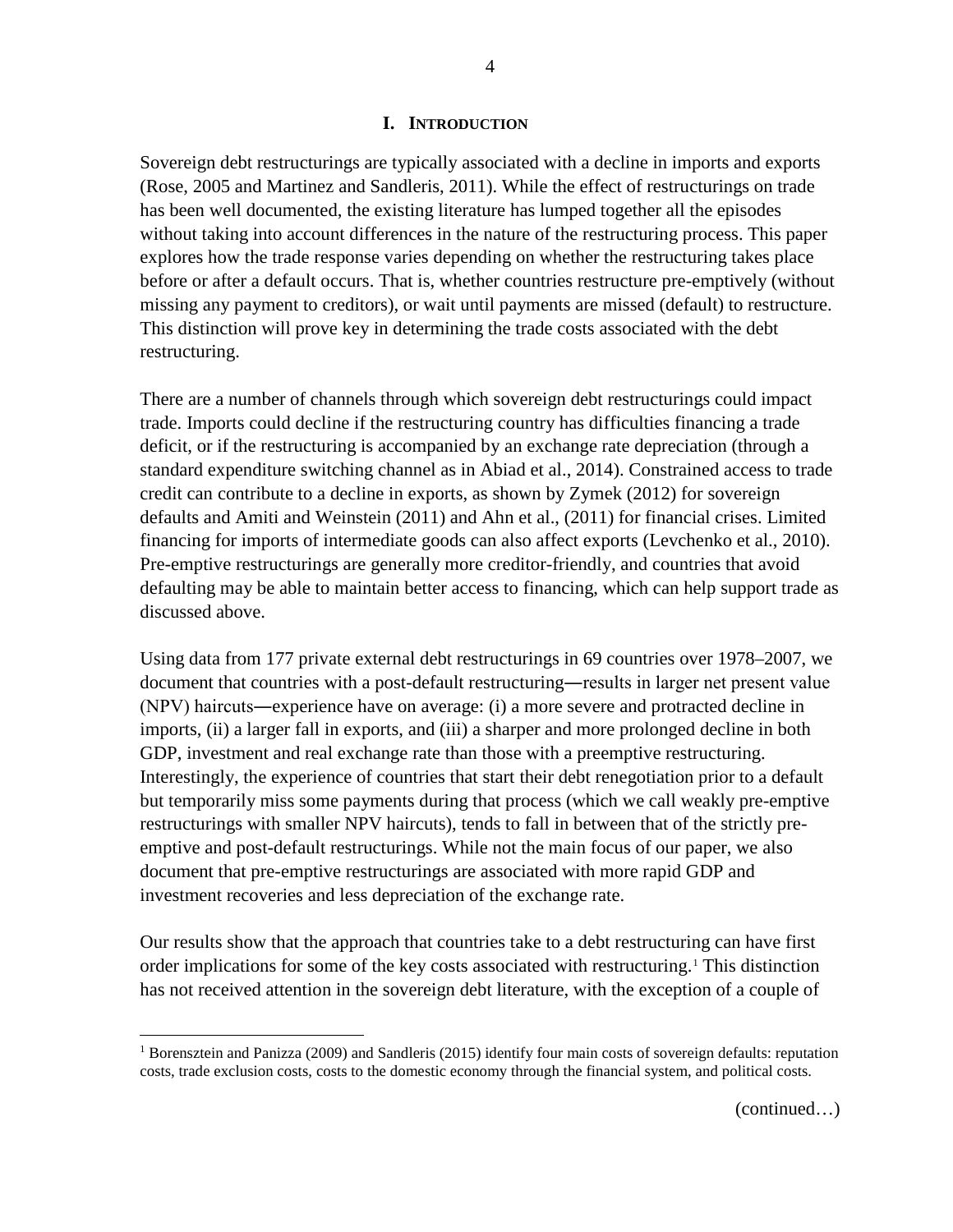recent studies. IMF (2013) documents that recent preemptive restructurings on external private debt over 2005–2013 (10 episodes) achieve high creditor participation than postdefault episodes.[2](#page-5-0) Asonuma and Trebesch (2016) study 179 restructurings over 1978–2010 and show that preemptive restructurings are associated with lower haircuts, shorter duration, lower output losses, and quicker market re-access than post-default cases. The current paper fills a gap in the literature by exploring the impact of both preemptive and post-default restructurings on exports and imports. It suggests that much of the cost of restructuring may stem from waiting until after a default takes place to restructure. The difference in outcomes between a post-default and a strictly preemptive restructuring in our estimates is often smaller than the difference in outcomes between a strictly preemptive restructuring and the control sample of countries that did not experience a restructuring. Moreover, even temporarily missing payments after the start of renegotiation seems to be associated with significantly worse outcomes for the country, as shown by the difference in our results between strictly and weakly preemptively restructurings. These stark results have not been documented before in this new and emerging literature.

Our findings are supported by regression based estimates for the impact of trade, which control for a number of other variables such as terms of trade, the real exchange rate and GDP growth. We obtain these results both under a conventional panel regression, which is commonly used in the trade and sovereign default literature (Rose 2005, Martinez and Sandleris, 2011, Zymek, 2012), and under a local projection model―originally proposed by Jordà (2005) and recently used by Jordà et al., (2013, 2016), Jordà and Taylor (2016) and Kuvshinov and Zimmermann (2016). These two approaches are complementary. The conventional panel regression provides an estimate of direct period-specific impacts of the different restructuring strategies. On the other hand, the local projection method quantifies the overall effect (both direct and indirect) of the restructuring approach over longer horizon.

The conventional panel regression estimates indicate that post-default restructurings are associated with a severe and prolonged decline in imports (1.7 percent over the first 3 years on average – in line with that of sovereign defaults in Zymek, 2012). In contrast, weakly preemptive cases experience a mild and short drop (0.8 percent over first 2 years on average) and strictly preemptive cases only experience a contemporaneous fall in imports (0.7 percent at the start year). Similarly, on exports, post-default restructurings lead to a sharp contemporaneous drop in exports (1.8 percent), while neither weakly nor strictly preemptive cases experience a significant drop. Sharp differences also emerge in our local projection estimates. On imports, post-default restructurings lead to a sharp decline in imports for the first 3 years from the start year and a prolonged compression over 4 additional years ―similar to Kuvshinov and Zimmermann (2016) on sovereign defaults. In contrast, the decline in imports is milder (but still severe) for weakly preemptive and even more gradual

<span id="page-5-0"></span><sup>&</sup>lt;sup>2</sup> For recent case studies, see also Sturzenegger and Zettelmeyer (2006), Erce (2013), Panizza et al. (2009), Diaz-Cassou et al. (2008), Das et al. (2012), and Finger and Mecagni (2007).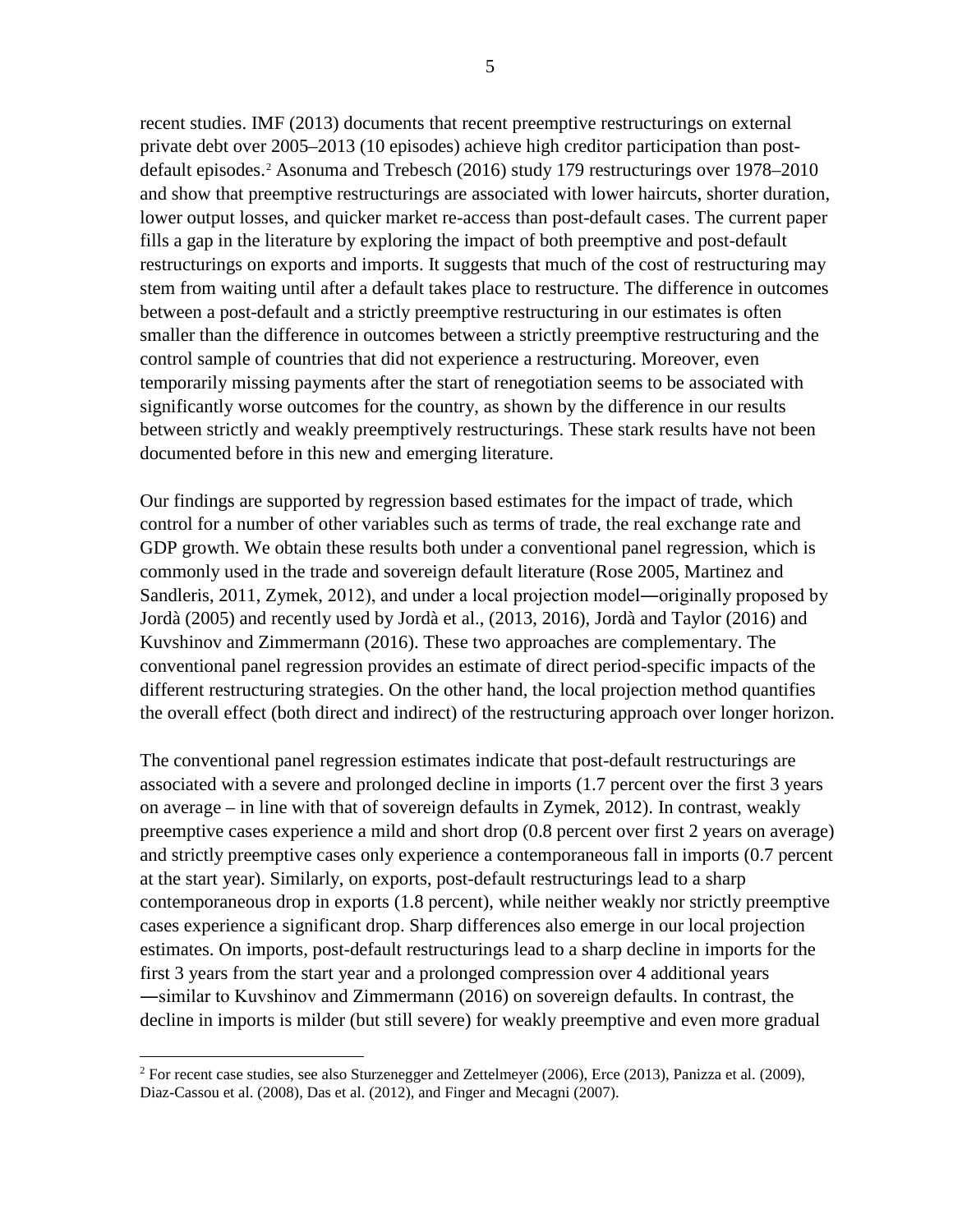for strictly preemptive ones. In a similar vein, post-default restructurings experience a severe decline of exports over the medium term followed by a moderate decline over the first 4 years. But the decline in exports is smaller for both weakly and strictly preemptive restructurings.

The decision of whether or not to restructure debt either pre-emptively or after default may be related to other country characteristics that help shape the post-restructuring outcome. For example, countries that restructure pre-emptively may be the ones that have accumulated debt and experienced more gradual adverse shocks. Similarly, countries with post-default restructurings suffer both prolonged recession and increased debt burden due to unexpected shocks. We address that potential endogeneity problem using a conventional Instrument Variable (IV) estimation and the Augmented Inverse Probability Weighted (AIPW) estimator (Jordà et al., 2016 and Kuvshinov and Zimmermann, 2016). Our estimates remain robust. Moreover, additional robustness checks on both expanding country sample and differentiations of exchange rate regimes, commodity exporters, IMF-supported programs, and official external (Paris Club) restructurings show the validity of our baseline results.

In addition to the emerging literature on the approach to debt restructurings discussed earlier, this paper also contributes to the empirical literature on trade costs of sovereign defaults.[3](#page-6-0) On official external debt (bilateral debt), both Rose (2005) and Martinez and Sandleris (2011) find that debt renegotiation (Paris Club restructurings) over 1948–2007 are associated with a significant decline in sovereign debtors' overall trade. On private external debt, Zymek (2012) shows that defaults trigger a severe reduction in sovereign debtors' exports in financially dependent industries. Similarly, Kuvshinov and Zimmermann (2016) document defaulting countries experience gross trade collapses in tandem with severe GDP contractions.[4](#page-6-1) Our paper differs from these studies in that we find asymmetric impacts across the three types of restructuring approaches discussed above.

Our empirical findings on trade around restructurings is also related to growing literature on trade collapse during the 2008–2009 global financial crisis. Among recent studies, using either firm-level or sector-level data, Amiti and Weinsten (2011), Alessandria et al., (2010) and Chor and Manova (2012) find that trade was negatively affected through a contraction of

<span id="page-6-0"></span><sup>&</sup>lt;sup>3</sup> Gu (2015) theoretically explains the pro-cyclicality of imports, exports and terms of trade around sovereign defaults.

<span id="page-6-1"></span><sup>4</sup> Zymek (2012) uses industry-level export data in a sample of 100 countries over 1970–2007 (with 61 default episodes). Kuvshinov and Zimmermann (2016) use a panel of 117 countries with 88 external defaults over 1970–2010.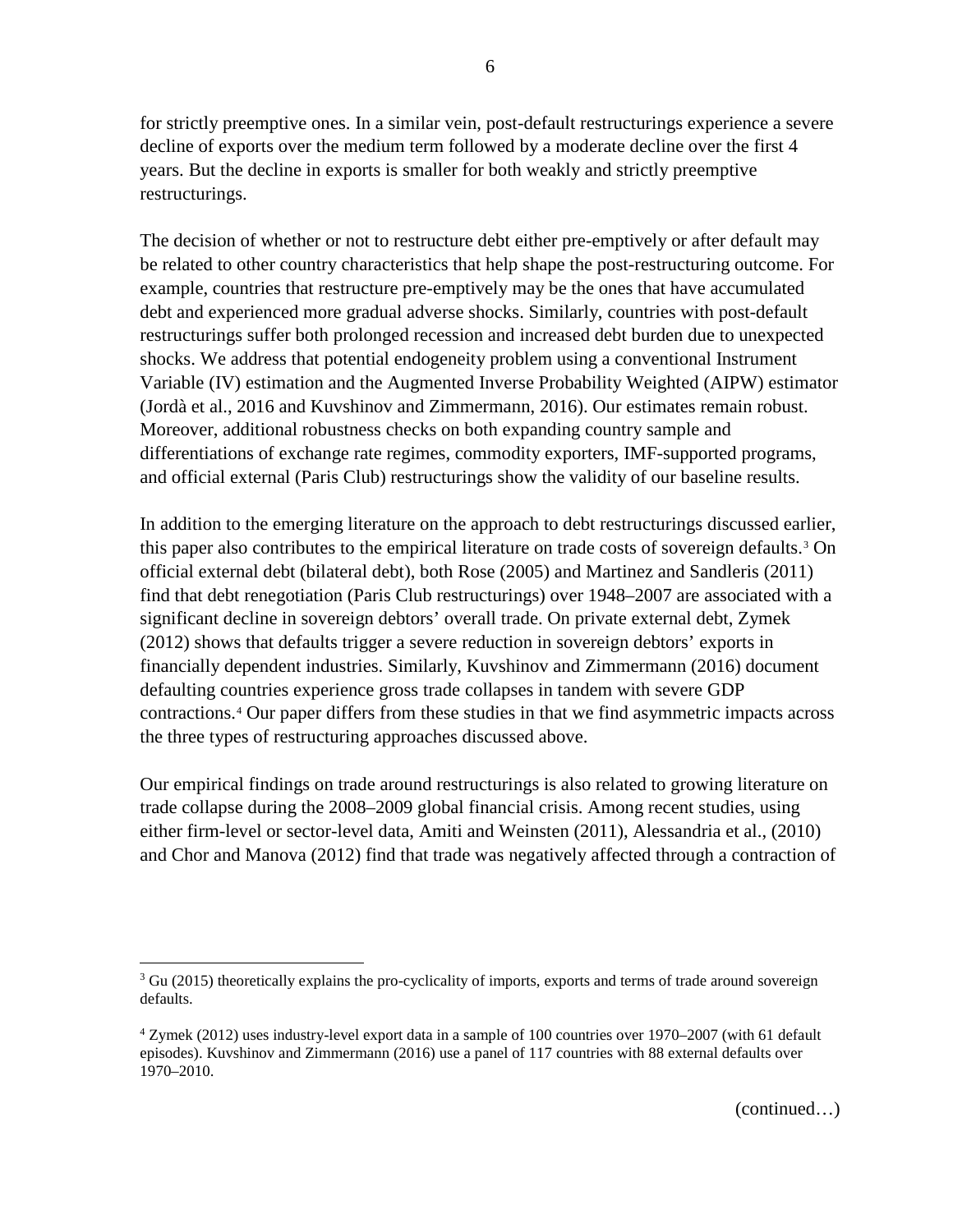trade credits, while with a disaggregated data on the US imports and exports, Levchenko et al., (2010) argue that vertical linkages across countries amplify the decline in trade.

In contrast, using monthly aggregate US import data, Novy and Taylor (2014) emphasize a channel of inventory adjustments.<sup>[5](#page-7-0)</sup>

The remainder of the paper is organized as follows. Section 2 documents the stylized facts related to the response of trade to different restructurings. Section 3 describes the data and our empirical strategies. Section 4 reports the baseline results. Section 5 deals with endogeneity, while Section 6 presents additional robustness checks. Finally, Section 7 discusses some policy implications and concludes.

# **II. NEW STYLIZED FACTS ON TRADE DYNAMICS AROUND DEBT RESTRUCTURINGS**

# **A. Classification of Restructuring Approaches**

Throughout the paper, we focus on private external debt restructurings. Of 179 debt restructurings, 131 episodes accompany at least one official external (Paris Club) debt restructuring over the periods from 2 years prior to the start of restructurings to 2 years after the end of restructurings.<sup>[6](#page-7-1)</sup> In contrast, 48 episodes are not associated with any external official debt restructurings. With a single exception, Paris Club restructurings were accompanied by an IMF-supported program.

Asonuma and Trebesch (2016) define classifications of restructurings on private external debt as follows:

- "Strictly preemptive" restructurings are those which are implemented with no missed payments at all (no legal default).
- "Weakly preemptive" restructurings are those in which some payments are missed, but only temporarily and after the start of formal or informal negotiations with creditor representatives (no unilateral default).
- "Post-default restructurings" are all other cases, in which payments are missed unilaterally and without the agreement of creditor representatives (unilateral default prior to negotiations).

<span id="page-7-0"></span> $5$  On related studies, see also Asmundson et al. (2011), Eaton et al. (2013), and Greenland et al. (2014).

<span id="page-7-1"></span><sup>&</sup>lt;sup>6</sup> Section VI.B explores how the trade dynamics respond differently whether the country has an official external debt (Paris Club) restructuring or an IMF-supported program.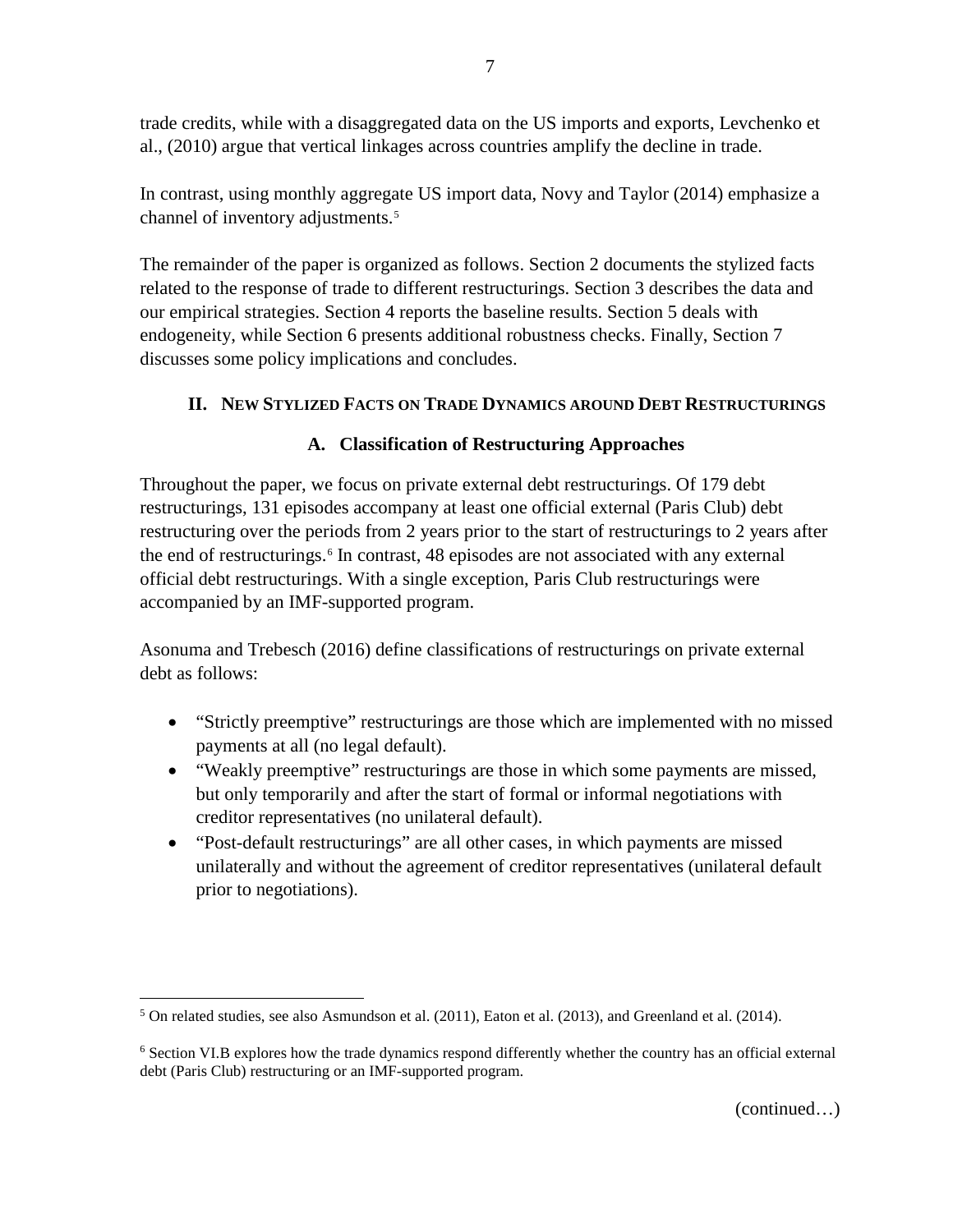As highlighted above, our definition hinges on whether the country misses any scheduled payments. The classification of the nature of the restructuring strategy can only be made after its completion.

Using a wide range of data sources on missed payments by governments vis-à-vis private external creditors and on processes of debt restructurings, Asonuma and Trebesch (2016) code 1[7](#page-8-0)9 debt restructurings and identify:<sup>7,[8](#page-8-1)</sup>

- 23 strictly preemptive restructurings in 13 countries
- 45 weakly preemptive restructurings in 26 countries
- 111 post-default restructurings in 60 countries.

Figure 1 reports trends of exports and imports (relative to GDP) for Ecuador, a post-default restructuring, and Uruguay, a strictly preemptive restructuring.<sup>[9](#page-8-2)</sup> These episodes were chosen because they are fairly representative of the experience of countries following those restructuring strategies. Vertical solid lines and dashed lines indicate start years and end years of restructurings, respectively. Ecuador experienced three weakly preemptive restructurings overlapping in 1982–1985 and three post-default restructurings (1986–1995, 1999–2000, and 2008–2009). In the most recent post-default restructurings (1999–2000 and 2008–2009), both exports and imports substantially declined around the restructurings. In contrast, Uruguay experienced five non-overlapping preemptive restructurings in 1983, 1985–1986, 1987–1988, 1989–1991 and 2003. In these preemptive restructurings, neither exports nor imports were severely influenced. Prior to its 2003 restructuring, Uruguay experienced a large drop in imports because of spillovers from Argentina's debt restructuring initiated in end-2001. This comparison reveals a striking difference in the evolution of both exports and imports between these two cases.

<span id="page-8-0"></span> <sup>7</sup> See Asonuma and Trebesch (2016) for detailed data sources.

<span id="page-8-1"></span><sup>&</sup>lt;sup>8</sup> Appendix I.2 provides classifications of countries experiencing post-default, weakly preemptive and strictly preemptive restructurings, respectively.

<span id="page-8-2"></span><sup>9</sup> See Appendix II for additional 4 country cases.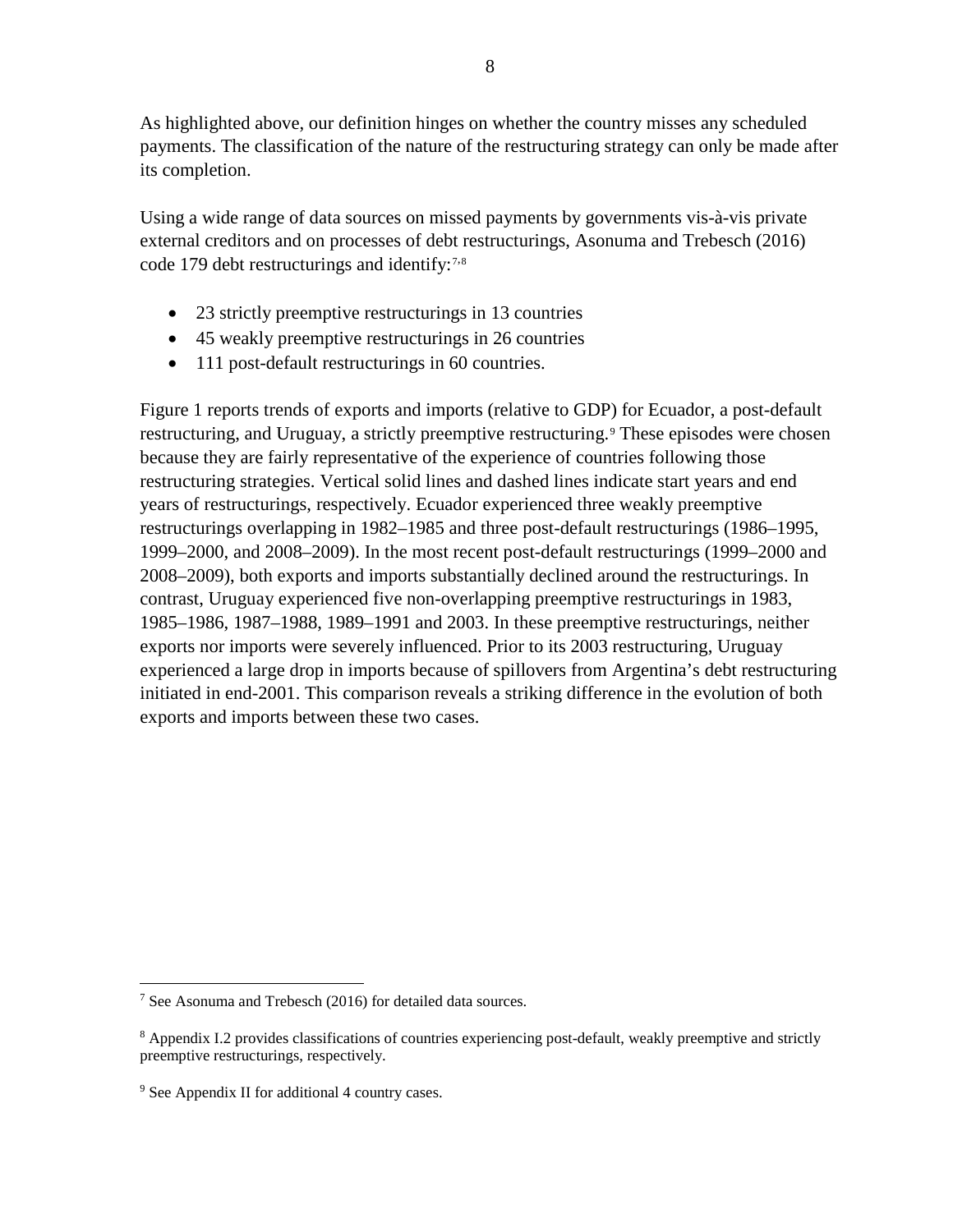

#### **Figure 1: Trade Dynamics around Debt Restructurings**

Sources: Asonuma and Trebesch (2016), IMF DOT (exports, imports) and World Bank World Development Indicators (USdollar denominated GDP).

#### **B. New Stylized Facts on Trade Dynamics**

While the comparison of the experiences of Ecuador and Uruguay is informative, it still has an idiosyncratic component by relying on the comparison of two countries. Figure 2 generalizes the comparison by drawing on data from all countries that restructured to illustrate the average experience of exports and imports under the three types of restructurings.[10](#page-9-0) The vertical dotted line indicates the start of the restructuring (time 0). Both the exports-to-GDP and imports-to-GDP ratios are normalized at the pre-restructuring level (time -1) indicated by the red horizontal lines. The duration of the renegotiation varies substantially across strategies: 5.1, 1.0 and 0.7 years on average for post-default, weakly preemptive and post-default restructurings, respectively. The time scale of the charts is chosen accordingly. Imports in countries with post-default restructurings experience a substantial decline for a prolonged period (over 3 years on average, A-left panel). Similarly, countries experiencing weakly preemptive restructurings suffer a decline in imports, albeit milder than that in post-default restructurings (A-center panel). In contrast, strictly preemptive restructurings are not associated with any decline in imports (A-right panel).

Turning to exports, post-default restructurings contribute to a severe and protracted drop in exports (2–3 percent over 3 years, B-left panel). In contrast, countries experiencing both weakly and strictly preemptive restructurings do not experience a contraction in exports (Bcenter and right panel).

<span id="page-9-0"></span><sup>&</sup>lt;sup>10</sup> See Benjamin and Wright (2009), Sturzenegger and Zettelmeyer (2006, 2008), Reinhart and Rogoff (2009, 2011), Cruces and Trebesch (2013), Asonuma and Joo (2016) for stylized facts around sovereign debt restructurings. See also Tomz and Wright (2013) for a survey.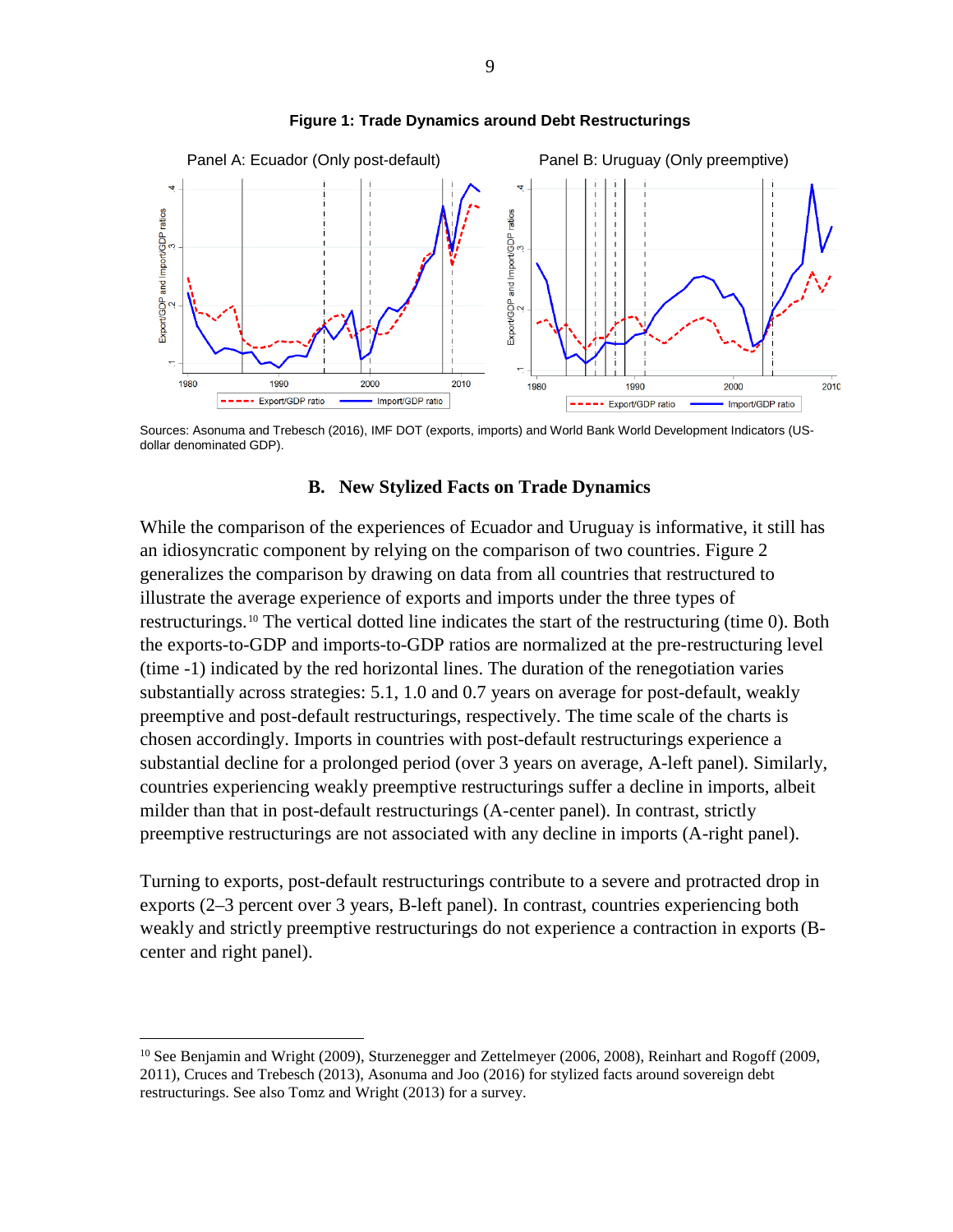



Sources: Asonuma and Trebesch (2016, restructurings), IMF DOT (exports, imports), WB World Development Indicators (US dollar-denominated GDP)

Figure 3 is analogous to Figure 2, but reports the dynamics of GDP, investment and the real exchange rate (against the US dollar). As shown in Asonuma and Trebesch (2016), GDP experiences a sizable drop in the run-up to a post-default restructuring.<sup>[11](#page-10-0)</sup> The drop continues following the restructuring, and GDP remains below its pre-crisis levels for several years. A much smaller drop takes place in the run-up to a weakly preemptive restructuring, and it only takes one year for GDP to recover to its pre-crisis level. In contrast, strictly preemptive restructurings are associated with more resilient growth before and after the restructuring.

<span id="page-10-0"></span> $11$  See also De Paoli (2009), Sturzenegger (2004), Levy-Yeyati and Panizza (2011), Tomz and Wright (2007), Trebesch and Zabel (2014) for output costs for defaults.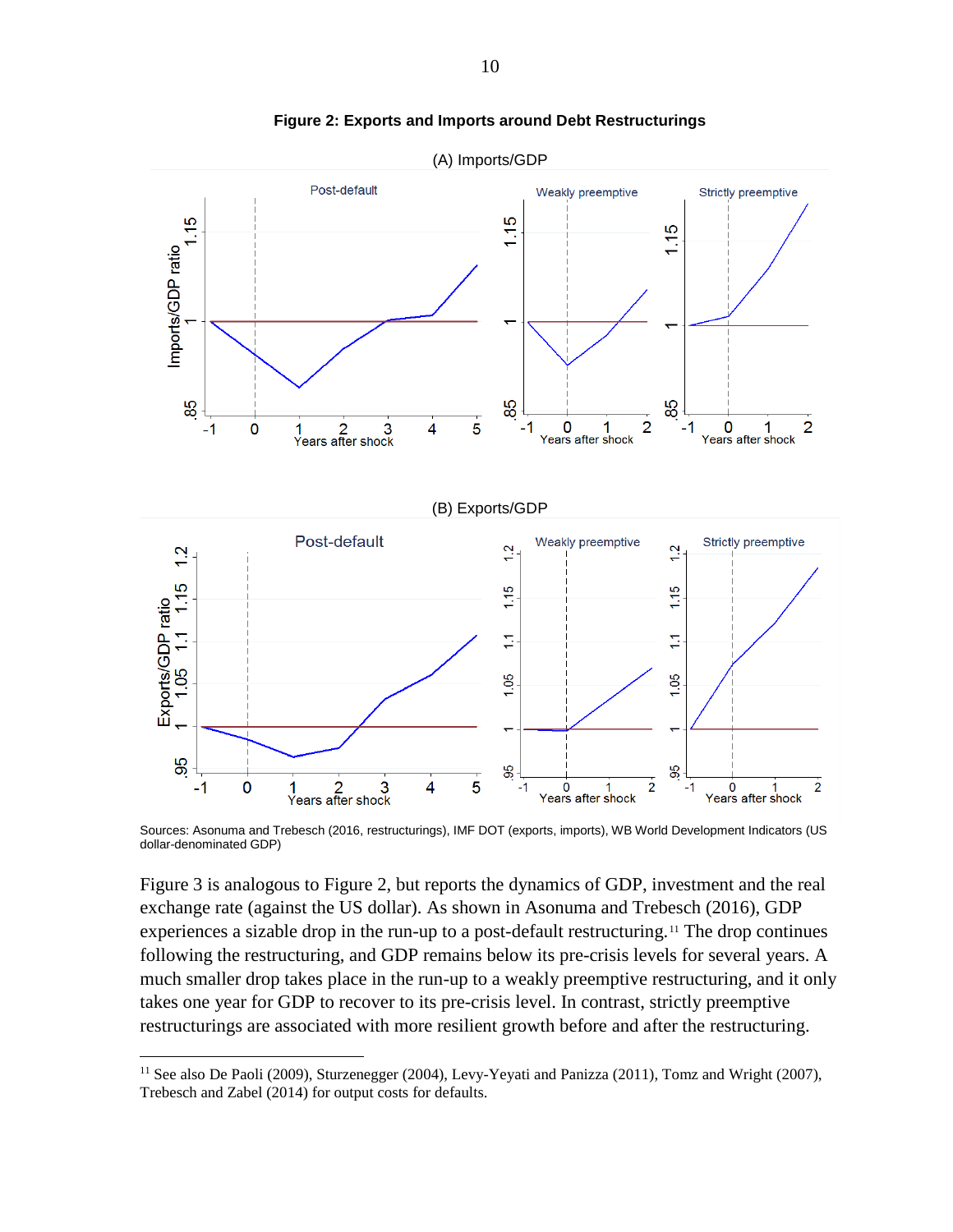Panel B in Figure 3 reports the results for investment, which follow a similar pattern to that of GDP. Investment experiences a deep and prolonged decline in the context of post-default restructurings, a milder and short-lived decline in weakly preemptive restructurings, while investment remains resilient and accelerates following a strictly preemptive restructuring. Finally, panel C in Figure 3 reports the results for the real exchange rate. Similarly to the findings in Asonuma (2016), the real exchange rate depreciates substantially in the run-up to post-default and weakly preemptive restructurings, and continues to depreciate afterwards. But there is a reduction in the pace of depreciation following weakly preemptive restructurings, and the overall magnitude of the depreciation is also smaller. In contrast, the real exchange rate remains more stable, and appreciates following strictly pre-emptive restructurings.



**Figure 3: GDP, Investment, and Exchange Rates around Debt Restructurings**

11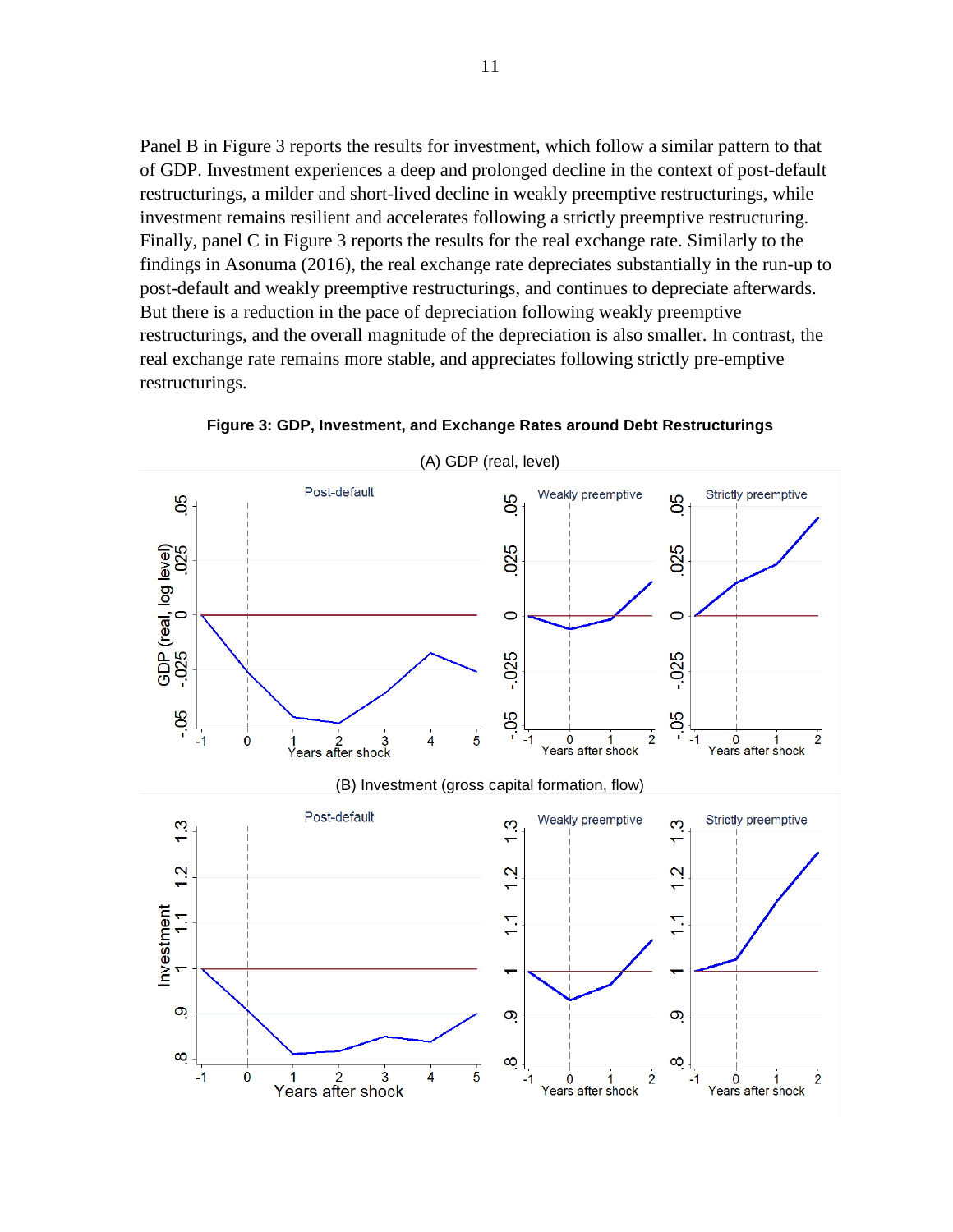

Sources: Asonuma and Trebesch (2016, restructurings), IMF IFS (real exchange rate), IMF DOT (exports, imports), WB World Development Indicators (GDP, Investment)*.* 

The results illustrated above can be summarized into the following stylized facts:

- *Stylized fact 1: Imports decline substantially in post-default restructurings, less severely in weakly preemptive restructurings, and are not affected in strictly preemptive cases.*
- *Stylized fact 2: Exports drop substantially in the post-default restructurings, but are not affected in weakly or strictly preemptive restructurings.*
- *Stylized fact 3: GDP and investment decline substantially and the exchange rate depreciates sharply in post-default restructurings, with a much milder adverse effect in weakly preemptive restructurings, and largely no effect in strictly preemptive cases.*

#### **III. DATA AND EMPIRICAL STRATEGIES**

#### **A. Data**

Our data has an annual frequency in order to have as large a country coverage as possible. The aggregate nominal trade (both export and import) value data are from the IMF Direction of Trade (DOT) database. We deflate the nominal trade data using the annual U.S. GDP deflator from the World Bank World Development Indicators (WDI). Our approach of using trade value data rather than trade quantity data―conventional in the literature (e.g., Rose, 2005, Martinez and Sandleris, 2011, Zymek, 2012―is guided by two rationales: First using trade quantity data strictly limits our country coverage, particularly among low income countries (LIC) experiencing restructurings. Second, Gopinath et al., (2012) find that a decline in US international trade was exclusively driven by a drop of trade quantity rather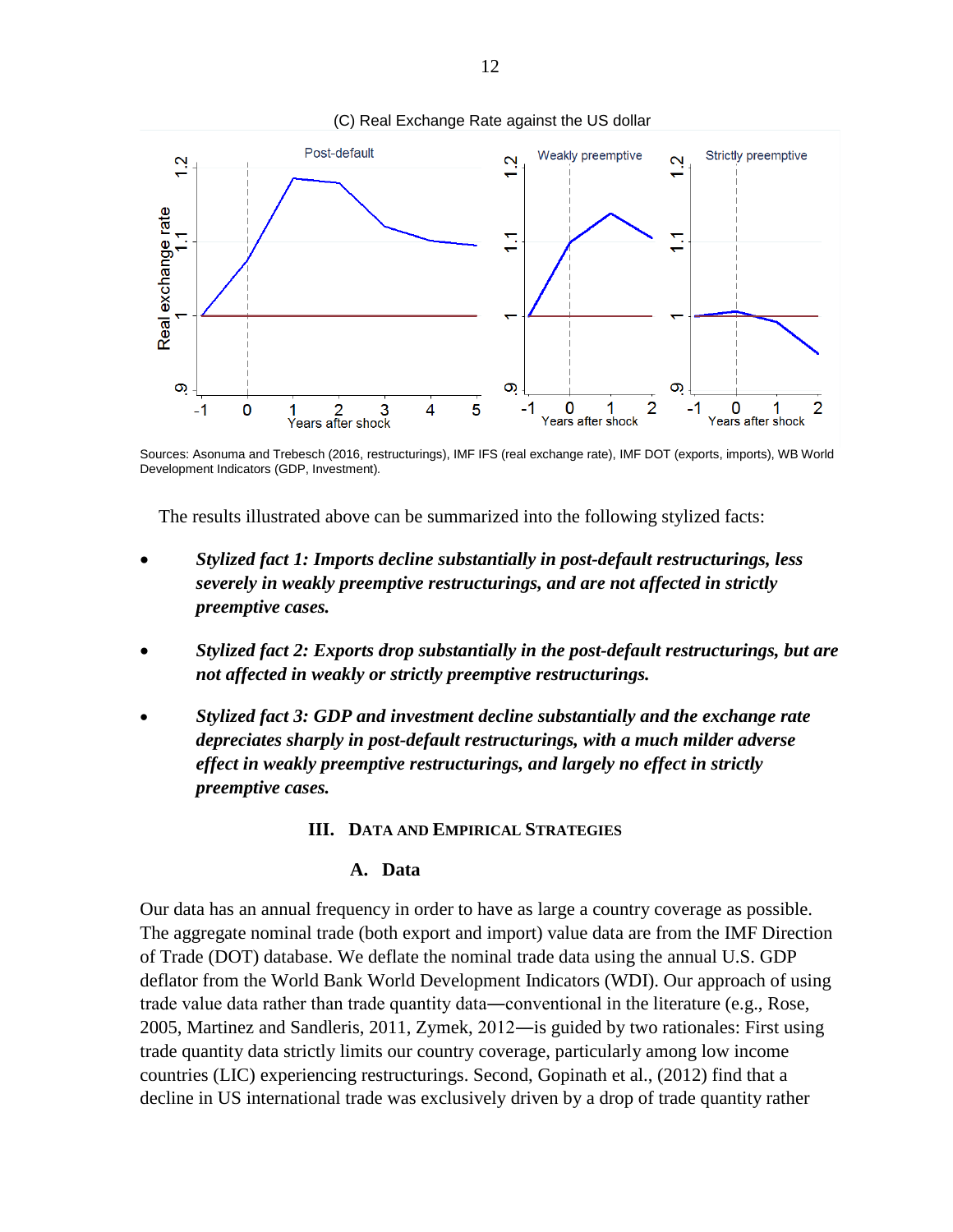than a drop in trade prices. Hence, conducting the analysis with trade values does not raise concerns because changes in trade values tend to be driven by changes in trade quantity, not by changes in trade prices.

Debt restructuring variables are from Asonuma and Trebesch (2016) which classifies restructurings as post-default, weakly preemptive and strictly preemptive, and also provides the duration of all 179 restructuring episodes over 1978–2010. In their database, the start of a restructuring process is defined as the default month and/or month in which a distressed restructuring is announced, and the end of a restructuring is defined as the month of the final agreement and/or the implantation of the debt exchange.

Our set of control variables include real GDP growth, real exchange rate depreciation, growth rate of investment, change in the terms of trade, the cyclical component of the log of real GDP per capita, population, import prices and export prices, and dummies for a floating exchange rate regime and for commodity exporters. Appendix A summarizes data sources of these explanatory variables.

Our sample covers the period 1970–2007. Our decision to exclude the period from 2008 onwards is driven by two reasons; first, and more importantly, international trade experienced a structural break which completely changed trade dynamic patterns due to the Great Trade collapse in 2008–2009. Applying a financial crisis dummy is not enough to meaningfully extract information from those years. Second, in our context, there are only two debt restructurings which were initiated after 2008: Seychelles 2008–2010 and Ecuador 2008–2009. Given the data availability constraint for other control variables, Seychelles 2008–2010 would have already been dropped from our sample.

The sample covers 69 countries that have experienced at least one debt restructuring over the specified horizon for our benchmark. Since we divide restructurings into three separate categories, each of the three dummies would become very rare in a sample that includes countries that never experienced a restructuring (which would bring the total to 122 countries), making our estimates less precise and possibly biasing them. Our approach of focusing on countries experiencing a specific event is in line with Jordà and Taylor (2016), in the context of studying fiscal austerity. In order to have our results comparable with previous studies (Zymek, 2012 and Kuvshinov and Zimmermann, 2016), we report estimation results with a full country coverage including non-restructuring countries in Section 6.1.

Table 1 summarizes import and export growth in the universe of restructurings and their classifications. Panel A shows post-default restructurings experience a large decline in imports at the start of restructurings and experience low import growth during that entire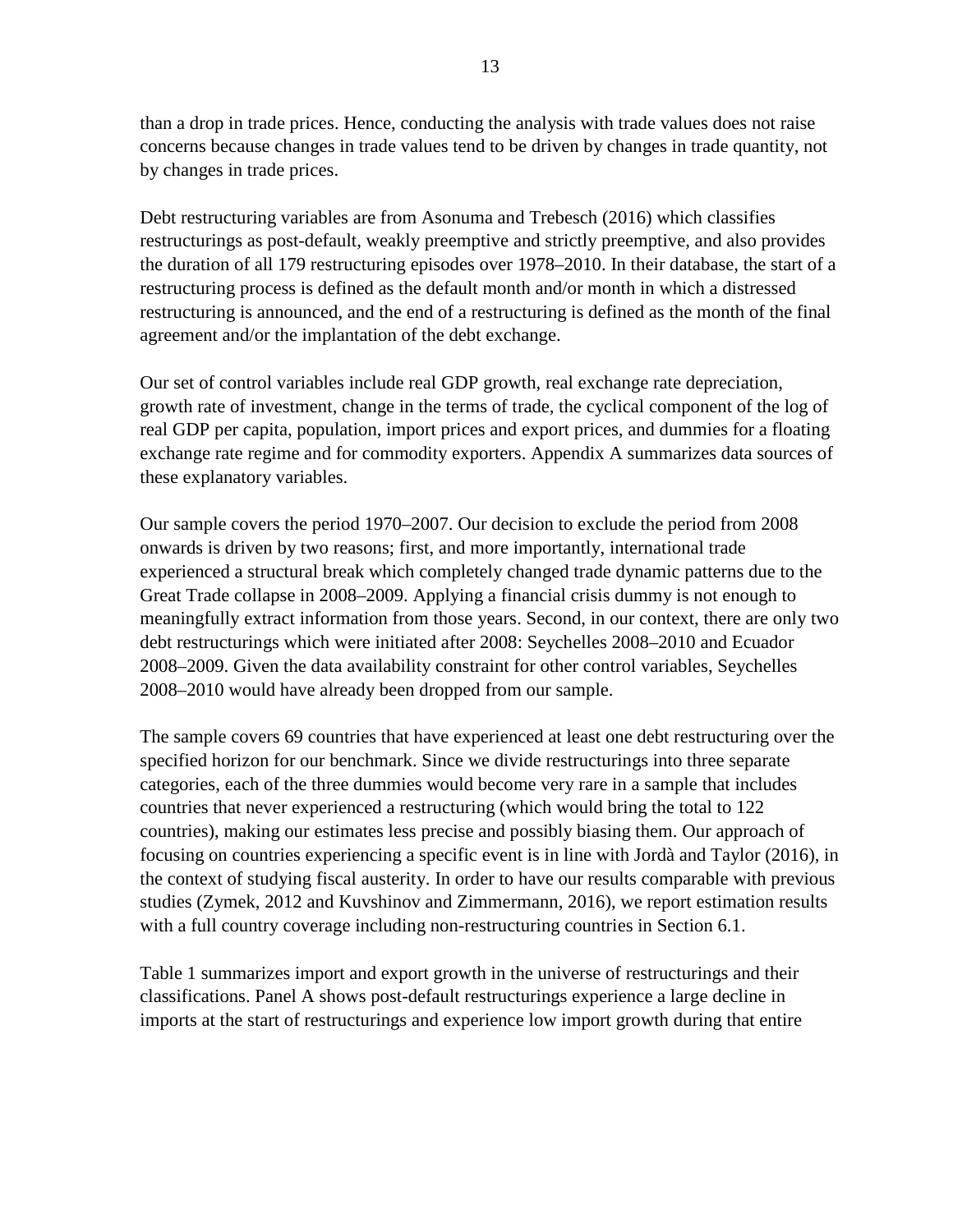process. In contrast, weakly preemptive episodes witness a milder fall in import growth at the start of the restructuring, followed by a rapid recovery (one year).

Panel B also indicates that for post-default restructurings, exports drop sharply at the onset of restructurings and continue to be subdued over a prolonged period, while for weakly preemptive cases, exports decline sharply only at the beginning of restructurings and quickly recover to their pre-restructuring levels. As expected, these are consistent with Figure 2 in Section 2.2.

| Panel A: $(Importt - Importt-1) / GDPt-1$           |       |         |           |          |       |
|-----------------------------------------------------|-------|---------|-----------|----------|-------|
|                                                     | Obs   | Mean    | Std. Dev. | Min      | Max   |
| At starting year of debt restructurings             |       |         |           |          |       |
| Post-default                                        | 80    | $-2.25$ | 5.15      | $-29.11$ | 9.88  |
| Weakly preemptive.                                  | 39    | $-1.40$ | 4.28      | $-22.27$ | 2.23  |
| Strictly preemptive                                 | 18    | 0.20    | 1.75      | $-4.18$  | 3.71  |
| During debt restructurings                          |       |         |           |          |       |
| Post-default (until 3 years from the starting year) | 285   | $-0.64$ | 4.72      | $-29.11$ | 11.04 |
| Weakly preemptive                                   | 84    | 0.13    | 4.12      | $-22.27$ | 21.92 |
| Strictly preemptive                                 | 23    | 1.12    | 1.94      | $-4.18$  | 5.64  |
| Other datasets                                      |       |         |           |          |       |
| Banking crisis (Laeven and Valencia, 2012)          | 45    | 0.03    | 3.84      | $-11.55$ | 11.04 |
| Sovereign crisis (Laeven and Valencia, 2012)        | 84    | $-1.76$ | 5.22      | $-22.27$ | 11.04 |
| Sovereign defaults (Standard and Poor's, 2006)      | 81    | $-1.60$ | 5.14      | $-24.02$ | 13.22 |
| All observations                                    | 2.043 | 1.16    | 5.48      | $-37.44$ | 65.92 |

#### **Table 1. Summary Statistics**

|                                                     | Obs   | Mean    | Std. Dev. | Min      | Max    |
|-----------------------------------------------------|-------|---------|-----------|----------|--------|
| At starting year of debt restructurings             |       |         |           |          |        |
| Post-default                                        | 80    | $-0.85$ | 4.79      | $-22.65$ | 10.60  |
| Weakly preemptive                                   | 39    | $-0.18$ | 3.06      | $-12.47$ | 8.74   |
| Strictly preemptive                                 | 18    | 0.86    | 1.94      | $-1.54$  | 5.45   |
| During debt restructurings                          |       |         |           |          |        |
| Post-default (until 3 years from the starting year) | 285   | $-0.06$ | 4.59      | $-22.65$ | 27.34  |
| Weakly preemptive.                                  | 84    | 0.14    | 2.94      | $-12.47$ | 12.16  |
| Strictly preemptive                                 | 23    | 0.53    | 2.31      | $-5.23$  | 5.45   |
| Other datasets                                      |       |         |           |          |        |
| Banking crisis (Laeven and Valencia, 2012)          | 45    | 0.59    | 3.82      | $-10.04$ | 20.20  |
| Sovereign crisis (Laeven and Valencia, 2012)        | 84    | $-0.91$ | 7.25      | $-25.71$ | 37.87  |
| Sovereign defaults (Standard and Poor's, 2006)      | 81    | $-0.91$ | 5.24      | $-25.71$ | 8.65   |
| All observations                                    | 2,043 | 0.76    | 5.61      | $-49.56$ | 109.88 |

Panel B:  $(Expert, − Expert, )/GDP, \Box$ 

Sources: Asonuma and Trebesch (2016, debt restructurings), Laeven and Valencia (2012, banking and sovereign crisis), Standard and Poor's (2006, sovereign defaults), IMF DOT (exports, imports), WB World Development Indicators (US dollardenominated GDP).

*Notes*: Observations are from 61 countries experienced at least one debt restructuring episode and the sample period is 1970– 2007. The impact of post-default on trade during debt restructurings only looks at its effect up to three years after start of the debt restructurings.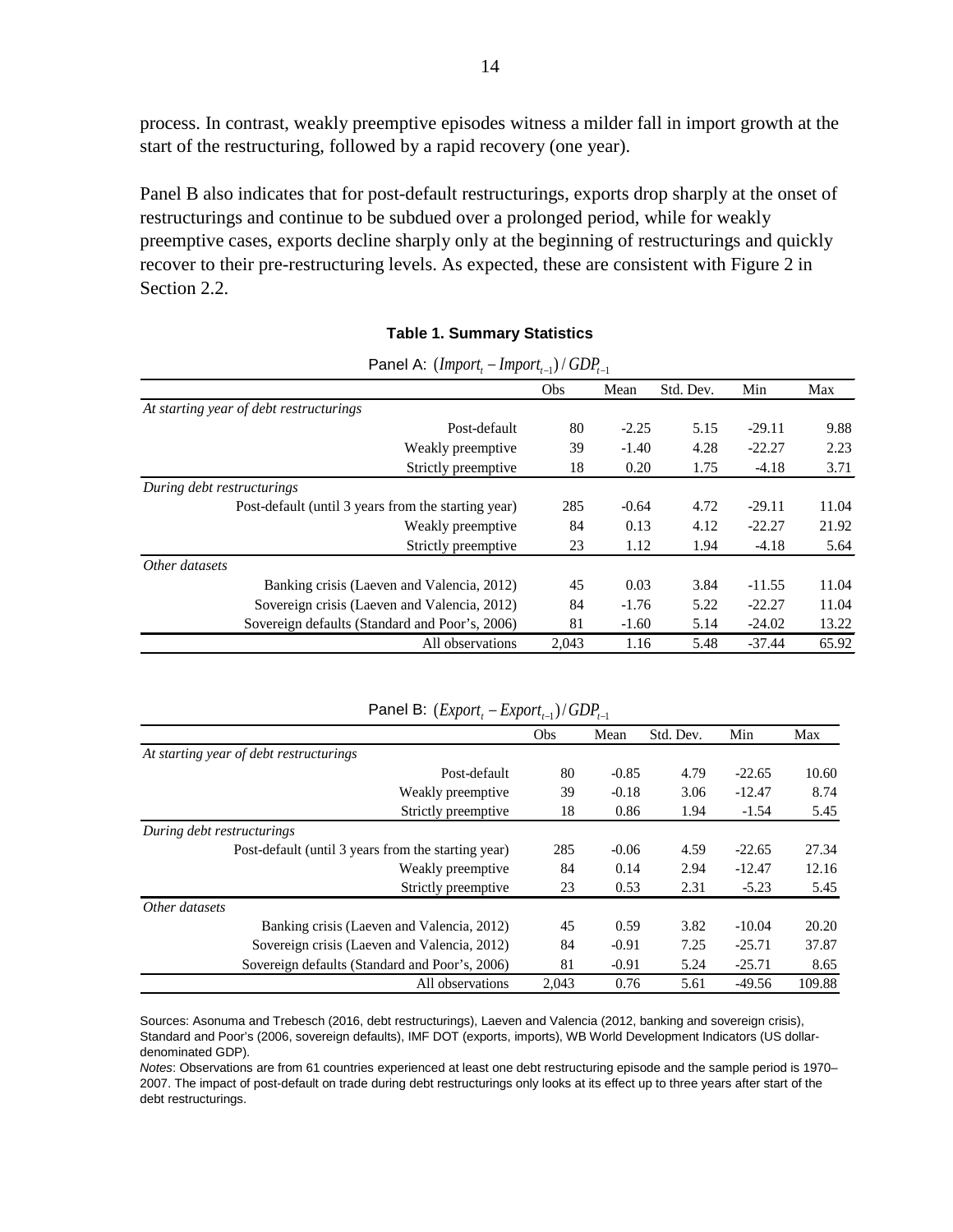#### **B. Conventional Panel Regression Approach**

First, we explore the direct period-specific impact of different restructuring strategies "unconditional" on the sovereigns' restructuring status in the previous period, i.e., independent from whether the country initiated restructurings in the previous period and negotiations have continued. During the restructuring process, some factors such as GDP, investments and the real exchange rate are significantly influenced by the sovereigns' restructuring strategies as seen in Figure 3. Use of the information set including these factors available in the current period enables us to control for contemporaneous effects of these factors on the current exports and imports. In addition, including lagged event dummies controls for the influence of the sovereigns' restructuring status in the previous periods. The advantage of the conventional panel approach lies on capturing "direct" contemporaneous or lagged effects of the event dummies (restructurings in our case) on the current trade. In our context, the choice of the conventional panel approach also yields estimates that can be compared to those in the literature (Zymek, 2012) and also provide an assessment for the robustness of our complementary local projection estimates.

Our baseline specification follows closely Amiti and Weinstein (2011) and Levchenko et al., (2010) using the change in import/export values normalized by GDP as a dependent variable:<sup>[12](#page-15-0)</sup>

$$
100 * \frac{Import_{c,t} - Import_{c,t-1}}{GDP_{c,t-1}} = \beta_0^m + DR_{c,t}\beta_1^m + X_{c,t}\beta_2^m + \varepsilon_{c,t}^m \tag{1}
$$

$$
100 * \frac{Expert_{c,t} - Expert_{c,t-1}}{GDP_{c,t-1}} = \beta_0^x + DR_{c,t}\beta_1^x + X_{c,t}\beta_2^x + \varepsilon_{c,t}^x
$$
 (2)

where  $100*(\text{Import}_{c,t} - \text{Import}_{c,t-1})/\text{GDP}_{c,t-1}$  and  $100*(\text{Export}_{c,t} - \text{Export}_{c,t-1})/\text{GDP}_{c,t-1}$  are the percentage changes in import values and export values of country *c* at year *t* normalized by the previous level of GDP, respectively;  $\beta_0^m$  (and  $\beta_0^x$ ) is a constant term; *DR<sub>ct</sub>* is a vector of debt restructuring dummies including the post-default restructuring dummy, the weakly preemptive debt restructuring dummy and the strictly preemptive restructuring dummy;  $\beta_1^m$  (and  $\beta_1^x$ ) is a vector of coefficients of debt restructuring dummies to be estimated;  $X_{c,t}$  is a set of control variables;  $\beta_2^m$  (and  $\beta_2^x$ ) is a vector of coefficients on

<span id="page-15-0"></span> $12$  Amiti and Weinstein (2011) and Levchenko et al. (2010) employ the percentage change in imports and exports as a dependent variable. However, we employ the percentage change in imports and exports scaled by GDP in order to control heterogeneity of variables across countries and have our estimates comparable with those in local projections.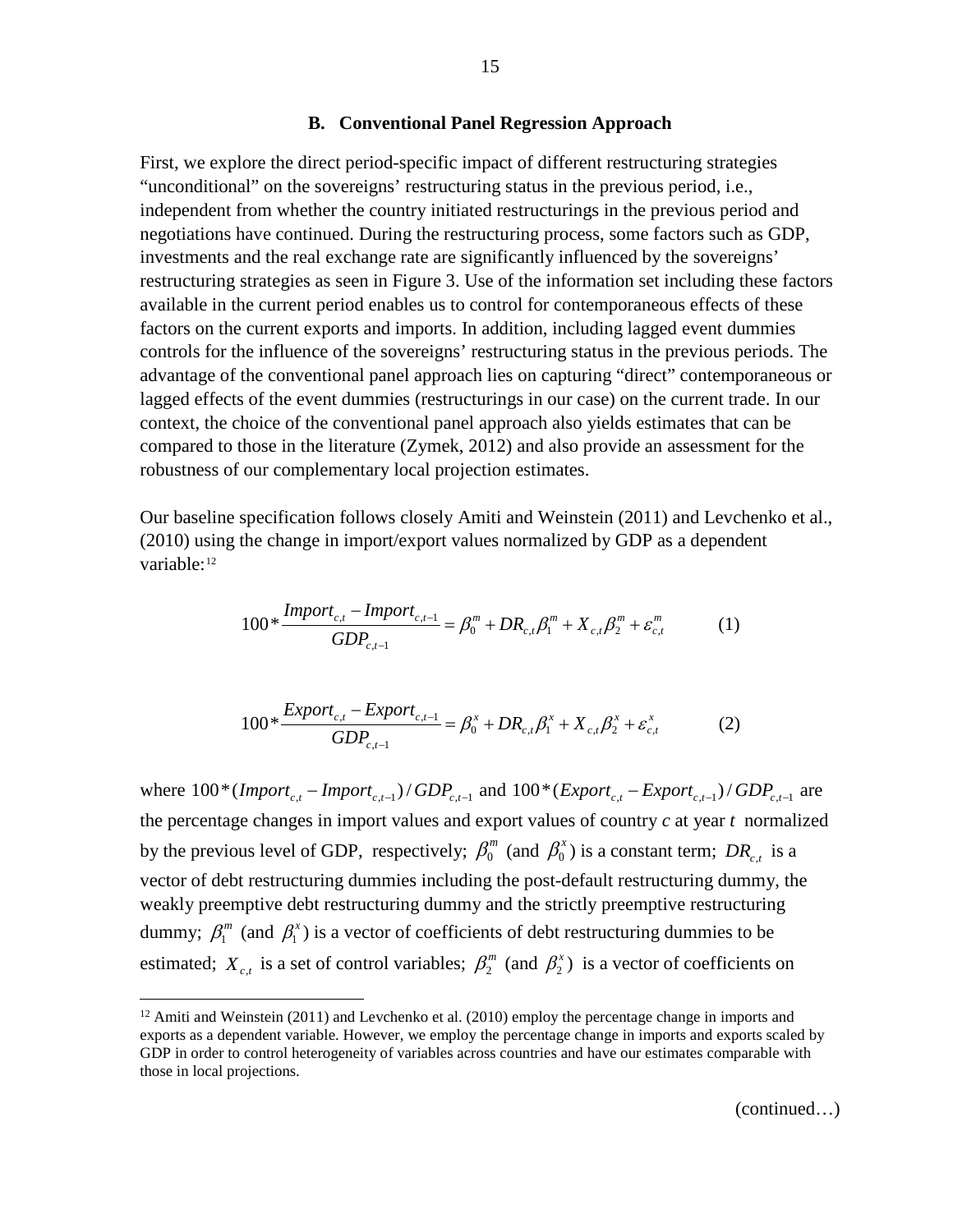control variables to be estimated; and  $\varepsilon_{c,t}^m$  (and  $\varepsilon_{c,t}^x$ ) is the error term. Since our specification follows the first differencing estimator model―all dependent variables and explanatory variables (except for the dummies for floating exchange rate regime and commodity exporters) are in percentage changes―, neither of fixed effects nor time effects are included in our baseline specification.<sup>[13](#page-16-0)</sup>

Our interest lies on  $\beta_1^m$  and  $\beta_1^x$ , a vector of coefficients on restructurings which represents the average difference (in percentage points) in import value growth rates (export value growth rates) between observations that are experiencing a restructuring and those that are not. The choice of control variables follows closely Rose (2005), Levchenko et al., (2010) and Zymek (2012). First, we control for real GDP growth, real exchange rate depreciation, growth rate of investment together with change in the terms of trade since dynamics of these factors differ across restructuring strategies (Figure 3 in Section 2.2) and are mutually linked with sovereigns' restructuring choice. Second, impacts of restructurings differ between a floating and a fixed exchange rate regime, and between commodity exporters and noncommodity exporters; countries with a fixed regime suffer a larger decline in gross trade as they lack automatic stabilizer mechanism of exchange rates. Similarly, non-commodity exports experience larger trade collapses because they do not have large market shares (constant demands) at the global market.

An alternative approach is to use the log of import values or export values (levels) as a dependent variable following a traditional specification of the gravity model literature (Rose 2005, Martinez and Sandleis, 2011, Zymek, 2012).[14](#page-16-1) Our main results are robust to this alternative definition.

## **C. Local Projection Approach**

Our next step is to quantify *overall* effects (direct and indirect effects) of restructurings under the premise that events influence trade over a period of time. As mentioned above, exports and imports are influenced not only directly but also indirectly through the effects on other outcomes (GDP, investment, real exchange rate and terms of trade) which are affected by the sovereigns' restructuring choice. The local projection estimation method initially proposed by Jordà (2005) can capture the overall (direct and indirect) effects of events over the horizon in *cumulative* terms from their onset.

The baseline specification equation is along the lines of Jordà and Taylor (2016), Jordà et al., (2013, 2016), and Kuvshinov and Zimmermann (2016):

<span id="page-16-0"></span> $13$  See for instance Wooldridge (2012).

<span id="page-16-1"></span><sup>&</sup>lt;sup>14</sup> See also Abiad et al., (2014), Chor and Manova (2012), and Greenland et al., (2014).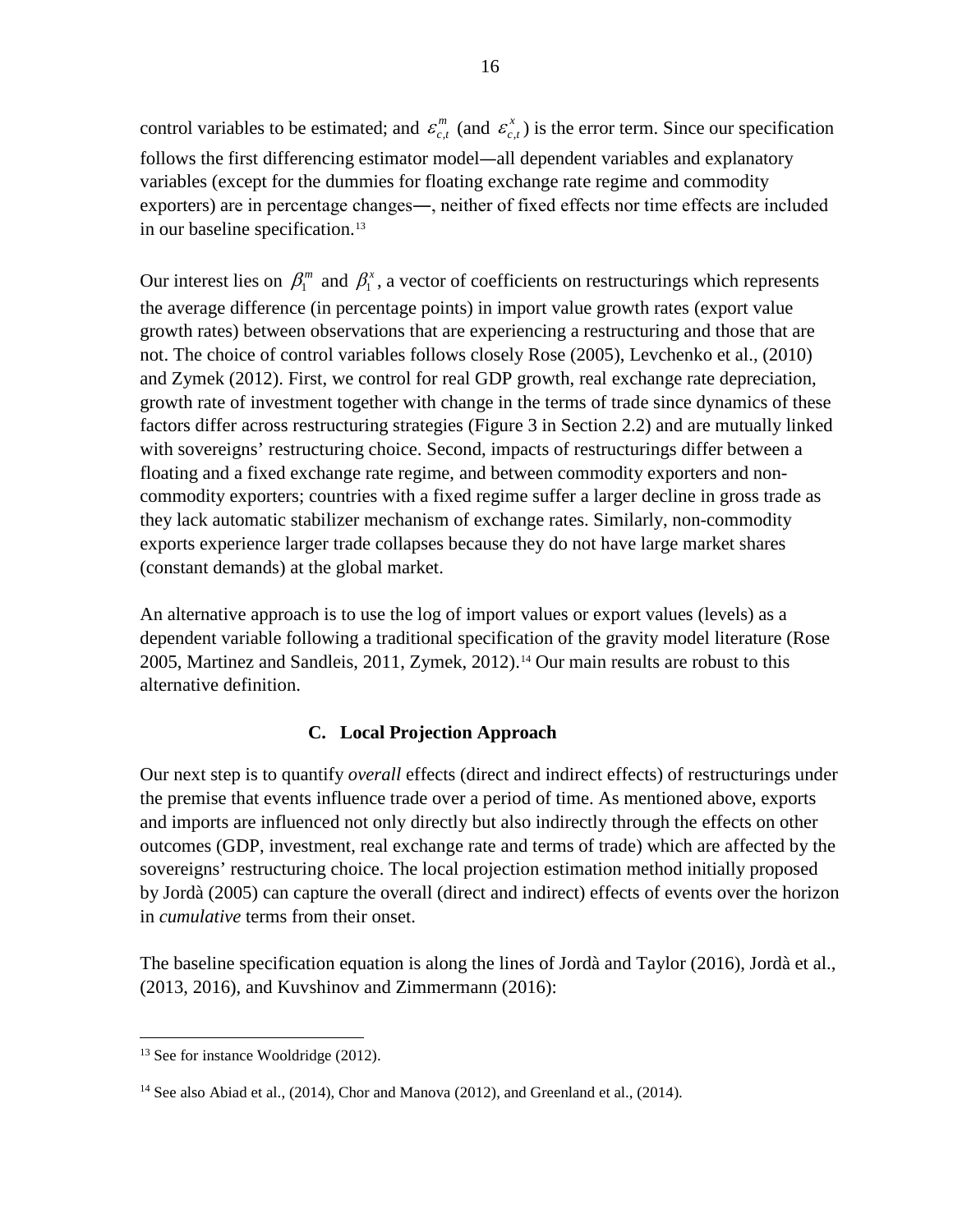$$
100*\frac{Import_{i,t+h} - Import_{i,t-1}}{GDP_{i,t-1}} = \alpha_i^{m,h} + \Lambda^{m,h} DR_{i,t} + \mathbf{X}_{i,t-1}^m \beta_{-1}^{m,h} + \mathbf{X}_{i,t-2}^m \beta_{-2}^{m,h} + \varepsilon_{i,t+h}^m
$$
(3)

$$
100 * \frac{Export_{i,t+h} - Export_{i,t-1}}{GDP_{i,t-1}} = \alpha_i^{x,h} + \Lambda^{x,h} DR_{i,t} + \mathbf{X}_{i,t-1}^x \beta_{-1}^{x,h} + \mathbf{X}_{i,t-2}^x \beta_{-2}^{x,h} + \varepsilon_{i,t+h}^x
$$
(4)

for  $h = 0, 1, \ldots, 9$ . We describes the notation for equation (3) here and similar notations apply to variables in equations (4).  $\frac{(\text{Import}_{c,t+h} - \text{Import}_{c,t-1})}{GDP_{c,t-1}}$  is the cumulative change from time *t*-1 to *t*+*h* in 100 times the import values of country *i*, respectively,  $\alpha_i^{m,h}$  are country fixed effects, and *DRi*,*<sup>t</sup>* is a set of debt restructuring dummies that takes 1 if one particular debt restructuring takes place in year *t* in country *i*.  $X_{i,t-1}^m$  and  $X_{i,t-2}^m$  are vectors of control variables including the GDP growth rate, log of population, openness measured by (Export + Import)/GDP, and the price level of imports (exports for regression for export growth), and the cyclical component of log of real GDP per capita from an Hodrick-Prescott (HP) filtered trend estimated with a smoothing parameter of 100, for year  $h = -1$  and  $-2$ , respectively. We only include the cyclical component of log of real GDP per capita from year *h* = -1.  $\varepsilon_{i,t+h}^{m}$  is the error term. Following Jordà (2005) and Jordà and Taylor (2016), we include fixed effects which account for variation in the degree of trade arrangements with partner countries and other macroeconomic differences across countries.

#### **IV. BASELINE RESULTS**

#### **A. Conventional Panel Regression**

Table 2 reports results of conventional panel regressions for a sample of 69 countries with at least one restructuring over 1970–2007. For both panel (A) and (B), column (1) shows results of a bare-bones model with dummies for the three restructuring approaches for the current, lagged, and 2-year lagged start of restructurings. In column (6), we add a full set of conventional controls explained above, and column (7) also includes a country-specific fixed effect. Column (8) uses a simple restructuring dummy applied to all restructurings. For a comparison with previous study (Zymek, 2012), column (9) indicates results using a sovereign default dummy based on Standard and Poor's dataset.

On imports, reflecting baseline results (column 6), countries with post-default restructurings experience a severe and prolonged decline in imports (1.7 percent over first 3 years on average). Weakly preemptive restructurings are associated with a less severe and shorter drop in imports (0.8 percent over first 2 years on average). In contrast, strictly preemptive restructurings witness a sizable but only contemporaneous fall in imports (0.7 percent only at the onset of restructurings). If we do not differentiate restructuring strategies (column 8), average negative effects on imports are 1.2 percent over the first 2 years. With specific focus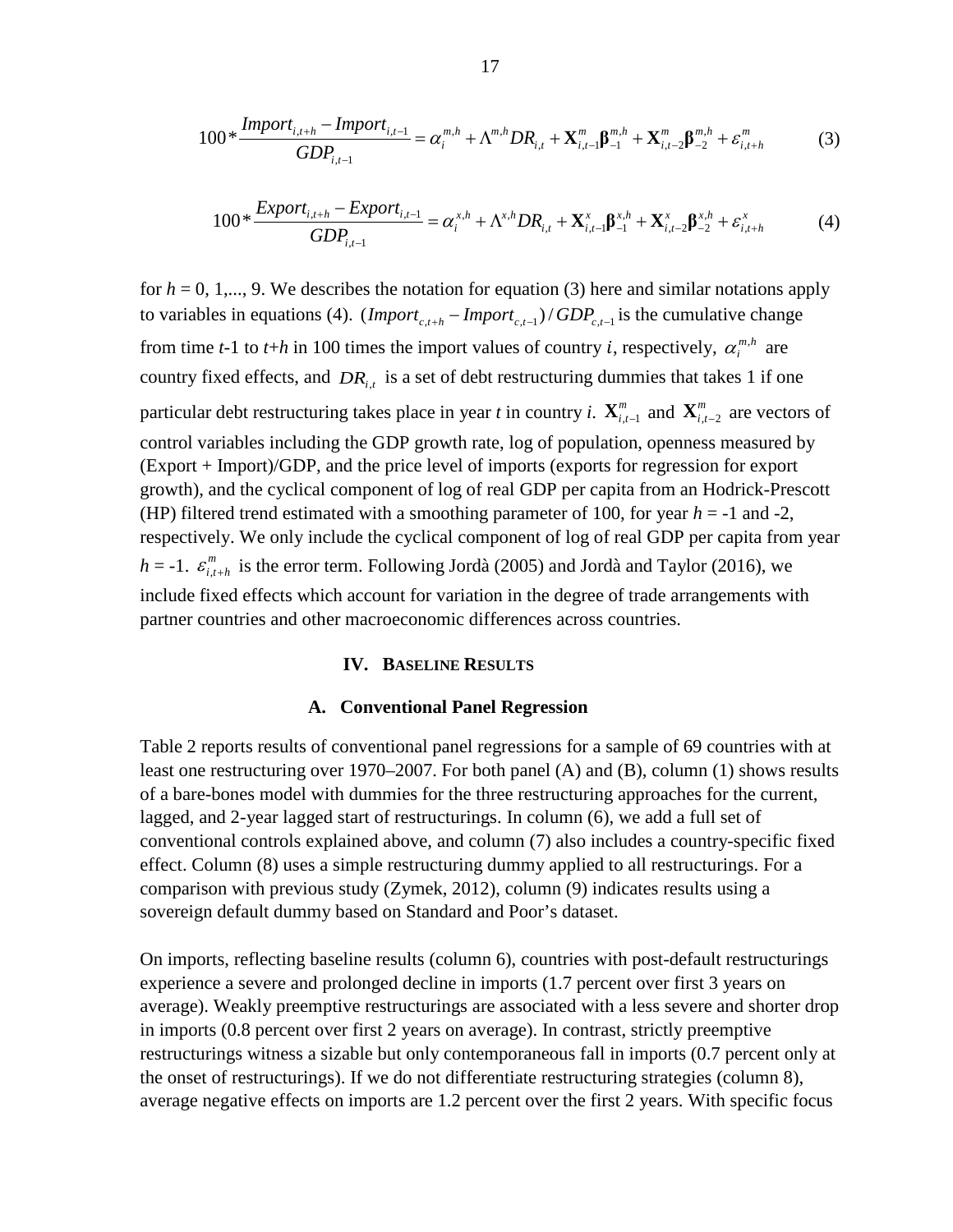to sovereign default episodes (column 9), imports decline by 1.7 percent over the first 2 years on average, close to those for post-default restructurings.

On exports, baseline results in column (6) indicate a severe drop at the start of post-default restructurings (1.8 percent) but a quick recovery in the following year. On the contrary, neither weakly nor strictly preemptive restructurings suffer a significant decline in exports even at the beginning of the restructurings. Treating restructurings uniformly in column (8) results in an average drop in exports of 1.2 percent in the start year. As reported in column (9), sovereign defaults are associated with a 2.1-percent drop in exports, close to that of postdefault restructurings. This suggests that what the previous literature on sovereign defaults (Zymek, 2012) measures for export decline stems from post-default restructurings.

As expected, including country-specific fixed effects does not influence the benchmark results (column 7 in panels A and B). For the case of a large country sample including nonrestructuring countries (total 122 countries), we confirm that our baseline results remain robust in Section 6.1.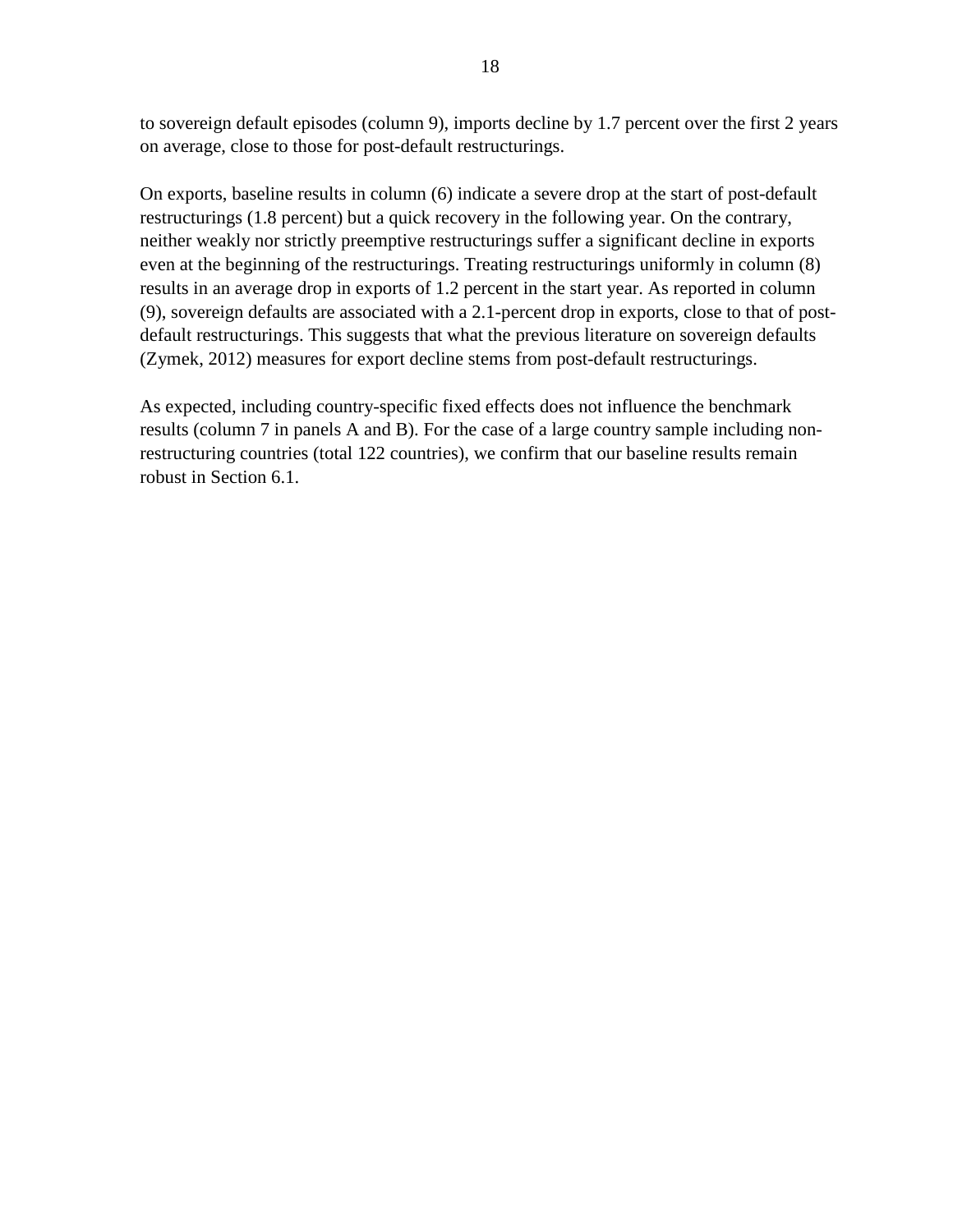#### **Table 2: Conventional Panel Regression Results, OLS**

Panel A: Imports

|                                                         |                     |                 |                                     |                         | Import growth rate, $100^*$ (Import, -Import, )/GDP <sub>t-1</sub> |                    |                                                 |             |             |
|---------------------------------------------------------|---------------------|-----------------|-------------------------------------|-------------------------|--------------------------------------------------------------------|--------------------|-------------------------------------------------|-------------|-------------|
|                                                         | (1)                 | (2)             | (3)                                 | (4)                     | (5)                                                                | (6)                | (7)                                             | (8)         | (9)         |
| Post-default (lag 0) -3.233***                          |                     | $-2.663***$     | $-3.181***$ $-3.166***$ $-3.162***$ |                         |                                                                    | $-2.486***$        | $-2.467***$                                     |             |             |
|                                                         | (0.64)              | (0.70)          | (0.66)                              | (0.63)                  | (0.62)                                                             | (0.68)             | (0.62)                                          |             |             |
| Post-default (lag 1) -1.364***                          |                     | $-1.106**$      | $-1.331***$                         | $-1.328***$ $-1.354***$ |                                                                    | $-1.052**$         | $-1.098*$                                       |             |             |
|                                                         | (0.46)              | (0.46)          | (0.47)                              | (0.45)                  | (0.45)                                                             | (0.45)             | (0.58)                                          |             |             |
| Post-default (lag 2)                                    | $-1.632*$           | $-1.489*$       | $-1.648*$                           | $-1.614*$               | $-1.635*$                                                          | $-1.465*$          | $-1.526*$                                       |             |             |
|                                                         | (0.85)              | (0.85)          | (0.85)                              | (0.84)                  | (0.85)                                                             | (0.84)             | (0.85)                                          |             |             |
| Weakly preemptive $(\text{lag } 0)$ -1.745***           |                     | $-1.199***$     | $-1.702***$                         | $-1.690***$             | $-1.639***$                                                        | $-0.986***$        | $-1.096***$                                     |             |             |
|                                                         | (0.39)              | (0.38)          | (0.41)                              | (0.39)                  | (0.39)                                                             | (0.38)             | (0.35)                                          |             |             |
| Weakly preemptive $(\text{lag 1})$ -0.923***            |                     | $-0.779***$     | $-0.923***$                         | $-0.911***$             | $-0.840**$                                                         | $-0.650**$         | $-0.741***$                                     |             |             |
|                                                         | (0.33)              | (0.28)          | (0.33)                              | (0.32)                  | (0.33)                                                             | (0.28)             | (0.27)                                          |             |             |
| Weakly preemptive (lag 2)                               | 0.148               | $-0.202$        | 0.129                               | 0.131                   | 0.144                                                              | $-0.240$           | $-0.266$                                        |             |             |
|                                                         | (0.41)              | (0.44)          | (0.41)                              | (0.41)                  | (0.41)                                                             | (0.43)             | (0.50)                                          |             |             |
| Strictly preemptive (lag 0)                             | $-0.931**$          | $-0.660*$       | $-0.931**$                          | $-0.918**$              | $-1.017**$                                                         | $-0.745*$          | $-0.711**$                                      |             |             |
|                                                         | (0.44)              | (0.34)          | (0.44)                              | (0.43)                  | (0.47)                                                             | (0.40)             | (0.33)                                          |             |             |
| Stirctly preemptive (lag 1)                             | 1.033               | 1.008*          | 1.017                               | 0.973                   | 1.003                                                              | 0.917              | 0.906                                           |             |             |
| Strictly preemptive (lag 2)                             | (0.71)<br>$0.900**$ | (0.59)<br>0.672 | (0.70)<br>0.881**                   | (0.70)<br>0.869**       | (0.70)<br>0.985**                                                  | (0.56)<br>$0.747*$ | (0.57)<br>$0.726**$                             |             |             |
|                                                         | (0.43)              | (0.43)          | (0.43)                              | (0.43)                  | (0.44)                                                             | (0.42)             | (0.31)                                          |             |             |
| Any types of debt restructurings (Lag 0)                |                     |                 |                                     |                         |                                                                    |                    |                                                 | $-1.688***$ |             |
|                                                         |                     |                 |                                     |                         |                                                                    |                    |                                                 | (0.44)      |             |
| Any types of debt restructurings (Lag 1)                |                     |                 |                                     |                         |                                                                    |                    |                                                 | $-0.579*$   |             |
|                                                         |                     |                 |                                     |                         |                                                                    |                    |                                                 | (0.31)      |             |
| Any types of debt restructurings (Lag 2)                |                     |                 |                                     |                         |                                                                    |                    |                                                 | $-0.715$    |             |
|                                                         |                     |                 |                                     |                         |                                                                    |                    |                                                 | (0.52)      |             |
| Sovereign default -- S&P (Lag 0)                        |                     |                 |                                     |                         |                                                                    |                    |                                                 |             | $-1.782***$ |
|                                                         |                     |                 |                                     |                         |                                                                    |                    |                                                 |             | (0.66)      |
| Sovereign default -- S&P (Lag 1)                        |                     |                 |                                     |                         |                                                                    |                    |                                                 |             | $-1.740***$ |
|                                                         |                     |                 |                                     |                         |                                                                    |                    |                                                 |             | (0.54)      |
| Sovereign default -- S&P (Lag 2)                        |                     |                 |                                     |                         |                                                                    |                    |                                                 |             | $-0.697$    |
|                                                         |                     |                 |                                     |                         |                                                                    |                    |                                                 |             | (0.73)      |
|                                                         |                     |                 |                                     |                         |                                                                    |                    |                                                 |             |             |
| GDP growth rate                                         |                     | $0.158***$      |                                     |                         |                                                                    | $0.168***$         | $0.171**$                                       | $0.170***$  | $0.169***$  |
|                                                         |                     | (0.05)          |                                     |                         |                                                                    | (0.05)             | (0.07)                                          | (0.05)      | (0.05)      |
| Real exchage rate, rate of change                       |                     |                 | $-0.003$                            |                         |                                                                    | 0.001              | 0.002                                           | 0.000       | 0.001       |
|                                                         |                     |                 | (0.01)                              |                         |                                                                    | (0.01)             | (0.01)                                          | (0.01)      | (0.01)      |
| Investment growth rate                                  |                     |                 |                                     | 0.005                   |                                                                    | 0.004              | 0.004                                           | 0.004       | 0.004       |
|                                                         |                     |                 |                                     | (0.00)                  |                                                                    | (0.00)             | (0.00)                                          | (0.00)      | (0.00)      |
| Terms of trade, rate of change                          |                     |                 |                                     |                         |                                                                    |                    | $0.0501***0.0663***0.0672***0.0657***0.0651***$ |             |             |
|                                                         |                     |                 |                                     |                         | (0.01)                                                             | (0.01)             | (0.02)                                          | (0.01)      | (0.01)      |
| Floating exchange rate regime dummy 2.321 <sup>**</sup> |                     | 2.493***        | 2.316**                             | $2.305**$               | $2.220**$                                                          | 2.357***           | 1.736**                                         | 2.204**     | 2.086**     |
|                                                         | (0.94)              | (0.89)          | (0.94)                              | (0.94)                  | (0.97)                                                             | (0.90)             | (0.78)                                          | (0.89)      | (0.90)      |
| Commodity exporter dummy                                | $-0.549*$           | $-0.512*$       | $-0.540*$                           | $-0.512*$               | $-0.536*$                                                          | $-0.461$           | 0.274                                           | $-0.492*$   | $-0.527*$   |
|                                                         | (0.29)              | (0.29)          | (0.29)                              | (0.29)                  | (0.29)                                                             | (0.28)             | (0.20)                                          | (0.29)      | (0.29)      |
| Country fixed effect                                    | No                  | No              | No                                  | No                      | No                                                                 | No                 | Yes                                             | No          | No          |
| R-squared                                               | 0.034               | 0.093           | 0.035                               | 0.04                    | 0.043                                                              | 0.113              | 0.109                                           | 0.108       | 0.107       |
| Number of countries                                     | $47\,$              | 47              | 47                                  | 47                      | 47                                                                 | 47                 | 47                                              | 47          | 47          |
| Observations                                            | 1,298               | 1,298           | 1,298                               | 1,298                   | 1,298                                                              | 1,298              | 1,298                                           | 1,274       | 1,274       |

*Notes*: All regressions include a constant term. Robust standard errors, clustered at the country-level, are in parentheses. The number of observations are set so that all regressions (except (8) and (9)) include the same number of observations. Countries that experienced at least one debt restructuring event are included in the sample. The sample period is from 1970 to 2007. The debt restructuring dummies (post-default, weakly preemptive, strictly preemptive and any restructuring) are based on the data from Asonuma and Trebesch (2016). The dummy for sovereign defaults is from Standard and Poor's (2006). \*\*\*, \*\* and \* indicate that the corresponding coefficients are statistically significant at 1%, 5%, and 10% level, respectively.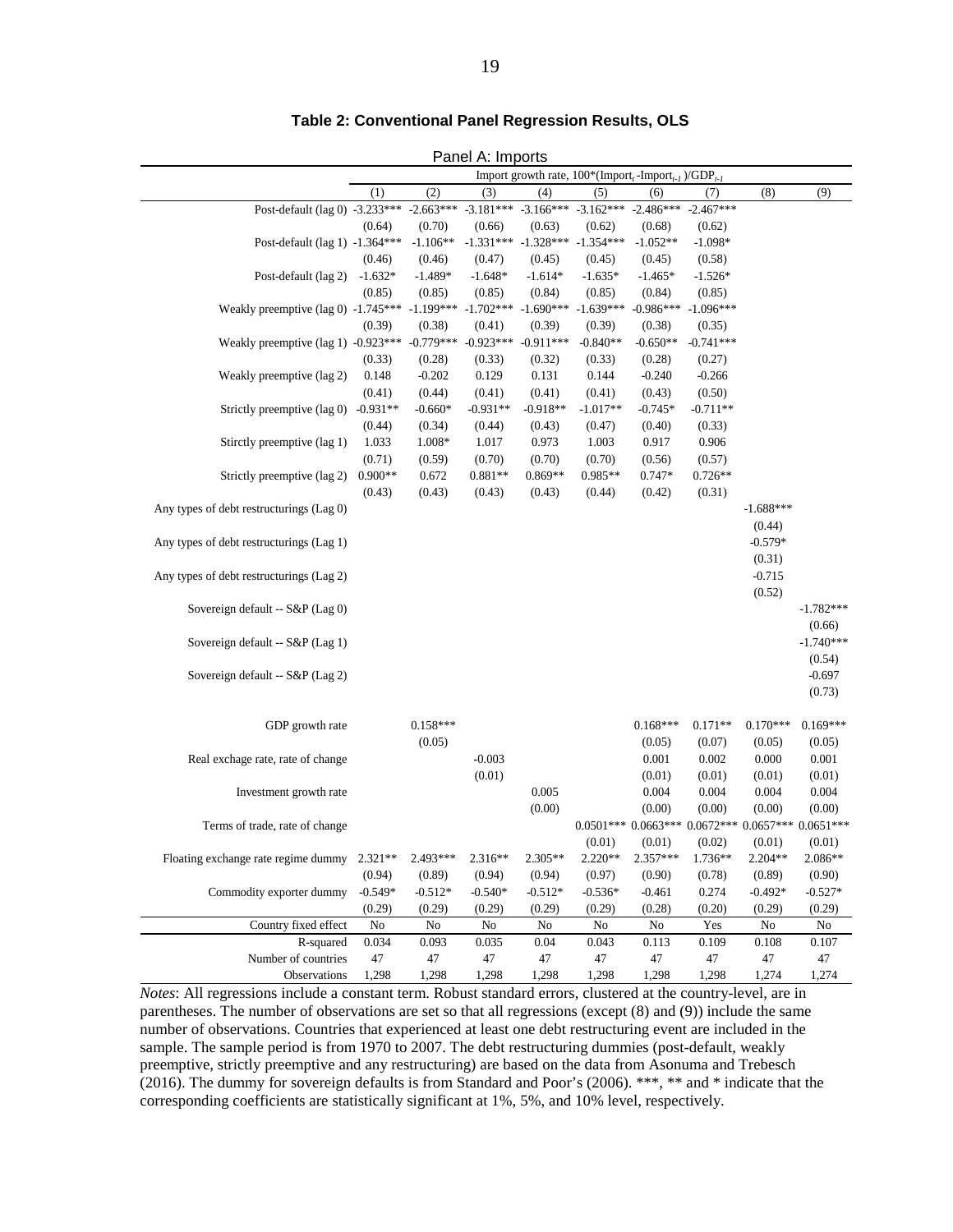|                                          |            |            | ι αποι σ. Ελροπο |            | Export growth rate, $100^*$ (Export, -Export, )/GDP <sub>t-1</sub> |                      |                 |                      |                 |
|------------------------------------------|------------|------------|------------------|------------|--------------------------------------------------------------------|----------------------|-----------------|----------------------|-----------------|
|                                          | (1)        | (2)        | (3)              | (4)        | (5)                                                                | (6)                  | (7)             | (8)                  | (9)             |
| Post-default (lag 0)                     | $-1.928**$ | $-0.942$   | $-2.662**$       | $-1.912**$ | $-2.023**$                                                         | $-1.770*$            | $-1.841*$       |                      |                 |
|                                          | (0.84)     | (0.93)     | (1.14)           | (0.84)     | (0.84)                                                             | (1.01)               | (1.00)          |                      |                 |
| Post-default (lag 1)                     | 0.569      | 1.016      | 0.097            | 0.578      | 0.555                                                              | 0.505                | 0.374           |                      |                 |
|                                          | (0.94)     | (0.90)     | (1.09)           | (0.94)     | (0.94)                                                             | (0.97)               | (0.96)          |                      |                 |
| Post-default (lag 2)                     | $-0.866*$  | $-0.618$   | $-0.647$         | $-0.861*$  | $-0.862*$                                                          | $-0.370$             | $-0.505$        |                      |                 |
|                                          | (0.52)     | (0.55)     | (0.55)           | (0.52)     | (0.51)                                                             | (0.58)               | (0.78)          |                      |                 |
| Weakly preemptive (lag 0)                | $-0.959$   | $-0.014$   | $-1.575$         | $-0.946$   | $-1.100$                                                           | $-0.741$             | $-0.903$        |                      |                 |
|                                          | (0.72)     | (0.79)     | (0.98)           | (0.72)     | (0.73)                                                             | (0.84)               | (0.77)          |                      |                 |
| Weakly preemptive (lag 1)                | 0.076      | 0.325      | 0.080            | 0.079      | $-0.036$                                                           | 0.274                | 0.146           |                      |                 |
|                                          | (0.64)     | (0.67)     | (0.60)           | (0.64)     | (0.63)                                                             | (0.60)               | (0.71)          |                      |                 |
| Weakly preemptive (lag 2)                | $-0.748$   | $-1.354*$  | $-0.467$         | $-0.752$   | $-0.743$                                                           | $-1.053$             | $-1.131**$      |                      |                 |
|                                          | (0.63)     | (0.72)     | (0.67)           | (0.63)     | (0.64)                                                             | (0.68)               | (0.56)          |                      |                 |
| Strictly preemptive (lag 0)              | $-0.175$   | 0.295      | $-0.172$         | $-0.172$   | $-0.059$                                                           | 0.367                | 0.381           |                      |                 |
|                                          | (0.54)     | (0.66)     | (0.58)           | (0.55)     | (0.63)                                                             | (0.70)               | (0.77)          |                      |                 |
| Stirctly preemptive (lag 1)              | $-0.160$   | $-0.202$   | 0.067            | $-0.174$   | $-0.119$                                                           | 0.052                | 0.048           |                      |                 |
|                                          | (0.43)     | (0.55)     | (0.44)           | (0.44)     | (0.45)                                                             | (0.52)               | (0.63)          |                      |                 |
| Strictly preemptive (lag 2)              | $-0.137$   | $-0.531$   | 0.148            | $-0.144$   | $-0.251$                                                           | $-0.293$             | $-0.332$        |                      |                 |
|                                          | (0.60)     | (0.65)     | (0.64)           | (0.60)     | (0.60)                                                             | (0.65)               | (0.54)          |                      |                 |
| Any types of debt restructurings (Lag 0) |            |            |                  |            |                                                                    |                      |                 | $-1.213*$            |                 |
|                                          |            |            |                  |            |                                                                    |                      |                 | (0.69)               |                 |
| Any types of debt restructurings (Lag 1) |            |            |                  |            |                                                                    |                      |                 | 0.384                |                 |
|                                          |            |            |                  |            |                                                                    |                      |                 | (0.57)               |                 |
| Any types of debt restructurings (Lag 2) |            |            |                  |            |                                                                    |                      |                 | $-0.542$             |                 |
|                                          |            |            |                  |            |                                                                    |                      |                 | (0.43)               |                 |
| Sovereign default -- S&P (Lag 0)         |            |            |                  |            |                                                                    |                      |                 |                      | $-2.051**$      |
|                                          |            |            |                  |            |                                                                    |                      |                 |                      | (1.00)          |
| Sovereign default -- S&P (Lag 1)         |            |            |                  |            |                                                                    |                      |                 |                      | $-0.585$        |
|                                          |            |            |                  |            |                                                                    |                      |                 |                      | (0.86)          |
| Sovereign default -- S&P (Lag 2)         |            |            |                  |            |                                                                    |                      |                 |                      | $-0.110$        |
|                                          |            |            |                  |            |                                                                    |                      |                 |                      | (0.47)          |
|                                          |            |            |                  |            |                                                                    |                      |                 |                      |                 |
| GDP growth rate                          |            | $0.274***$ |                  |            |                                                                    | $0.276***$           | $0.287***$      | $0.277***$           | $0.275***$      |
|                                          |            | (0.08)     |                  |            |                                                                    | (0.07)               | (0.09)          | (0.07)               | (0.07)          |
| Real exchage rate, rate of change        |            |            | 0.047            |            |                                                                    | 0.051                | 0.052           | 0.051                | 0.052           |
|                                          |            |            | (0.04)           | $0.001\,$  |                                                                    | (0.04)<br>$0.00117*$ | (0.04)<br>0.001 | (0.04)<br>$0.00115*$ | (0.04)<br>0.001 |
| Investment growth rate                   |            |            |                  | (0.00)     |                                                                    | (0.00)               | (0.00)          | (0.00)               | (0.00)          |
| Terms of trade, rate of change           |            |            |                  |            | $-0.0674***$                                                       | $-0.036$             | $-0.0362**$     | $-0.037$             | $-0.0379*$      |
|                                          |            |            |                  |            | (0.02)                                                             | (0.02)               | (0.02)          | (0.02)               | (0.02)          |
| Floating exchange rate regime dummy      | 0.459      | 0.756      | 0.534            | 0.455      | 0.594                                                              | 0.909                | 1.063           | 0.878                | 0.766           |
|                                          | (0.62)     | (0.82)     | (0.60)           | (0.62)     | (0.60)                                                             | (0.80)               | (1.09)          | (0.80)               | (0.78)          |
| Commodity exporter dummy                 | $-0.070$   | $-0.005$   | $-0.200$         | $-0.061$   | $-0.087$                                                           | $-0.146$             | 0.054           | $-0.245$             | $-0.238$        |
|                                          | (0.32)     | (0.32)     | (0.30)           | (0.32)     | (0.32)                                                             | (0.30)               | (0.29)          | (0.30)               | (0.30)          |
| Country fixed effect                     | No         | No         | No               | No         | No                                                                 | No                   | Yes             | No                   | No              |
| R-squared                                | 0.005      | 0.118      | 0.036            | 0.006      | 0.016                                                              | 0.159                | 0.167           | 0.158                | 0.159           |
| Number of countries                      | 47         | 47         | 47               | 47         | 47                                                                 | 47                   | 47              | 47                   | 47              |
| Observations                             | 1,298      | 1,298      | 1,298            | 1,298      | 1,298                                                              | 1,298                | 1,298           | 1,274                | 1,274           |

#### **Table 2: Conventional Panel Regression Results, OLS (continued)**

Panel B: Exports

*Notes*: All regressions include a constant term. Robust standard errors, clustered at the country-level, are in parentheses. The number of observations are set so that all regressions (except (8) and (9)) include the same number of observations. Countries that experienced at least one debt restructuring event are included in the sample. The sample period is from 1970 to 2007. The debt restructuring dummies (post-default, weakly preemptive, strictly preemptive and any restructuring) are based on the data from Asonuma and Trebesch (2016). The dummy for sovereign defaults is from Standard and Poor's (2006). \*\*\*, \*\* and \* indicate that the corresponding coefficients are statistically significant at 1%, 5%, and 10% level, respectively.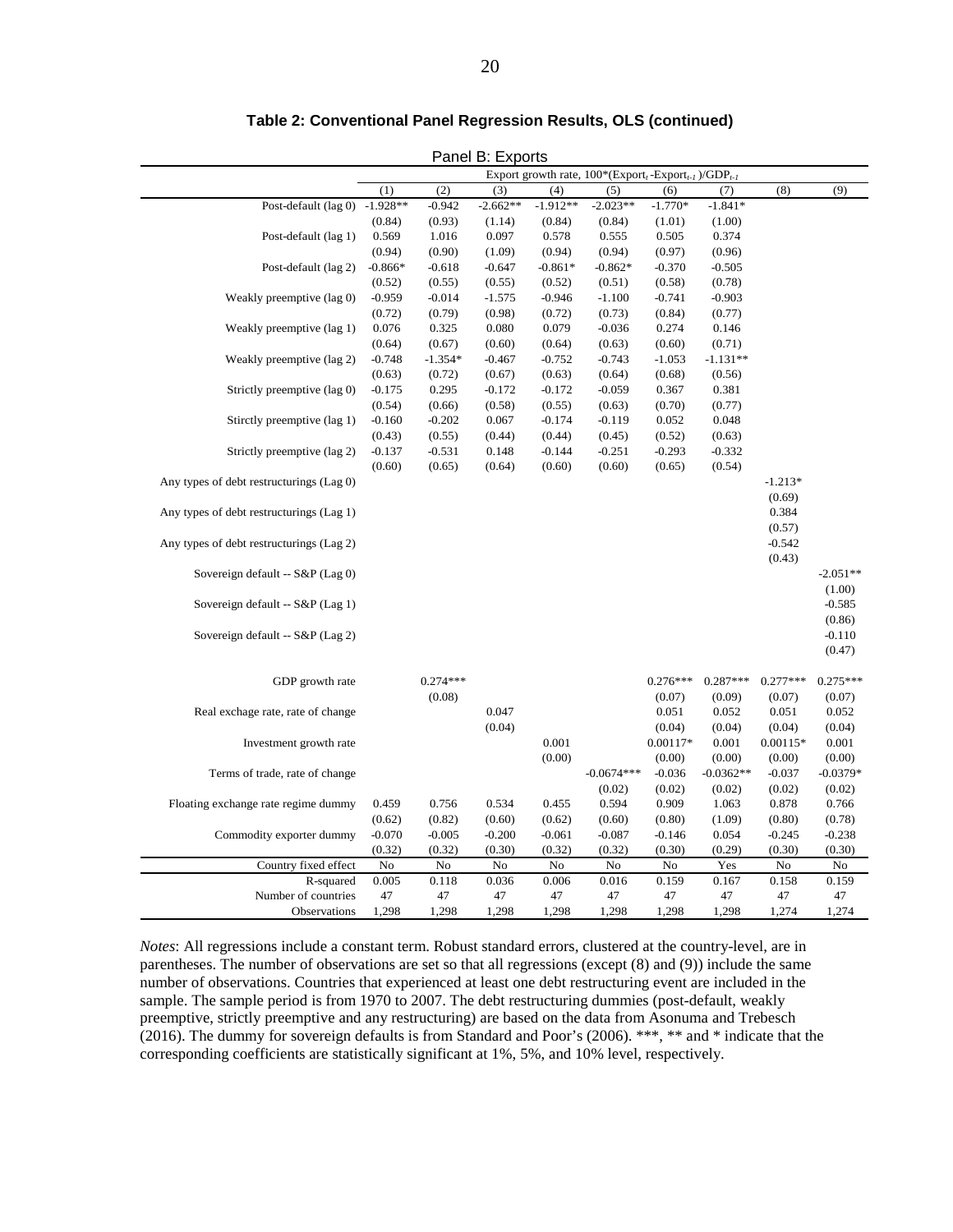#### **B. Local Projection Estimation**

Figure 4 reports the cumulative responses calculated using equation (3) and (4) for imports and exports, respectively. Both imports and exports are in percentage change from the prerestructuring level (at t-1). Based on estimation results in Table 3, the solid lines in red, yellow and blue indicate the point estimates and the thinner and thicker bands are 90% and 95% confidence intervals, respectively. For responses to each restructuring (top row of Figure 4) imports decline sharply for the first 3 years from the onset of post-default restructuring (from t-0 to t+2) and remain subdued until the  $8<sup>th</sup>$  year since the start of year (t+7). Weakly preemptive restructurings experience a less severe decline in imports over the first 3 years from the start (from t-0 to t+2) and recover gradually from the  $5<sup>th</sup>$  year onwards (t+4). On the contrary, imports for strictly preemptive restructurings decline only gradually over the first 4 years.

On exports, post-default restructurings suffer a moderate decline over the first 4 years, but a more severe decline over the following 5 years. In contrast, both weakly and strictly preemptive restructurings experience moderate declines in exports over the first 4–5 years. Our estimated responses of both imports and exports on post-default restructurings are similar to those in Kuvshinov and Zimmermann (2016). This confirms that finding of sovereign defaults in the existing literature (e.g. Kuvshinov and Zimmermann, 2016) are clearly driven by post-default restructurings.

Table 3 reports the local projection coefficients and robust standard errors in parentheses. The first three rows report average responses of imports (exports) in each type of restructuring and the last three rows indicate tests for differences in restructuring coefficients among three types. The statistical test results on imports indicate significant differences among restructuring strategies: impacts over the  $1<sup>st</sup>$  and  $2<sup>nd</sup>$  years differ between post-default and weakly preemptive restructurings. The impacts on imports is remarkably different between weakly and strictly preemptive cases over the  $3<sup>rd</sup>-5<sup>th</sup>$  year. However, there are no statistically significant difference for the results on exports across the three types of restructuring. Robustness check for different exchange rate regimes and commodity v.s. noncommodity exporters are discussed in Section 6.2.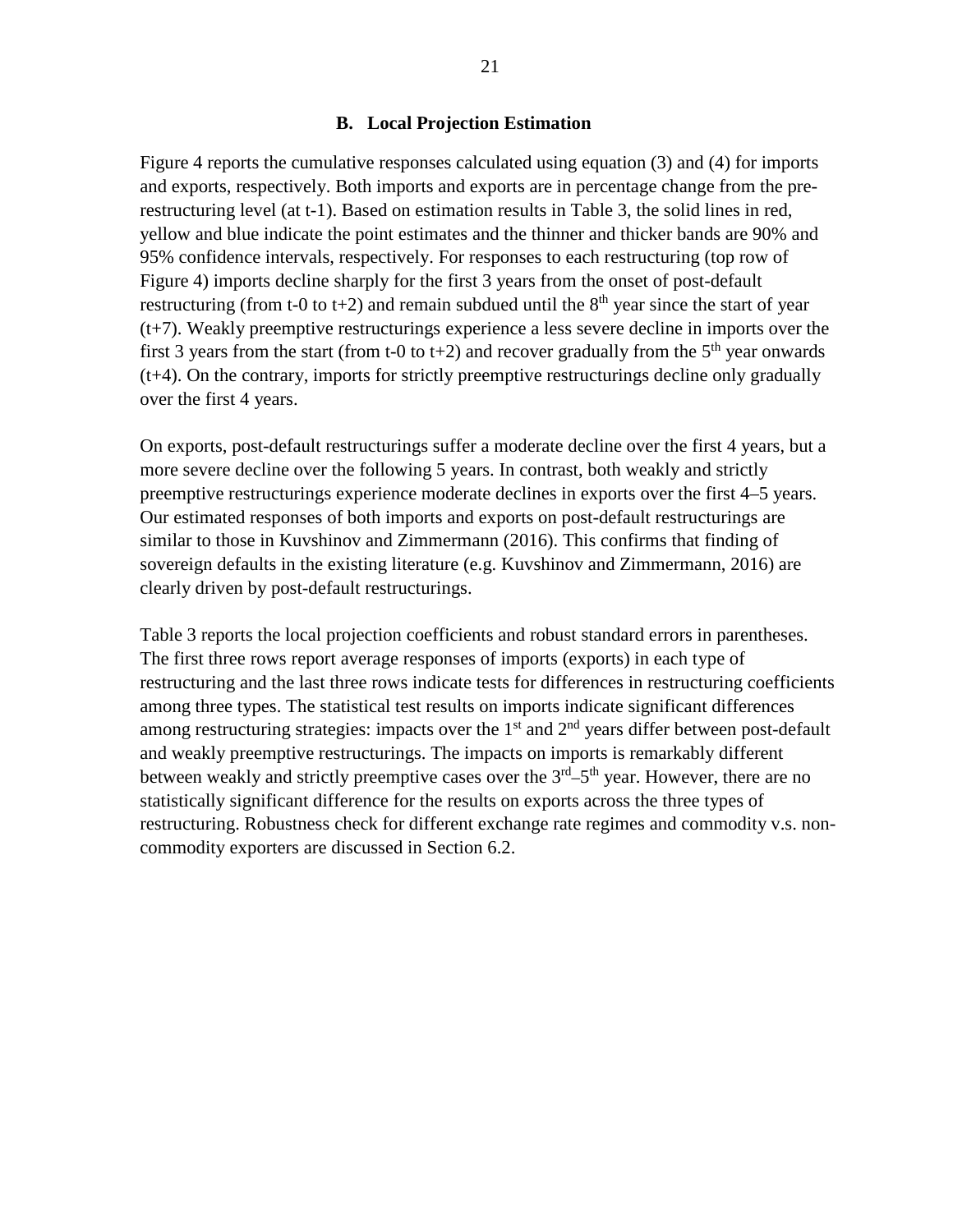

**Figure 4: Conditional Cumulative Change from the Start of Restructurings, OLS**

*Notes*: The figure plots local projections of 100 times  $(Import_{t+h} - Import_{t-1})/ GDP_{t-1}$  and 100 times  $\frac{1}{(Expert_{t+h} - Expert_{t-1})/GDP_{t-1}}$  where *h* indicates years after the start of debt restructurings. The figure is based on the estimation results presented in Table 3. The solid lines in red, yellow and blue indicate the point estimates for post-default, weakly preemptive, and strictly preemptive respectively. The thinner and thicker bands are 90% and 95% confidence intervals, respectively.

|                                                                                                                                                                   |                                   |             | Panel A: Imports |             |             |             |             |                                                                                                                                          |            |            |
|-------------------------------------------------------------------------------------------------------------------------------------------------------------------|-----------------------------------|-------------|------------------|-------------|-------------|-------------|-------------|------------------------------------------------------------------------------------------------------------------------------------------|------------|------------|
| Dep. var. is 100 times the cumulative change in the import value from year $t - 1$ to year $t + h$ scaled by real GDP at year $t - 1$                             |                                   |             |                  |             |             |             |             |                                                                                                                                          |            |            |
|                                                                                                                                                                   | $h=0$                             | $h=1$       | $h = 2$          | $h = 3$     | $h = 4$     | $h = 5$     | $h = 6$     | $h = 7$                                                                                                                                  | $h=8$      | $h = 9$    |
| Post-default -2.948***                                                                                                                                            |                                   | $-4.416***$ | $-6.347***$      | $-6.272***$ | $-6.242***$ | $-6.267***$ | $-6.744***$ | $-7.233***$                                                                                                                              | $-5.134*$  | $-5.762**$ |
|                                                                                                                                                                   | (0.53)                            | (0.64)      | (0.98)           | (1.00)      | (1.05)      | (1.30)      | (1.82)      | (1.95)                                                                                                                                   | (2.57)     | (2.33)     |
| Weakly preemptive -1.877***                                                                                                                                       |                                   | $-2.640***$ | $-3.367***$      | $-4.641***$ | $-5.937***$ | $-5.384***$ | $-4.877***$ | $-3.687**$                                                                                                                               | $-2.930**$ | $-1.360$   |
|                                                                                                                                                                   | (0.43)                            | (0.65)      | (0.75)           | (0.88)      | (1.26)      | (1.22)      | (1.42)      | (1.63)                                                                                                                                   | (1.41)     | (1.59)     |
| Strictly preemptive -1.831***                                                                                                                                     |                                   | $-1.727*$   | $-1.564$         | $-0.533$    | $-1.532$    | $-0.292$    | $-1.066$    | 0.451                                                                                                                                    | 0.901      | 1.623      |
|                                                                                                                                                                   | (0.45)                            | (0.93)      | (1.06)           | (1.47)      | (1.90)      | (2.14)      | (1.94)      | (2.35)                                                                                                                                   | (2.06)     | (2.79)     |
|                                                                                                                                                                   |                                   |             |                  |             |             |             |             | Cyclical component of log GDP per capita at $h = -1$ , the dependent variable $(h = -1, -2)$ , openness $(h = -1, -2)$ , population $(h$ |            |            |
| Control variables = -1 and -2), the import price index $(h = -1, -2)$ , % change in investment $(h = -1, -2)$ , % change in the real exchange rate $(h = -1, -2)$ |                                   |             |                  |             |             |             |             |                                                                                                                                          |            |            |
|                                                                                                                                                                   | 1, -2), and country fixed effects |             |                  |             |             |             |             |                                                                                                                                          |            |            |
| R-squared                                                                                                                                                         | 0.083                             | 0.123       | 0.173            | 0.187       | 0.206       | 0.222       | 0.253       | 0.324                                                                                                                                    | 0.382      | 0.413      |
| Number of countries                                                                                                                                               | 47                                | 47          | 46               | 46          | 45          | 44          | 44          | 44                                                                                                                                       | 44         | 43         |
| <b>Observations</b>                                                                                                                                               | 1,178                             | 1,134       | 1,088            | 1,043       | 998         | 953         | 909         | 865                                                                                                                                      | 821        | 777        |
| Differences in debt restructuring coefficients                                                                                                                    |                                   |             |                  |             |             |             |             |                                                                                                                                          |            |            |
| Post-default - Weakly preemptive                                                                                                                                  | $-1.072$                          | $-1.777**$  | $-2.980***$      | $-1.631$    | $-0.305$    | $-0.883$    | $-1.867$    | $-3.546$                                                                                                                                 | $-2.204$   | $-4.402$   |
|                                                                                                                                                                   | (0.68)                            | (0.85)      | (1.10)           | (1.10)      | (1.44)      | (1.65)      | (2.03)      | (2.32)                                                                                                                                   | (2.65)     | (2.73)     |
| Post-default - Strictly preemptive                                                                                                                                | $-1.117$                          | $-2.689**$  | $-4.783***$      | $-5.739***$ | $-4.711**$  | $-5.976***$ | $-5.678**$  | $-7.684***$                                                                                                                              | $-6.035**$ | $-7.385**$ |
|                                                                                                                                                                   | (0.69)                            | (1.09)      | (1.48)           | (1.81)      | (1.96)      | (2.10)      | (2.17)      | (2.56)                                                                                                                                   | (2.61)     | (3.46)     |
| Weakly preemptive - Strictly preemptive                                                                                                                           | $-0.046$                          | $-0.912$    | $-1.803$         | $-4.109**$  | $-4.406**$  | $-5.092**$  | $-3.811$    | $-4.138$                                                                                                                                 | $-3.83$    | $-2.983$   |
|                                                                                                                                                                   | (0.53)                            | (1.04)      | (1.18)           | (1.55)      | (2.19)      | (2.46)      | (2.45)      | (2.87)                                                                                                                                   | (2.35)     | (2.91)     |

**Table 3: Local Projection Results under Baseline Model, OLS**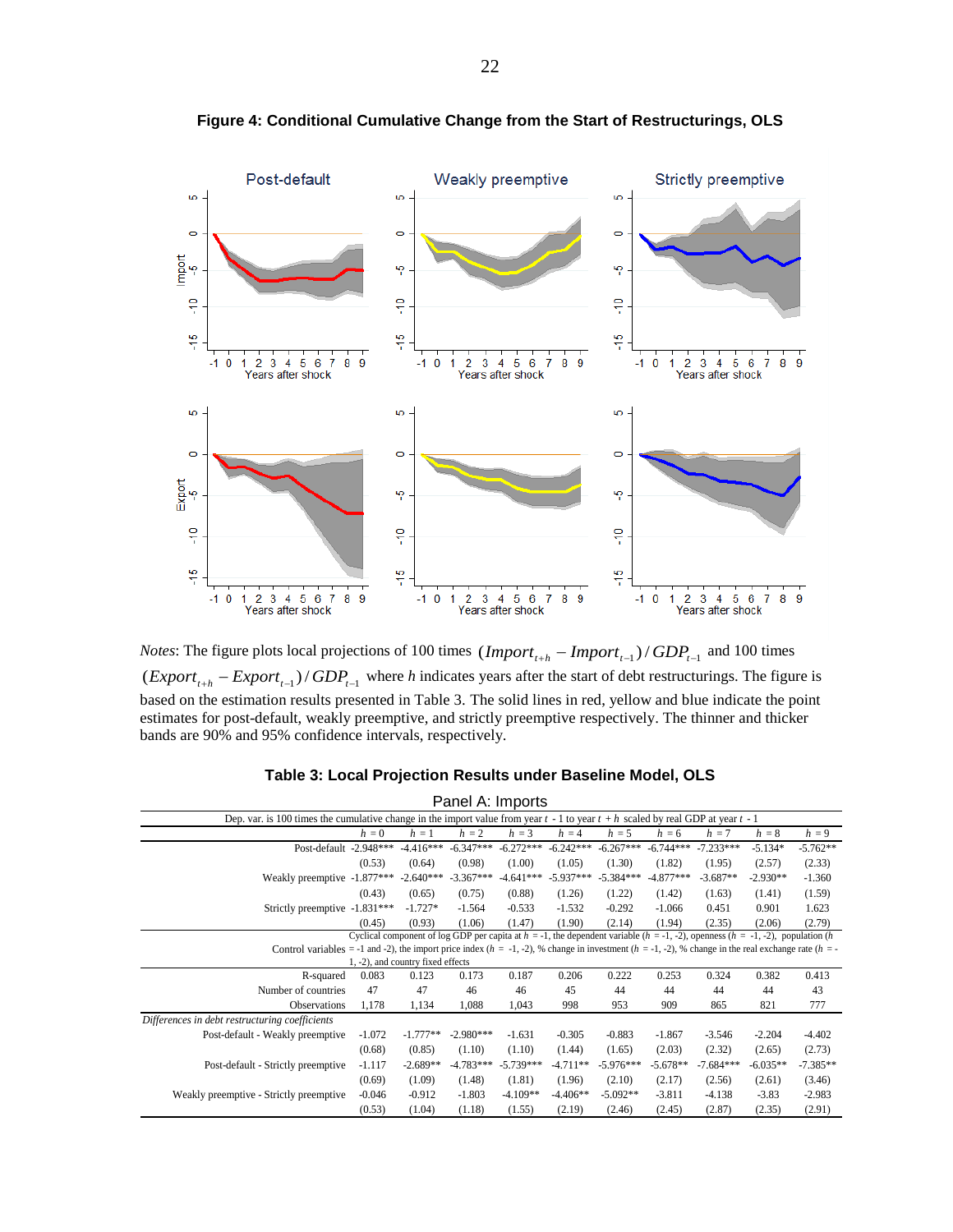| Dep. var. is 100 times the cumulative change in the export value from year $t - 1$ to year $t + h$ scaled by real GDP at year $t - 1$                             |            |                                   |             |             |             |             |             |             |                                                                                                                                          |           |
|-------------------------------------------------------------------------------------------------------------------------------------------------------------------|------------|-----------------------------------|-------------|-------------|-------------|-------------|-------------|-------------|------------------------------------------------------------------------------------------------------------------------------------------|-----------|
|                                                                                                                                                                   | $h = 0$    | $h=1$                             | $h = 2$     | $h = 3$     | $h = 4$     | $h = 5$     | $h = 6$     | $h = 7$     | $h=8$                                                                                                                                    | $h = 9$   |
| Post-default                                                                                                                                                      | $-2.868**$ | $-2.220*$                         | $-2.992***$ | $-3.994***$ | $-2.591*$   | $-5.095**$  | $-6.927*$   | $-8.178$    | $-9.768$                                                                                                                                 | $-8.968$  |
|                                                                                                                                                                   | (1.35)     | (1.13)                            | (0.84)      | (1.33)      | (1.48)      | (2.32)      | (4.04)      | (5.35)      | (5.95)                                                                                                                                   | (5.48)    |
| Weakly preemptive                                                                                                                                                 | $-2.279**$ | $-2.484**$                        | $-3.348***$ | $-4.389***$ | $-4.629***$ | $-6.101***$ | $-6.879***$ | $-6.113***$ | $-5.279***$                                                                                                                              | $-3.081*$ |
|                                                                                                                                                                   | (0.87)     | (1.09)                            | (1.08)      | (1.14)      | (1.10)      | (1.47)      | (1.83)      | (1.80)      | (1.63)                                                                                                                                   | (1.57)    |
| Strictly preemptive                                                                                                                                               | $-1.146$   | $-2.344*$                         | $-2.858*$   | $-2.993$    | $-4.047**$  | $-3.197$    | $-3.843$    | $-4.789*$   | $-3.880$                                                                                                                                 | $-0.997$  |
|                                                                                                                                                                   | (0.89)     | (1.39)                            | (1.65)      | (1.96)      | (2.00)      | (2.08)      | (2.48)      | (2.68)      | (2.52)                                                                                                                                   | (1.70)    |
|                                                                                                                                                                   |            |                                   |             |             |             |             |             |             | Cyclical component of log GDP per capita at $h = -1$ , the dependent variable $(h = -1, -2)$ , openness $(h = -1, -2)$ , population $(h$ |           |
| Control variables = -1 and -2), the export price index $(h = -1, -2)$ , % change in investment $(h = -1, -2)$ , % change in the real exchange rate $(h = -1, -2)$ |            |                                   |             |             |             |             |             |             |                                                                                                                                          |           |
|                                                                                                                                                                   |            | 1, -2), and country fixed effects |             |             |             |             |             |             |                                                                                                                                          |           |
| R-squared                                                                                                                                                         | 0.118      | 0.159                             | 0.186       | 0.216       | 0.213       | 0.221       | 0.247       | 0.267       | 0.302                                                                                                                                    | 0.36      |
| Number of countries                                                                                                                                               | 47         | 47                                | 46          | 46          | 45          | 44          | 44          | 44          | 44                                                                                                                                       | 43        |
| Observations                                                                                                                                                      | 1,178      | 1,134                             | 1,088       | 1,043       | 998         | 953         | 909         | 865         | 821                                                                                                                                      | 777       |
| Differences in debt restructuring coefficients                                                                                                                    |            |                                   |             |             |             |             |             |             |                                                                                                                                          |           |
| Post-default - Weakly preemptive                                                                                                                                  | $-0.589$   | 0.263                             | 0.356       | 0.394       | 2.038       | 1.006       | $-0.048$    | $-2.065$    | $-4.489$                                                                                                                                 | $-5.887$  |
|                                                                                                                                                                   | (1.16)     | (1.04)                            | (1.23)      | (1.55)      | (1.49)      | (1.90)      | (3.07)      | (4.11)      | (4.83)                                                                                                                                   | (5.29)    |
| Post-default - Strictly preemptive                                                                                                                                | $-1.722$   | 0.123                             | $-0.135$    | $-1.001$    | 1.456       | $-1.899$    | $-3.085$    | $-3.389$    | $-5.888$                                                                                                                                 | $-7.971$  |
|                                                                                                                                                                   | (1.28)     | (1.21)                            | (1.53)      | (2.20)      | (2.10)      | (1.94)      | (2.80)      | (3.57)      | (4.17)                                                                                                                                   | (5.21)    |
| Weakly preemptive - Strictly preemptive                                                                                                                           | $-1.133$   | $-0.14$                           | $-0.49$     | $-1.395$    | $-0.583$    | $-2.905*$   | $-3.036$    | $-1.324$    | $-1.398$                                                                                                                                 | $-2.083$  |
|                                                                                                                                                                   | (0.91)     | (1.22)                            | (1.33)      | (1.51)      | (1.49)      | (1.71)      | (1.96)      | (1.92)      | (1.95)                                                                                                                                   | (2.05)    |

Panel B: Exports

*Notes*: The table shows estimated local projections of 100 times  $(Import_{t+h} - Import_{t-1})/ GDP_{t-1}$  for Panel A and 100 times  $\frac{[Expert_{t+h} - Expert_{t-1})}{GDP_{t-1}}$  for Panel B where *h* indicates years after the start of debt restructurings. Robust standard errors, clustered at country-level, are in parentheses. \*\*\*, \*\* and \* indicate that corresponding coefficients are statistically significant at 1% level, 5% level, and 10% level, respectively.

Figure 5 is analogous to Figure 4, but reports the cumulative responses of net exports, investment and GDP, respectively. For post-default and weakly preemptive restructurings, net exports improve over several years since the start of the episode (panel A-left and center). This is consistent with Figure 3 where the decline in imports is larger than that in exports. On investment, both post-default and weakly preemptive restructurings are associated with a prolonged decline, with a sharper drop over the first 2 years for post-default cases (panel Bleft and center). Lastly, post-default restructurings experience a more severe decline in GDP than weakly preemptive restructurings (panel C-left and center). This is in line with finding in the literature (Asonuma and Trebesch, 2016) and Figure 2. The dynamics of net exports, investment and GDP for post-default restructurings are consistent with previous findings on impacts of sovereign defaults (Kuvshinov and Zimmermann, 2016, Furceri and Zdzienicka, 2012). Table 4 indicates local projection results for these variables in the same presentation format as in Table 3.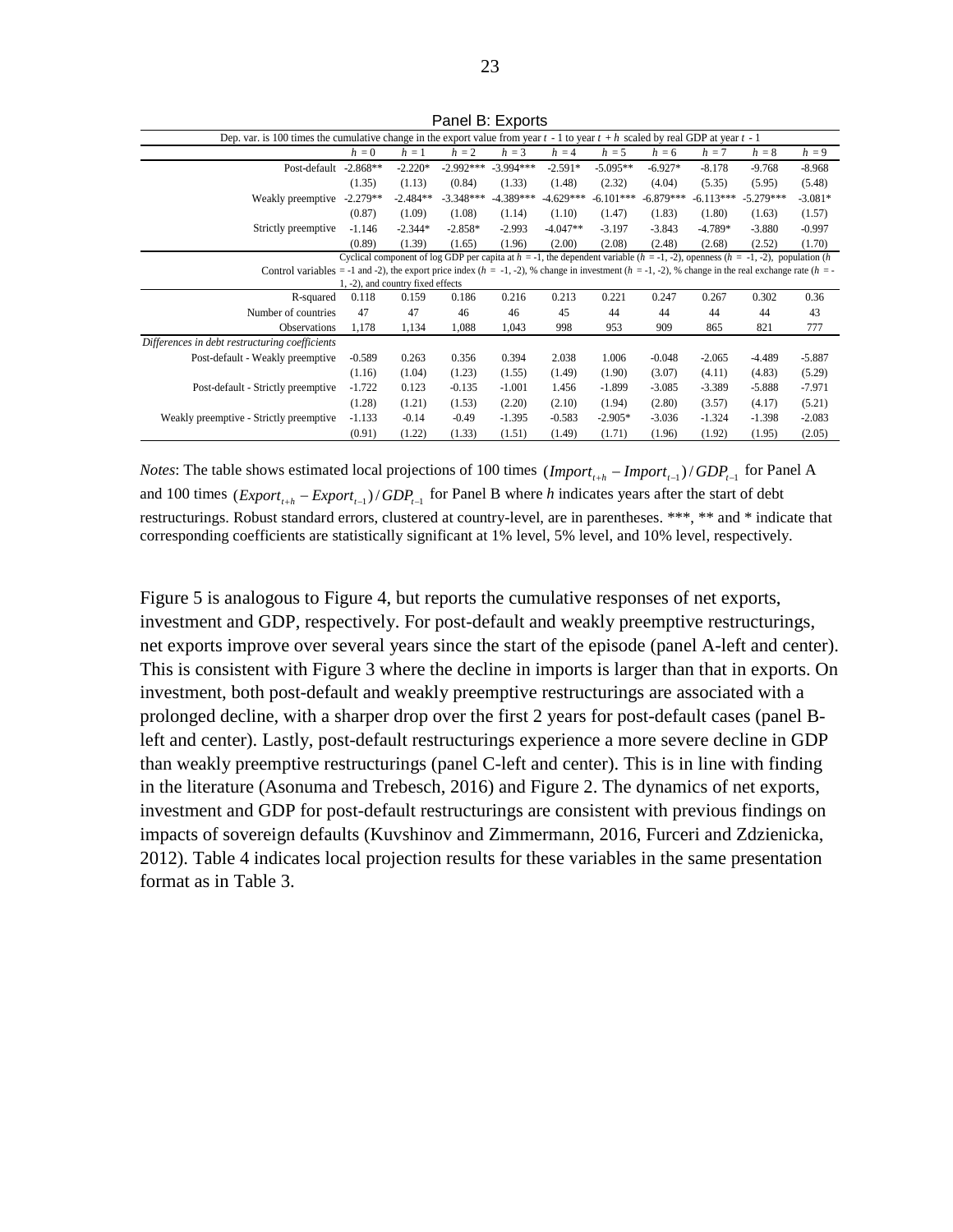

**Figure 5: Local Projections on Other Variables, OLS**

*Notes*: Panels A, B and C plot local projections of 100 times  $(NetExport_{t+h} - NetExport_{t-1}) / GDP_{t-1}$ , 100 times  $(Investment_{t+h} - Investment_{t-1}) / GDP_{t-1}$ , and 100 times  $(GDP_{t+h} - GDP_{t-1}) / GDP_{t-1}$ , respectively, where *h* indicates years after the start of debt restructurings. The figure is based on the estimation results presented in Table 4. See note in Figure 4 for presentation for point estimates and confidence intervals.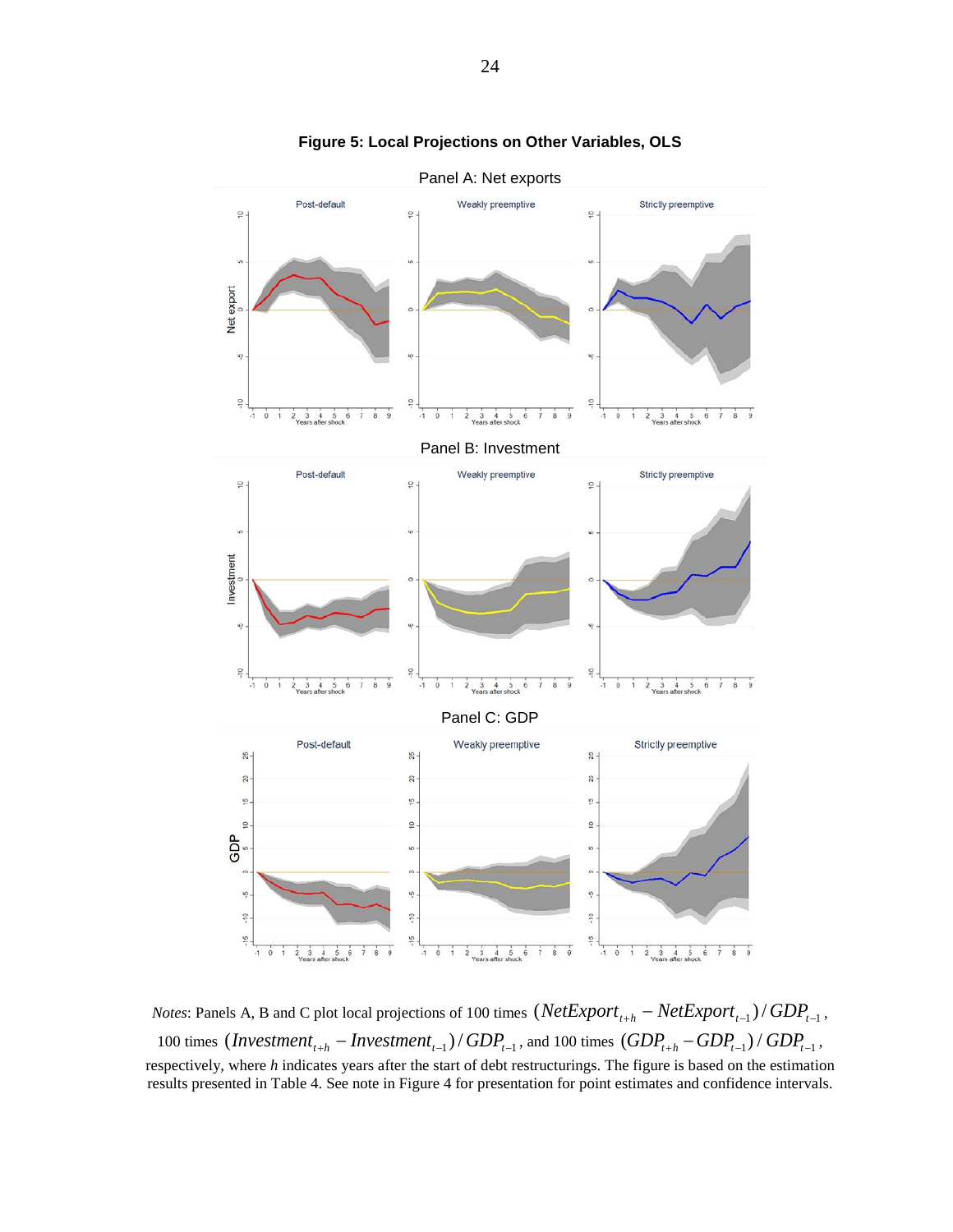| Dep. var. is 100 times the cumulative change in the net export value from year $t - 1$ to year $t + h$ scaled by real GDP at year $t - 1$<br>$h = \overline{9}$<br>$h = 0$<br>$h=1$<br>$h = 2$<br>$h = 3$<br>$h = 5$<br>$h = 7$<br>$h = 4$<br>$h = 6$<br>$h=8$<br>$3.002***$<br>$3.681***$<br>3.248***<br>3.398***<br>1.226<br>1.799<br>1.055<br>0.412<br>$-1.621$<br>Post-default<br>$-1.205$<br>(2.23)<br>(0.82)<br>(0.75)<br>(0.94)<br>(1.31)<br>(1.72)<br>(1.94)<br>(2.03)<br>(0.98)<br>(1.14)<br>Weakly preemptive 2.071***<br>1.234<br>1.202<br>0.863<br>0.0391<br>$-1.457$<br>0.559<br>$-0.928$<br>0.273<br>0.929<br>(1.02)<br>(3.50)<br>(3.52)<br>(0.68)<br>(0.77)<br>(1.93)<br>(2.31)<br>(2.26)<br>(2.66)<br>(3.80)<br>1.822***<br>Strictly preemptive 1.736**<br>1.928**<br>1.747**<br>2.127**<br>1.354<br>0.411<br>$-0.801$<br>$-0.785$<br>$-1.541$<br>(1.03)<br>(1.28)<br>(1.03)<br>(0.76)<br>(0.56)<br>(0.78)<br>(0.73)<br>(1.05)<br>(1.15)<br>(1.11)<br>Cyclical component of log GDP per capita at $h = -1$ , the dependent variable ( $h = -1, -2$ ), openness ( $h = -1, -2$ ), population ( $h =$ |
|---------------------------------------------------------------------------------------------------------------------------------------------------------------------------------------------------------------------------------------------------------------------------------------------------------------------------------------------------------------------------------------------------------------------------------------------------------------------------------------------------------------------------------------------------------------------------------------------------------------------------------------------------------------------------------------------------------------------------------------------------------------------------------------------------------------------------------------------------------------------------------------------------------------------------------------------------------------------------------------------------------------------------------------------------------------------------------------------------------------------|
|                                                                                                                                                                                                                                                                                                                                                                                                                                                                                                                                                                                                                                                                                                                                                                                                                                                                                                                                                                                                                                                                                                                     |
|                                                                                                                                                                                                                                                                                                                                                                                                                                                                                                                                                                                                                                                                                                                                                                                                                                                                                                                                                                                                                                                                                                                     |
|                                                                                                                                                                                                                                                                                                                                                                                                                                                                                                                                                                                                                                                                                                                                                                                                                                                                                                                                                                                                                                                                                                                     |
|                                                                                                                                                                                                                                                                                                                                                                                                                                                                                                                                                                                                                                                                                                                                                                                                                                                                                                                                                                                                                                                                                                                     |
|                                                                                                                                                                                                                                                                                                                                                                                                                                                                                                                                                                                                                                                                                                                                                                                                                                                                                                                                                                                                                                                                                                                     |
|                                                                                                                                                                                                                                                                                                                                                                                                                                                                                                                                                                                                                                                                                                                                                                                                                                                                                                                                                                                                                                                                                                                     |
|                                                                                                                                                                                                                                                                                                                                                                                                                                                                                                                                                                                                                                                                                                                                                                                                                                                                                                                                                                                                                                                                                                                     |
|                                                                                                                                                                                                                                                                                                                                                                                                                                                                                                                                                                                                                                                                                                                                                                                                                                                                                                                                                                                                                                                                                                                     |
| Control variables                                                                                                                                                                                                                                                                                                                                                                                                                                                                                                                                                                                                                                                                                                                                                                                                                                                                                                                                                                                                                                                                                                   |
| -1, -2), terms of trade ( $h = -1, -2$ ), and country fixed effects                                                                                                                                                                                                                                                                                                                                                                                                                                                                                                                                                                                                                                                                                                                                                                                                                                                                                                                                                                                                                                                 |
| 0.115<br>0.138<br>0.157<br>0.171<br>0.144<br>0.163<br>0.186<br>0.205<br>0.218<br>0.225<br>R-squared                                                                                                                                                                                                                                                                                                                                                                                                                                                                                                                                                                                                                                                                                                                                                                                                                                                                                                                                                                                                                 |
| 59<br>59<br>Number of countries<br>59<br>59<br>59<br>59<br>59<br>59<br>59<br>58                                                                                                                                                                                                                                                                                                                                                                                                                                                                                                                                                                                                                                                                                                                                                                                                                                                                                                                                                                                                                                     |
| Observations<br>1,860<br>1,801<br>1,683<br>1,624<br>1,565<br>1,506<br>1,388<br>1,329<br>1,742<br>1,447                                                                                                                                                                                                                                                                                                                                                                                                                                                                                                                                                                                                                                                                                                                                                                                                                                                                                                                                                                                                              |
|                                                                                                                                                                                                                                                                                                                                                                                                                                                                                                                                                                                                                                                                                                                                                                                                                                                                                                                                                                                                                                                                                                                     |
| Part B: Investment                                                                                                                                                                                                                                                                                                                                                                                                                                                                                                                                                                                                                                                                                                                                                                                                                                                                                                                                                                                                                                                                                                  |
| Dep. var. is 100 times the cumulative change in investment from year $t - 1$ to year $t + h$ scaled by real GDP at year $t - 1$                                                                                                                                                                                                                                                                                                                                                                                                                                                                                                                                                                                                                                                                                                                                                                                                                                                                                                                                                                                     |
| $h = 3$<br>$h = 5$<br>$h = 9$<br>$h=0$<br>$h=1$<br>$h=2$<br>$h = 4$<br>$h = 6$<br>$h = 7$<br>$h=8$                                                                                                                                                                                                                                                                                                                                                                                                                                                                                                                                                                                                                                                                                                                                                                                                                                                                                                                                                                                                                  |
| Post-default -2.919*** -4.770*** -4.568*** -3.865***<br>$-4.169***$<br>$-3.540***$<br>$-3.688***$<br>$-4.051***$ $-3.251***$<br>$-3.111**$                                                                                                                                                                                                                                                                                                                                                                                                                                                                                                                                                                                                                                                                                                                                                                                                                                                                                                                                                                          |
| (0.69)<br>(0.72)<br>(0.76)<br>(0.66)<br>(0.62)<br>(0.76)<br>(0.93)<br>(1.05)<br>(1.11)<br>(1.27)                                                                                                                                                                                                                                                                                                                                                                                                                                                                                                                                                                                                                                                                                                                                                                                                                                                                                                                                                                                                                    |
| Weakly preemptive -1.451*** -2.175***<br>$-2.155**$<br>$-1.514$<br>4.055<br>$-1.330$<br>0.555<br>0.358<br>1.344<br>1.332                                                                                                                                                                                                                                                                                                                                                                                                                                                                                                                                                                                                                                                                                                                                                                                                                                                                                                                                                                                            |
| (0.29)<br>(0.55)<br>(0.85)<br>(1.41)<br>(1.39)<br>(2.10)<br>(2.69)<br>(3.19)<br>(3.02)<br>(3.07)                                                                                                                                                                                                                                                                                                                                                                                                                                                                                                                                                                                                                                                                                                                                                                                                                                                                                                                                                                                                                    |
| $-3.114***$ $-3.487***$ $-3.637***$<br>Strictly preemptive -2.423**<br>$-3.443**$<br>$-3.266**$<br>$-1.583$<br>$-1.430$<br>$-1.330$<br>$-0.940$                                                                                                                                                                                                                                                                                                                                                                                                                                                                                                                                                                                                                                                                                                                                                                                                                                                                                                                                                                     |
| (1.08)<br>(1.09)<br>(1.42)<br>(1.53)<br>(1.88)<br>(1.99)<br>(1.89)<br>(1.98)<br>(0.92)<br>(1.21)                                                                                                                                                                                                                                                                                                                                                                                                                                                                                                                                                                                                                                                                                                                                                                                                                                                                                                                                                                                                                    |
| Cyclical component of log GDP per capita at $h = -1$ , the dependent variable ( $h = -1, -2$ ), openness ( $h = -1, -2$ ), population ( $h =$                                                                                                                                                                                                                                                                                                                                                                                                                                                                                                                                                                                                                                                                                                                                                                                                                                                                                                                                                                       |
| Control variables<br>-1, -2), terms of trade ( $h = -1$ , -2), and country fixed effects                                                                                                                                                                                                                                                                                                                                                                                                                                                                                                                                                                                                                                                                                                                                                                                                                                                                                                                                                                                                                            |
| 0.206<br>0.097<br>0.178<br>0.214<br>0.236<br>0.214<br>0.253<br>0.257<br>0.263<br>R-squared<br>0.221                                                                                                                                                                                                                                                                                                                                                                                                                                                                                                                                                                                                                                                                                                                                                                                                                                                                                                                                                                                                                 |
| 59<br>59<br>59<br>59<br>59<br>59<br>59<br>59<br>59<br>58<br>Number of countries                                                                                                                                                                                                                                                                                                                                                                                                                                                                                                                                                                                                                                                                                                                                                                                                                                                                                                                                                                                                                                     |
| 1,860<br>1,801<br>1,742<br>1,624<br>1,506<br>1,329<br>Observations<br>1,683<br>1,565<br>1,447<br>1,388                                                                                                                                                                                                                                                                                                                                                                                                                                                                                                                                                                                                                                                                                                                                                                                                                                                                                                                                                                                                              |
|                                                                                                                                                                                                                                                                                                                                                                                                                                                                                                                                                                                                                                                                                                                                                                                                                                                                                                                                                                                                                                                                                                                     |
| Part C: GDP                                                                                                                                                                                                                                                                                                                                                                                                                                                                                                                                                                                                                                                                                                                                                                                                                                                                                                                                                                                                                                                                                                         |
| Dep. var. is 100 times the cumulative change in GDP from year $t - 1$ to year $t + h$ scaled by real GDP at year $t - 1$                                                                                                                                                                                                                                                                                                                                                                                                                                                                                                                                                                                                                                                                                                                                                                                                                                                                                                                                                                                            |
| $h\,=2$<br>$h=\sqrt{3}$<br>$h = 4$<br>$h = 5$<br>$h = 9$<br>$h=1$<br>$h=6$<br>$h = 7$<br>$h=8$<br>$h=0$                                                                                                                                                                                                                                                                                                                                                                                                                                                                                                                                                                                                                                                                                                                                                                                                                                                                                                                                                                                                             |
| $-4.490***$<br>$-8.297***$<br>Post-default -2.262***<br>$-3.761***$<br>$-4.625***$<br>$-4.703***$<br>$-7.018***$<br>$-6.963***$<br>$-7.650***$<br>$-6.896***$                                                                                                                                                                                                                                                                                                                                                                                                                                                                                                                                                                                                                                                                                                                                                                                                                                                                                                                                                       |
| (0.72)<br>(1.10)<br>(1.45)<br>(2.29)<br>(2.19)<br>(1.92)<br>(2.09)<br>(2.43)<br>(1.20)<br>(1.36)                                                                                                                                                                                                                                                                                                                                                                                                                                                                                                                                                                                                                                                                                                                                                                                                                                                                                                                                                                                                                    |
| $-2.407**$<br>Weakly preemptive -1.432**<br>$-1.675$<br>$-1.4$<br>$-2.865$<br>$-0.197$<br>$-0.773$<br>3.051<br>4.696<br>7.639                                                                                                                                                                                                                                                                                                                                                                                                                                                                                                                                                                                                                                                                                                                                                                                                                                                                                                                                                                                       |
| (2.71)<br>(3.72)<br>(5.69)<br>(6.06)<br>(0.64)<br>(1.02)                                                                                                                                                                                                                                                                                                                                                                                                                                                                                                                                                                                                                                                                                                                                                                                                                                                                                                                                                                                                                                                            |
| (1.64)<br>(4.60)<br>(5.45)<br>(8.16)                                                                                                                                                                                                                                                                                                                                                                                                                                                                                                                                                                                                                                                                                                                                                                                                                                                                                                                                                                                                                                                                                |
| Strictly preemptive -2.321***<br>$-1.969*$<br>$-1.671$<br>$-2.172$<br>$-2.302$<br>$-3.319$<br>$-3.513$<br>$-2.933$<br>$-3.165$<br>$-2.409$                                                                                                                                                                                                                                                                                                                                                                                                                                                                                                                                                                                                                                                                                                                                                                                                                                                                                                                                                                          |
| (1.59)<br>(2.17)<br>(2.69)<br>(2.84)<br>(3.26)<br>(3.06)<br>(1.14)<br>(1.46)<br>(3.22)<br>(0.83)<br>Cyclical component of log GDP per capita at $h = -1$ , the dependent variable $(h = -1, -2)$ , openness $(h = -1, -2)$ , population $(h = -1, -2)$                                                                                                                                                                                                                                                                                                                                                                                                                                                                                                                                                                                                                                                                                                                                                                                                                                                              |
| Control variables $\frac{1}{-1}$ , -2), terms of trade ( $h = -1, -2$ ), and country fixed effects                                                                                                                                                                                                                                                                                                                                                                                                                                                                                                                                                                                                                                                                                                                                                                                                                                                                                                                                                                                                                  |

**Table 4: Local Projections for Other Variables under Baseline Model, OLS**

 $\overline{\phantom{a}}$  $\overline{a}$ 

*Notes*: Panels A, B and C show local projections of 100 times  $(NetExport_{t+h} - NetExport_{t-1}) / GDP_{t-1}$ , 100 times  $(Investment_{t+h} - Investment_{t-1}) / GDP_{t-1}$ , and 100 times  $(GDP_{t+h} - GDP_{t-1}) / GDP_{t-1}$ , Number of countries 0.216 0.328 0.36 0.364 0.343 0.335 0.335 0.325 0.318 0.304 Observations 58 58 58 58 58 58 58 58 58 55

R-squared 1,663 1,605 1,547 1,489 1,431 1,373 1,315 1,257 1,199 1,141

respectively, where *h* indicates years after the start of debt restructurings. Regressions include the same control variables from Table 3. \*\*\*, \*\* and \* indicate that corresponding coefficients are statistically significant at 1% level, 5% level, and 10% level, respectively.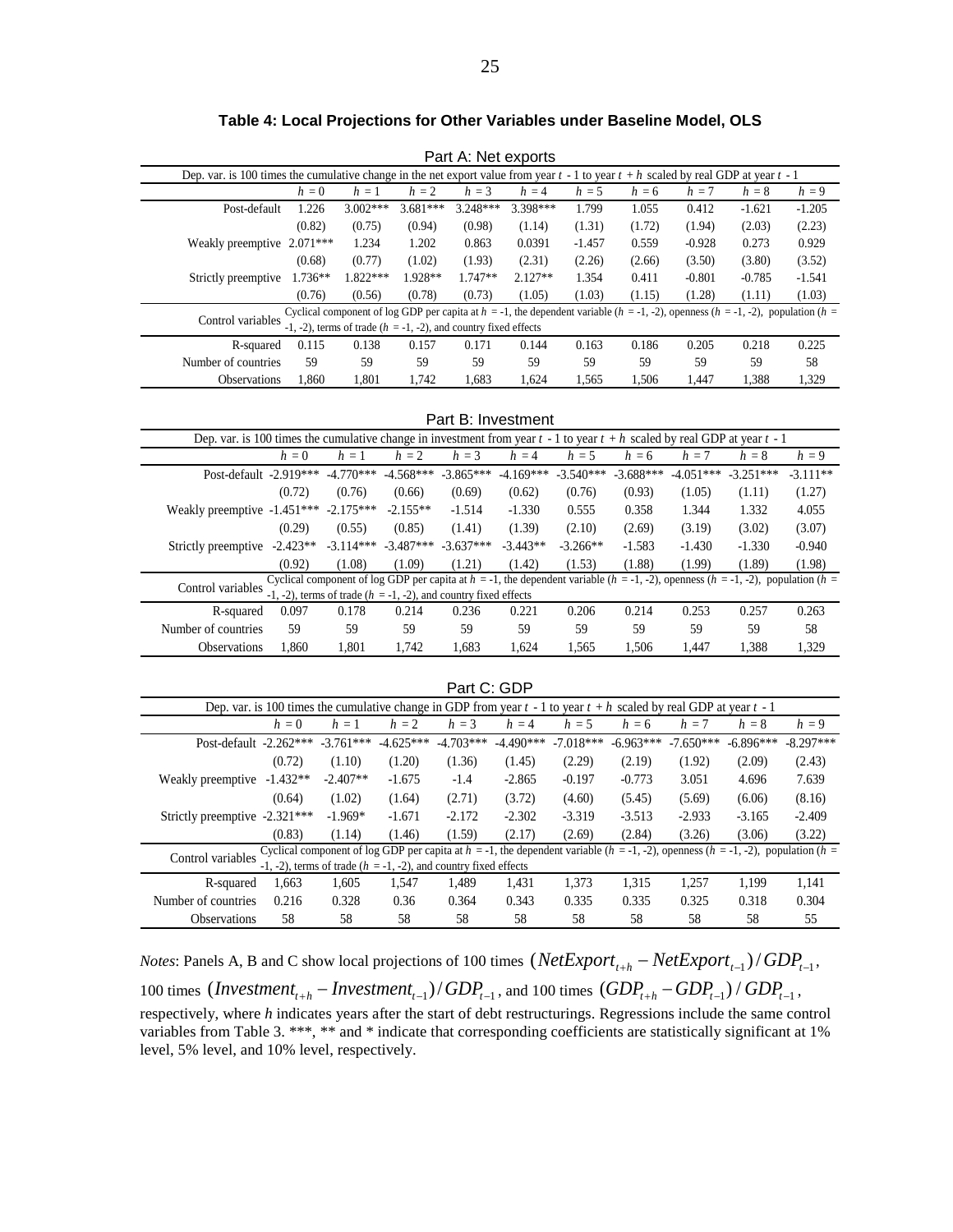#### **V. DEALING WITH ENDOGENEITY**

#### **A. Endogeneity Issue**

Our baseline Ordinary Least Square (OLS) estimation is unbiased provided observations with events are randomly selected from a large pool of observations with and without events. However, this might not necessarily be the case for restructurings: countries currently experiencing restructurings are different from those that are not in many aspects. In addition, debt restructuring strategies including preemptive v.s. post-default are presumably an endogenous optimal choice made by the sovereign debtors (Asonuma and Trebesch, 2016). In such cases, baseline OLS estimation results could potentially be driven by some other characteristics of countries at the time of their restructurings rather than a "pure effect" of debt restructurings.

First, we explore whether there are statistical differences in various macroeconomic variables between observations with and without restructuring approaches by conducting a diagnostic test, reported in Table 5. Each column reports the result from a regression specifying one particular variable as the dependent variable. Columns (1)–(4) show test results for restructuring dummies coded as 1 for all years during restructurings, while columns (5)–(8) show those for restructuring dummies coded as 1 only at the start of restructurings.

Columns  $(1)$ – $(4)$  suggest that there are significant differences in the public debt-to-GDP ratio, credit ratings―data from the *Institutional Investor* magazine―, and GDP growth rates between observations during post-default restructurings and other observations, and also between weakly preemptive restructurings and other observations. In contrast, we do not see any striking differences in these macroeconomic variables during strictly preemptive restructurings. A similar pattern emerges in Columns (5)–(8) where the dummies apply only to start year of the restructuring.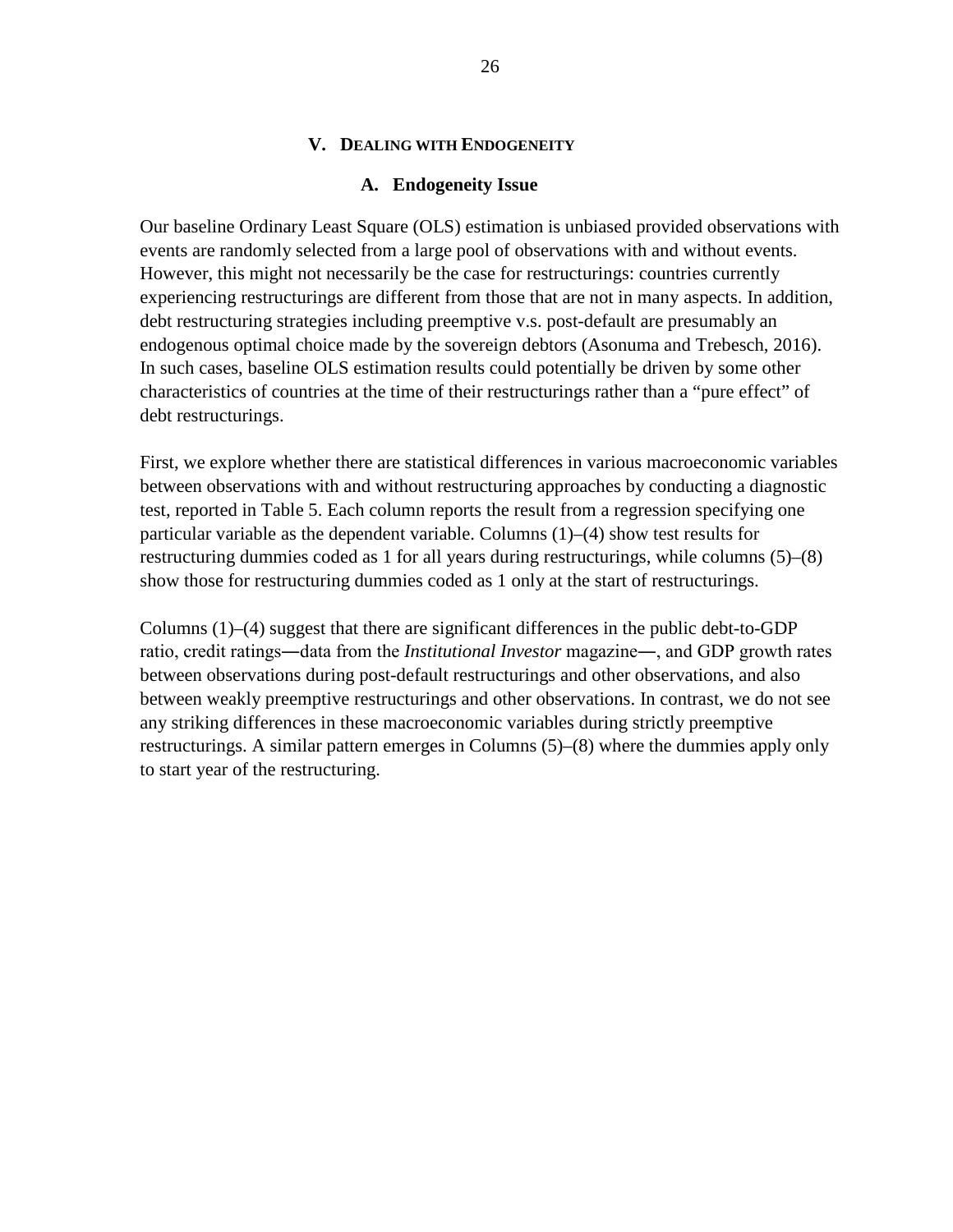| Dependent variable                                                        | log<br>debt/GDP<br>ratio | log private<br>credit/GDP<br>ratio | log<br>country's<br>credit<br>rating | GDP<br>growth rate | log<br>debt/GDP<br>ratio  | log private<br>credit/GDP<br>ratio | log<br>country's<br>credit<br>rating | GDP<br>growth rate         |
|---------------------------------------------------------------------------|--------------------------|------------------------------------|--------------------------------------|--------------------|---------------------------|------------------------------------|--------------------------------------|----------------------------|
|                                                                           | (1)                      | (2)                                | (3)                                  | (4)                | (5)                       | (6)                                | (7)                                  | (8)                        |
| Post-default dummy (takes 1 during restructuring until completion)        | $0.413***$               | $-0.152***$                        | $-0.441***$                          | $-1.901***$        |                           |                                    |                                      |                            |
|                                                                           | (0.06)                   | (0.06)                             | (0.05)                               | (0.45)             |                           |                                    |                                      |                            |
| Weakly preemptive dummy (takes 1 during restructuring until completion)   | $0.274***$               | 0.007                              | $-0.238***$                          | $-1.379**$         |                           |                                    |                                      |                            |
|                                                                           | (0.09)                   | (0.11)                             | (0.07)                               | (0.53)             |                           |                                    |                                      |                            |
| Strictly preemptive dummy (takes 1 during restructuring until completion) | 0.129                    | $-0.028$                           | $-0.082$                             | $1.565**$          |                           |                                    |                                      |                            |
|                                                                           | (0.11)                   | (0.11)                             | (0.08)                               | (0.71)             |                           |                                    |                                      |                            |
| Post-default dummy (takes 1 at start years of restructuring)              |                          |                                    |                                      |                    | $0.163***$                | $0.112*$                           | $-0.060$                             | $-3.593***$                |
| Weakly preemptive dummy (takes 1 at start years of restructuring)         |                          |                                    |                                      |                    | (0.06)<br>$0.266***$      | (0.06)<br>0.044                    | (0.05)<br>$-0.166**$                 | (0.81)<br>$-2.852***$      |
| Strictly preemptive dummy (takes 1 at start years of restructuring)       |                          |                                    |                                      |                    | (0.09)<br>0.067<br>(0.13) | (0.09)<br>0.100<br>(0.14)          | (0.07)<br>$-0.104$<br>(0.08)         | (1.02)<br>2.479*<br>(1.31) |
| <b>Observations</b>                                                       | 1,563                    | 1,645                              | 1,566                                | 2,885              | 1,563                     | 1,645                              | 1,566                                | 2,885                      |
| Number of countries                                                       | 61                       | 63                                 | 63                                   | 63                 | 61                        | 63                                 | 63                                   | 63                         |
| R-squared                                                                 | 0.119                    | 0.018                              | 0.27                                 | 0.011              | 0.016                     | 0.004                              | 0.014                                | 0.011                      |

#### **Table 5: Difference between Treatment and Control Sub-samples**

*Notes*: All regressions include a constant term and country fixed effects. Robust-standard errors, clustered at country-level, are in parentheses. The dependent variables are in log scale except for the GDP growth rate. Therefore, the reported coefficients approximate percentage difference from the rest of the sample. Sample countries are restricted to countries that have ever experienced debt restructuring(s). Sample period is from 1970 to 2007 with some years missing for some countries. See the main text for data sources. \*\*\*, \*\* and \* indicate that corresponding coefficients are statistically significant at 1% level, 5% level, and 10% level, respectively.

Next, we apply a logit estimation to predict the likelihood of each restructuring event. Our dependent variables in Panels A, B and C, respectively are dummies for post-default, weakly and strictly preemptive restructurings which take 1 over the entire restructuring duration. The first four rows report estimated coefficients and robust standard errors, and the fifth row reports the area under ROC (Receiver Operating Characteristic) curve. If the area under the ROC curve is close to 1, this indicates that the regressors have perfect classification power. If it is close to 0.5, the regressors have no classification power. For predicting post-default restructuring, applying all the four relevant variables results in an area under ROC of 0.93 indicating these variables have high classification power (column 5 in Panel A). Similarly, for predicting weakly preemptive and strictly preemptive restructurings reported in Panels B and C, including all the four relevant variables yields an area under the ROC of 0.80 and 0.77 respectively. This also indicates that these variables have high classification power (column 5 in Panel B and C).

In tandem with these findings, Figure 6 displays kernel density estimates of the probability of treatment on both treatment and control groups―in this case, observations with restructurings and those otherwise. In an ideal randomized control trial, the distribution of propensity score for treat and control groups would be uniform and identical. Probabilities of being treated for the control observations are clustered around zero generating a left-skewed distribution. This suggests these observations are indeed less likely to be treated (i.e., less likely to experience debt restructurings). In contrast, the probability of being treated is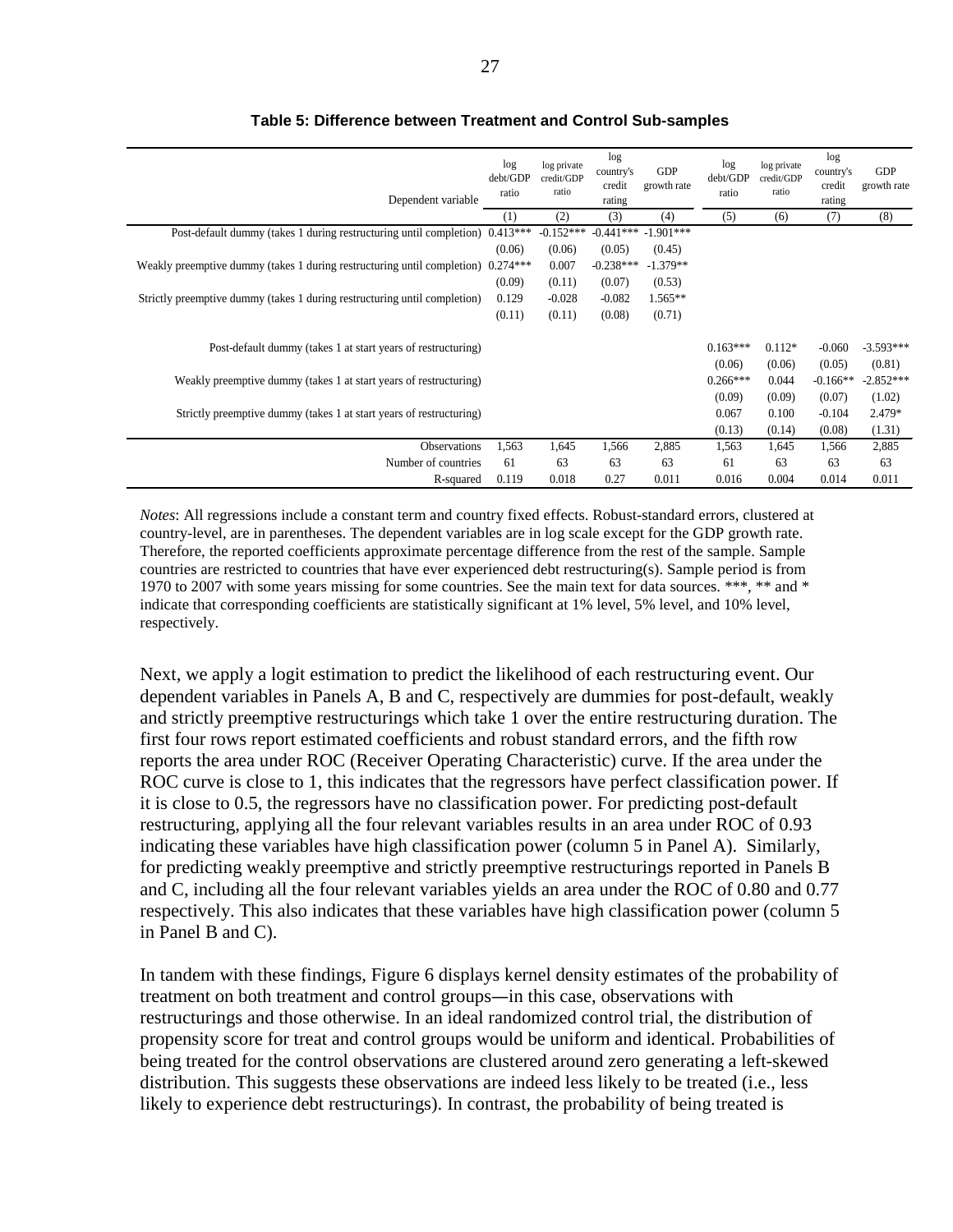normally distributed with a mean of around 0.4. This indicates that the treated observations are indeed more likely to experience debt restructurings.

| Panel A: Post-default (takes 1 during restructuring)        |            |              |             |             |             |
|-------------------------------------------------------------|------------|--------------|-------------|-------------|-------------|
|                                                             | (1)        | (2)          | (3)         | (4)         | (5)         |
| log debt/GDP ratio                                          | $2.629***$ |              |             |             | $1.326***$  |
|                                                             | (0.240)    |              |             |             | (0.336)     |
| log private credit/GDP ratio                                |            | $-0.0356***$ |             |             | 0.019       |
|                                                             |            | (0.007)      |             |             | (0.012)     |
| log country's credit rating                                 |            |              | $-0.296***$ |             | $-0.290***$ |
|                                                             |            |              | (0.023)     |             | (0.027)     |
| GDP growth rate                                             |            |              |             | $-0.048***$ | $-0.037*$   |
|                                                             |            |              |             | (0.009)     | (0.020)     |
| Area under the ROC curve                                    | 0.83       | 0.77         | 0.92        | 0.75        | 0.93        |
| <b>Observations</b>                                         | 1,198      | 1,297        | 1,225       | 2,473       | 1,051       |
| Pseudo R-squared                                            | 0.281      | 0.173        | 0.466       | 0.133       | 0.500       |
| Panel B: Weakly preemptive (takes 1 during restructuring)   |            |              |             |             |             |
|                                                             | (1)        | (2)          | (3)         | (4)         | (5)         |
| log debt/GDP ratio                                          | $2.060***$ |              |             |             | 0.735       |
|                                                             | (0.403)    |              |             |             | (0.483)     |
| log private credit/GDP ratio                                |            | $-0.009$     |             |             | $-0.004$    |
|                                                             |            | (0.009)      |             |             | (0.010)     |
| log country's credit rating                                 |            |              | $-0.110***$ |             | $-0.079***$ |
|                                                             |            |              | (0.017)     |             | (0.019)     |
| GDP growth rate                                             |            |              |             | 0.006       | $-0.019$    |
|                                                             |            |              |             | (0.011)     | (0.033)     |
| Area under the ROC curve                                    | 0.77       | 0.68         | 0.82        | 0.58        | 0.80        |
| Observations                                                | 647        | 653          | 576         | 4,861       | 527         |
| Pseudo R-squared                                            | 0.136      | 0.041        | 0.184       | 0.008       | 0.167       |
| Panel C: Strictly preemptive (takes 1 during restructuring) |            |              |             |             |             |
|                                                             | (1)        | (2)          | (3)         | (4)         | (5)         |
| log debt/GDP ratio                                          | $2.475***$ |              |             |             | 0.835       |
|                                                             | (0.801)    |              |             |             | (1.050)     |
| log private credit/GDP ratio                                |            | $-0.006$     |             |             | 0.008       |
|                                                             |            | (0.014)      |             |             | (0.020)     |
| log country's credit rating                                 |            |              | $-0.124***$ |             | $-0.088*$   |
|                                                             |            |              | (0.034)     |             | (0.047)     |
| GDP growth rate                                             |            |              |             | 0.017       | $-0.004$    |
|                                                             |            |              |             | (0.011)     | (0.067)     |
| Area under the ROC curve                                    | 0.74       | 0.67         | 0.79        | 0.62        | 0.77        |
| Observations                                                | 233        | 239          | 240         | 4,739       | 203         |
| Pseudo R-squared                                            | 0.135      | 0.063        | 0.193       | 0.025       | 0.181       |

**Table 6. Predicting Restructuring Events, Logit Estimation (Marginal Effects)**

*Notes*: Area under the ROC curve represents the predicting power of regressors regarding the binary independent variable. The measure takes a value between 0.5 and 1, which implies zero and perfect predicting power, respectively. All regressions include a constant term and country fixed effects). Robust-standard errors, clustered at the country-level, are in parentheses. The regressors are in log scale except for the GDP growth rate. Sample countries are restricted to countries that have experienced debt restructuring(s). Sample period is from 1970 to 2007 with some years missing for some countries. See the main text for data sources. \*\*\*, \*\* and \* indicate that corresponding coefficients are statistically significant at 1% level, 5% level, and 10% level, respectively.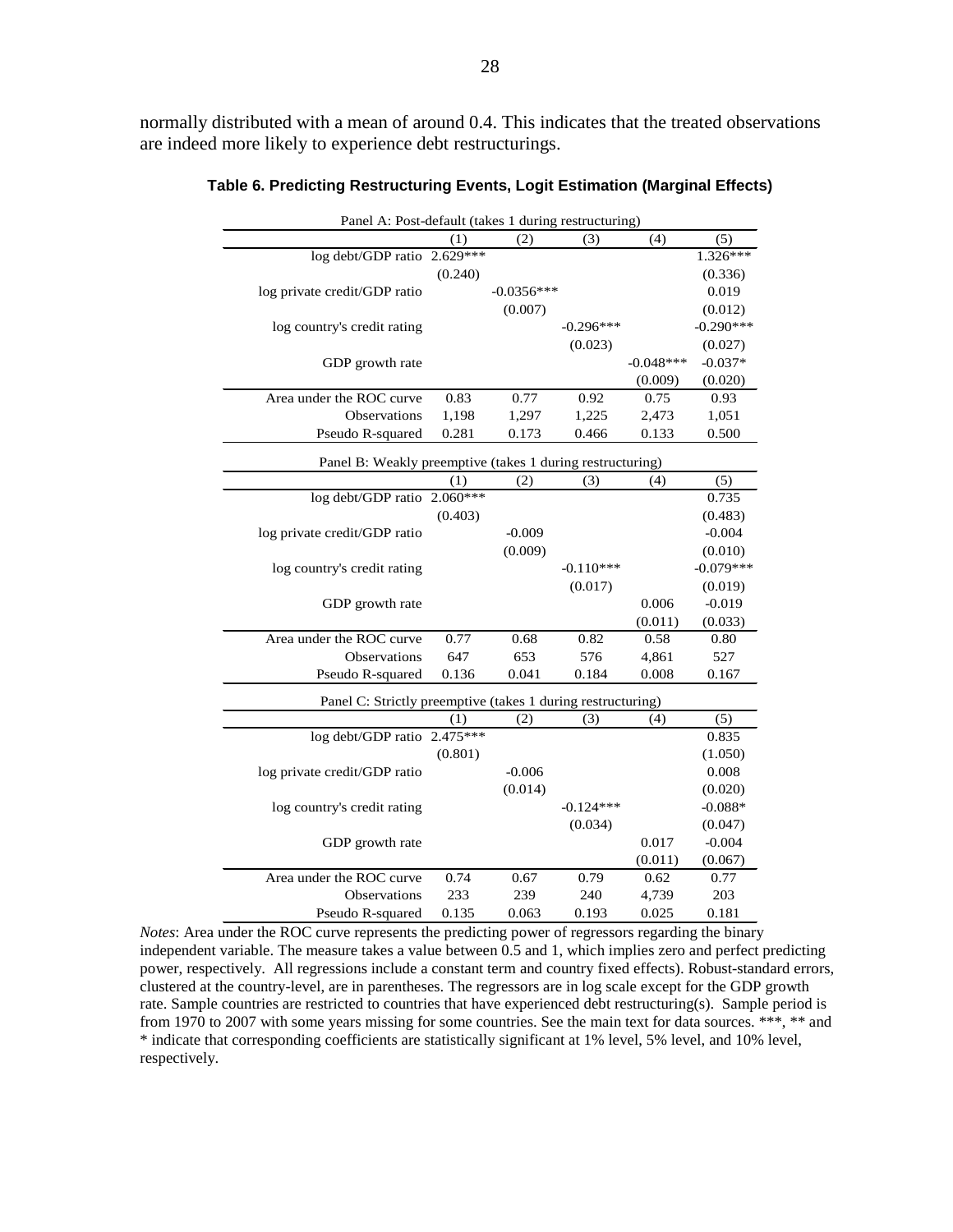

#### **Figure 6: Estimated Probability of Treatment**

*Notes*: The propensity score is estimated in a probit model. The dependent variable is a dummy equal to 1 if there is any kind of debt restructurings for all years until completion. Regressors include the debt/GDP ratio, private credit/GDP ratio, credit ratings, and GDP growth rate. The figure shows the predicted probability of treatment with a solid line for the treatment observations and with a dashed line for the control observations.

#### **B. Instrument Variable (IV) Estimation Approach**

For the conventional panel regressions, we apply a traditional Instrument Variable (IV) estimation approach. The requirement of a large number of instruments to control restructuring dummies including lagged ones makes it difficult for us to estimate the specification including the multiple restructuring dummies simultaneously. Instead, we separately run regressions with the estimated dummy variable specific to each restructuring strategy. Two reasons justify this approach: first, and most importantly, the three types of restructuring are orthogonal to each other, i.e. one debt restructuring falls into only one of three categories. Each restructuring episode is specific to the debt instruments affected and is not related with debt covered in other restructuring cases. Each type of restructuring choices is predicted by the similar determinants with differnet estimated coefficients (Table 6). Second, we use the same sample of observations (864) and the estimated coefficients reflect the impact of each restructuring strategy relative to the symmetric sample mean. Our set of instruments include public debt-to-GDP ratio, private credit-to-GDP ratio, countries' credit ratings, GDP growth rate, and other control variables employed in the second-stage regression. Validity of these instruments are confirmed by logit regression results (Table 6).

Table 7 reports IV panel regression results of import and export growth on debt restructurings for 1970–2007 with the same sample of 61 countries. For both imports and exports, columns (1)–(3) show results for each restructuring strategy, while column (4) uses a simple restructuring dummy applied to all three types of restructuring. Column (5) reports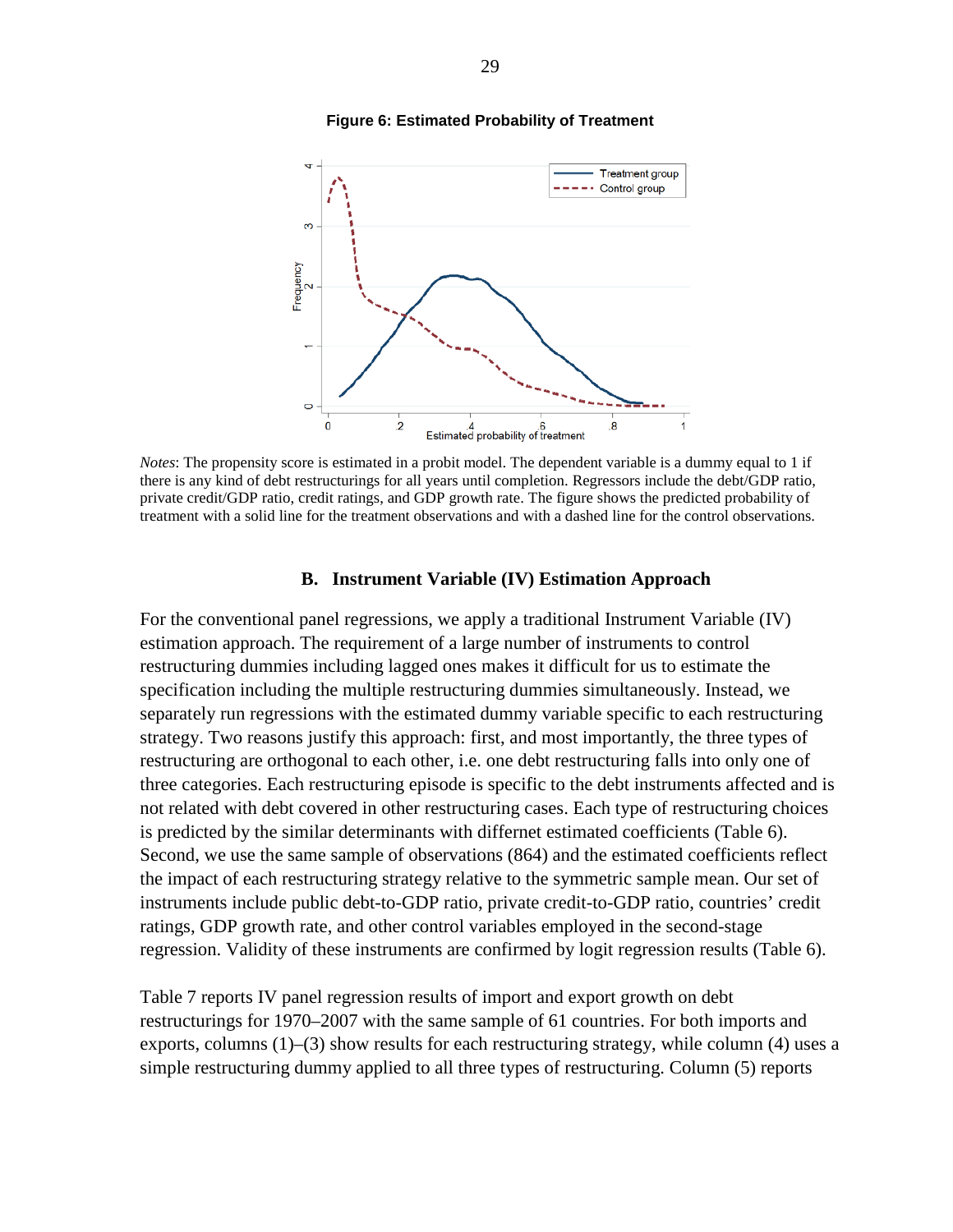results using a sovereign default dummy from Standard and Poor's for comparison with findings from previous studies (Zymek, 2012).

For imports, the results reported in columns (1)–(5) are in line with our OLS results (Table 2); both post-default and weakly preemptive restructurings are associated with a severe decline in imports with longer periods for post-default cases. Similar results are obtained when we use a common dummy for all three types of restructuring, as well as a dummy based on sovereign defaults.

The IV results for exports are also similar to the OLS results; exports drop sharply only for post-default restructurings. Our results for the common dummy for all three types of restructurings as well as for the dummy based on sovereign defaults are also found to be robust.

|                                     |                       |             | Import growth rate,                                            |                            |                                | Export growth rate,<br>$100*(\text{Export}_t - \text{Export}_{t-1})/\text{GDP}_{t-1}$ |             |                                                |                            |                                 |  |
|-------------------------------------|-----------------------|-------------|----------------------------------------------------------------|----------------------------|--------------------------------|---------------------------------------------------------------------------------------|-------------|------------------------------------------------|----------------------------|---------------------------------|--|
|                                     |                       |             | $100*(\text{Import}_t - \text{Import}_{t-1})/\text{GDP}_{t-1}$ |                            |                                |                                                                                       |             |                                                |                            |                                 |  |
|                                     | Variable Post-default | Weakly      | Strictly<br>preemptive preemptive restructurin                 | All types of<br>debt<br>gs | Sovereign<br>default---<br>S&P | Post-default                                                                          | Weakly      | Strictly<br>preemptive preemptive restructurin | All types of<br>debt<br>gs | Sovereign<br>default ---<br>S&P |  |
|                                     | (1)                   | (2)         | (3)                                                            | (4)                        | (5)                            | (6)                                                                                   | (7)         | (8)                                            | (9)                        | (10)                            |  |
| Variable (lag 0) -3.980***          |                       | $-3.534**$  | 0.585                                                          |                            | $-3.369*** -10.759***$         | $-3.563*$                                                                             | $-1.357$    | $-1.330$                                       | $-3.765***$                | $-5.215*$                       |  |
|                                     | (1.42)                | (1.63)      | (3.91)                                                         | (1.26)                     | (2.13)                         | (1.84)                                                                                | (2.11)      | (5.08)                                         | (1.63)                     | (2.78)                          |  |
| Variable (lag 1)                    | $-1.738**$            | $-1.721$    | 0.81                                                           | $-1.416**$                 | $-1.997**$                     | 2.631                                                                                 | $-0.357$    | 1.035                                          | $-1.547**$                 | $4.661*$                        |  |
|                                     | (0.85)                | (1.14)      | (1.47)                                                         | (0.66)                     | (0.81)                         | (1.81)                                                                                | (1.90)      | (4.98)                                         | (0.85)                     | (2.71)                          |  |
| Variable (lag 2)                    | $-0.345$              | $-1.524$    | 0.938                                                          | $-0.500$                   | $-1.561$                       | 2.685                                                                                 | 0.257       | 0.896                                          | $-1.236$                   | 4.976*                          |  |
|                                     | (0.86)                | (1.08)      | (1.42)                                                         | (0.65)                     | (0.80)                         | (1.74)                                                                                | (2.02)      | (5.34)                                         | (0.84)                     | (2.76)                          |  |
|                                     |                       |             |                                                                |                            |                                |                                                                                       |             |                                                |                            |                                 |  |
| GDP growth rate 0.196***            |                       | $0.199***$  | $0.202***$                                                     | $0.190***$                 | $0.175***$                     | $0.340***$                                                                            | $0.344***$  | $0.346***$                                     | $0.331***$                 | $0.334***$                      |  |
|                                     | (0.02)                | (0.02)      | (0.02)                                                         | (0.02)                     | (0.02)                         | (0.03)                                                                                | (0.03)      | (0.03)                                         | (0.03)                     | (0.03)                          |  |
| Real exchange rate, rate of change  | $-0.007$              | $-0.011$    | $-0.013$                                                       | $-0.005$                   | 0.003                          | $0.116***$                                                                            | $0.111***$  | $0.111***$                                     | $0.119***$                 | $0.118***$                      |  |
|                                     | (0.01)                | (0.01)      | (0.01)                                                         | (0.01)                     | (0.01)                         | (0.01)                                                                                | (0.01)      | (0.01)                                         | (0.01)                     | (0.01)                          |  |
| Investment growth                   | 0.002                 | 0.003       | 0.003                                                          | 0.002                      | 0.002                          | 0.002                                                                                 | 0.002       | 0.002                                          | 0.002                      | 0.001                           |  |
|                                     | (0.00)                | (0.00)      | (0.00)                                                         | (0.00)                     | (0.00)                         | (0.00)                                                                                | (0.00)      | (0.00)                                         | (0.00)                     | (0.00)                          |  |
| Terms of trade, rate of change      | $0.106***$            | $0.106***$  | $0.115***$                                                     | $0.097***$                 | $0.079***$                     | $-0.118***$                                                                           | $-0.110***$ | $-0.107***$                                    | $-0.129***$                | $-0.123***$                     |  |
|                                     | (0.03)                | (0.03)      | (0.03)                                                         | (0.03)                     | (0.03)                         | (0.03)                                                                                | (0.03)      | (0.03)                                         | (0.03)                     | (0.03)                          |  |
| Floating exchange rate regime dummy | $0.671*$              | $0.746*$    | $0.739*$                                                       | $0.811**$                  | $0.715*$                       | $-0.020$                                                                              | 0.051       | 0.078                                          | 0.109                      | 0.041                           |  |
|                                     | (0.39)                | (0.40)      | (0.40)                                                         | (0.40)                     | (0.42)                         | (0.51)                                                                                | (0.51)      | (0.52)                                         | (0.51)                     | (0.51)                          |  |
| Commdity exporter dummy -1.465***   |                       | $-1.501***$ | $-1.496***$                                                    | $-1.428***$                | $-1.042**$                     | $-0.678$                                                                              | $-0.686$    | $-0.660$                                       | $-0.638$                   | $-0.487$                        |  |
|                                     | (0.46)                | (0.46)      | (0.46)                                                         | (0.46)                     | (0.49)                         | (0.59)                                                                                | (0.60)      | (0.60)                                         | (0.59)                     | (0.60)                          |  |
| Country fixed effect                | No                    | No          | N <sub>0</sub>                                                 | N <sub>0</sub>             | No                             | No                                                                                    | No          | N <sub>0</sub>                                 | No                         | No                              |  |
| Year fixed effect                   | No                    | No          | No                                                             | No                         | No                             | No                                                                                    | No          | No                                             | No                         | No                              |  |
| Observations                        | 864                   | 864         | 864                                                            | 864                        | 864                            | 864                                                                                   | 864         | 864                                            | 864                        | 864                             |  |

#### **Table 7: Conventional Panel Regression Results, IV**

*Notes*: All regressions include a constant term. Robust standard errors, clustered at the country-level, are in parentheses. Instruments include public debt-to-GDP ratio, private credit-to-GDP ratio, credit rating, one-year lag of these variables, and number of debt restructurings in the past ten years. The number of observations are set so that all regressions include the same number of observations. Countries that experienced at least one debt restructuring events are included in the sample. The sample period is from 1970 to 2007. The debt restructuring dummies are based on the classifications from Asonuma and Trebesch (2016) and the sovereign default dummy is based on the data from Standard and Poor's (2006). \*\*\*, \*\* and \* indicate that the corresponding coefficients are statistically significant at 1%, 5%, and 10% level, respectively. Larger negative impacts of sovereign defaults on start year (year 0) are due to a difference in sample of observations (due to required instruments) associated with application of IV estimation.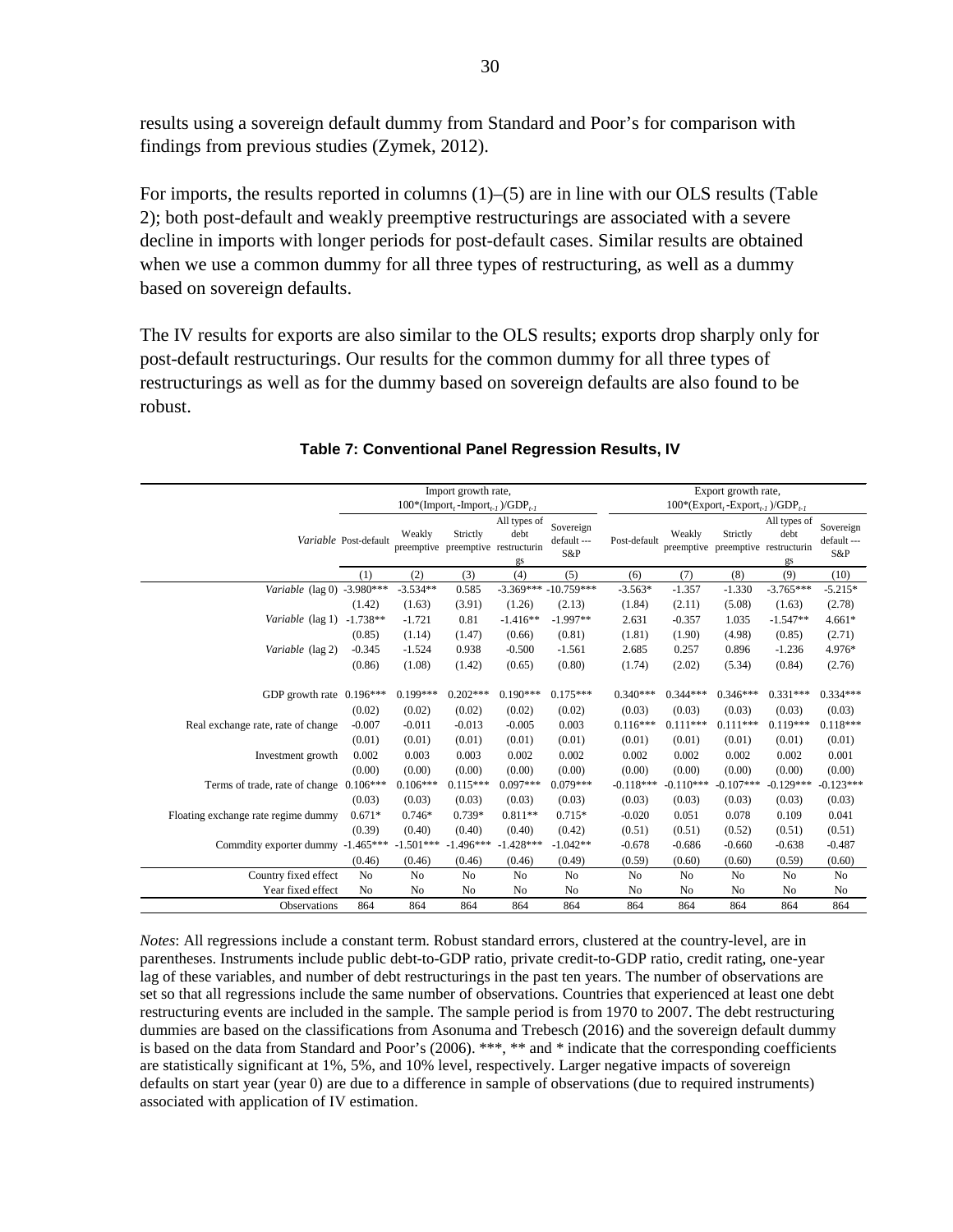### **C. Local Projections**

For the local projection estimates, we deal with the endogeneity issues by applying the Augmented Inverse Probability Weighted (hereafter AIPW) estimator. Instead of introducing multiple dummies for the endogenous types of restructuring, we apply a uniform dummy variable taking unity when a country implements any type of debt restructurings. Our approach is justified by the estimation results of a multinomial logit model which is conducted to assess whether instruments have enough classification power on the three types of debt restructurings. We consider three model specifications:[15](#page-31-0)

- 1. *Three-type model*: treating post-default, weakly preemptive and strictly preemptive as different types of events
- 2. *Two-type model*: treating weakly and strictly preemptive restructurings as the same type of event and post-default restructurings as a second type of event
- 3. *One-type model*: treating all types of debt restructuring events as the same type of event (restructuring events)

Table 8 shows that the one-type model has a best fit among the three models. We contrast the performance of these three models based on the Akaike Information Criterion (hereafter AIC) and the Bayesian Information Criterion (hereafter BIC). These two measures quantify the degree of fitness of three models and the smallest statistics implies the best fit of the model. The one-type model with AIC and BIC of 763 and 792 outperforms both the twoand three-type models. This can be reconciled with Asonuma and Trebesch (2016)'s finding that preemptive restructurings are significantly more likely when macroeconomic fundamentals have deteriorated over the past years and when default risk is high. Despite the tendency of post-defaults being triggered by unexpected bad shocks, once they occur, macroeconomic fundamentals deteriorate severely and quickly.

<span id="page-31-0"></span><sup>&</sup>lt;sup>15</sup> A two-type model of treating post-default and strictly preemptive restructurings as the same type of event is excluded from the list because there exists no similarity between post-default and strictly preemptive restructurings which clearly differentiates from weakly preemptive episodes.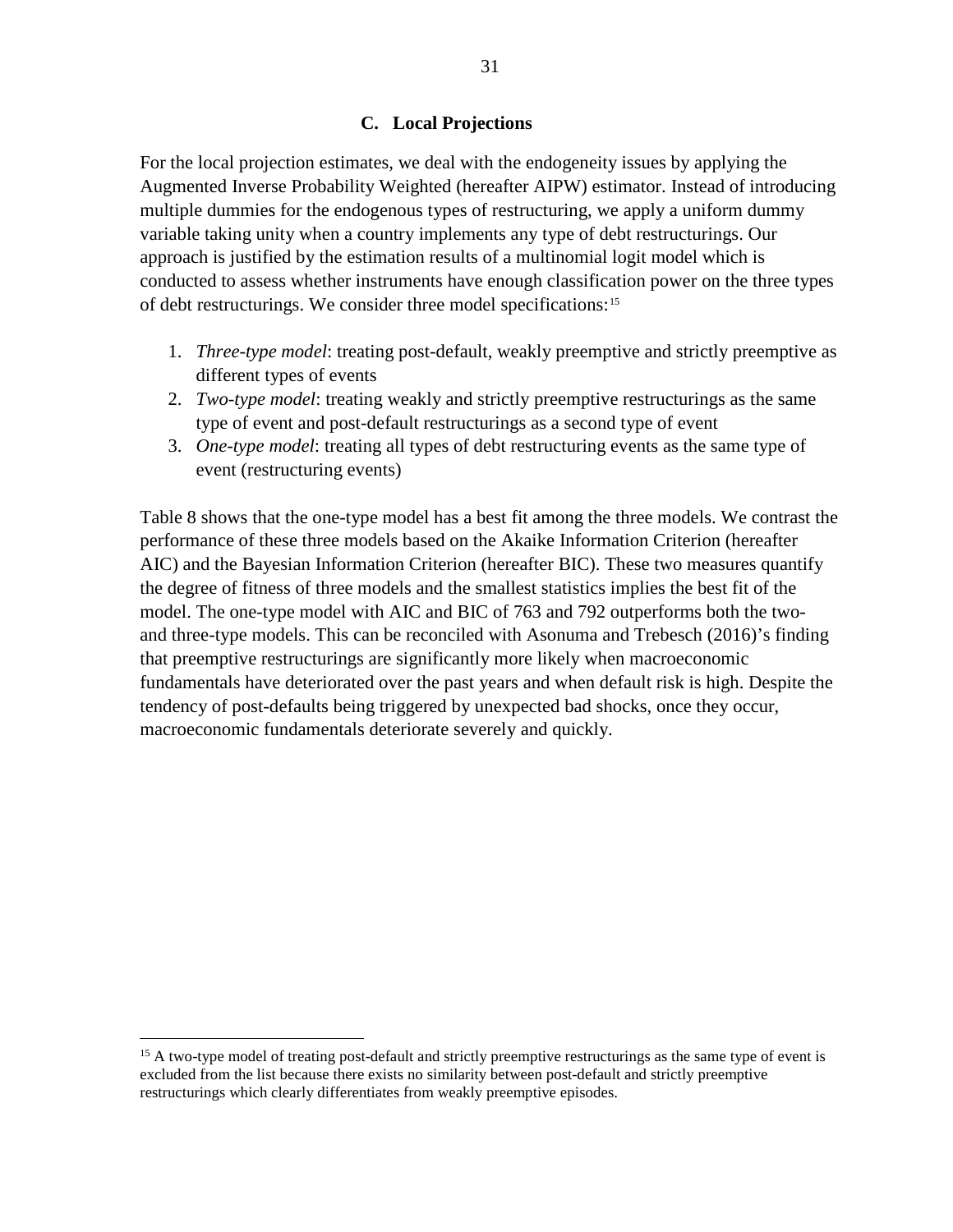|                              |              | Three-type model     |                        |              | Two-type model                       | One-type model                                                |
|------------------------------|--------------|----------------------|------------------------|--------------|--------------------------------------|---------------------------------------------------------------|
|                              | Post-default | Weakly<br>preemptive | Strictly<br>preemptive | Post-default | Weakly and<br>strictly<br>preemptive | Post-default, weakly<br>preemptive and strictly<br>preemptive |
| log debt-GDP ratio           | $0.606**$    | 0.417                | 0.51                   | $0.600**$    | $0.440*$                             | $0.528***$                                                    |
|                              | (0.24)       | (0.30)               | (0.40)                 | (0.24)       | (0.24)                               | (0.18)                                                        |
| log private credit-GDP ratio | 0.157        | 0.243                | $1.243***$             | 0.158        | $0.583**$                            | $0.358**$                                                     |
|                              | (0.22)       | (0.29)               | (0.41)                 | (0.22)       | (0.24)                               | (0.17)                                                        |
| log country's credit rating  | $-0.301$     | 0.264                | $-1.202**$             | $-0.304$     | $-0.272$                             | $-0.284$                                                      |
|                              | (0.36)       | (0.49)               | (0.56)                 | (0.36)       | (0.37)                               | (0.27)                                                        |
| GDP growth rate $-0.109***$  |              | $-0.122***$          | $-0.0436$              | $-0.109***$  | $-0.102$ ***                         | $-0.105***$                                                   |
|                              | (0.02)       | (0.03)               | (0.06)                 | (0.02)       | (0.03)                               | (0.02)                                                        |
| <b>Observations</b>          |              | 2,372                |                        |              | 2,372                                | 2,372                                                         |
| Pseudo R-sq.                 |              | 0.068                |                        |              | 0.065                                | 0.070                                                         |
| AIC                          |              |                      | 965.57                 |              | 903.62                               | 763.73                                                        |
| BIC                          |              | 1052.14              |                        |              | 961.34                               | 792.59                                                        |

**Table 8: Predicting Debt Restructuring Events, Multinomial Logit**

*Notes*: All regressions include a constant term. Standard errors are in parentheses. The restructuring dummies take 1 at the start year of restructurings. Sample period is from 1970 to 2007 with some missing period for some countries. Sample countries are no longer restricted to countries that have ever experienced debt restructuring(s). See the main text for data sources. \*\*\*, \*\* and \* indicate that corresponding coefficients are statistically significant at 1% level, 5% level, and 10% level, respectively.

We proceed in two steps to obtain the AIPW estimator.<sup>[16](#page-32-0)</sup> In the first step, the model estimates the policy propensity score in the sample, which corresponds to the probability that a debt restructuring event occurs. Reflecting the best fit of one-type model, we apply a probit model treating uniformly any type of restructuring strategies shown as follows:

$$
P\{DebtRest\}_{i,t} = \Phi(\mathbf{Z}_{i,t}^m, \mathbf{Z}_{i,t-1}^m, \mathbf{a})
$$
\n<sup>(5)</sup>

where  $P{DebtRest}_{i,t}$  is the probability that a debt restructuring event occurs in country *i* in year *t*;  $\mathbf{Z}_{i,t}^m$  is a vector of contemporaneous instruments including public debt-to-GDP ratio, private credit-to-GDP ratio, countries' credit ratings, GDP growth rate, and other control variables employed in the second-stage regression. To denote a difference in the set of controls variables used in the second stage for imports and exports,  $\mathbf{Z}_{i,t}^{m}$  includes a superscript *m* indicating "imports."  $\mathbf{Z}_{i,t-1}^m$  is a vector of lagged instruments. Finally,  $\boldsymbol{\alpha}$ indicates the vector of coefficients to be estimated.

<span id="page-32-0"></span><sup>&</sup>lt;sup>16</sup> For the sake of conciseness, we only explain the procedure to estimate the average treatment effect of debt restructurings on imports here. The same procedure is adopted to estimate the average treatment effect on exports and the other variables.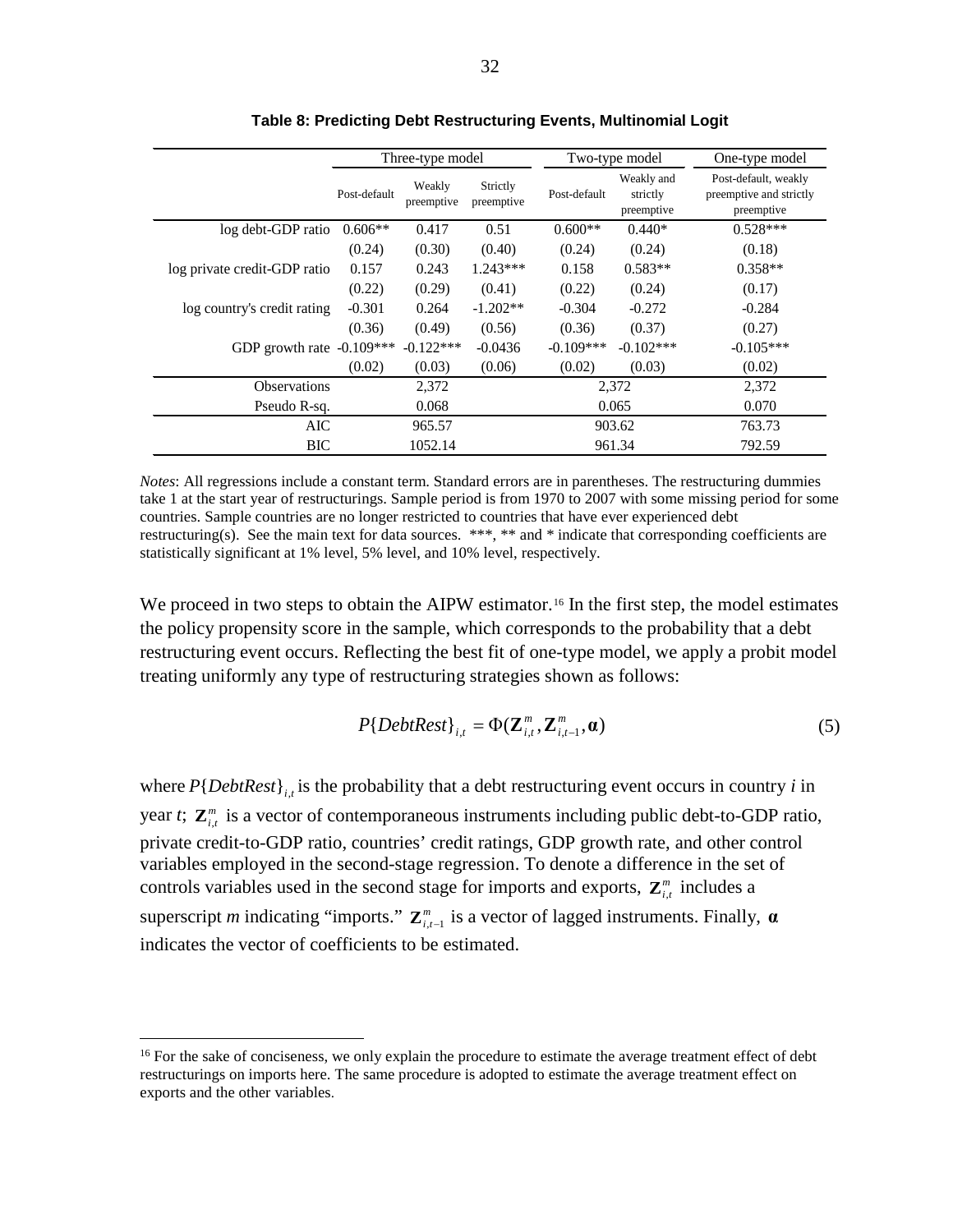In the second step, we correct for bias in our sample by using the inverse of the estimated propensity score obtained in the first stage. This adjustment generates a hypothetical situation where debt restructuring events occur randomly contrary to the real world where restructurings are triggered by some common features. By assigning a weight, i.e., the inverse of the estimated propensity score,  $1/\hat{P} \{DebtRest\}_{i,j}$ , the share of observations that are less likely associated with restructurings (for instance, those with a low debt-to-GDP ratio and high GDP growth rate) accounts for a large portion in the AIPW estimates.

With the AIPW estimates obtained through this bias correction process, we interpret the estimated coefficients as the average treatment effect. This corresponds to a difference in average debt restructuring effects between observations that actually experience debt restructurings and those that do not experience. To acquire the average effect for the treatment and control groups, we estimate local projections similar to (3) in Section 4.2:

$$
100 * \frac{Import_{i,t+h} - Import_{i,t-1}}{GDP_{i,t-1}} = \alpha_i^h + \Lambda^{h, Post} D_{i,t}^{Post} + \Lambda^{h, Weak} D_{i,t}^{Weak} + \Lambda^{h, Strict} D_{i,t}^{Strict}
$$
  
+  $\mathbf{X}_{i,t-1}^m \boldsymbol{\beta}_{-1}^h + \mathbf{X}_{i,t-2}^m \boldsymbol{\beta}_{-2}^h + \varepsilon_{i,t+h}$  (6)

for  $h = 0, 1, \ldots, 9$ , where  $D_{i,t}^{Post}$ ,  $D_{i,t}^{Weak}$  and  $D_{i,t}^{Strict}$  are dummy variables taking unity if there is a post-default, weakly preemptive, and strictly debt restructuring at year *t* in country *i*, respectively.  $\Lambda^{h,Post}$ ,  $\Lambda^{h,Weak}$  and  $\Lambda^{h,Strict}$  are coefficients to be estimated. Other variables and coefficients are the same as equation (3). We denote the predicted dependent variable as

$$
\hat{M}_{i,t+h} = \hat{\alpha}_i^h + \hat{\Lambda}^{h,Post} D_{i,t}^{Post} + \hat{\Lambda}^{h, Weak} D_{i,t}^{Weak} + \hat{\Lambda}^{h, Strict} D_{i,t}^{Strict} + \mathbf{X}_{i,t-1}^m \hat{\beta}_{-1}^h + \mathbf{X}_{i,t-2}^m \hat{\beta}_{-2}^h
$$
(7)

for  $h = 0, 1, \ldots, 9$ , where a hat indicates an estimated coefficient or a prediction and  $\hat{M}_{i,t+h}$ denotes the predicted dependent variable from equation (6). Following Jordà et al., (2016) and Kuvshinov and Zimmermann (2016), we use a larger set of control variables for probit regression in the first stage (equation 4) than for the local projection in the second stage (equation 5). That is,  $\mathbf{X}_{i,t}^m \subset \mathbf{Z}_{i,t}^m$ . We assume that the set of exogenous variables included in the second stage (local projection) satisfies the exclusion restriction and take an advantage of using exogenous variations in these variables to estimate the policy propensity score in the first stage (probit regression).

The average treatment effect of debt restructurings on imports for *h* year-horizon is computed as follows: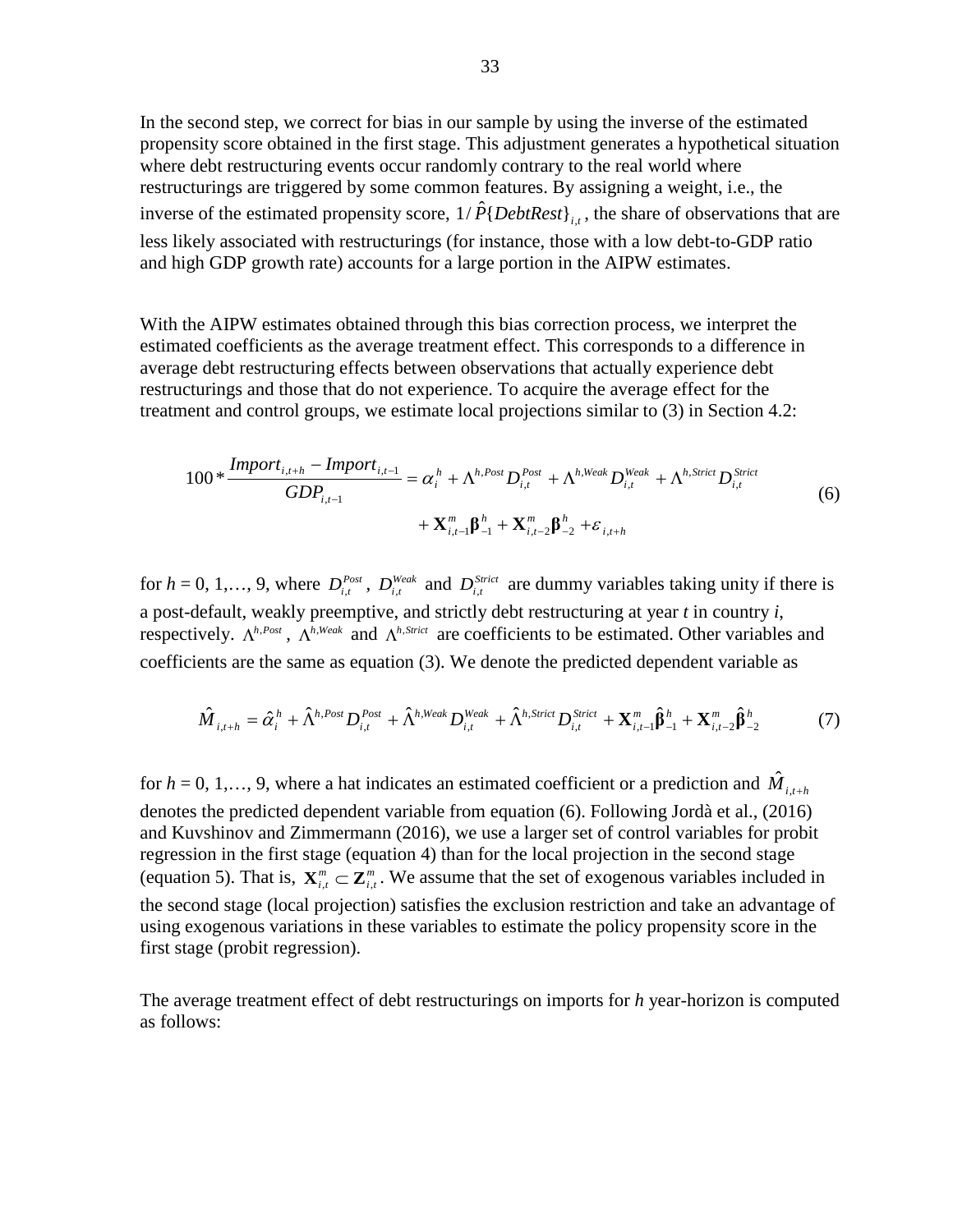$$
ATE^{m}(\Lambda^{h, Type}) = \frac{1}{N_{DebtRest}^{Type}} \sum_{i} \sum_{t} \frac{\hat{M}_{i, t+h} D_{i, t}^{Type}}{\hat{P} \{DebtRest\}_{i, t}} - \frac{1}{N_{NonDebtRest}^{Type}} \sum_{i} \sum_{t} \frac{\hat{M}_{i, t+h} (1 - D_{i, t}^{Type})}{1 - \hat{P} \{DebtRest\}_{i, t}}
$$
(8)

for *Type* = {*Post default, Weakly preemptive, Strictly Preemptive*}, where  $N_{DebbRest}^{Type}$  and *N*<sup>Type</sup> *N*<sub>NonDebtRest</sub> indicate the number of observations experiencing debt restructurings and the number of observations without debt restructurings, respectively, for each type of debt restructurings;  $\hat{P} \{DebtRest\}_{i,t}$  is the estimated probability of debt restructuring events for any types of debt restructurings;  $\hat{M}_{i,t+h}$  is the predicted dependent variable from the second stage (local projection); and  $D_{i,t}^{Type}$  is the debt restructuring dummy for  $Type = \{Post\ default,$ *Weakly preemptive*, *Strictly Preemptive*}.

Table 9 reports the results from the AIPW estimator, which confirm our benchmark results. As in the baseline (OLS) case, imports decline remarkably over a prolonged period after post-default restructurings. Both weakly preemptive and strictly preemptive restructurings experience a decline in imports over the first two years. On exports, post-default restructurings lead to a sizable and protracted decline, while neither weakly nor strictly preemptive restructurings experience a significant decline. Figure 7 reports cumulative responses showing a similar pattern for the dynamics as in Figure 4.[17](#page-34-0)

|                                                                                                                                                                |            |                           |             | Part A: Imports                                                                                                                                    |            |           |          |          |          |          |
|----------------------------------------------------------------------------------------------------------------------------------------------------------------|------------|---------------------------|-------------|----------------------------------------------------------------------------------------------------------------------------------------------------|------------|-----------|----------|----------|----------|----------|
| Dep. var. is 100 times the cumulative change in the import value from year $t - 1$ to year $t + h$ scaled by real GDP at year $t - 1$                          |            |                           |             |                                                                                                                                                    |            |           |          |          |          |          |
|                                                                                                                                                                | $h=0$      | $h=1$                     | $h = 2$     | $h = 3$                                                                                                                                            | $h = 4$    | $h = 5$   | $h = 6$  | $h = 7$  | $h = 8$  | $h = 9$  |
| Post-default $-5.407***$                                                                                                                                       |            | $-7.312***$               | $-7.709***$ | $-4.791***$                                                                                                                                        | $-4.395**$ | $-4.106*$ | $-2.311$ | $-2.239$ | $-1.307$ | $-2.397$ |
|                                                                                                                                                                | (0.96)     | (1.52)                    | (2.04)      | (1.88)                                                                                                                                             | (2.31)     | (2.43)    | (2.57)   | (2.85)   | (2.71)   | (2.69)   |
| Weakly preemptive                                                                                                                                              | $-1.979**$ | $-2.215*$                 | $-2.108$    | $-1.442$                                                                                                                                           | $-2.553$   | $-0.901$  | 0.511    | 2.379    | 1.040    | 2.171    |
|                                                                                                                                                                | (0.99)     | (1.57)                    | (2.10)      | (1.94)                                                                                                                                             | (2.36)     | (2.48)    | (2.62)   | (2.90)   | (2.96)   | (3.30)   |
| Strictly preemptive -2.847***                                                                                                                                  |            | $-2.309*$                 | $-2.383$    | $-1.143$                                                                                                                                           | 0.245      | 3.766     | 4.327    | 5.418    | 0.200    | 2.520    |
|                                                                                                                                                                | (0.98)     | (1.56)                    | (2.09)      | (1.92)                                                                                                                                             | (2.34)     | (2.46)    | (2.58)   | (2.87)   | (2.92)   | (3.27)   |
|                                                                                                                                                                |            |                           |             | Cyclical component of log GDP per capita at $h = -1$ , the dependent variable $(h = -1, -2)$ , openness $(h = -1, -2)$ , population $(h = -1, -2)$ |            |           |          |          |          |          |
| Control variables -1, -2), the import price index $(h = -1, -2)$ , % change in investment $(h = -1, -2)$ , % change in the real exchange rate $(h = -1, -2)$ , |            |                           |             |                                                                                                                                                    |            |           |          |          |          |          |
|                                                                                                                                                                |            | and country fixed effects |             |                                                                                                                                                    |            |           |          |          |          |          |
| Number of countries                                                                                                                                            | 39         | 39                        | 38          | 38                                                                                                                                                 | 37         | 36        | 35       | 35       | 34       | 33       |
| Number of observations                                                                                                                                         | 813        | 777                       | 740         | 703                                                                                                                                                | 665        | 628       | 592      | 557      | 525      | 493      |

|  |  |  |  |  | Table 9: Local Projections with Baseline Specification, AIPW |  |
|--|--|--|--|--|--------------------------------------------------------------|--|
|--|--|--|--|--|--------------------------------------------------------------|--|

<span id="page-34-0"></span><sup>&</sup>lt;sup>17</sup> Results from the AIPW estimator for other variables are reported in Table A.2. in Appendix III.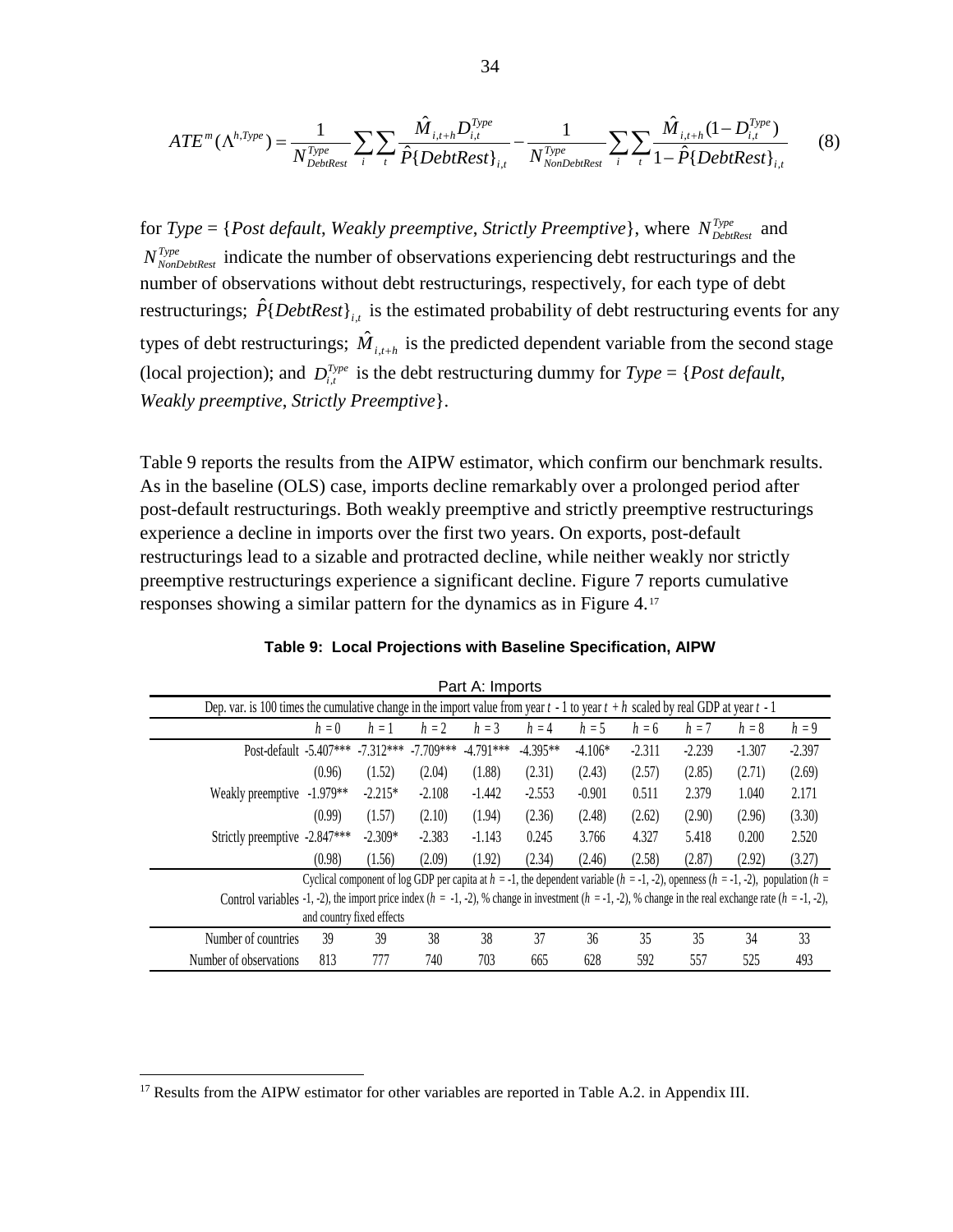| Dep. var. is 100 times the cumulative change in the export value from year $t - 1$ to year $t + h$ scaled by real GDP at year $t - 1$                          |          |                                                                                                                                                    |            |          |          |          |          |          |          |          |
|----------------------------------------------------------------------------------------------------------------------------------------------------------------|----------|----------------------------------------------------------------------------------------------------------------------------------------------------|------------|----------|----------|----------|----------|----------|----------|----------|
|                                                                                                                                                                | $h=0$    | $h=1$                                                                                                                                              | $h = 2$    | $h = 3$  | $h = 4$  | $h = 5$  | $h = 6$  | $h = 7$  | $h = 8$  | $h = 9$  |
| Post-default -3.641***                                                                                                                                         |          | $-3.134***$                                                                                                                                        | $-4.083**$ | $-4.026$ | $-3.877$ | $-4.718$ | $-4.653$ | $-4.248$ | $-3.523$ | $-4.257$ |
|                                                                                                                                                                | (1.31)   | (1.74)                                                                                                                                             | (2.46)     | (3.65)   | (4.40)   | (4.51)   | (4.61)   | (5.04)   | (4.66)   | (4.36)   |
| Weakly preemptive                                                                                                                                              | $-0.561$ | $-0.194$                                                                                                                                           | $-0.779$   | $-1.839$ | $-2.926$ | $-2.662$ | $-3.205$ | $-1.563$ | $-1.272$ | $-1.438$ |
|                                                                                                                                                                | (1.30)   | (1.73)                                                                                                                                             | (2.47)     | (3.65)   | (4.41)   | (4.56)   | (4.71)   | (5.09)   | (4.73)   | (4.84)   |
| Strictly preemptive                                                                                                                                            | 0.168    | $-0.322$                                                                                                                                           | $-0.774$   | $-1.521$ | $-2.337$ | $-1.230$ | 1.421    | $-0.019$ | $-0.311$ | 4.989    |
|                                                                                                                                                                | (1.29)   | (1.71)                                                                                                                                             | (2.45)     | (3.63)   | (4.40)   | (4.54)   | (4.70)   | (5.08)   | (4.70)   | (4.79)   |
|                                                                                                                                                                |          | Cyclical component of log GDP per capita at $h = -1$ , the dependent variable $(h = -1, -2)$ , openness $(h = -1, -2)$ , population $(h = -1, -2)$ |            |          |          |          |          |          |          |          |
| Control variables -1, -2), the export price index $(h = -1, -2)$ , % change in investment $(h = -1, -2)$ , % change in the real exchange rate $(h = -1, -2)$ . |          |                                                                                                                                                    |            |          |          |          |          |          |          |          |
|                                                                                                                                                                |          | and country fixed effects                                                                                                                          |            |          |          |          |          |          |          |          |
| Number of countries                                                                                                                                            | 39       | 39                                                                                                                                                 | 38         | 38       | 37       | 36       | 35       | 35       | 34       | 33       |
| Number of observations                                                                                                                                         | 813      | 777                                                                                                                                                | 740        | 703      | 665      | 628      | 592      | 557      | 525      | 493      |

Part B: Exports

*Notes*: The table shows estimated local projections of 100 times  $(Import_{t+h} - Import_{t-1})/GDP_{t-1}$  for Panel A and 100 times  $\frac{1}{(Expert_{t+h} - Expert_{t-1})/GDP_{t-1}}$  for Panel B where *h* indicates years after debt restructurings. Regressions include the same control variables from Table 3: cyclical components of log GDP per capita, lags of import (or export) growth, openness, population, import (export) price index, % change in investment, % change in the real exchange rates and country fixed effects. Robust standard errors, clustered at the countrylevel, are in parentheses. Sample countries are restricted to those that have experienced debt restructuring(s). Sample period is from 1970 to 2007 with some missing period for some countries. In the first stage, the dummy variable equal to 1 for any type of debt restructuring event is regressed on the public-debt GDP ratio, the private credit-GDP ratio, and the countries' ratings on risks. Then estimated propensities are employed as weights in the second stage. See the main text for the data sources. \*\*\*, \*\* and \* indicate that corresponding coefficients are statistically significant at 1% level, 5% level, and 10% level, respectively.





*Notes*: The figure plots local projections of 100 times  $($ *Import*<sub> $t_{+h}$ </sub> − *Import*<sub> $t_{-1}$ </sub> $)/$  *GDP*<sub> $t_{-1}$ </sub> and 100 times  $\frac{1}{\text{Export}_{t+h}} - \frac{Expert_{t-1}}{GDP_{t-1}}$  where *h* indicates years after debt restructurings. The solid line indicates the point estimates and the thinner band and the thicker band are 90% and 95% confidence intervals, respectively. The figure is based on the result presented in Table 9. See note in Figure 4 for presentation for point estimates and confidence intervals.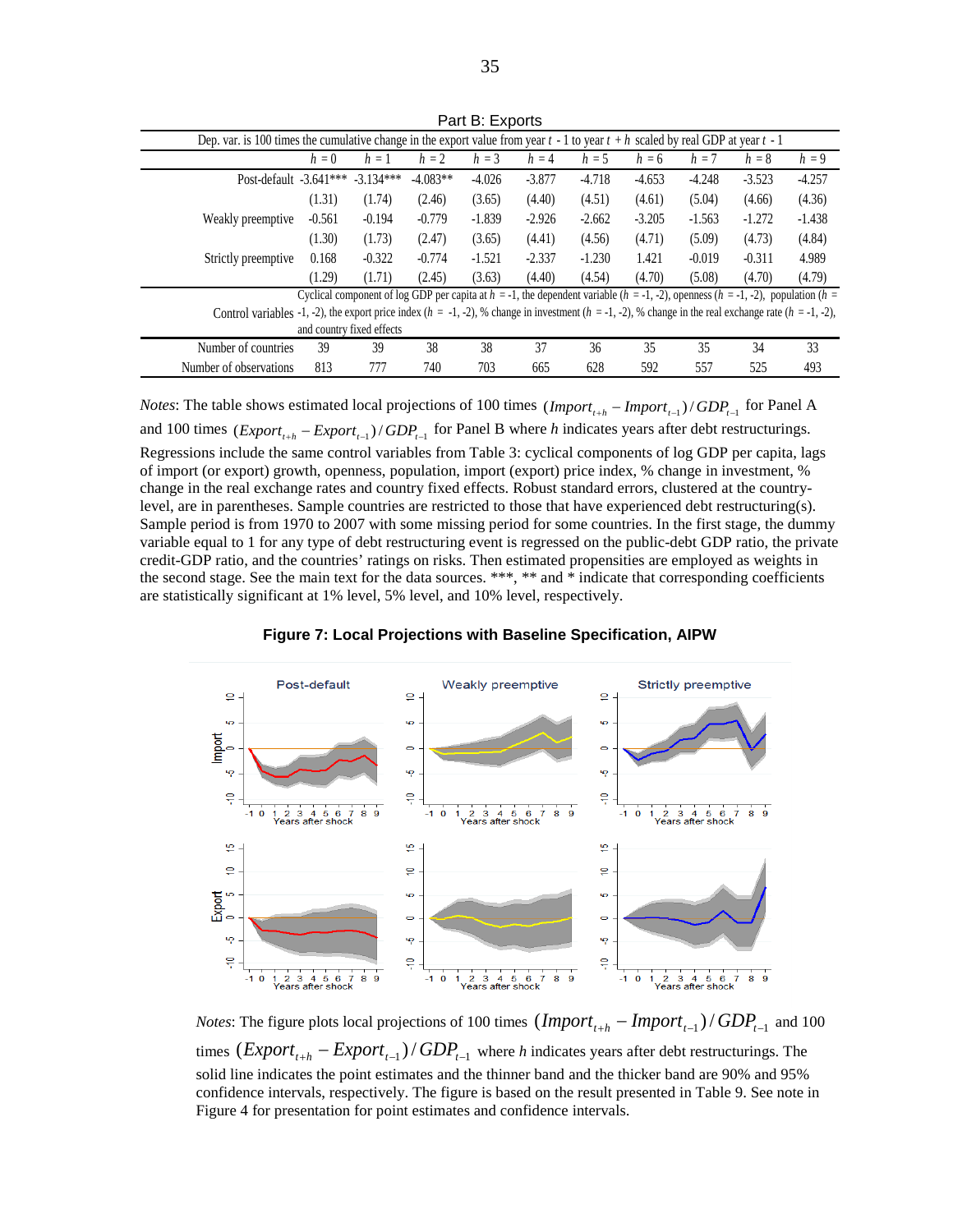#### **VI. ROBUSTNESS CHECK**

#### **A. Expanding Sample of Observations**

First, we conduct an exercise to expand our sample by including countries without debt restructurings. Previous studies on sovereign defaults use a wider coverage of countries including those that have never defaulted: on defaults on private external debt, Zymek (2012) and Kuvshinov and Zimmermann (2016) use a sample of 100 countries and 114 countries, respectively.[18](#page-36-0) We set our sample to follow as close as possible the conventional approach in these studies. We exclude high income countries where the Purchasing Power Parity (PPP) adjusted GDP per capita higher than the 80 percentile of the entire sample in 2000 since we do not have any restructuring episodes for advanced economies. That leaves 122 countries in the sample, a similar number to that in Zymek (2012) and Kuvshinov and Zimmermann (2016).

Table 10 reports the results for the conventional panel regressions. The baseline results remain robust in this larger sample of countries that includes non-restructuring countries. Adding observations without restructuring episodes where restructuring dummies are set to zero does not virtually change the estimated coefficients.

For the local projection estimates we exclude the real exchange rate and investment from the control variables in order to prevent a sizable reduction in observations due to limited coverage of these variables in the larger sample. The results are reported in Table 11, and are quantitatively similar to those in Table 3, confirming the robustness of our baseline results.

<span id="page-36-0"></span><sup>&</sup>lt;sup>18</sup> A similar approach has been adopted for official external debt restructurings: Rose (2005) and Martinez and Sandleis (2011) apply the sample of 150 countries and 217 countries including those without restructuring experience, respectively.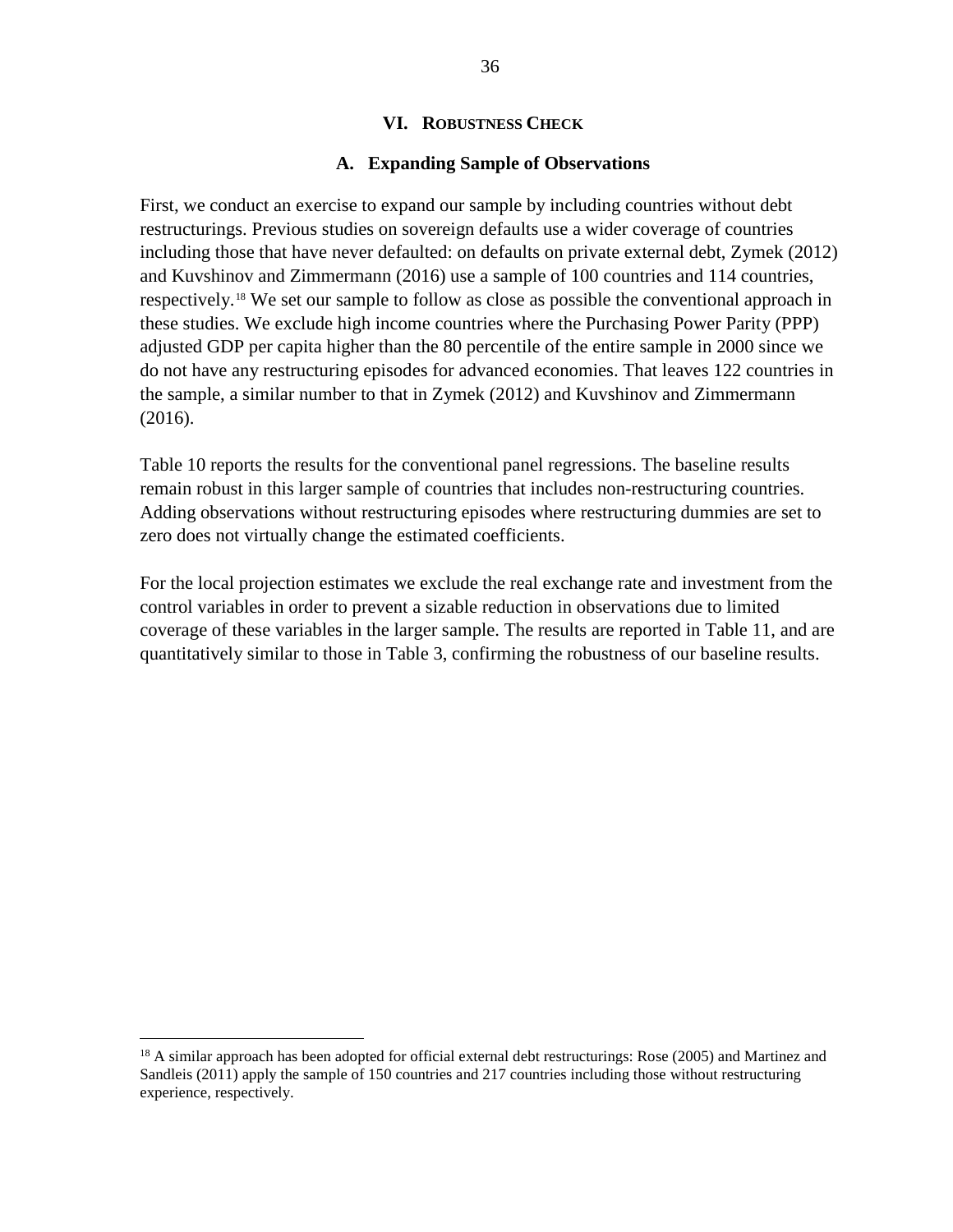| $\mathsf{r}$ and $\mathsf{r}$ , impond<br>Import growth rate, $100^*$ (Import, -Import, )/GDP <sub>t-1</sub> |            |             |             |                                                             |             |             |             |  |
|--------------------------------------------------------------------------------------------------------------|------------|-------------|-------------|-------------------------------------------------------------|-------------|-------------|-------------|--|
|                                                                                                              |            |             |             |                                                             |             |             |             |  |
|                                                                                                              | (1)        | (2)         | (3)         | (4)                                                         | (5)         | (6)         | (7)         |  |
| Post-default (lag 0) $-3.587***$                                                                             |            | $-2.942***$ | $-3.443***$ | $-2.763***$                                                 | $-2.791***$ |             |             |  |
|                                                                                                              | (0.63)     | (0.67)      | (0.61)      | (0.64)                                                      | (0.59)      |             |             |  |
| Post-default (lag 1) -1.579*** -1.308*** -1.548*** -1.266***                                                 |            |             |             |                                                             | $-1.277**$  |             |             |  |
|                                                                                                              | (0.42)     | (0.43)      | (0.43)      | (0.44)                                                      | (0.49)      |             |             |  |
| Post-default (lag 2) -1.620**                                                                                |            | $-1.703**$  | $-1.631**$  | $-1.717***$                                                 | $-1.702**$  |             |             |  |
|                                                                                                              | (0.66)     | (0.66)      | (0.66)      | (0.66)                                                      | (0.68)      |             |             |  |
| Weakly preemptive (lag 0) $-2.843***$                                                                        |            | $-2.444***$ | $-2.689***$ | $-2.261***$                                                 | $-2.232***$ |             |             |  |
|                                                                                                              | (0.74)     | (0.77)      | (0.72)      | (0.75)                                                      | (0.81)      |             |             |  |
| Weakly preemptive (lag 1)                                                                                    | $-0.112$   | 0.027       | 0.015       | 0.173                                                       | 0.216       |             |             |  |
|                                                                                                              | (0.67)     | (0.65)      | (0.66)      | (0.64)                                                      | (0.75)      |             |             |  |
| Weakly preemptive (lag 2)                                                                                    | $-0.441$   | $-0.767$    | $-0.436$    | $-0.770$                                                    | $-0.678$    |             |             |  |
|                                                                                                              | (0.56)     | (0.57)      | (0.55)      | (0.56)                                                      | (0.59)      |             |             |  |
| Strictly preemptive (lag 0)                                                                                  | $-1.229**$ | $-0.849**$  | $-1.367***$ | $-0.992**$                                                  | $-1.073***$ |             |             |  |
|                                                                                                              | (0.48)     | (0.41)      | (0.50)      | (0.43)                                                      | (0.36)      |             |             |  |
| Stirctly preemptive (lag 1)                                                                                  | 0.988*     | 1.283**     | $0.963*$    | $1.263**$                                                   | 1.166**     |             |             |  |
|                                                                                                              | (0.56)     | (0.50)      | (0.54)      | (0.49)                                                      | (0.48)      |             |             |  |
| Strictly preemptive (lag 2)                                                                                  | $-0.578$   | $-0.500$    | $-0.443$    | $-0.347$                                                    | $-0.451$    |             |             |  |
|                                                                                                              | (0.78)     | (0.80)      | (0.79)      | (0.80)                                                      | (0.91)      |             |             |  |
| Any types of debt restructurings (Lag 0)                                                                     |            |             |             |                                                             |             | $-2.306***$ |             |  |
|                                                                                                              |            |             |             |                                                             |             | (0.46)      |             |  |
| Any types of debt restructurings (Lag 1)                                                                     |            |             |             |                                                             |             | $-0.473$    |             |  |
|                                                                                                              |            |             |             |                                                             |             | (0.35)      |             |  |
| Any types of debt restructurings (Lag 2)                                                                     |            |             |             |                                                             |             | $-1.200***$ |             |  |
|                                                                                                              |            |             |             |                                                             |             | (0.47)      |             |  |
| Sovereign default -- S&P (Lag 0)                                                                             |            |             |             |                                                             |             |             | $-2.401***$ |  |
|                                                                                                              |            |             |             |                                                             |             |             | (0.57)      |  |
| Sovereign default -- S&P (Lag 1)                                                                             |            |             |             |                                                             |             |             | $-1.914***$ |  |
|                                                                                                              |            |             |             |                                                             |             |             | (0.52)      |  |
| Sovereign default -- S&P (Lag 2)                                                                             |            |             |             |                                                             |             |             | $-0.939*$   |  |
|                                                                                                              |            |             |             |                                                             |             |             | (0.57)      |  |
|                                                                                                              |            |             |             |                                                             |             |             |             |  |
| GDP growth rate                                                                                              |            | $0.143***$  |             | $0.147***$                                                  | $0.138***$  | $0.147***$  | $0.147***$  |  |
|                                                                                                              |            | (0.05)      |             | (0.05)                                                      | (0.05)      | (0.05)      | (0.05)      |  |
| Terms of trade, rate of change                                                                               |            |             |             | $0.0738***$ $0.0823***$ $0.0848***$ $0.0817***$ $0.0824***$ |             |             |             |  |
|                                                                                                              |            |             | (0.02)      | (0.02)                                                      | (0.02)      | (0.02)      | (0.02)      |  |
| Floating exchange rate regime dummy                                                                          | 0.346      | 0.195       | 0.322       | 0.164                                                       | 0.624       | 0.074       | $-0.027$    |  |
|                                                                                                              | (0.81)     | (0.84)      | (0.80)      | (0.82)                                                      | (0.63)      | (0.82)      | (0.81)      |  |
| Commodity exporter dummy                                                                                     | $-0.160$   | $-0.109$    | $-0.159$    | $-0.106$                                                    | 0.295       | $-0.123$    | $-0.130$    |  |
|                                                                                                              | (0.29)     | (0.30)      | (0.29)      | (0.30)                                                      | (0.36)      | (0.30)      | (0.30)      |  |
| Country fixed effect                                                                                         | $\rm No$   | No          | No          | No                                                          | Yes         | No          | $\rm No$    |  |
| R-squared                                                                                                    | 0.006      | 0.034       | 0.012       | 0.042                                                       | 0.039       | 0.041       | 0.04        |  |
| Number of countries                                                                                          | 118        | 118         | 118         | 118                                                         | 118         | 118         | 118         |  |
| Observations                                                                                                 | 3,936      | 3,936       | 3,936       | 3,936                                                       | 3,936       | 3,839       | 3,839       |  |

#### **Table 10: Conventional Model with Expanded Sample, OLS**

Panel A: Imports

*Notes*: All regressions include a constant term. Robust standard errors, clustered at the country-level, are in parentheses. The number of observations are set so that all regressions (except (6) and (7)) include the same number of observations. The sample period is from 1970 to 2007. The debt restructuring dummies (post-default, weakly preemptive, strictly preemptive, and any restructuring) are based on the data from Asonuma and Trebesch (2016). The dummy for sovereign defaults is from Standard and Poor's (2006). \*\*\*, \*\* and \* indicate that the corresponding coefficients are statistically significant at 1%, 5%, and 10% level, respectively.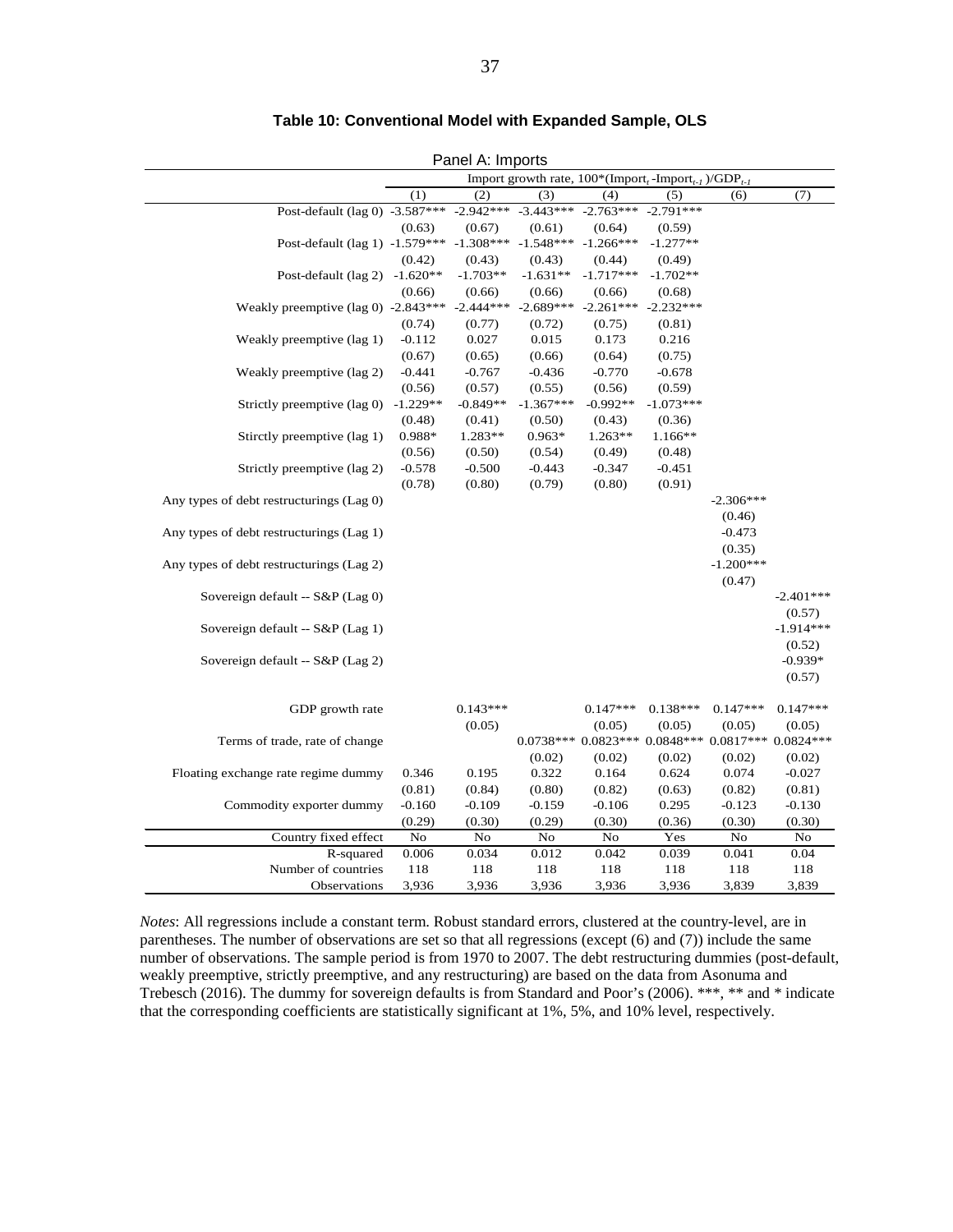|                                          |            | $\overline{a}$ and $\overline{b}$ . Lapons |                                                                                      |            |            |                                                      |             |
|------------------------------------------|------------|--------------------------------------------|--------------------------------------------------------------------------------------|------------|------------|------------------------------------------------------|-------------|
|                                          |            |                                            | Export growth rate, $100*(\text{Export}_{t} - \text{Export}_{t-1})/\text{GDP}_{t-1}$ |            |            |                                                      |             |
|                                          | (1)        | (2)                                        | (3)                                                                                  | (4)        | (5)        | (6)                                                  | (7)         |
| Post-default (lag 0) $-1.516***$         |            | $-0.550$                                   | $-1.630***$                                                                          | $-0.650$   | $-0.593$   |                                                      |             |
|                                          | (0.49)     | (0.50)                                     | (0.49)                                                                               | (0.50)     | (0.58)     |                                                      |             |
| Post-default (lag 1)                     | $-0.539$   | $-0.134$                                   | $-0.564$                                                                             | $-0.158$   | $-0.077$   |                                                      |             |
|                                          | (0.57)     | (0.57)                                     | (0.57)                                                                               | (0.57)     | (0.62)     |                                                      |             |
| Post-default (lag 2)                     | $-0.763*$  | $-0.887**$                                 | $-0.754*$                                                                            | $-0.878**$ | $-0.762*$  |                                                      |             |
|                                          | (0.41)     | (0.44)                                     | (0.40)                                                                               | (0.43)     | (0.39)     |                                                      |             |
| Weakly preemptive (lag 0)                | $-1.108**$ | $-0.510$                                   | $-1.229**$                                                                           | $-0.612$   | $-0.572$   |                                                      |             |
|                                          | (0.54)     | (0.59)                                     | (0.55)                                                                               | (0.59)     | (0.59)     |                                                      |             |
| Weakly preemptive (lag 1)                | $-0.138$   | 0.070                                      | $-0.238$                                                                             | $-0.011$   | 0.059      |                                                      |             |
|                                          | (0.51)     | (0.53)                                     | (0.50)                                                                               | (0.52)     | (0.60)     |                                                      |             |
| Weakly preemptive (lag 2)                | $-0.789$   | $-1.277**$                                 | $-0.794$                                                                             | $-1.275**$ | $-1.167**$ |                                                      |             |
|                                          | (0.48)     | (0.54)                                     | (0.49)                                                                               | (0.54)     | (0.50)     |                                                      |             |
| Strictly preemptive (lag 0)              | $-0.049$   | 0.519                                      | 0.059                                                                                | 0.599      | 0.709      |                                                      |             |
|                                          | (0.47)     | (0.54)                                     | (0.54)                                                                               | (0.59)     | (0.60)     |                                                      |             |
| Stirctly preemptive (lag 1)              | $-0.479$   | $-0.038$                                   | $-0.459$                                                                             | $-0.027$   | 0.094      |                                                      |             |
|                                          | (0.50)     | (0.55)                                     | (0.52)                                                                               | (0.55)     | (0.46)     |                                                      |             |
| Strictly preemptive (lag 2)              | $-1.100$   | $-0.983$                                   | $-1.206*$                                                                            | $-1.068$   | $-0.917**$ |                                                      |             |
|                                          | (0.67)     | (0.66)                                     | (0.66)                                                                               | (0.66)     | (0.45)     |                                                      |             |
| Any types of debt restructurings (Lag 0) |            |                                            |                                                                                      |            |            | $-0.507$                                             |             |
|                                          |            |                                            |                                                                                      |            |            | (0.37)                                               |             |
| Any types of debt restructurings (Lag 1) |            |                                            |                                                                                      |            |            | $-0.099$                                             |             |
|                                          |            |                                            |                                                                                      |            |            | (0.38)                                               |             |
| Any types of debt restructurings (Lag 2) |            |                                            |                                                                                      |            |            | $-1.016***$<br>(0.33)                                |             |
| Sovereign default -- S&P (Lag 0)         |            |                                            |                                                                                      |            |            |                                                      | $-1.542***$ |
|                                          |            |                                            |                                                                                      |            |            |                                                      | (0.58)      |
| Sovereign default -- S&P (Lag 1)         |            |                                            |                                                                                      |            |            |                                                      | $-0.602$    |
|                                          |            |                                            |                                                                                      |            |            |                                                      | (0.42)      |
| Sovereign default -- S&P (Lag 2)         |            |                                            |                                                                                      |            |            |                                                      | $-0.477$    |
|                                          |            |                                            |                                                                                      |            |            |                                                      | (0.39)      |
|                                          |            |                                            |                                                                                      |            |            |                                                      |             |
| GDP growth rate                          |            | $0.213***$                                 |                                                                                      | $0.211***$ | $0.201**$  | $0.211***$                                           | $0.210***$  |
|                                          |            | (0.06)                                     |                                                                                      | (0.06)     | (0.09)     | (0.06)                                               | (0.06)      |
| Terms of trade, rate of change           |            |                                            |                                                                                      |            |            | $-0.0581***-0.0460***-0.0449***-0.0473***-0.0474***$ |             |
|                                          |            |                                            | (0.01)                                                                               | (0.01)     | (0.01)     | (0.01)                                               | (0.01)      |
| Floating exchange rate regime dummy      | $-0.265$   | $-0.491$                                   | $-0.246$                                                                             | $-0.473$   | 0.031      | $-0.491$                                             | $-0.544$    |
|                                          | (0.45)     | (0.56)                                     | (0.44)                                                                               | (0.56)     | (0.49)     | (0.56)                                               | (0.55)      |
| Commodity exporter dummy                 | $0.437*$   | $0.513**$                                  | $0.436*$                                                                             | $0.512**$  | 0.467      | $0.450*$                                             | $0.453**$   |
|                                          | (0.23)     | (0.23)                                     | (0.23)                                                                               | (0.23)     | (0.34)     | (0.23)                                               | (0.23)      |
| Country fixed effect                     | No         | $\rm No$                                   | $\rm No$                                                                             | No         | Yes        | No                                                   | No          |
| R-squared                                | 0.002      | 0.102                                      | 0.009                                                                                | 0.106      | 0.099      | 0.106                                                | 0.106       |
| Number of countries                      | 118        | 118                                        | 118                                                                                  | 118        | 118        | 118                                                  | 118         |
| Observations                             | 3,936      | 3,936                                      | 3,936                                                                                | 3,936      | 3,936      | 3,839                                                | 3,839       |

#### **Table 10: Conventional Model with Expanded Sample, OLS (Cont.)**

Panel B: Exports

*Notes*: All regressions include a constant term. Robust standard errors, clustered at the country-level, are in parentheses. The number of observations are set so that all regressions (except (6) and (7)) include the same number of observations. The sample period is from 1970 to 2007. The debt restructuring dummies (post-default, weakly preemptive, strictly preemptive, and any restructuring) are based on the data from Asonuma and Trebesch (2016). The dummy for sovereign defaults is from Standard and Poor's (2006). \*\*\*, \*\* and \* indicate that the corresponding coefficients are statistically significant at 1%, 5%, and 10% level, respectively.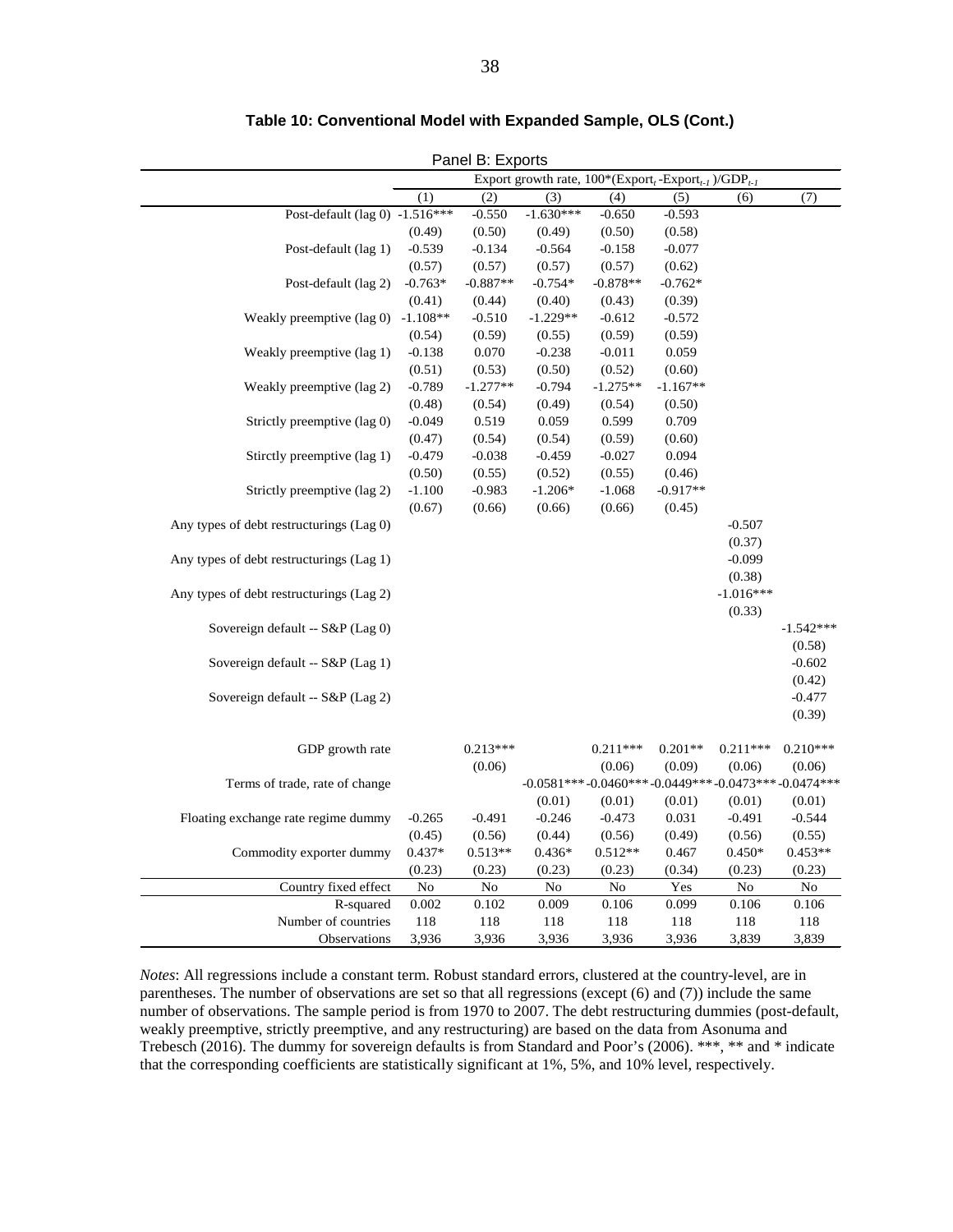| (1) Imports                                                                                                                           |           |             |                                                                                                                                                                                                                              |             |             |                         |             |             |             |                                                                                                                                                    |
|---------------------------------------------------------------------------------------------------------------------------------------|-----------|-------------|------------------------------------------------------------------------------------------------------------------------------------------------------------------------------------------------------------------------------|-------------|-------------|-------------------------|-------------|-------------|-------------|----------------------------------------------------------------------------------------------------------------------------------------------------|
| Dep. var. is 100 times the cumulative change in the import value from year $t - 1$ to year $t + h$ scaled by real GDP at year $t - 1$ |           |             |                                                                                                                                                                                                                              |             |             |                         |             |             |             |                                                                                                                                                    |
|                                                                                                                                       | $h=0$     | $h\,=1$     | $h = 2$                                                                                                                                                                                                                      | $h = 3$     | $h = 4$     | $h = 5$                 | $h = 6$     | $h = 7$     | $h = 8$     | $h = 9$                                                                                                                                            |
| Post-default -3.341***                                                                                                                |           | $-5.230***$ | $-6.688***$                                                                                                                                                                                                                  | $-7.275***$ | $-7.368***$ | $-7.539***$             | $-9.864***$ | $-10.26***$ | $-9.850***$ | $-10.86**$                                                                                                                                         |
|                                                                                                                                       | (0.59)    | (0.75)      | (1.07)                                                                                                                                                                                                                       | (1.18)      | (1.63)      | (2.05)                  | (3.18)      | (3.09)      | (3.46)      | (4.94)                                                                                                                                             |
| Weakly preemptive -2.749***                                                                                                           |           | $-3.450***$ | $-4.750***$                                                                                                                                                                                                                  | $-5.129***$ | $-4.991***$ | $-5.261***$ $-5.690***$ |             | $-5.951**$  | $-6.598**$  | $-2.909$                                                                                                                                           |
|                                                                                                                                       | (0.85)    | (0.66)      | (1.13)                                                                                                                                                                                                                       | (1.13)      | (1.22)      | (1.42)                  | (2.14)      | (2.61)      | (2.96)      | (2.09)                                                                                                                                             |
| Strictly preemptive -1.419***                                                                                                         |           | $-0.951$    | $-1.377$                                                                                                                                                                                                                     | $-0.905$    | $-1.104$    | 1.713                   | $-0.839$    | $-0.19$     | $-1.899$    | $-1.194$                                                                                                                                           |
|                                                                                                                                       | (0.32)    | (0.80)      | (1.50)                                                                                                                                                                                                                       | (2.00)      | (1.13)      | (1.85)                  | (1.69)      | (2.01)      | (2.51)      | (2.27)                                                                                                                                             |
| Control variables                                                                                                                     |           |             | Cyclical component of log GDP per capita at $h = -1$ , the dependent variable ( $h = -1, -2$ ), openness ( $h = -1, -2$ ), population ( $h =$<br>-1, -2), the import price index ( $h = -1, -2$ ), and country fixed effects |             |             |                         |             |             |             |                                                                                                                                                    |
| R-squared                                                                                                                             | 0.106     | 0.122       | 0.168                                                                                                                                                                                                                        | 0.171       | 0.193       | 0.208                   | 0.26        | 0.301       | 0.335       | 0.367                                                                                                                                              |
| Number of countries                                                                                                                   | 118       | 118         | 118                                                                                                                                                                                                                          | 118         | 118         | 118                     | 118         | 118         | 118         | 117                                                                                                                                                |
| Observations                                                                                                                          | 3,585     | 3,467       | 3,349                                                                                                                                                                                                                        | 3,231       | 3,113       | 2,995                   | 2,877       | 2,759       | 2,641       | 2,523                                                                                                                                              |
| Differences in debt restructuring coefficients                                                                                        |           |             |                                                                                                                                                                                                                              |             |             |                         |             |             |             |                                                                                                                                                    |
| Post-default - Weakly preemptive                                                                                                      | $-0.592$  | $-1.780*$   | $-1.938$                                                                                                                                                                                                                     | $-2.146$    | $-2.377$    | $-2.278$                | $-4.174$    | $-4.309$    | $-3.252$    | $-7.948$                                                                                                                                           |
|                                                                                                                                       | (1.00)    | (0.98)      | (1.45)                                                                                                                                                                                                                       | (1.40)      | (1.98)      | (2.61)                  | (3.53)      | (3.09)      | (3.39)      | (4.95)                                                                                                                                             |
| Post-default - Strictly preemptive -1.922 ***                                                                                         |           | $-4.279***$ | $-5.310***$                                                                                                                                                                                                                  | $-6.370***$ | $-6.264***$ | $-9.253***$             | $-9.025**$  | $-10.07***$ | $-7.952*$   | $-9.663*$                                                                                                                                          |
|                                                                                                                                       | (0.62)    | (1.07)      | (1.90)                                                                                                                                                                                                                       | (2.44)      | (1.64)      | (2.75)                  | (3.76)      | (3.86)      | (4.32)      | (5.35)                                                                                                                                             |
| Weakly preemptive - Strictly preemptive                                                                                               | $-1.33$   | $-2.499***$ | $-3.373**$                                                                                                                                                                                                                   | $-4.224**$  | $-3.887**$  | $-6.974**$              | $-4.851*$   | $-5.761*$   | $-4.699$    | $-1.716$                                                                                                                                           |
|                                                                                                                                       | (0.83)    | (0.93)      | (1.57)                                                                                                                                                                                                                       | (2.00)      | (1.51)      | (2.28)                  | (2.63)      | (3.21)      | (3.75)      | (2.83)                                                                                                                                             |
|                                                                                                                                       |           |             |                                                                                                                                                                                                                              |             |             |                         |             |             |             |                                                                                                                                                    |
|                                                                                                                                       |           |             | (2) Exports                                                                                                                                                                                                                  |             |             |                         |             |             |             |                                                                                                                                                    |
| Dep. var. is 100 times the cumulative change in the export value from year $t - 1$ to year $t + h$ scaled by real GDP at year $t - 1$ |           |             |                                                                                                                                                                                                                              |             |             |                         |             |             |             |                                                                                                                                                    |
|                                                                                                                                       | $h=0$     | $h=1$       | $h = 2$                                                                                                                                                                                                                      | $h = 3$     | $h = 4$     | $h=5\,$                 | $h=6$       | $h\,=7$     | $h=8$       | $h=9$                                                                                                                                              |
| Post-default                                                                                                                          | $-0.841*$ | $-0.774$    | $-0.885$                                                                                                                                                                                                                     | $-0.736$    | $-0.635$    | $-2.009$                | $-3.678$    | $-5.117*$   | $-7.821*$   | $-11.11*$                                                                                                                                          |
|                                                                                                                                       | (0.46)    | (0.64)      | (0.86)                                                                                                                                                                                                                       | (1.16)      | (1.47)      | (1.71)                  | (2.23)      | (3.07)      | (4.27)      | (6.21)                                                                                                                                             |
| Weakly preemptive -1.116**                                                                                                            |           | $-1.387**$  | $-2.159***$                                                                                                                                                                                                                  | $-2.314***$ | $-2.139*$   | $-2.352$                | $-3.581**$  | $-4.590**$  | $-6.362*$   | $-7.714$                                                                                                                                           |
|                                                                                                                                       | (0.51)    | (0.57)      | (0.74)                                                                                                                                                                                                                       | (0.87)      | (1.12)      | (1.57)                  | (1.58)      | (2.10)      | (3.63)      | (5.36)                                                                                                                                             |
| Strictly preemptive                                                                                                                   | 0.0519    | $-0.184$    | $-0.845$                                                                                                                                                                                                                     | $-0.946$    | $-1.416$    | 0.366                   | 1.517       | 1.183       | 0.0889      | 0.865                                                                                                                                              |
|                                                                                                                                       | (0.56)    | (0.81)      | (0.66)                                                                                                                                                                                                                       | (1.17)      | (1.82)      | (2.02)                  | (2.74)      | (3.36)      | (3.27)      | (4.68)                                                                                                                                             |
|                                                                                                                                       |           |             |                                                                                                                                                                                                                              |             |             |                         |             |             |             | Cyclical component of log GDP per capita at $h = -1$ , the dependent variable $(h = -1, -2)$ , openness $(h = -1, -2)$ , population $(h = -1, -2)$ |
| Control variables                                                                                                                     |           |             | -1, -2), the export price index $(h = -1, -2)$ , and country fixed effects                                                                                                                                                   |             |             |                         |             |             |             |                                                                                                                                                    |
| R-squared                                                                                                                             | 0.043     | 0.109       | 0.207                                                                                                                                                                                                                        | 0.286       | 0.251       | 0.228                   | 0.253       | 0.282       | 0.296       | 0.298                                                                                                                                              |
| Number of countries                                                                                                                   | 118       | 118         | 118                                                                                                                                                                                                                          | 118         | 118         | 118                     | 118         | 118         | 118         | 117                                                                                                                                                |
| Observations                                                                                                                          | 3,585     | 3,467       | 3,349                                                                                                                                                                                                                        | 3,231       | 3,113       | 2,995                   | 2,877       | 2,759       | 2,641       | 2,523                                                                                                                                              |
| Differences in debt restructuring coefficients                                                                                        |           |             |                                                                                                                                                                                                                              |             |             |                         |             |             |             |                                                                                                                                                    |
| Post-default - Weakly preemptive                                                                                                      | 0.275     | 0.614       | 1.273                                                                                                                                                                                                                        | 1.578       | 1.504       | 0.343                   | $-0.096$    | $-0.526$    | $-1.459$    | $-3.397$                                                                                                                                           |
|                                                                                                                                       | (0.60)    | (0.76)      | (1.19)                                                                                                                                                                                                                       | (1.51)      | (1.87)      | (2.48)                  | (2.78)      | (3.49)      | (4.65)      | (5.91)                                                                                                                                             |
| Post-default - Strictly preemptive                                                                                                    | $-0.893$  | $-0.589$    | $-0.041$                                                                                                                                                                                                                     | 0.21        | 0.78        | $-2.374$                | $-5.195$    | $-6.299$    | $-7.91$     | $-11.976$                                                                                                                                          |
|                                                                                                                                       | (0.63)    | (0.93)      | (1.03)                                                                                                                                                                                                                       | (1.70)      | (2.41)      | (2.76)                  | (3.70)      | (4.86)      | (5.53)      | (7.69)                                                                                                                                             |
| Weakly preemptive - Strictly preemptive                                                                                               | $-1.168$  | $-1.203$    | $-1.314$                                                                                                                                                                                                                     | $-1.368$    | $-0.723$    | $-2.718$                | $-5.098*$   | $-5.773$    | $-6.451$    | $-8.579$                                                                                                                                           |
|                                                                                                                                       | (0.73)    | (0.92)      | (0.94)                                                                                                                                                                                                                       | (1.36)      | (1.93)      | (1.78)                  | (2.94)      | (4.02)      | (4.58)      | (7.01)                                                                                                                                             |

**Table 11: Local Projections with Expanded Sample, OLS**

*Notes*: The table shows estimated local projections of 100 times  $(Import_{t+h} - Import_{t-1})/ GDP_{t-1}$  for Panel A and 100 times  $(\text{Expert}_{t+h} - \text{Expert}_{t-1}) / GDP_{t-1}$  for Panel B where *h* indicates years after a debt restructuring. Regressions include the similar set of control variables in Table 3: lagged cyclical components of log GDP per capita, lags of import (or export) growth, openness, population, the import (export) price index, and country fixed effects. Robust standard errors, clustered at country-level, are in parentheses. \*\*\*, \*\* and \* indicate that corresponding coefficients are statistically significant at 1% level, 5% level, and 10% level, respectively.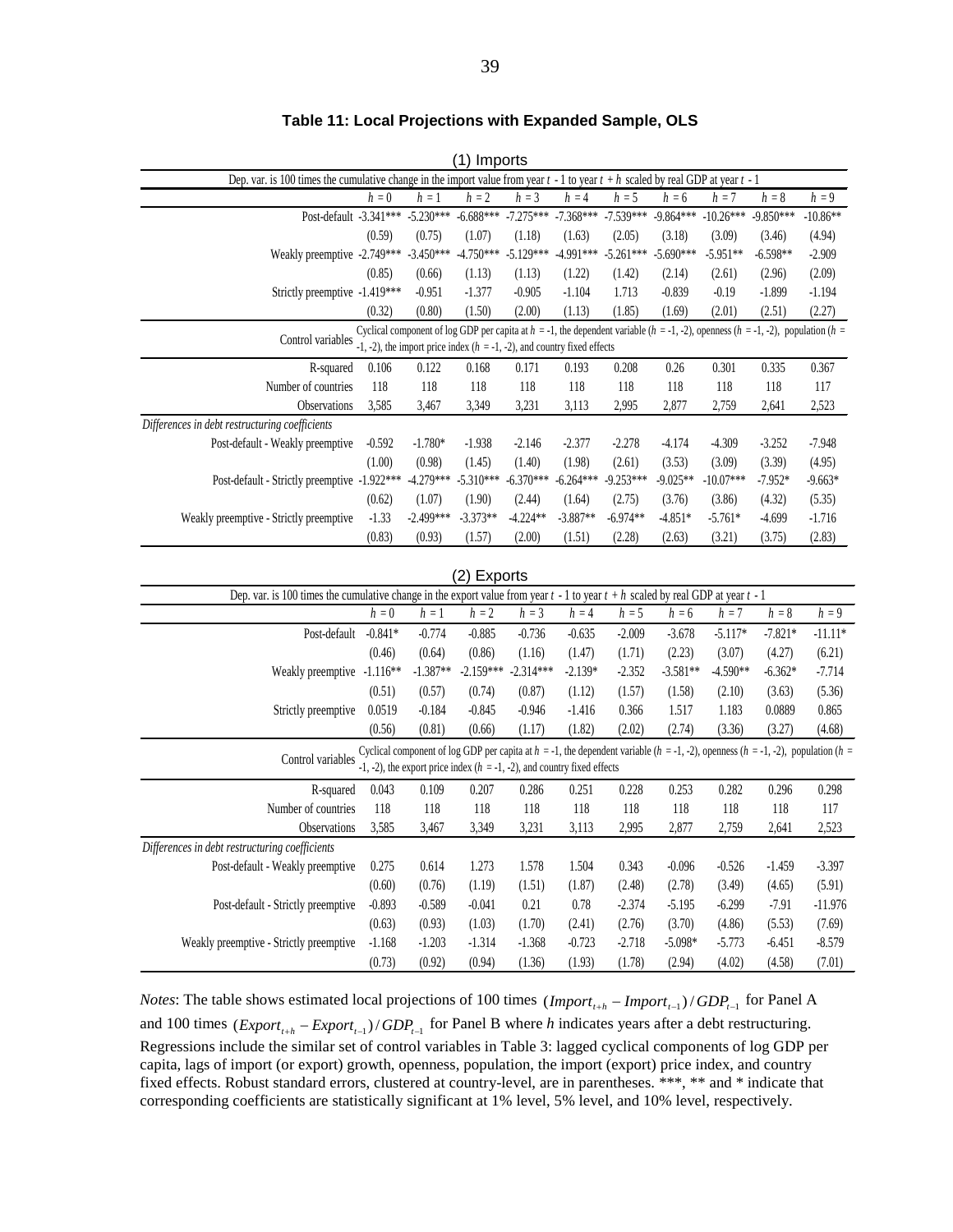#### **B. Exchange Rate Regimes, Commodity Exporters, IMF-supported Program, and Paris Club Restructurings**

In this subsection we check how the trade dynamics respond under the three different restructuring strategies once we take into account differences in the exchange rate regime, whether the exports consist mainly of commodities, and lastly whether the country has an IMF-supported program or an official debt (Paris Club) restructuring. In principle, the absence of the exchange rate's automatic stabilizer role under a fixed regime should amplify the vulnerability to the adverse effects on trade following a restructuring. The composition of exports should also affect the response, as commodity exports may be less sensitive to financial constraints than non-commodity exports (or may not be as easily absorbed by the domestic market as other non-commodity goods that are exported). Under an IMF-supported program, the availability of official (multilateral) financing can mitigate some of the adverse effects on trade (both exports and imports). Similarly, with official debt being restructured through Paris Club deals, receipts of new financing from bilateral creditors can also moderate the negative influence on both exports and imports.

In Panel A of Table 12, we report results when the dummies for each of the three types of restructuring are interacted with dummies for floating vs fixed exchange rate regimes (please note that changes in exchange rate regime during the restructuring period are relatively infrequent). The results indicate that countries under a fixed regime suffer a larger and more protracted decline in imports for both post-default and weakly preemptive restructurings than those under a floating regime. However, in most cases the difference is not statistically significant. The pattern is more mixed in the case of exports, where countries under a fixed regime experience a larger negative impact under post-default and strictly preemptive restructurings, but a smaller impact under weakly preemptive ones. For countries that succeed in maintaining a fixed regime during restructurings, shocks may be more benign and the countries may sustain high credibility for a fixed regime.

Panel B of Table 12 interacts the three restructuring dummies with a dummy for whether the country is a commodity exporter (following the IMF's World Economic Outlook classification). Commodity exporters are countries where most of their exports are primary products. We expect the decline in exports to be milder for commodity exporters because of more inelastic supply. As expected, exports tend to decline less following a restructuring among commodity exporters. The difference is particularly significant for weakly preemptive debt restructurings, where the decline among commodity exporters is 3–4 percent lower than that for non-commodity exporters.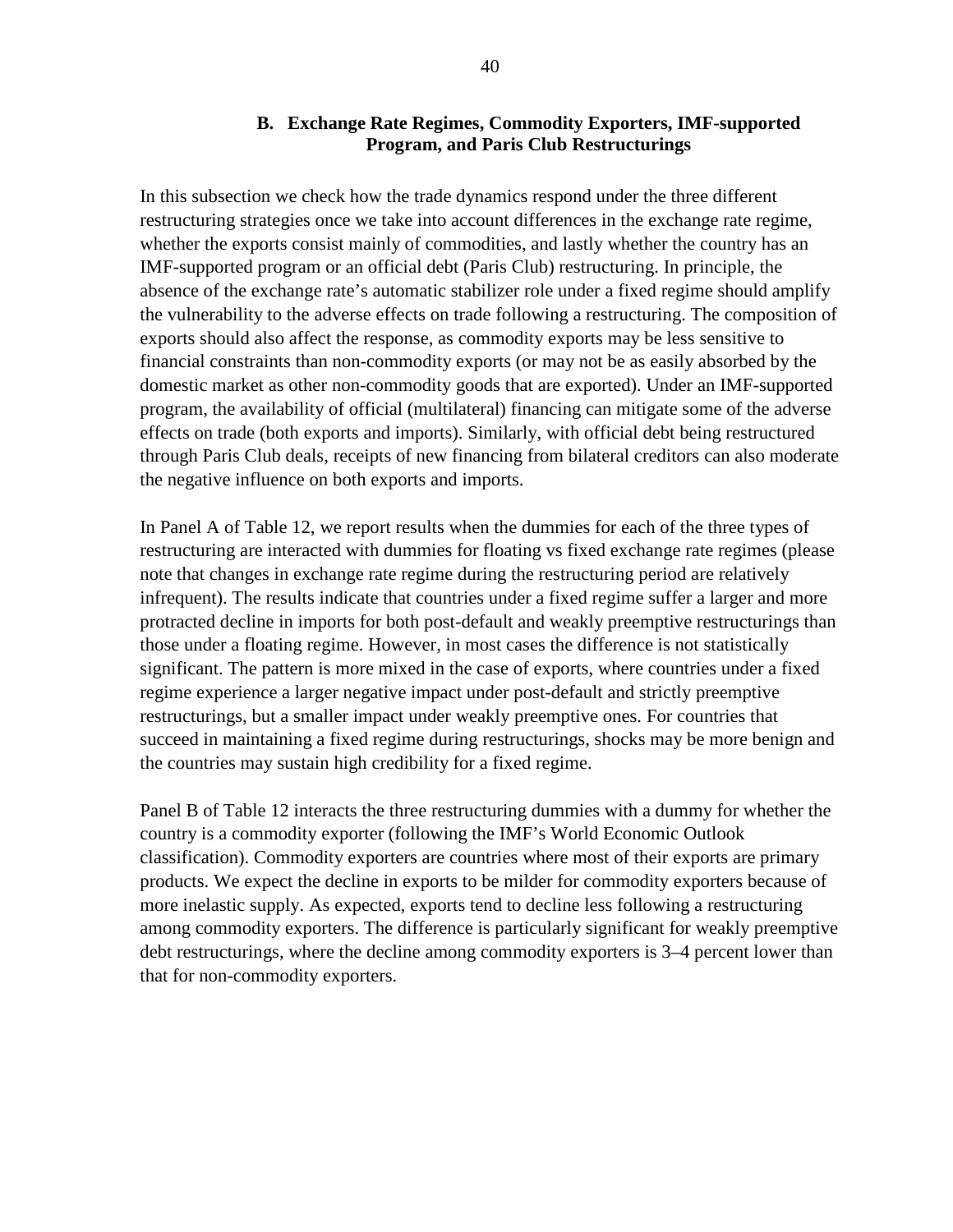Similarly, Panel C of Table 12 classifies observations into those with an IMF-supported program prior or during the debt restructuring and those without one.[19](#page-41-0) For exports, a decline following a post-default restructuring is substantially mitigated under a program. The result may suggest that a country does not face as severe a financial constraint under an IMFsupported program, which leads to a milder decline of exports (see, for example, Amiti and Weinstein, 2011 and Ahn et al., 2011, for the role of trade finance in international trade).

Panel D of Table 12 follows the same approach by classifying observations into those with Paris Club deals with official (bilateral) creditors before or during the private debt restructuring and those without Paris Club debt renegotiation.<sup>[20](#page-41-1)</sup> Paris Club restructurings are accompanied by subsequent IMF-supported programs (with a single exception in our sample). Therefore, we expect a similar result as Panel C. Indeed, the result is similar to Panel C: for exports, a decline following a post-default restructuring is significantly moderated by the Paris Club restructurings. The result from Panels C and D suggest that relying on either IMF-supported program or Paris Club Official debt renegotiation (or both) help countries to avoid a substantial decline in exports.

<span id="page-41-0"></span> $19$  The dummy for IMF-supported programs is set to 1 if a country reaches an agreement with an IMF-supported program within three years before and after the private debt restructuring, and set to 0 otherwise.

<span id="page-41-1"></span><sup>&</sup>lt;sup>20</sup> The dummy for Paris Club restructurings is set to 1 if a country reaches an agreement with the Paris Club creditors within three years before and after the private debt restructuring, and set to 0 otherwise.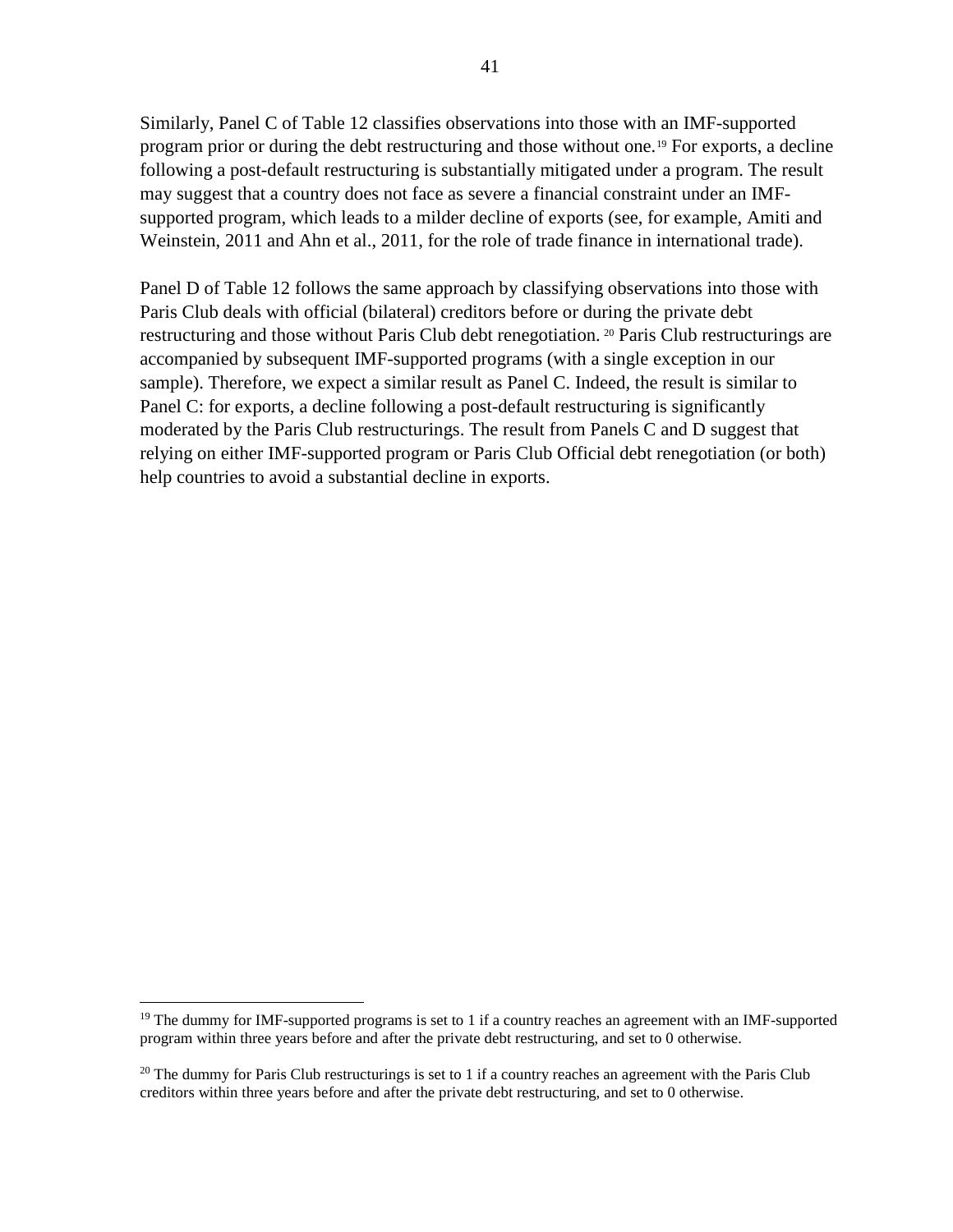#### **Table 12. Local Projections for Exchange Rate Regimes, Commodity Exporters, IMF-supported Programs, and Paris Club Restructurings, OLS**

#### **Panel A: Exchange Rate Regimes**

|                                                                                                                                                                |             | $\left( \begin{matrix} 1 \end{matrix} \right)$ | Imports     |             |                                                                                                                                          |             |             |             |             |             |
|----------------------------------------------------------------------------------------------------------------------------------------------------------------|-------------|------------------------------------------------|-------------|-------------|------------------------------------------------------------------------------------------------------------------------------------------|-------------|-------------|-------------|-------------|-------------|
| Dep. var. is 100 times the cumulative change in the import value from year $t - 1$ to year $t + h$ scaled by real GDP at year $t - 1$                          |             |                                                |             |             |                                                                                                                                          |             |             |             |             |             |
|                                                                                                                                                                | $h = 0$     | $h=1$                                          | $h = 2$     | $h = 3$     | $h = 4$                                                                                                                                  | $h = 5$     | $h = 6$     | $h = 7$     | $h = 8$     | $h = 9$     |
| Post-default, Floating regime -3.267***                                                                                                                        |             | $-4.494***$                                    | $-4.754**$  | $-4.313*$   | $-3.909*$                                                                                                                                | $-5.201$    | $-6.641$    | $-9.508$    | $-11.600$   | $-14.96*$   |
|                                                                                                                                                                | (1.19)      | (1.20)                                         | (2.13)      | (2.54)      | (2.18)                                                                                                                                   | (3.49)      | (6.06)      | (6.55)      | (7.82)      | (8.04)      |
| Post-default. Fixed regime -2.833***                                                                                                                           |             | $-4.330***$                                    | $-7.105***$ | $-7.271***$ | $-7.010***$                                                                                                                              | $-6.476***$ | $-6.620***$ | $-6.467***$ | $-3.771***$ | $-4.239***$ |
|                                                                                                                                                                | (0.58)      | (0.79)                                         | (1.32)      | (1.29)      | (1.32)                                                                                                                                   | (1.36)      | (1.34)      | (1.32)      | (1.39)      | (1.42)      |
| Weakly preemptive, Floating regime                                                                                                                             | $-2.799***$ | $-2.923**$                                     | $-3.446*$   | $-3.266*$   | $-5.407*$                                                                                                                                | -4.899      | -4.497      | $-2.444$    | $-1.620$    | 2.699       |
|                                                                                                                                                                | (0.86)      | (1.15)                                         | (1.83)      | (1.81)      | (3.05)                                                                                                                                   | (3.66)      | (4.66)      | (4.50)      | (3.67)      | (2.24)      |
| Weakly preemptive, Fixed regime -1.805***                                                                                                                      |             | $-2.819***$                                    | $-3.723***$ | $-5.281***$ | $-6.697***$                                                                                                                              | $-6.224***$ | $-5.758***$ | $4.707***$  | $-3.916***$ | $-2.681*$   |
|                                                                                                                                                                | (0.49)      | (0.72)                                         | (0.81)      | (0.89)      | (1.36)                                                                                                                                   | (1.29)      | (1.35)      | (1.50)      | (1.33)      | (1.41)      |
|                                                                                                                                                                |             |                                                |             |             |                                                                                                                                          |             |             |             |             |             |
| Strictly preemptive, Floating regime -1.593***                                                                                                                 |             | $-1.369$                                       | $-0.985$    | 1.629       | 2.484                                                                                                                                    | 4.792       | 1.787       | 1.201       | 2.064       | 0.442       |
|                                                                                                                                                                | (0.42)      | (0.89)                                         | (0.77)      | (1.44)      | (1.70)                                                                                                                                   | (3.26)      | (1.75)      | (3.77)      | (3.52)      | (6.06)      |
| Strictly preemptive, Fixed regime                                                                                                                              | $-2.061***$ | $-2.049$                                       | $-2.049$    | $-2.277$    | $-5.413**$                                                                                                                               | $-4.441*$   | $-3.050$    | $-0.094$    | 0.126       | 2.656       |
|                                                                                                                                                                | (0.66)      | (1.48)                                         | (1.75)      | (2.22)      | (2.36)                                                                                                                                   | (2.41)      | (2.91)      | (3.13)      | (2.54)      | (1.72)      |
|                                                                                                                                                                |             |                                                |             |             | Cyclical component of log GDP per capita at $h = -1$ , the dependent variable $(h = -1, -2)$ , openness $(h = -1, -2)$ , population $(h$ |             |             |             |             |             |
| Control variables = -1, -2), the import price index $(h = -1, -2)$ , % change in investment $(h = -1, -2)$ , % change in the real exchange rate $(h = -1, -2)$ |             |                                                |             |             |                                                                                                                                          |             |             |             |             |             |
|                                                                                                                                                                |             | 2), and country fixed effects                  |             |             |                                                                                                                                          |             |             |             |             |             |
| R-squared                                                                                                                                                      | 0.083       | 0.123                                          | 0.174       | 0.189       | 0.208                                                                                                                                    | 0.223       | 0.253       | 0.325       | 0.385       | 0.419       |
| Number of countries                                                                                                                                            | 47          | 47                                             | 46          | 46          | 45                                                                                                                                       | 44          | 44          | 44          | 44          | 43          |
| Observations                                                                                                                                                   | 1.178       | 1.134                                          | 1.088       | 1.043       | 998                                                                                                                                      | 953         | 909         | 865         | 821         | 777         |
| Differences in debt restructuring coefficients                                                                                                                 |             |                                                |             |             |                                                                                                                                          |             |             |             |             |             |
| Post-default (Fixed regime minus Floating regime)                                                                                                              | 0.421       | 0.103                                          | $-2.096$    | $-2.577$    | $-3.056$                                                                                                                                 | $-1.381$    | $-0.143$    | 2.914       | 8.179       | 11.330      |
|                                                                                                                                                                | (1.36)      | (1.55)                                         | (2.61)      | (2.84)      | (2.64)                                                                                                                                   | (3.75)      | (6.09)      | (6.52)      | (7.54)      | (8.14)      |
| Weakly preemptive (Fixed regime minus Floating regime)                                                                                                         | 1.167       | 0.356                                          | 0.097       | $-1.790$    | $-0.753$                                                                                                                                 | $-0.733$    | $-0.537$    | $-1.611$    | $-1.683$    | $-5.221**$  |
|                                                                                                                                                                | (0.96)      | (1.17)                                         | (1.86)      | (1.89)      | (3.22)                                                                                                                                   | (3.91)      | (4.83)      | (4.63)      | (3.74)      | (2.46)      |
| Strictly preemptive (Fixed regime minus Floating regime)                                                                                                       | $-0.455$    | $-0.661$                                       | $-1.039$    | $-3.895$    | $-7.842***$                                                                                                                              | $-9.176**$  | -4.764      | $-1.222$    | $-1.858$    | 2.258       |
|                                                                                                                                                                | (0.70)      | (1.68)                                         | (1.84)      | (2.51)      | (2.88)                                                                                                                                   | (4.06)      | (3.43)      | (4.94)      | (4.34)      | (6.42)      |

| (2) Exports                                                                                                                                                    |            |                               |             |                                                                                                                                          |             |             |             |             |             |             |
|----------------------------------------------------------------------------------------------------------------------------------------------------------------|------------|-------------------------------|-------------|------------------------------------------------------------------------------------------------------------------------------------------|-------------|-------------|-------------|-------------|-------------|-------------|
| Dep. var. is 100 times the cumulative change in the export value from year $t - 1$ to year $t + h$ scaled by real GDP at year $t - 1$                          |            |                               |             |                                                                                                                                          |             |             |             |             |             |             |
|                                                                                                                                                                | $h = 0$    | $h = 1$                       | $h = 2$     | $h = 3$                                                                                                                                  | $h = 4$     | $h = 5$     | $h = 6$     | $h = 7$     | $h = 8$     | $h = 9$     |
| Post-default. Floating regime                                                                                                                                  | $-2.249$   | $-1.367$                      | $-1.162$    | $-1.519$                                                                                                                                 | $-1.635$    | $-5.206$    | $-10.900$   | $-16.830$   | $-24.140$   | $-28.600$   |
|                                                                                                                                                                | (2.04)     | (2.33)                        | (1.86)      | (2.03)                                                                                                                                   | (2.27)      | (5.00)      | (9.82)      | (15.08)     | (17.81)     | (17.72)     |
| Post-default, Fixed regime                                                                                                                                     | $-2.831**$ | $-2.306**$                    | $-3.468***$ | $-4.643***$                                                                                                                              | $-2.796*$   | $4.799**$   | $-5.455*$   | $-5.553*$   | $-5.824**$  | $-4.661**$  |
|                                                                                                                                                                | (1.33)     | (0.88)                        | (0.92)      | (1.60)                                                                                                                                   | (1.63)      | (2.12)      | (2.92)      | (2.89)      | (2.39)      | (1.96)      |
| Weakly preemptive, Floating regime                                                                                                                             | $-3.199**$ | $-5.210**$                    | $-5.714***$ | $-6.211***$                                                                                                                              | $-6.221***$ | $-8.171**$  | $-9.334**$  | $-6.816*$   | $-6.057$    | $-2.961$    |
|                                                                                                                                                                | (1.42)     | (2.03)                        | (1.91)      | (2.28)                                                                                                                                   | (2.21)      | (3.71)      | (4.11)      | (3.84)      | (4.14)      | (4.53)      |
| Weakly preemptive, Fixed regime                                                                                                                                | $-2.127**$ | $-2.154**$                    | $-3.028***$ | $-4.262***$                                                                                                                              | $-4.527***$ | $-6.364***$ | $-7.059***$ | $-6.599***$ | $-5.869***$ | $-4.092***$ |
|                                                                                                                                                                | (0.83)     | (0.99)                        | (1.03)      | (1.05)                                                                                                                                   | (1.05)      | (1.50)      | (1.85)      | (1.77)      | (1.55)      | (1.50)      |
| Strictly preemptive, Floating regime                                                                                                                           | $-0.358$   | $-0.454$                      | $-1.238$    | $-0.237$                                                                                                                                 | $-2.220$    | $-1.444$    | $-2.514*$   | $-2.690$    | $-1.904$    | $-2.879$    |
|                                                                                                                                                                | (0.98)     | (1.13)                        | (1.24)      | (1.73)                                                                                                                                   | (1.82)      | (1.52)      | (1.32)      | (1.69)      | (1.98)      | (2.95)      |
| Strictly preemptive, Fixed regime                                                                                                                              | $-1.819$   | $-3.987**$                    | $-4.247*$   | $-5.301**$                                                                                                                               | $-5.861**$  | -4.710      | $-4.766$    | $-6.160*$   | $-5.114$    | 0.355       |
|                                                                                                                                                                | (1.14)     | (1.67)                        | (2.22)      | (2.33)                                                                                                                                   | (2.63)      | (2.95)      | (3.46)      | (3.58)      | (3.33)      | (1.88)      |
|                                                                                                                                                                |            |                               |             | Cyclical component of log GDP per capita at $h = -1$ , the dependent variable $(h = -1, -2)$ , openness $(h = -1, -2)$ , population $(h$ |             |             |             |             |             |             |
| Control variables = -1, -2), the export price index $(h = -1, -2)$ , % change in investment $(h = -1, -2)$ , % change in the real exchange rate $(h = -1, -2)$ |            |                               |             |                                                                                                                                          |             |             |             |             |             |             |
|                                                                                                                                                                |            | 2), and country fixed effects |             |                                                                                                                                          |             |             |             |             |             |             |
| R-squared                                                                                                                                                      | 0.118      | 0.16                          | 0.187       | 0.217                                                                                                                                    | 0.214       | 0.221       | 0.248       | 0.271       | 0.311       | 0.376       |
| Number of countries                                                                                                                                            | 47         | 47                            | 46          | 46                                                                                                                                       | 45          | 44          | 44          | 44          | 44          | 43          |
| Observations                                                                                                                                                   | 1.178      | 1,134                         | 1,088       | 1,043                                                                                                                                    | 998         | 953         | 909         | 865         | 821         | 777         |
| Differences in debt restructuring coefficients                                                                                                                 |            |                               |             |                                                                                                                                          |             |             |             |             |             |             |
| Post-default (Fixed regime minus Floating regime)                                                                                                              | $-0.814$   | $-1.121$                      | $-2.399$    | $-3.245$                                                                                                                                 | $-1.247$    | 0.152       | 5.179       | 11.080      | 18.200      | 24.210      |
|                                                                                                                                                                | (1.81)     | (1.82)                        | (2.05)      | (2.68)                                                                                                                                   | (2.68)      | (4.95)      | (9.16)      | (13.98)     | (16.55)     | (16.83)     |
| Weakly preemptive (Fixed regime minus Floating regime)                                                                                                         | 1.161      | 3.442*                        | $3.021*$    | 2.315                                                                                                                                    | 2.013       | 2.624       | 3.140       | 0.892       | 1.063       | 0.016       |
|                                                                                                                                                                | (1.27)     | (1.73)                        | (1.70)      | (2.00)                                                                                                                                   | (2.01)      | (3.59)      | (3.76)      | (3.40)      | (3.90)      | (4.66)      |
| Strictly preemptive (Fixed regime minus Floating regime)                                                                                                       | $-1.458$   | $-3.509**$                    | $-2.988*$   | $-5.041**$                                                                                                                               | $-3.613$    | $-3.195$    | $-2.178$    | $-3.415$    | $-3.149$    | 3.391       |
|                                                                                                                                                                | (1.25)     | (1.40)                        | (1.68)      | (1.96)                                                                                                                                   | (2.23)      | (2.40)      | (2.92)      | (2.98)      | (3.15)      | (3.53)      |

*Notes*: *h* indicates years after a debt restructuring. Robust standard errors, clustered at country-level, are in parentheses. Sample countries are restricted to countries that have experienced at least one debt restructuring. Sample period is from 1970 to 2007 with some years missing for some countries. See the main text for the data sources. Countries are classified to floating and fixed exchange rate regimes based on Ilzetzki, Reinhart and Rogoff (2015). Countries with "De factor peg," "Crawling peg," "Moving band," and "Managed floating" are classified as countries with fixed exchange rate regimes. Countries with "Freely floating" and "Freely falling" are classified as countries with floating exchange rate regimes. \*\*\*, \*\* and \* indicate that corresponding coefficients are statistically significant at 1% level, 5% level, and 10% level, respectively.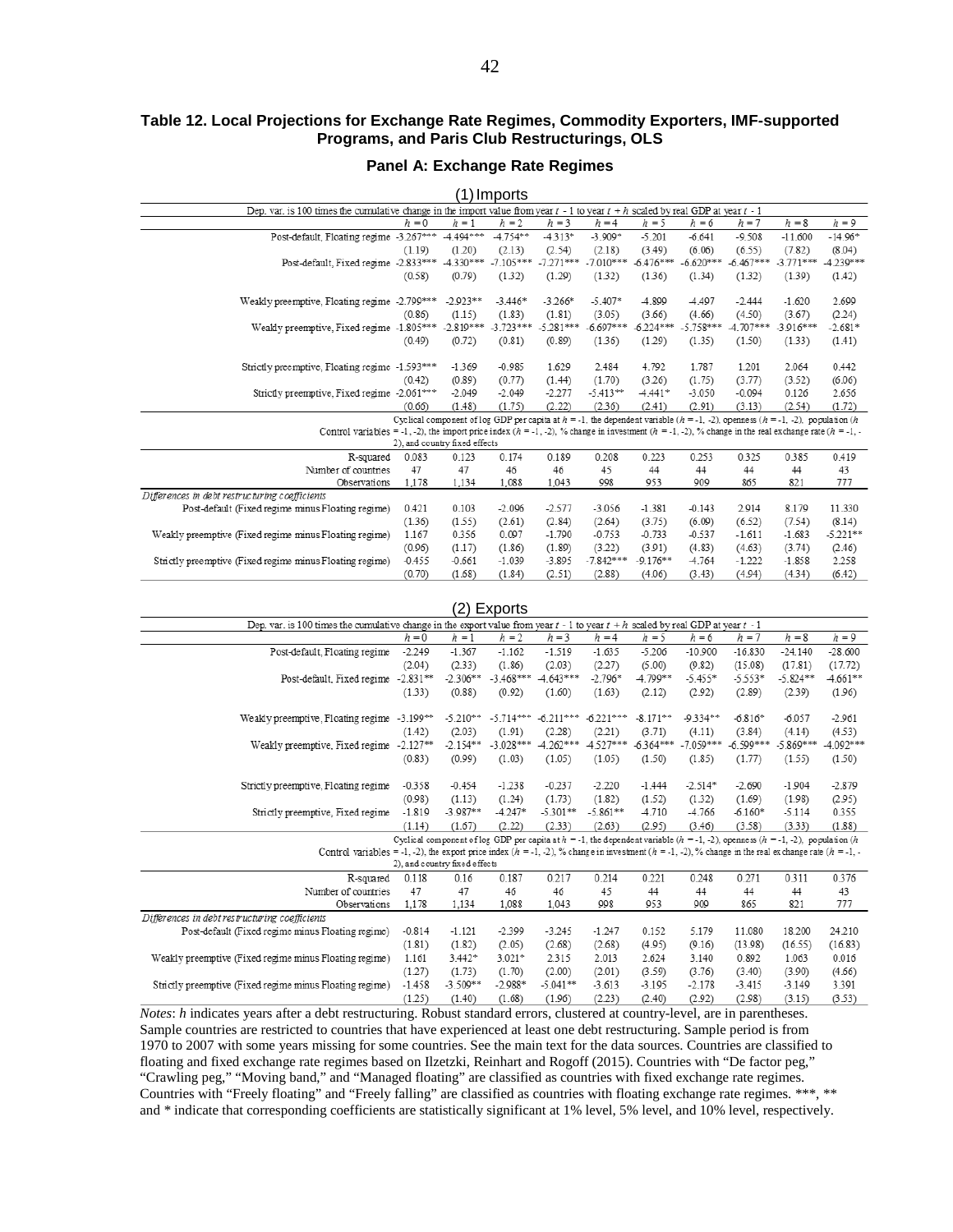#### **Panel B: Commodity Exporters**

|                                                                                                                                                                |            |                               | (1) Imports |             |             |             |             |             |                                                                                                                                          |             |
|----------------------------------------------------------------------------------------------------------------------------------------------------------------|------------|-------------------------------|-------------|-------------|-------------|-------------|-------------|-------------|------------------------------------------------------------------------------------------------------------------------------------------|-------------|
| Dep. var. is 100 times the cumulative change in the import value from year $t - 1$ to year $t + h$ scaled by real GDP at year $t - 1$                          |            |                               |             |             |             |             |             |             |                                                                                                                                          |             |
|                                                                                                                                                                | $h=0$      | $h = 1$                       | $h = 2$     | $h = 3$     | $h = 4$     | $h = 5$     | $h = 6$     | $h = 7$     | $h=8$                                                                                                                                    | $h = 9$     |
| Post-default, Non-commodity exporters -3.031***                                                                                                                |            | $-4.543***$                   | $-6.598***$ | $-6.550***$ | $-6.436***$ | $-6.406***$ | $-7.195***$ | $-7.405***$ | $-4.964*$                                                                                                                                | $-5.595**$  |
|                                                                                                                                                                | (0.53)     | (0.71)                        | (1.06)      | (1.12)      | (1.12)      | (1.44)      | (2.01)      | (2.19)      | (2.85)                                                                                                                                   | (2.69)      |
| Post-default, Commodity exporters                                                                                                                              | $-2.381$   | $-3.517**$                    | $-4.613**$  | $-4.376***$ | $-4.944***$ | $-5.365**$  | $-3.774$    | $-6.163*$   | $-6.172***$                                                                                                                              | $-6.768***$ |
|                                                                                                                                                                | (2.00)     | (1.32)                        | (2.16)      | (1.11)      | (1.80)      | (2.27)      | (2.29)      | (3.60)      | (2.27)                                                                                                                                   | (1.91)      |
| Weakly preemptive, Non-commodity exporters -2.107***                                                                                                           |            | $-2.736***$                   | $-3.606***$ | $-4.690***$ | $-5.899***$ | $-5.557***$ | $-4.792***$ | $-3.331*$   | $-2.259$                                                                                                                                 | $-0.390$    |
|                                                                                                                                                                | (0.45)     | (0.71)                        | (0.81)      | (0.98)      | (1.41)      | (1.40)      | (1.63)      | (1.88)      | (1.56)                                                                                                                                   | (1.63)      |
| Weakly preemptive, Commodity exporters                                                                                                                         | $-0.489**$ | $-2.023***$                   | $-1.951***$ | $-4.303***$ | $-6.121***$ | $-4.396***$ | $-5.255***$ | $-5.603***$ | $-6.563***$                                                                                                                              | $-6.439**$  |
|                                                                                                                                                                | (0.19)     | (0.53)                        | (0.63)      | (1.00)      | (1.98)      | (1.33)      | (1.74)      | (1.57)      | (1.18)                                                                                                                                   | (2.99)      |
| Strictly preemptive, Non-commodity exporters -2.010***                                                                                                         |            | $-2.211**$                    | $-2.137**$  | $-0.829$    | $-1.558$    | $-0.026$    | $-0.750$    | 0.725       | 0.969                                                                                                                                    | 1.845       |
|                                                                                                                                                                | (0.46)     | (0.90)                        | (1.02)      | (1.57)      | (2.07)      | (2.34)      | (2.07)      | (2.58)      | (2.35)                                                                                                                                   | (3.23)      |
| Strictly preemptive, Commodity exporters                                                                                                                       | 0.047      | 3.737***                      | $4.757***$  | $2.760**$   | $-1.234$    | $-2.950***$ | $-3.682***$ | $-1.527$    | 0.925                                                                                                                                    | 0.655       |
|                                                                                                                                                                | (0.35)     | (0.65)                        | (0.80)      | (1.10)      | (1.13)      | (0.97)      | (1.00)      | (1.10)      | (1.46)                                                                                                                                   | (1.24)      |
|                                                                                                                                                                |            |                               |             |             |             |             |             |             | Cyclical component of log GDP per capita at $h = -1$ , the dependent variable $(h = -1, -2)$ , openness $(h = -1, -2)$ , population $(h$ |             |
| Control variables = -1, -2), the import price index $(h = -1, -2)$ , % change in investment $(h = -1, -2)$ , % change in the real exchange rate $(h = -1, -2)$ |            |                               |             |             |             |             |             |             |                                                                                                                                          |             |
|                                                                                                                                                                |            | 2), and country fixed effects |             |             |             |             |             |             |                                                                                                                                          |             |
| R-squared                                                                                                                                                      | 0.084      | 0.124                         | 0.174       | 0.188       | 0.206       | 0.222       | 0.253       | 0.325       | 0.383                                                                                                                                    | 0.414       |
| Number of countries                                                                                                                                            | 47         | 47                            | 46          | 46          | 45          | 44          | 44          | 44          | 44                                                                                                                                       | 43          |
| Observations                                                                                                                                                   | 1,178      | 1,134                         | 1,088       | 1,043       | 998         | 953         | 909         | 865         | 821                                                                                                                                      | 777         |
| Differences in debt restructuring coefficients                                                                                                                 |            |                               |             |             |             |             |             |             |                                                                                                                                          |             |
| Post-default (Commodity minus Non-commodity)                                                                                                                   | 0.650      | 1.027                         | 1.985       | 2.174       | 1.492       | 1.041       | 3.421       | 1.242       | $-1.207$                                                                                                                                 | $-1.173$    |
|                                                                                                                                                                | (2.08)     | (1.49)                        | (2.39)      | (1.56)      | (1.95)      | (2.65)      | (2.93)      | (4.26)      | (3.05)                                                                                                                                   | (3.26)      |
| Weakly preemptive (Commodity minus Non-commodity)                                                                                                              | $1.617***$ | 0.714                         | $1.655*$    | 0.387       | $-0.222$    | 1.161       | $-0.463$    | $-2.272$    | $-4.304**$                                                                                                                               | $-6.049*$   |
|                                                                                                                                                                | (0.51)     | (0.71)                        | (0.85)      | (1.20)      | (2.31)      | (1.84)      | (2.32)      | (2.44)      | (1.89)                                                                                                                                   | (3.35)      |
| Strictly preemptive (Commodity minus Non-commodity) 2.057***                                                                                                   |            | 5.948***                      | $6.894***$  | $3.590*$    | 0.324       | $-2.924$    | $-2.932$    | $-2.252$    | $-0.044$                                                                                                                                 | $-1.191$    |
|                                                                                                                                                                | (0.52)     | (1.05)                        | (1.27)      | (1.82)      | (2.25)      | (2.52)      | (2.15)      | (2.84)      | (3.07)                                                                                                                                   | (3.69)      |

#### (2) Exports

|                                                                                                                                                                |                                                                                                                                       |            | $\mathsf{L}$ $\mathsf{L}$ $\mathsf{NP}$ $\mathsf{U}$ $\mathsf{U}$ |             |             |             |             |             |                                                                                                                                          |            |  |  |  |
|----------------------------------------------------------------------------------------------------------------------------------------------------------------|---------------------------------------------------------------------------------------------------------------------------------------|------------|-------------------------------------------------------------------|-------------|-------------|-------------|-------------|-------------|------------------------------------------------------------------------------------------------------------------------------------------|------------|--|--|--|
|                                                                                                                                                                | Dep. var. is 100 times the cumulative change in the export value from year $t - 1$ to year $t + h$ scaled by real GDP at year $t - 1$ |            |                                                                   |             |             |             |             |             |                                                                                                                                          |            |  |  |  |
|                                                                                                                                                                | $h = 0$                                                                                                                               | $h = 1$    | $h = 2$                                                           | $h = 3$     | $h = 4$     | $h = 5$     | $h = 6$     | $h = 7$     | $h = 8$                                                                                                                                  | $h = 9$    |  |  |  |
| Post-default, Non-commodity exporters                                                                                                                          | $-3.004**$                                                                                                                            | $-2.159*$  | $-3.115***$                                                       | $-4.191***$ | $-2.415$    | $-5.436**$  | $-7.490*$   | $-8.707$    | $-10.540$                                                                                                                                | $-9.620$   |  |  |  |
|                                                                                                                                                                | (1.41)                                                                                                                                | (1.07)     | (0.89)                                                            | (1.48)      | (1.62)      | (2.52)      | (4.40)      | (5.91)      | (6.59)                                                                                                                                   | (6.27)     |  |  |  |
| Post-default, Commodity exporters                                                                                                                              | $-1.944$                                                                                                                              | $-2.615$   | $-2.208$                                                          | $-2.713$    | $-3.760**$  | $-2.896$    | $-3.265$    | $-4.917$    | $-5.062$                                                                                                                                 | $-5.090**$ |  |  |  |
|                                                                                                                                                                | (1.80)                                                                                                                                | (2.24)     | (1.66)                                                            | (1.68)      | (1.85)      | (2.08)      | (2.89)      | (3.08)      | (3.28)                                                                                                                                   | (1.96)     |  |  |  |
| Weakly preemptive, Non-commodity exporters                                                                                                                     | $-2.501**$                                                                                                                            | $-2.926**$ | $-3.868***$                                                       | $-4.992***$ | $-5.047***$ | $-6.891***$ | $-7.861***$ | $-6.895***$ | $-5.902***$                                                                                                                              | $-3.798**$ |  |  |  |
|                                                                                                                                                                | (0.99)                                                                                                                                | (1.21)     | (1.20)                                                            | (1.23)      | (1.22)      | (1.57)      | (2.00)      | (2.03)      | (1.92)                                                                                                                                   | (1.83)     |  |  |  |
| Weakly preemptive, Commodity exporters                                                                                                                         | $-0.926**$                                                                                                                            | 0.129      | $-0.375$                                                          | $-0.936$    | $-2.322***$ | $-1.607***$ | $-1.310$    | $-1.696$    | $-1.770$                                                                                                                                 | 0.784      |  |  |  |
|                                                                                                                                                                | (0.42)                                                                                                                                | (0.67)     | (0.55)                                                            | (0.67)      | (0.55)      | (0.58)      | (0.92)      | (1.02)      | (1.11)                                                                                                                                   | (1.48)     |  |  |  |
| Strictly preemptive, Non-commodity exporters                                                                                                                   | $-1.535*$                                                                                                                             | $-2.648*$  | $-2.937*$                                                         | $-3.220$    | $-4.070*$   | $-3.355$    | $-4.356$    | $-5.010*$   | $-4.291$                                                                                                                                 | $-1.453$   |  |  |  |
|                                                                                                                                                                | (0.86)                                                                                                                                | (1.46)     | (1.73)                                                            | (2.06)      | (2.11)      | (2.19)      | (2.61)      | (2.93)      | (2.88)                                                                                                                                   | (1.95)     |  |  |  |
| Strictly preemptive, Commodity exporters 3.175***                                                                                                              |                                                                                                                                       | 0.808      | $-2.377**$                                                        | $-0.932$    | $-4.145**$  | $-2.391$    | $-0.298$    | $-3.670*$   | $-0.966$                                                                                                                                 | 1.932      |  |  |  |
|                                                                                                                                                                | (0.57)                                                                                                                                | (0.81)     | (1.10)                                                            | (1.43)      | (1.56)      | (1.85)      | (2.11)      | (1.92)      | (2.18)                                                                                                                                   | (2.82)     |  |  |  |
|                                                                                                                                                                |                                                                                                                                       |            |                                                                   |             |             |             |             |             | Cyclical component of log GDP per capita at $h = -1$ , the dependent variable $(h = -1, -2)$ , openness $(h = -1, -2)$ , population $(h$ |            |  |  |  |
| Control variables = -1, -2), the export price index $(h = -1, -2)$ , % change in investment $(h = -1, -2)$ , % change in the real exchange rate $(h = -1, -2)$ |                                                                                                                                       |            |                                                                   |             |             |             |             |             |                                                                                                                                          |            |  |  |  |
|                                                                                                                                                                | 2), and country fixed effects                                                                                                         |            |                                                                   |             |             |             |             |             |                                                                                                                                          |            |  |  |  |
| R-squared                                                                                                                                                      | 0.118                                                                                                                                 | 0.16       | 0.187                                                             | 0.217       | 0.214       | 0.222       | 0.248       | 0.268       | 0.302                                                                                                                                    | 0.361      |  |  |  |
| Number of countries                                                                                                                                            | 47                                                                                                                                    | 47         | 46                                                                | 46          | 45          | 44          | 44          | 44          | 44                                                                                                                                       | 43         |  |  |  |
| <b>Observations</b>                                                                                                                                            | 1.178                                                                                                                                 | 1.134      | 1.088                                                             | 1.043       | 998         | 953         | 909         | 865         | 821                                                                                                                                      | 777        |  |  |  |
| Differences in debt restructuring coefficients                                                                                                                 |                                                                                                                                       |            |                                                                   |             |             |             |             |             |                                                                                                                                          |            |  |  |  |
| Post-default (Commodity minus Non-commodity)                                                                                                                   | 1.060                                                                                                                                 | $-0.456$   | 0.907                                                             | 1.478       | $-1.345$    | 2.540       | 4.225       | 3.790       | 5.477                                                                                                                                    | 4.530      |  |  |  |
|                                                                                                                                                                | (1.73)                                                                                                                                | (1.81)     | (1.77)                                                            | (2.11)      | (2.20)      | (2.48)      | (3.80)      | (4.84)      | (5.46)                                                                                                                                   | (5.79)     |  |  |  |
| Weakly preemptive (Commodity minus Non-commodity)                                                                                                              | 1.575                                                                                                                                 | $3.054**$  | 3.493***                                                          | $4.055***$  | $2.725**$   | 5.283***    | $6.550***$  | 5.200**     | 4.132                                                                                                                                    | 4.583*     |  |  |  |
|                                                                                                                                                                | (1.00)                                                                                                                                | (1.26)     | (1.15)                                                            | (1.20)      | (1.20)      | (1.51)      | (2.20)      | (2.40)      | (2.58)                                                                                                                                   | (2.61)     |  |  |  |
| Strictly preemptive (Commodity minus Non-commodity)                                                                                                            | $4.710***$                                                                                                                            | 3.455***   | 0.560                                                             | 2.288       | $-0.075$    | 0.964       | 4.059**     | 1.341       | 3.325                                                                                                                                    | 3.385      |  |  |  |
|                                                                                                                                                                | (0.73)                                                                                                                                | (1.21)     | (1.24)                                                            | (1.72)      | (1.78)      | (1.67)      | (1.95)      | (2.78)      | (3.78)                                                                                                                                   | (3.85)     |  |  |  |

*Notes*: *h* indicates years after a debt restructuring. Robust standard errors, clustered at country-level, are in parentheses. Sample countries are restricted to countries that have experienced at least one debt restructuring. Sample period is from 1970 to 2007 with some missing period for some countries. See the main text for the data sources. Countries are classified to commodity exporters and non-commodity exporters based on the data on the IMF World Economic Outlook (IMF, 2012). \*\*\*, \*\* and \* indicate that corresponding coefficients are statistically significant at 1% level, 5% level, and 10% level, respectively.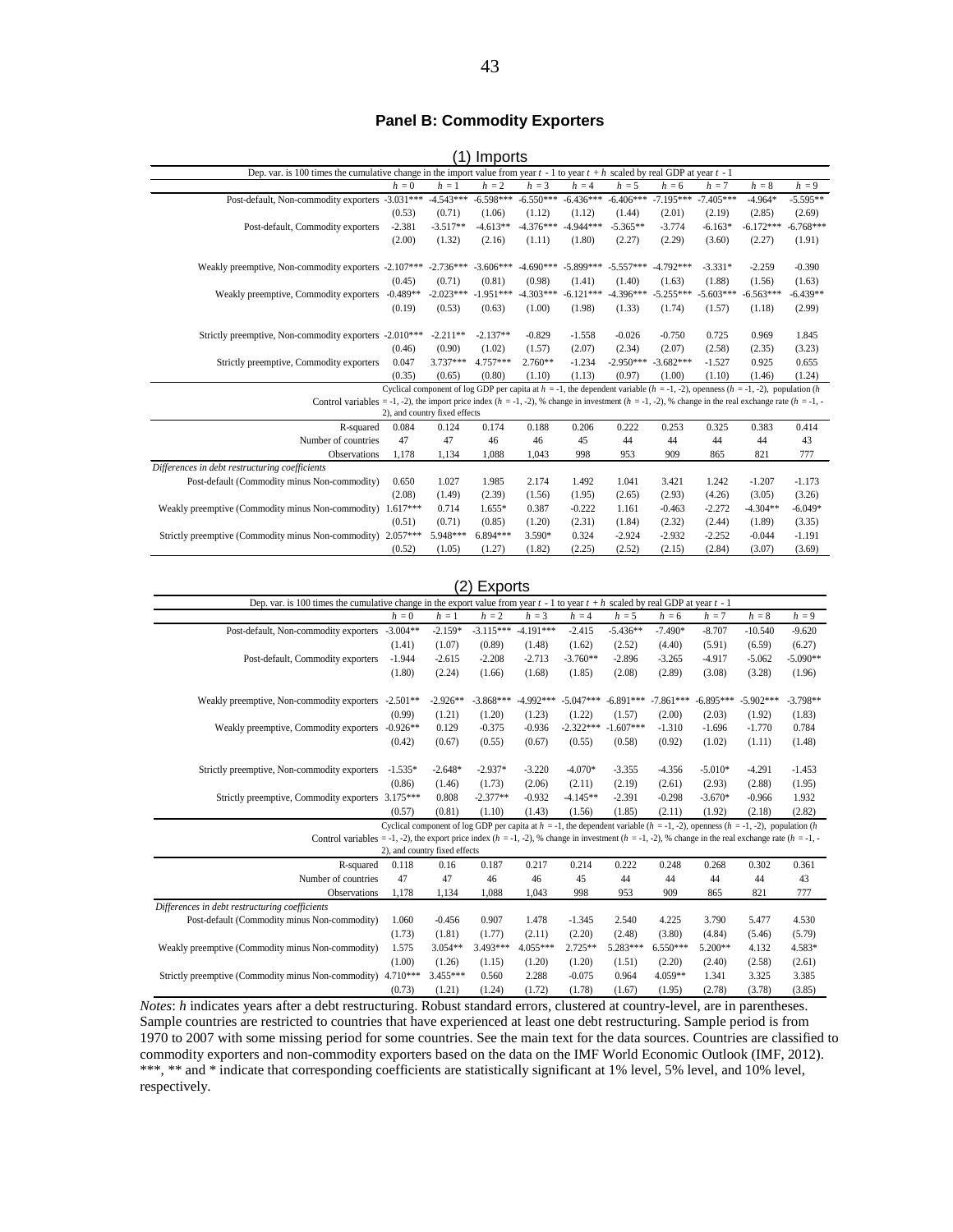#### **Panel C: IMF-supported Programs**

|                                                                                                                                                                |          |                               | 17 1111 PUL 13 |             |             |             |             |             |                                                                                                                                          |             |  |
|----------------------------------------------------------------------------------------------------------------------------------------------------------------|----------|-------------------------------|----------------|-------------|-------------|-------------|-------------|-------------|------------------------------------------------------------------------------------------------------------------------------------------|-------------|--|
| Dep. var. is 100 times the cumulative change in the import value from year $t - 1$ to year $t + h$ scaled by real GDP at year $t - 1$                          |          |                               |                |             |             |             |             |             |                                                                                                                                          |             |  |
|                                                                                                                                                                | $h=0$    | $h=1$                         | $h = 2$        | $h = 3$     | $h = 4$     | $h = 5$     | $h = 6$     | $h = 7$     | $h=8$                                                                                                                                    | $h = 9$     |  |
| Post-default, with IMF-supported program -3.847*** -5.356***                                                                                                   |          |                               | $-7.341***$    | $-7.534***$ | $-7.003***$ | $-7.647***$ | $-8.771***$ | $-9.152***$ | $-6.911**$                                                                                                                               | $-7.474**$  |  |
|                                                                                                                                                                | (0.57)   | (0.75)                        | (1.09)         | (1.30)      | (0.86)      | (1.57)      | (1.83)      | (2.30)      | (2.91)                                                                                                                                   | (3.16)      |  |
| Post-default, without IMF-supported program -2.723***                                                                                                          |          | $-4.317***$                   | $-6.657***$    | $-6.538***$ | $-6.316***$ | $-5.804***$ | $-6.370***$ | $-6.955***$ | $-4.782***$                                                                                                                              | $-6.194***$ |  |
|                                                                                                                                                                | (0.57)   | (0.78)                        | (1.33)         | (1.36)      | (1.33)      | (1.43)      | (1.60)      | (1.47)      | (1.72)                                                                                                                                   | (2.00)      |  |
|                                                                                                                                                                |          |                               |                |             |             |             |             |             |                                                                                                                                          |             |  |
| Weekly preemptive, with IMF-supported program -2.604*** -3.126***                                                                                              |          |                               | $-3.435***$    | $-4.836***$ | $-5.467***$ | $-5.538***$ | $-5.447***$ | $-4.377***$ | $-3.524***$                                                                                                                              | $-2.280$    |  |
|                                                                                                                                                                | (0.38)   | (0.39)                        | (0.56)         | (0.67)      | (0.78)      | (0.92)      | (0.92)      | (0.93)      | (1.11)                                                                                                                                   | (1.88)      |  |
| Weekly preemptive, without IMF-supported program -2.007***                                                                                                     |          | $-3.265***$                   | $-3.944***$    | $-4.746***$ | $-5.975***$ | $-5.026***$ | $-4.604**$  | $-3.421$    | $-3.073*$                                                                                                                                | $-1.426$    |  |
|                                                                                                                                                                | (0.44)   | (0.60)                        | (0.83)         | (0.87)      | (1.52)      | (1.59)      | (1.87)      | (2.09)      | (1.77)                                                                                                                                   | (1.46)      |  |
| Strictly preemptive, with IMF-supported program                                                                                                                | $-2.537$ | $-3.106$                      | $-2.470$       | $-4.226$    | $-7.272$    | $-7.166**$  | $-6.802***$ | $-4.780**$  | $-0.882$                                                                                                                                 | 3.098       |  |
|                                                                                                                                                                | (1.74)   | (4.76)                        | (4.90)         | (4.86)      | (4.36)      | (3.01)      | (2.22)      | (2.13)      | (0.84)                                                                                                                                   | (2.56)      |  |
| Strictly preemptive, without IMF-supported program -1.617***                                                                                                   |          | $-1.039$                      | $-0.707$       | 0.618       | $-0.006$    | 1.253       | 0.281       | 1.503       | 1.029                                                                                                                                    | 1.697       |  |
|                                                                                                                                                                | (0.37)   | (0.69)                        | (0.81)         | (1.09)      | (1.41)      | (1.82)      | (1.43)      | (2.17)      | (2.01)                                                                                                                                   | (2.81)      |  |
|                                                                                                                                                                |          |                               |                |             |             |             |             |             | Cyclical component of log GDP per capita at $h = -1$ , the dependent variable $(h = -1, -2)$ , openness $(h = -1, -2)$ , population $(h$ |             |  |
| Control variables = -1, -2), the import price index $(h = -1, -2)$ , % change in investment $(h = -1, -2)$ , % change in the real exchange rate $(h = -1, -2)$ |          |                               |                |             |             |             |             |             |                                                                                                                                          |             |  |
|                                                                                                                                                                |          | 2), and country fixed effects |                |             |             |             |             |             |                                                                                                                                          |             |  |
| R-squared                                                                                                                                                      | 0.067    | 0.102                         | 0.156          | 0.172       | 0.186       | 0.199       | 0.22        | 0.275       | 0.331                                                                                                                                    | 0.365       |  |
| Number of countries                                                                                                                                            | 47       | 47                            | 46             | 46          | 45          | 44          | 44          | 44          | 44                                                                                                                                       | 44          |  |
| Observations                                                                                                                                                   | 1,206    | 1,160                         | 1,114          | 1,069       | 1,023       | 978         | 934         | 890         | 846                                                                                                                                      | 802         |  |
| Differences in debt restructuring coefficients                                                                                                                 |          |                               |                |             |             |             |             |             |                                                                                                                                          |             |  |
| Post-default (Without IMF minus with IMF)                                                                                                                      | 1.303    | 0.900                         | 1.112          | 1.278       | 0.535       | 1.592       | 2.683       | 2.431       | 2.037                                                                                                                                    | 1.494       |  |
|                                                                                                                                                                | (0.92)   | (1.29)                        | (1.92)         | (2.07)      | (1.95)      | (2.36)      | (2.28)      | (2.26)      | (2.47)                                                                                                                                   | (2.93)      |  |
| Weekly preemptive (Without IMF minus with IMF)                                                                                                                 | 0.653    | $-0.073$                      | $-0.496$       | 0.016       | $-0.645$    | 0.457       | 1.048       | 1.203       | 0.600                                                                                                                                    | 0.975       |  |
|                                                                                                                                                                | (0.46)   | (0.68)                        | (1.00)         | (0.96)      | (1.58)      | (1.78)      | (1.88)      | (2.06)      | (1.67)                                                                                                                                   | (1.54)      |  |
| Strictly preemptive (Without IMF minus with IMF)                                                                                                               | 0.791    | 1.653                         | 1.314          | 4.700       | 7.433       | 8.941**     | $7.624***$  | $6.730**$   | 2.049                                                                                                                                    | $-1.205$    |  |
|                                                                                                                                                                | (1.73)   | (4.79)                        | (4.96)         | (5.00)      | (4.62)      | (3.58)      | (2.60)      | (3.14)      | (2.48)                                                                                                                                   | (4.20)      |  |

#### (1) Imports

| Dep. var. is 100 times the cumulative change in the export value from year $t - 1$ to year $t + h$ scaled by real GDP at year $t - 1$<br>$h = 2$<br>$h = 3$<br>$h=8$<br>$h = 9$<br>$h=0$<br>$h=1$<br>$h = 4$<br>$h = 5$<br>$h = 7$<br>$h = 6$<br>Post-default, with IMF-supported program<br>$-1.913**$<br>$-2.217**$<br>$-8.021$<br>$-1.107$<br>$-0.499$<br>$-2.806$<br>$-3.364$<br>$-4.974$<br>$-7.029$<br>$-1.428$<br>(2.94)<br>(6.02)<br>(1.16)<br>(0.77)<br>(0.83)<br>(1.06)<br>(2.34)<br>(3.91)<br>(4.89)<br>(5.61)<br>$-2.357***$<br>$-5.143***$<br>$-6.537***$<br>$-2.755**$<br>$-3.539***$<br>$-3.849***$<br>$-7.762***$<br>$-8.323**$<br>$-8.310**$<br>$-8.174*$<br>Post-default, without IMF-supported program<br>(1.37)<br>(0.53)<br>(0.87)<br>(1.38)<br>(0.86)<br>(2.14)<br>(2.78)<br>(3.50)<br>(3.77)<br>(4.27)<br>$-4.359***$<br>$-4.968***$<br>$-4.882***$<br>Weekly preemptive, with IMF-supported program -1.987***<br>$-1.640*$<br>$-2.070*$<br>$-3.852***$<br>$-4.330***$<br>$-5.450***$<br>$-2.549**$<br>(0.53)<br>(0.86)<br>(1.11)<br>(1.21)<br>(1.20)<br>(1.40)<br>(1.48)<br>(1.53)<br>(1.36)<br>(1.17)<br>$-1.904**$<br>$-2.068***$<br>$-3.423***$<br>$-4.372***$<br>$-3.993***$<br>$-5.392***$<br>$-5.964***$<br>$-4.864***$<br>$-4.297***$<br>$-4.130***$<br>Weekly preemptive, without IMF-supported program<br>(0.79)<br>(0.59)<br>(1.03)<br>(0.81)<br>(0.72)<br>(0.72)<br>(1.17)<br>(1.16)<br>(1.20)<br>(1.43)<br>$-3.162$<br>$-4.069**$<br>$-4.111*$<br>$-6.349***$<br>$-5.215***$<br>$-2.930*$<br>$-6.188***$<br>$-0.233$<br>$-3.915**$<br>1.468<br>Strictly preemptive, with IMF-supported program<br>(3.11)<br>(2.37)<br>(1.76)<br>(2.71)<br>(1.53)<br>(1.43)<br>(1.89)<br>(1.41)<br>(1.85)<br>(1.64)<br>$-1.677$<br>$-2.382$<br>$-3.385*$<br>$-2.717$<br>$-4.575*$<br>$-1.380$<br>Strictly preemptive, without IMF-supported program<br>$-0.801$<br>$-2.298$<br>$-3.633$<br>$-3.643$<br>(0.91)<br>(1.34)<br>(1.50)<br>(1.96)<br>(1.89)<br>(1.84)<br>(2.25)<br>(2.49)<br>(2.42)<br>(1.52)<br>Cyclical component of log GDP per capita at $h = -1$ , the dependent variable $(h = -1, -2)$ , openness $(h = -1, -2)$ , population $(h$<br>Control variables = -1, -2), the export price index $(h = -1, -2)$ , % change in investment $(h = -1, -2)$ , % change in the real exchange rate $(h = -1, -2)$<br>2), and country fixed effects<br>0.283<br>0.191<br>0.229<br>0.253<br>0.085<br>0.118<br>0.164<br>0.167<br>0.176<br>0.21<br>R-squared<br>Number of countries<br>47<br>47<br>45<br>44<br>46<br>46<br>44<br>44<br>44<br>44<br>802<br>1.206<br>1.160<br>978<br>934<br>890<br>1.114<br>1.069<br>1.023<br>846<br><b>Observations</b><br>Differences in debt restructuring coefficients<br>$-3.684*$<br>$-5.002$<br>Post-default (Without IMF minus with IMF)<br>$-2.398$<br>$-2.334**$<br>$-1.974$<br>$-3.019$<br>$-5.814$<br>$-5.175$<br>$-3.367$<br>$-1.504$<br>(1.03)<br>(1.97)<br>(3.72)<br>(4.09)<br>(3.74)<br>(2.34)<br>(1.36)<br>(2.33)<br>(3.90)<br>(3.51)<br>$-0.589$<br>$-0.018$<br>0.134<br>$-0.530$<br>$-1.627$<br>0.269<br>$-1.111$<br>$-1.091$<br>1.218<br>$-1.562$<br>Weekly preemptive (Without IMF minus with IMF)<br>(1.60)<br>(0.91)<br>(0.78)<br>(1.01)<br>(0.94)<br>(1.01)<br>(1.64)<br>(1.87)<br>(1.71)<br>(1.69)<br>3.091<br>2.499<br>1.651<br>0.047<br>$-3.108$<br>Strictly preemptive (Without IMF minus with IMF)<br>$-0.967$<br>1.246<br>1.793<br>1.598<br>$-1.007$ |  |        |        | 2)<br>Exports |        |        |        |        |        |        |        |  |  |
|-------------------------------------------------------------------------------------------------------------------------------------------------------------------------------------------------------------------------------------------------------------------------------------------------------------------------------------------------------------------------------------------------------------------------------------------------------------------------------------------------------------------------------------------------------------------------------------------------------------------------------------------------------------------------------------------------------------------------------------------------------------------------------------------------------------------------------------------------------------------------------------------------------------------------------------------------------------------------------------------------------------------------------------------------------------------------------------------------------------------------------------------------------------------------------------------------------------------------------------------------------------------------------------------------------------------------------------------------------------------------------------------------------------------------------------------------------------------------------------------------------------------------------------------------------------------------------------------------------------------------------------------------------------------------------------------------------------------------------------------------------------------------------------------------------------------------------------------------------------------------------------------------------------------------------------------------------------------------------------------------------------------------------------------------------------------------------------------------------------------------------------------------------------------------------------------------------------------------------------------------------------------------------------------------------------------------------------------------------------------------------------------------------------------------------------------------------------------------------------------------------------------------------------------------------------------------------------------------------------------------------------------------------------------------------------------------------------------------------------------------------------------------------------------------------------------------------------------------------------------------------------------------------------------------------------------------------------------------------------------------------------------------------------------------------------------------------------------------------------------------------------------------------------------------------------------------------------------------------------------------------------------------------------------------------------------------------------------------------------------------------------------------------------------------------------|--|--------|--------|---------------|--------|--------|--------|--------|--------|--------|--------|--|--|
|                                                                                                                                                                                                                                                                                                                                                                                                                                                                                                                                                                                                                                                                                                                                                                                                                                                                                                                                                                                                                                                                                                                                                                                                                                                                                                                                                                                                                                                                                                                                                                                                                                                                                                                                                                                                                                                                                                                                                                                                                                                                                                                                                                                                                                                                                                                                                                                                                                                                                                                                                                                                                                                                                                                                                                                                                                                                                                                                                                                                                                                                                                                                                                                                                                                                                                                                                                                                                                     |  |        |        |               |        |        |        |        |        |        |        |  |  |
|                                                                                                                                                                                                                                                                                                                                                                                                                                                                                                                                                                                                                                                                                                                                                                                                                                                                                                                                                                                                                                                                                                                                                                                                                                                                                                                                                                                                                                                                                                                                                                                                                                                                                                                                                                                                                                                                                                                                                                                                                                                                                                                                                                                                                                                                                                                                                                                                                                                                                                                                                                                                                                                                                                                                                                                                                                                                                                                                                                                                                                                                                                                                                                                                                                                                                                                                                                                                                                     |  |        |        |               |        |        |        |        |        |        |        |  |  |
|                                                                                                                                                                                                                                                                                                                                                                                                                                                                                                                                                                                                                                                                                                                                                                                                                                                                                                                                                                                                                                                                                                                                                                                                                                                                                                                                                                                                                                                                                                                                                                                                                                                                                                                                                                                                                                                                                                                                                                                                                                                                                                                                                                                                                                                                                                                                                                                                                                                                                                                                                                                                                                                                                                                                                                                                                                                                                                                                                                                                                                                                                                                                                                                                                                                                                                                                                                                                                                     |  |        |        |               |        |        |        |        |        |        |        |  |  |
|                                                                                                                                                                                                                                                                                                                                                                                                                                                                                                                                                                                                                                                                                                                                                                                                                                                                                                                                                                                                                                                                                                                                                                                                                                                                                                                                                                                                                                                                                                                                                                                                                                                                                                                                                                                                                                                                                                                                                                                                                                                                                                                                                                                                                                                                                                                                                                                                                                                                                                                                                                                                                                                                                                                                                                                                                                                                                                                                                                                                                                                                                                                                                                                                                                                                                                                                                                                                                                     |  |        |        |               |        |        |        |        |        |        |        |  |  |
|                                                                                                                                                                                                                                                                                                                                                                                                                                                                                                                                                                                                                                                                                                                                                                                                                                                                                                                                                                                                                                                                                                                                                                                                                                                                                                                                                                                                                                                                                                                                                                                                                                                                                                                                                                                                                                                                                                                                                                                                                                                                                                                                                                                                                                                                                                                                                                                                                                                                                                                                                                                                                                                                                                                                                                                                                                                                                                                                                                                                                                                                                                                                                                                                                                                                                                                                                                                                                                     |  |        |        |               |        |        |        |        |        |        |        |  |  |
|                                                                                                                                                                                                                                                                                                                                                                                                                                                                                                                                                                                                                                                                                                                                                                                                                                                                                                                                                                                                                                                                                                                                                                                                                                                                                                                                                                                                                                                                                                                                                                                                                                                                                                                                                                                                                                                                                                                                                                                                                                                                                                                                                                                                                                                                                                                                                                                                                                                                                                                                                                                                                                                                                                                                                                                                                                                                                                                                                                                                                                                                                                                                                                                                                                                                                                                                                                                                                                     |  |        |        |               |        |        |        |        |        |        |        |  |  |
|                                                                                                                                                                                                                                                                                                                                                                                                                                                                                                                                                                                                                                                                                                                                                                                                                                                                                                                                                                                                                                                                                                                                                                                                                                                                                                                                                                                                                                                                                                                                                                                                                                                                                                                                                                                                                                                                                                                                                                                                                                                                                                                                                                                                                                                                                                                                                                                                                                                                                                                                                                                                                                                                                                                                                                                                                                                                                                                                                                                                                                                                                                                                                                                                                                                                                                                                                                                                                                     |  |        |        |               |        |        |        |        |        |        |        |  |  |
|                                                                                                                                                                                                                                                                                                                                                                                                                                                                                                                                                                                                                                                                                                                                                                                                                                                                                                                                                                                                                                                                                                                                                                                                                                                                                                                                                                                                                                                                                                                                                                                                                                                                                                                                                                                                                                                                                                                                                                                                                                                                                                                                                                                                                                                                                                                                                                                                                                                                                                                                                                                                                                                                                                                                                                                                                                                                                                                                                                                                                                                                                                                                                                                                                                                                                                                                                                                                                                     |  |        |        |               |        |        |        |        |        |        |        |  |  |
|                                                                                                                                                                                                                                                                                                                                                                                                                                                                                                                                                                                                                                                                                                                                                                                                                                                                                                                                                                                                                                                                                                                                                                                                                                                                                                                                                                                                                                                                                                                                                                                                                                                                                                                                                                                                                                                                                                                                                                                                                                                                                                                                                                                                                                                                                                                                                                                                                                                                                                                                                                                                                                                                                                                                                                                                                                                                                                                                                                                                                                                                                                                                                                                                                                                                                                                                                                                                                                     |  |        |        |               |        |        |        |        |        |        |        |  |  |
|                                                                                                                                                                                                                                                                                                                                                                                                                                                                                                                                                                                                                                                                                                                                                                                                                                                                                                                                                                                                                                                                                                                                                                                                                                                                                                                                                                                                                                                                                                                                                                                                                                                                                                                                                                                                                                                                                                                                                                                                                                                                                                                                                                                                                                                                                                                                                                                                                                                                                                                                                                                                                                                                                                                                                                                                                                                                                                                                                                                                                                                                                                                                                                                                                                                                                                                                                                                                                                     |  |        |        |               |        |        |        |        |        |        |        |  |  |
|                                                                                                                                                                                                                                                                                                                                                                                                                                                                                                                                                                                                                                                                                                                                                                                                                                                                                                                                                                                                                                                                                                                                                                                                                                                                                                                                                                                                                                                                                                                                                                                                                                                                                                                                                                                                                                                                                                                                                                                                                                                                                                                                                                                                                                                                                                                                                                                                                                                                                                                                                                                                                                                                                                                                                                                                                                                                                                                                                                                                                                                                                                                                                                                                                                                                                                                                                                                                                                     |  |        |        |               |        |        |        |        |        |        |        |  |  |
|                                                                                                                                                                                                                                                                                                                                                                                                                                                                                                                                                                                                                                                                                                                                                                                                                                                                                                                                                                                                                                                                                                                                                                                                                                                                                                                                                                                                                                                                                                                                                                                                                                                                                                                                                                                                                                                                                                                                                                                                                                                                                                                                                                                                                                                                                                                                                                                                                                                                                                                                                                                                                                                                                                                                                                                                                                                                                                                                                                                                                                                                                                                                                                                                                                                                                                                                                                                                                                     |  |        |        |               |        |        |        |        |        |        |        |  |  |
|                                                                                                                                                                                                                                                                                                                                                                                                                                                                                                                                                                                                                                                                                                                                                                                                                                                                                                                                                                                                                                                                                                                                                                                                                                                                                                                                                                                                                                                                                                                                                                                                                                                                                                                                                                                                                                                                                                                                                                                                                                                                                                                                                                                                                                                                                                                                                                                                                                                                                                                                                                                                                                                                                                                                                                                                                                                                                                                                                                                                                                                                                                                                                                                                                                                                                                                                                                                                                                     |  |        |        |               |        |        |        |        |        |        |        |  |  |
|                                                                                                                                                                                                                                                                                                                                                                                                                                                                                                                                                                                                                                                                                                                                                                                                                                                                                                                                                                                                                                                                                                                                                                                                                                                                                                                                                                                                                                                                                                                                                                                                                                                                                                                                                                                                                                                                                                                                                                                                                                                                                                                                                                                                                                                                                                                                                                                                                                                                                                                                                                                                                                                                                                                                                                                                                                                                                                                                                                                                                                                                                                                                                                                                                                                                                                                                                                                                                                     |  |        |        |               |        |        |        |        |        |        |        |  |  |
|                                                                                                                                                                                                                                                                                                                                                                                                                                                                                                                                                                                                                                                                                                                                                                                                                                                                                                                                                                                                                                                                                                                                                                                                                                                                                                                                                                                                                                                                                                                                                                                                                                                                                                                                                                                                                                                                                                                                                                                                                                                                                                                                                                                                                                                                                                                                                                                                                                                                                                                                                                                                                                                                                                                                                                                                                                                                                                                                                                                                                                                                                                                                                                                                                                                                                                                                                                                                                                     |  |        |        |               |        |        |        |        |        |        |        |  |  |
|                                                                                                                                                                                                                                                                                                                                                                                                                                                                                                                                                                                                                                                                                                                                                                                                                                                                                                                                                                                                                                                                                                                                                                                                                                                                                                                                                                                                                                                                                                                                                                                                                                                                                                                                                                                                                                                                                                                                                                                                                                                                                                                                                                                                                                                                                                                                                                                                                                                                                                                                                                                                                                                                                                                                                                                                                                                                                                                                                                                                                                                                                                                                                                                                                                                                                                                                                                                                                                     |  |        |        |               |        |        |        |        |        |        |        |  |  |
|                                                                                                                                                                                                                                                                                                                                                                                                                                                                                                                                                                                                                                                                                                                                                                                                                                                                                                                                                                                                                                                                                                                                                                                                                                                                                                                                                                                                                                                                                                                                                                                                                                                                                                                                                                                                                                                                                                                                                                                                                                                                                                                                                                                                                                                                                                                                                                                                                                                                                                                                                                                                                                                                                                                                                                                                                                                                                                                                                                                                                                                                                                                                                                                                                                                                                                                                                                                                                                     |  |        |        |               |        |        |        |        |        |        |        |  |  |
|                                                                                                                                                                                                                                                                                                                                                                                                                                                                                                                                                                                                                                                                                                                                                                                                                                                                                                                                                                                                                                                                                                                                                                                                                                                                                                                                                                                                                                                                                                                                                                                                                                                                                                                                                                                                                                                                                                                                                                                                                                                                                                                                                                                                                                                                                                                                                                                                                                                                                                                                                                                                                                                                                                                                                                                                                                                                                                                                                                                                                                                                                                                                                                                                                                                                                                                                                                                                                                     |  |        |        |               |        |        |        |        |        |        |        |  |  |
|                                                                                                                                                                                                                                                                                                                                                                                                                                                                                                                                                                                                                                                                                                                                                                                                                                                                                                                                                                                                                                                                                                                                                                                                                                                                                                                                                                                                                                                                                                                                                                                                                                                                                                                                                                                                                                                                                                                                                                                                                                                                                                                                                                                                                                                                                                                                                                                                                                                                                                                                                                                                                                                                                                                                                                                                                                                                                                                                                                                                                                                                                                                                                                                                                                                                                                                                                                                                                                     |  |        |        |               |        |        |        |        |        |        |        |  |  |
|                                                                                                                                                                                                                                                                                                                                                                                                                                                                                                                                                                                                                                                                                                                                                                                                                                                                                                                                                                                                                                                                                                                                                                                                                                                                                                                                                                                                                                                                                                                                                                                                                                                                                                                                                                                                                                                                                                                                                                                                                                                                                                                                                                                                                                                                                                                                                                                                                                                                                                                                                                                                                                                                                                                                                                                                                                                                                                                                                                                                                                                                                                                                                                                                                                                                                                                                                                                                                                     |  |        |        |               |        |        |        |        |        |        |        |  |  |
|                                                                                                                                                                                                                                                                                                                                                                                                                                                                                                                                                                                                                                                                                                                                                                                                                                                                                                                                                                                                                                                                                                                                                                                                                                                                                                                                                                                                                                                                                                                                                                                                                                                                                                                                                                                                                                                                                                                                                                                                                                                                                                                                                                                                                                                                                                                                                                                                                                                                                                                                                                                                                                                                                                                                                                                                                                                                                                                                                                                                                                                                                                                                                                                                                                                                                                                                                                                                                                     |  |        |        |               |        |        |        |        |        |        |        |  |  |
|                                                                                                                                                                                                                                                                                                                                                                                                                                                                                                                                                                                                                                                                                                                                                                                                                                                                                                                                                                                                                                                                                                                                                                                                                                                                                                                                                                                                                                                                                                                                                                                                                                                                                                                                                                                                                                                                                                                                                                                                                                                                                                                                                                                                                                                                                                                                                                                                                                                                                                                                                                                                                                                                                                                                                                                                                                                                                                                                                                                                                                                                                                                                                                                                                                                                                                                                                                                                                                     |  |        |        |               |        |        |        |        |        |        |        |  |  |
|                                                                                                                                                                                                                                                                                                                                                                                                                                                                                                                                                                                                                                                                                                                                                                                                                                                                                                                                                                                                                                                                                                                                                                                                                                                                                                                                                                                                                                                                                                                                                                                                                                                                                                                                                                                                                                                                                                                                                                                                                                                                                                                                                                                                                                                                                                                                                                                                                                                                                                                                                                                                                                                                                                                                                                                                                                                                                                                                                                                                                                                                                                                                                                                                                                                                                                                                                                                                                                     |  |        |        |               |        |        |        |        |        |        |        |  |  |
|                                                                                                                                                                                                                                                                                                                                                                                                                                                                                                                                                                                                                                                                                                                                                                                                                                                                                                                                                                                                                                                                                                                                                                                                                                                                                                                                                                                                                                                                                                                                                                                                                                                                                                                                                                                                                                                                                                                                                                                                                                                                                                                                                                                                                                                                                                                                                                                                                                                                                                                                                                                                                                                                                                                                                                                                                                                                                                                                                                                                                                                                                                                                                                                                                                                                                                                                                                                                                                     |  |        |        |               |        |        |        |        |        |        |        |  |  |
|                                                                                                                                                                                                                                                                                                                                                                                                                                                                                                                                                                                                                                                                                                                                                                                                                                                                                                                                                                                                                                                                                                                                                                                                                                                                                                                                                                                                                                                                                                                                                                                                                                                                                                                                                                                                                                                                                                                                                                                                                                                                                                                                                                                                                                                                                                                                                                                                                                                                                                                                                                                                                                                                                                                                                                                                                                                                                                                                                                                                                                                                                                                                                                                                                                                                                                                                                                                                                                     |  |        |        |               |        |        |        |        |        |        |        |  |  |
|                                                                                                                                                                                                                                                                                                                                                                                                                                                                                                                                                                                                                                                                                                                                                                                                                                                                                                                                                                                                                                                                                                                                                                                                                                                                                                                                                                                                                                                                                                                                                                                                                                                                                                                                                                                                                                                                                                                                                                                                                                                                                                                                                                                                                                                                                                                                                                                                                                                                                                                                                                                                                                                                                                                                                                                                                                                                                                                                                                                                                                                                                                                                                                                                                                                                                                                                                                                                                                     |  | (2.71) | (3.10) | (1.51)        | (2.76) | (2.06) | (2.24) | (2.30) | (2.79) | (3.55) | (2.81) |  |  |

*Notes*: *h* indicates years after a debt restructuring. Robust standard errors, clustered at country-level, are in parentheses. Sample countries are restricted to countries that have experienced at least one debt restructuring. Sample period is from 1970 to 2007 with some missing period for some countries. See the main text for the data sources. Countries are classified to those with IMF-supported programs and without IMF-supported programs based on various IMF Staff Reports. \*\*\*, \*\* and \* indicate that corresponding coefficients are statistically significant at 1% level, 5% level, and 10% level, respectively.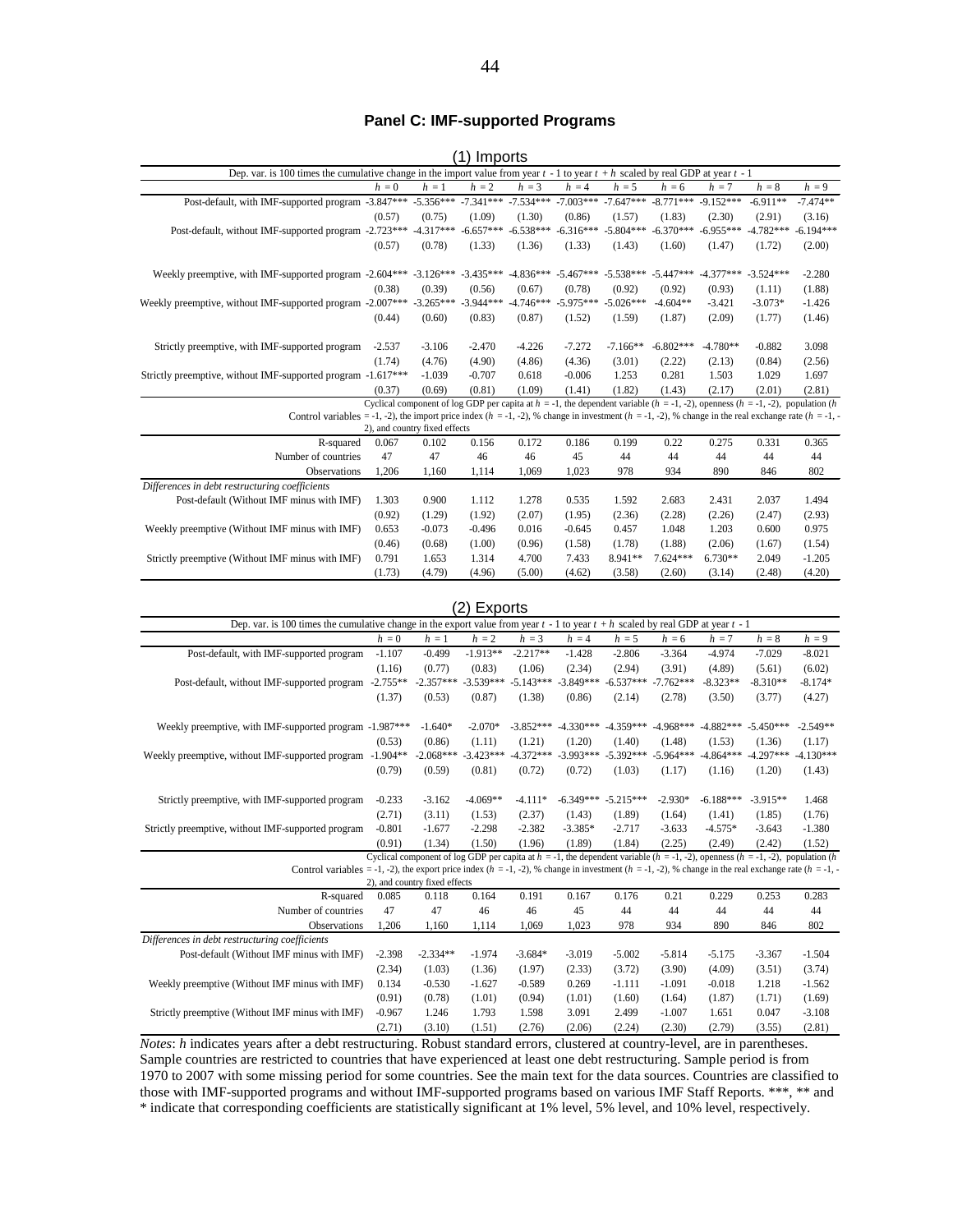#### **Panel D: Paris Club Restructurings**

|                                                                                                                                                                  |           |                                        | Imports     |             |             |             |             |             |                                                                                                                                          |            |  |  |  |
|------------------------------------------------------------------------------------------------------------------------------------------------------------------|-----------|----------------------------------------|-------------|-------------|-------------|-------------|-------------|-------------|------------------------------------------------------------------------------------------------------------------------------------------|------------|--|--|--|
| Dep. var. is 100 times the cumulative change in the import value from year $t - 1$ to year $t + h$ scaled by real GDP at year $t - 1$                            |           |                                        |             |             |             |             |             |             |                                                                                                                                          |            |  |  |  |
|                                                                                                                                                                  | $h=0$     | $h = 1$                                | $h = 2$     | $h = 3$     | $h = 4$     | $h = 5$     | $h = 6$     | $h = 7$     | $h = 8$                                                                                                                                  | $h = 9$    |  |  |  |
| Post-default, with Paris Club -3.893***                                                                                                                          |           | $-5.028***$                            | $-5.196***$ | $-5.497***$ | $-5.712***$ | $-7.669***$ | $-9.249***$ | $-9.221***$ | $-7.126***$                                                                                                                              | $-6.597**$ |  |  |  |
|                                                                                                                                                                  | (0.89)    | (0.88)                                 | (1.64)      | (1.37)      | (1.10)      | (1.22)      | (1.62)      | (1.93)      | (2.50)                                                                                                                                   | (3.12)     |  |  |  |
| Post-default, without Paris Club -2.903***                                                                                                                       |           | $-4.833***$                            | $-7.318***$ | $-7.356***$ | $-7.080***$ | $-6.509***$ | $-6.701***$ | $-7.449***$ | $-5.441**$                                                                                                                               | $-6.806**$ |  |  |  |
|                                                                                                                                                                  | (0.60)    | (0.81)                                 | (1.36)      | (1.30)      | (1.30)      | (1.55)      | (1.88)      | (2.10)      | (2.36)                                                                                                                                   | (2.56)     |  |  |  |
| Weekly preemptive, with Paris Club -2.020*** -3.327*** -3.245*** -4.541*** -5.651*** -5.155***                                                                   |           |                                        |             |             |             |             | $-5.398***$ | $-4.816***$ | $-4.249***$                                                                                                                              | $-3.889*$  |  |  |  |
|                                                                                                                                                                  | (0.54)    | (0.37)                                 | (0.71)      | (0.64)      | (1.14)      | (0.96)      | (1.14)      | (1.26)      | (1.43)                                                                                                                                   | (2.10)     |  |  |  |
| Weekly preemptive, without Paris Club -2.234***                                                                                                                  |           | $-3.113***$                            | $-3.962***$ | $-4.910***$ | $-5.892***$ | $-5.157***$ | $-4.403**$  | $-2.987$    | $-2.639$                                                                                                                                 | $-0.685$   |  |  |  |
|                                                                                                                                                                  | (0.43)    | (0.60)                                 | (0.80)      | (0.87)      | (1.45)      | (1.58)      | (1.83)      | (2.06)      | (1.68)                                                                                                                                   | (1.37)     |  |  |  |
| Strictly preemptive, with Paris Club                                                                                                                             | $-1.846*$ | 0.0572                                 | 0.622       | 0.362       | $-6.019$    | $-7.642$    | $-4.975$    | $-1.538$    | $-1.743$                                                                                                                                 | 2.198      |  |  |  |
|                                                                                                                                                                  | (1.05)    | (0.88)                                 | (1.49)      | (2.71)      | (5.03)      | (6.18)      | (7.15)      | (7.41)      | (8.34)                                                                                                                                   | (2.64)     |  |  |  |
| Strictly preemptive, without Paris Club -1.879***                                                                                                                |           | $-2.042**$                             | $-1.758$    | $-0.389$    | $-0.632$    | 0.949       | $-0.156$    | 0.947       | 1.094                                                                                                                                    | 2.198      |  |  |  |
|                                                                                                                                                                  | (0.47)    | (1.00)                                 | (1.07)      | (1.45)      | (1.82)      | (2.05)      | (1.69)      | (2.31)      | (1.95)                                                                                                                                   | (2.64)     |  |  |  |
|                                                                                                                                                                  |           |                                        |             |             |             |             |             |             | Cyclical component of log GDP per capita at $h = -1$ , the dependent variable $(h = -1, -2)$ , openness $(h = -1, -2)$ , population $(h$ |            |  |  |  |
| Control variables = -1, -2), the import price index $(h = -1, -2)$ , % change in investment $(h = -1, -2)$ , % change in the real exchange rate $(h = -1, -2)$ . |           |                                        |             |             |             |             |             |             |                                                                                                                                          |            |  |  |  |
| R-squared                                                                                                                                                        | 0.066     | 2), and country fixed effects<br>0.102 | 0.157       | 0.172       | 0.185       | 0.198       | 0.219       | 0.274       | 0.331                                                                                                                                    | 0.365      |  |  |  |
| Number of countries                                                                                                                                              | 47        | 47                                     | 46          | 46          | 45          | 44          | 44          | 44          | 44                                                                                                                                       | 44         |  |  |  |
| Observations                                                                                                                                                     | 1.206     | 1.160                                  | 1,114       | 1.069       | 1.023       | 978         | 934         | 890         | 846                                                                                                                                      | 802        |  |  |  |
| Differences in debt restructuring coefficients                                                                                                                   |           |                                        |             |             |             |             |             |             |                                                                                                                                          |            |  |  |  |
| Post-default (Without Paris Club minus with Paris Club)                                                                                                          | 0.990     | 0.195                                  | $-2.122$    | $-1.859$    | $-1.368$    | 1.161       | 2.547       | 1.772       | 1.685                                                                                                                                    | $-0.209$   |  |  |  |
|                                                                                                                                                                  | (1.10)    | (1.30)                                 | (2.39)      | (2.09)      | (1.91)      | (2.05)      | (2.02)      | (2.30)      | (2.17)                                                                                                                                   | (2.47)     |  |  |  |
| Weekly preemptive (Without Paris Club minus with Paris Club)                                                                                                     | $-0.214$  | 0.214                                  | $-0.717$    | $-0.369$    | $-0.241$    | $-0.002$    | 0.994       | 1.829       | 1.610                                                                                                                                    | $3.204*$   |  |  |  |
|                                                                                                                                                                  | (0.66)    | (0.64)                                 | (1.05)      | (0.97)      | (1.67)      | (1.75)      | (1.88)      | (2.08)      | (1.77)                                                                                                                                   | (1.85)     |  |  |  |
| Strictly preemptive (Without Paris Club minus with Paris Club)                                                                                                   | $-0.034$  | $-2.100*$                              | $-2.380$    | $-0.751$    | 5.387       | 8.592       | 4.819       | 2.485       | 2.837                                                                                                                                    | None       |  |  |  |
|                                                                                                                                                                  | (1.05)    | (1.23)                                 | (1.75)      | (2.91)      | (5.32)      | (6.50)      | (7.36)      | (7.79)      | (8.59)                                                                                                                                   |            |  |  |  |

|                                                                                                                                                                  |           | 2)                            | Exports     |             |             |             |             |             |                                                                                                                                          |             |
|------------------------------------------------------------------------------------------------------------------------------------------------------------------|-----------|-------------------------------|-------------|-------------|-------------|-------------|-------------|-------------|------------------------------------------------------------------------------------------------------------------------------------------|-------------|
| Dep. var. is 100 times the cumulative change in the export value from year $t - 1$ to year $t + h$ scaled by real GDP at year $t - 1$                            |           |                               |             |             |             |             |             |             |                                                                                                                                          |             |
|                                                                                                                                                                  | $h = 0$   | $h=1$                         | $h = 2$     | $h = 3$     | $h = 4$     | $h = 5$     | $h = 6$     | $h = 7$     | $h = 8$                                                                                                                                  | $h = 9$     |
| Post-default, with Paris Club -1.820***                                                                                                                          |           | 1.657                         | 0.623       | 0.092       | $-1.172$    | $-4.418$    | $-4.798$    | $-6.373$    | $-9.234$                                                                                                                                 | $-9.791$    |
|                                                                                                                                                                  | (0.54)    | (2.28)                        | (2.26)      | (2.70)      | (3.19)      | (3.93)      | (5.37)      | (5.87)      | (6.98)                                                                                                                                   | (7.55)      |
| Post-default, without Paris Club                                                                                                                                 | $-2.556*$ | $-2.934***$                   | $-4.224***$ | $-5.663***$ | $-3.662***$ | $-5.767**$  | $-6.965**$  | $-8.040*$   | $-8.559*$                                                                                                                                | $-8.375$    |
|                                                                                                                                                                  | (1.31)    | (0.85)                        | (1.02)      | (1.40)      | (1.06)      | (2.19)      | (3.03)      | (4.17)      | (4.47)                                                                                                                                   | (5.00)      |
| Weekly preemptive, with Paris Club -1.859***                                                                                                                     |           | $-1.284$                      | $-1.460$    | $-3.623***$ | $-4.318***$ | $-4.322**$  | $-4.465***$ | $-4.633***$ | $-5.267***$                                                                                                                              | $-3.359***$ |
|                                                                                                                                                                  | (0.48)    | (0.95)                        | (1.24)      | (1.21)      | (1.23)      | (1.63)      | (1.59)      | (1.58)      | (1.40)                                                                                                                                   | (1.08)      |
| Weekly preemptive, without Paris Club -1.911**                                                                                                                   |           | $-2.250***$                   | $-3.767***$ | $-4.447***$ | $-4.060***$ | $-5.319***$ | $-6.134***$ | $-4.934***$ | $-4.379***$                                                                                                                              | $-3.560**$  |
|                                                                                                                                                                  | (0.79)    | (0.63)                        | (0.85)      | (0.92)      | (0.88)      | (1.13)      | (1.26)      | (1.23)      | (1.20)                                                                                                                                   | (1.46)      |
|                                                                                                                                                                  |           |                               |             |             |             |             |             |             |                                                                                                                                          |             |
| Strictly preemptive, with Paris Club                                                                                                                             | $-1.690$  | $-3.391$                      | $-4.639$    | $-6.582$    | $-6.623$    | $-9.092$    | $-11.270$   | $-12.440$   | $-13.840$                                                                                                                                | $-1.048$    |
|                                                                                                                                                                  | (1.25)    | (2.71)                        | (3.76)      | (4.45)      | (7.59)      | (9.35)      | (12.14)     | (15.03)     | (16.35)                                                                                                                                  | (1.43)      |
| Strictly preemptive, without Paris Club                                                                                                                          | $-0.917$  | $-1.880$                      | $-2.204*$   | $-2.049$    | $-3.488**$  | $-2.531**$  | $-2.935**$  | $-4.015***$ | $-2.751**$                                                                                                                               | $-1.048$    |
|                                                                                                                                                                  | (0.95)    | (1.33)                        | (1.19)      | (1.62)      | (1.53)      | (1.25)      | (1.22)      | (1.25)      | (1.05)                                                                                                                                   | (1.43)      |
|                                                                                                                                                                  |           |                               |             |             |             |             |             |             | Cyclical component of log GDP per capita at $h = -1$ , the dependent variable $(h = -1, -2)$ , openness $(h = -1, -2)$ , population $(h$ |             |
| Control variables = -1, -2), the export price index $(h = -1, -2)$ , % change in investment $(h = -1, -2)$ , % change in the real exchange rate $(h = -1, -2)$ . |           |                               |             |             |             |             |             |             |                                                                                                                                          |             |
|                                                                                                                                                                  |           | 2), and country fixed effects |             |             |             |             |             |             |                                                                                                                                          |             |
| R-squared                                                                                                                                                        | 0.084     | 0.119                         | 0.166       | 0.192       | 0.167       | 0.174       | 0.208       | 0.228       | 0.253                                                                                                                                    | 0.283       |
| Number of countries                                                                                                                                              | 47        | 47                            | 46          | 46          | 45          | 44          | 44          | 44          | 44                                                                                                                                       | 44          |
| Observations                                                                                                                                                     | 1,206     | 1.160                         | 1,114       | 1,069       | 1,023       | 978         | 934         | 890         | 846                                                                                                                                      | 802         |
| Differences in debt restructuring coefficients                                                                                                                   |           |                               |             |             |             |             |             |             |                                                                                                                                          |             |
| Post-default (Without Paris Club minus with Paris Club)                                                                                                          | $-0.735$  | $-4.591$                      | $-4.848*$   | $-5.755*$   | $-2.490$    | $-1.349$    | $-2.167$    | $-1.667$    | 0.675                                                                                                                                    | 1.416       |
|                                                                                                                                                                  | (1.28)    | (2.81)                        | (2.81)      | (3.27)      | (2.82)      | (3.67)      | (4.12)      | (3.59)      | (3.67)                                                                                                                                   | (3.62)      |
| Weekly preemptive (Without Paris Club minus with Paris Club)                                                                                                     | $-0.052$  | $-0.967$                      | $-2.308*$   | $-0.824$    | 0.258       | $-0.997$    | $-1.669$    | $-0.302$    | 0.888                                                                                                                                    | $-0.201$    |
|                                                                                                                                                                  | (0.86)    | (0.94)                        | (1.30)      | (1.21)      | (1.17)      | (1.89)      | (1.94)      | (1.97)      | (1.73)                                                                                                                                   | (1.56)      |

 $\overline{\phantom{a}}$ 

*Notes*: *h* indicates years after a debt restructuring. Robust standard errors, clustered at country-level, are in parentheses. Sample countries are restricted to countries that have experienced at least one debt restructuring. Sample period is from 1970 to 2007 with some missing period for some countries. See the main text for the data sources. Countries are classified to those with Paris Club restructurings and without Paris Club restructurings based on Das et al. (2012). \*\*\*, \*\* and \* indicate that corresponding coefficients are statistically significant at 1% level, 5% level, and 10% level, respectively.

Strictly preemptive (Without Paris Club minus with Paris Club) 0.774 1.511 2.435 4.533 3.134 6.561 8.336 8.429 11.090 None

(1.07) (2.24) (3.02) (3.78) (6.89) (8.67) (11.35) (14.26) (15.75)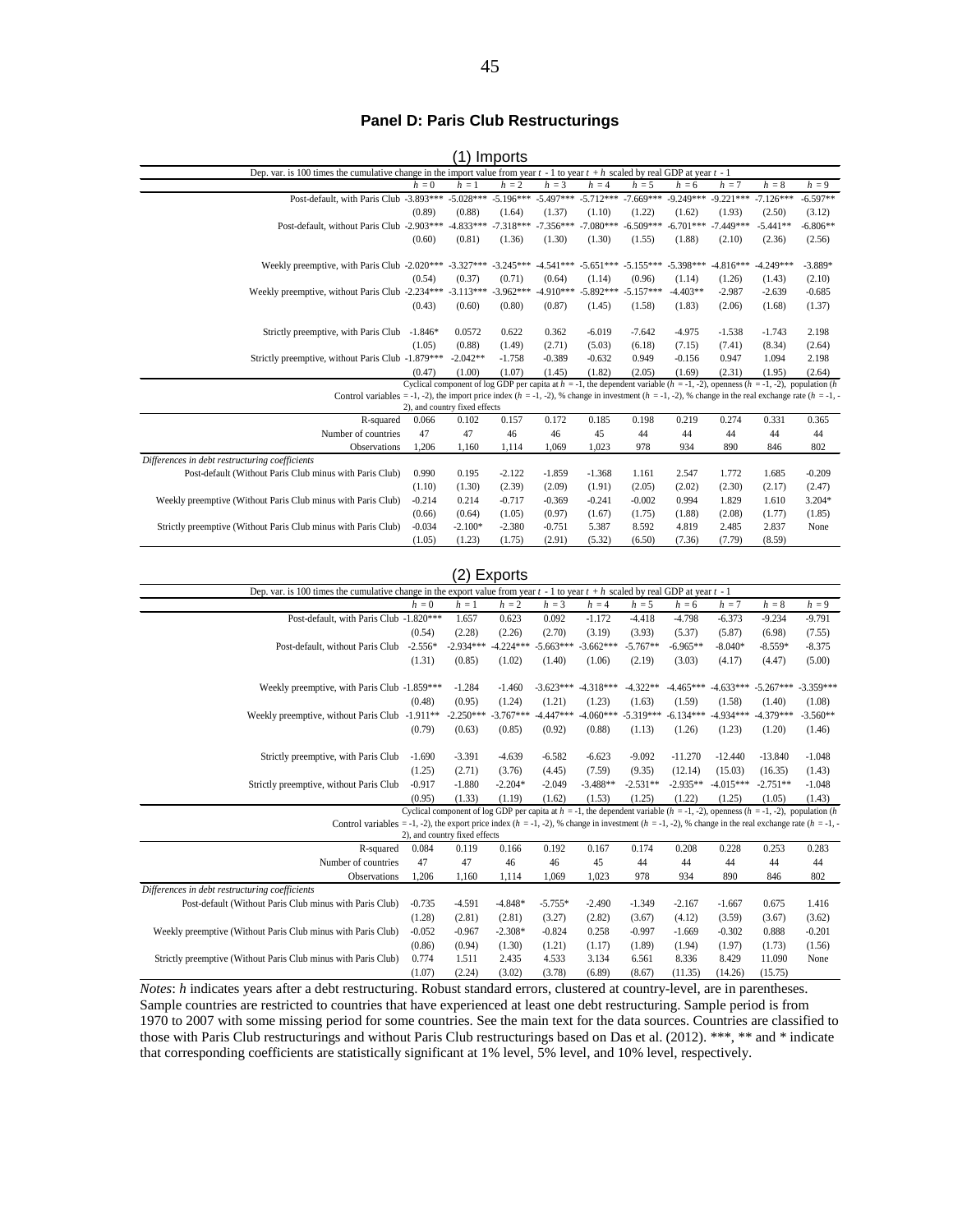#### **VII. CONCLUSION**

The current paper shows that debt restructurings that take place after the country stops making payments to creditors (post-default) are associated with larger declines in exports and imports than those where the restructuring takes place preemptively, without missing payments (or only temporarily missing them). While not the main focus of this paper, we also show that post-default restructurings are associated with sharper and more prolonged declines in GDP, investment and the real exchange rate. The results are supported by panel regressions and local projections estimates, and remain robust across a range of specifications and strategies to deal with endogeneity.

An important policy implication from our findings is that a country's choice of how to restructure its debt can be as consequential as the choice of whether or not to restructure. This adds to a growing body of evidence that cooperative, market-friendly restructurings are associated with better outcomes than less cooperative and more confrontational ones. In fact, many of our specifications suggest that countries that succeed in restructuring without missing payments to creditors are largely able to avoid, or at least attenuate, the costs associated with restructuring. Moreover, results indicate that missing a payment to creditors, even temporarily and while in the midst of an ongoing negotiation, can already lead to significant losses to the debtor in terms of trade and other key outcomes. In practice, countries can face several constraints regarding this choice of how to restructure. For example, they may be hit by the sudden realization of a shock, or in a multiple-equilibria context realize that the "bad" equilibrium just materialized. Depending on the magnitude of these shocks, they may not be able to continue servicing their debt without some immediate relief. Our findings also have implications for the design of official financing—is found to mitigate the adverse impacts following a post-default restructuring on exports―, suggesting that where feasible, long-run costs can be attenuated if this financing (and creditor cooperation) allows countries to restructure without missing payments. It also highlights the costs that countries can face for trying to delay adjustment (and requests for official support) until a default becomes inevitable. These should be important considerations in the design of future debt restructuring strategies, particularly among countries that are more open and reliant on international trade.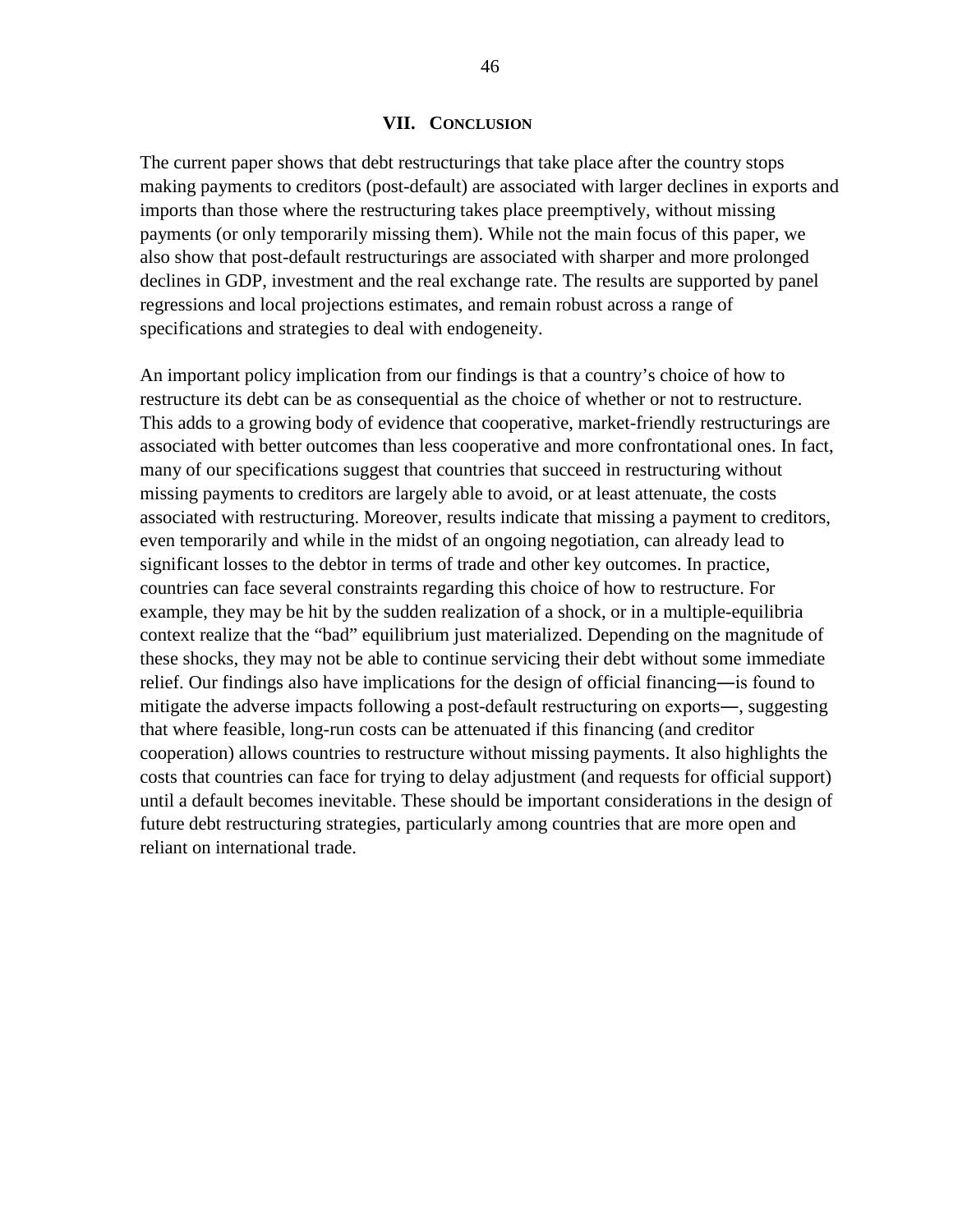# **Appendix I. Data**

# **I.1. Data Sources**

| <b>Variable</b>                                                         | Data source                                                   |
|-------------------------------------------------------------------------|---------------------------------------------------------------|
| Aggregate trade data<br>$\bullet$                                       | <b>IMF Direction of Trade Statistics</b>                      |
| Private external debt restructuring events<br>$\bullet$<br>and duration | Asonuma and Trebesch (2016)                                   |
| Export price level                                                      | PWT 8.0 (Feenstra et al., 2015)                               |
| Import price level<br>$\bullet$                                         | PWT 8.0 (Feenstra et al., 2015)                               |
| Terms of trade<br>$\bullet$                                             | PWT 8.0 (Feenstra et al., 2015)                               |
| Population<br>$\bullet$                                                 | WDI (World Bank, 2016a)                                       |
| Openness<br>$\bullet$                                                   | Authors' calculation based on the data<br>from PWT 8.0        |
| Net exports<br>$\bullet$                                                | PWT 8.0 (Feenstra et al., 2015)                               |
| Investment<br>$\bullet$                                                 | PWT 8.0 (Feenstra et al., 2015)                               |
| Real exchange rate<br>$\bullet$                                         | <b>IMF</b> International Financial Statistics                 |
| Real GDP<br>$\bullet$                                                   | PWT 8.0 (Feenstra et al., 2015)                               |
| Real GDP per capita, PPP adjusted<br>$\bullet$                          | PWT 6.3 (Heston et al., 2009)                                 |
| Real GDP growth rate<br>$\bullet$                                       | Authors' calculation based on the data<br>from PWT 8.0        |
| Cyclical component of real GDP per capita<br>$\bullet$                  | Authors' calculation based on the data<br>from PWT 8.0        |
| GDP deflator (US)<br>$\bullet$                                          | WDI (World Bank, 2015a)                                       |
| Exchange rate regime classification<br>$\bullet$                        | Ilzetzki, Reinhart and Rogoff (2015)                          |
| Commodity exporter classification<br>$\bullet$                          | IMF (2012) World Economic Outlook                             |
| Sovereign default S&P data<br>$\bullet$                                 | Standard and Poor's (2006)                                    |
| Financial crisis data<br>$\bullet$                                      | Laeven and Valencia (2012)                                    |
| Public debt-GDP ratio<br>$\bullet$                                      | Global Financial Development Database<br>(World Bank, 2016b)  |
| Private credit-GDP ratio<br>$\bullet$                                   | A IMF Historical Public Debt Database<br>(Abbas et al., 2010) |
| Countries' credit ratings<br>$\bullet$                                  | the Institutional Investor Magazine                           |
| IMF-supported programs<br>$\bullet$                                     | <b>Various IMF Staff Reports</b>                              |
| Official external (Paris Club) debt<br>$\bullet$<br>restructurings      | Das et al., (2012) and Paris Club.                            |

*Notes*: PWT and WDI stand for the Penn World Table from Feenstra et al., (2015) and the World Development Indicators, respectively.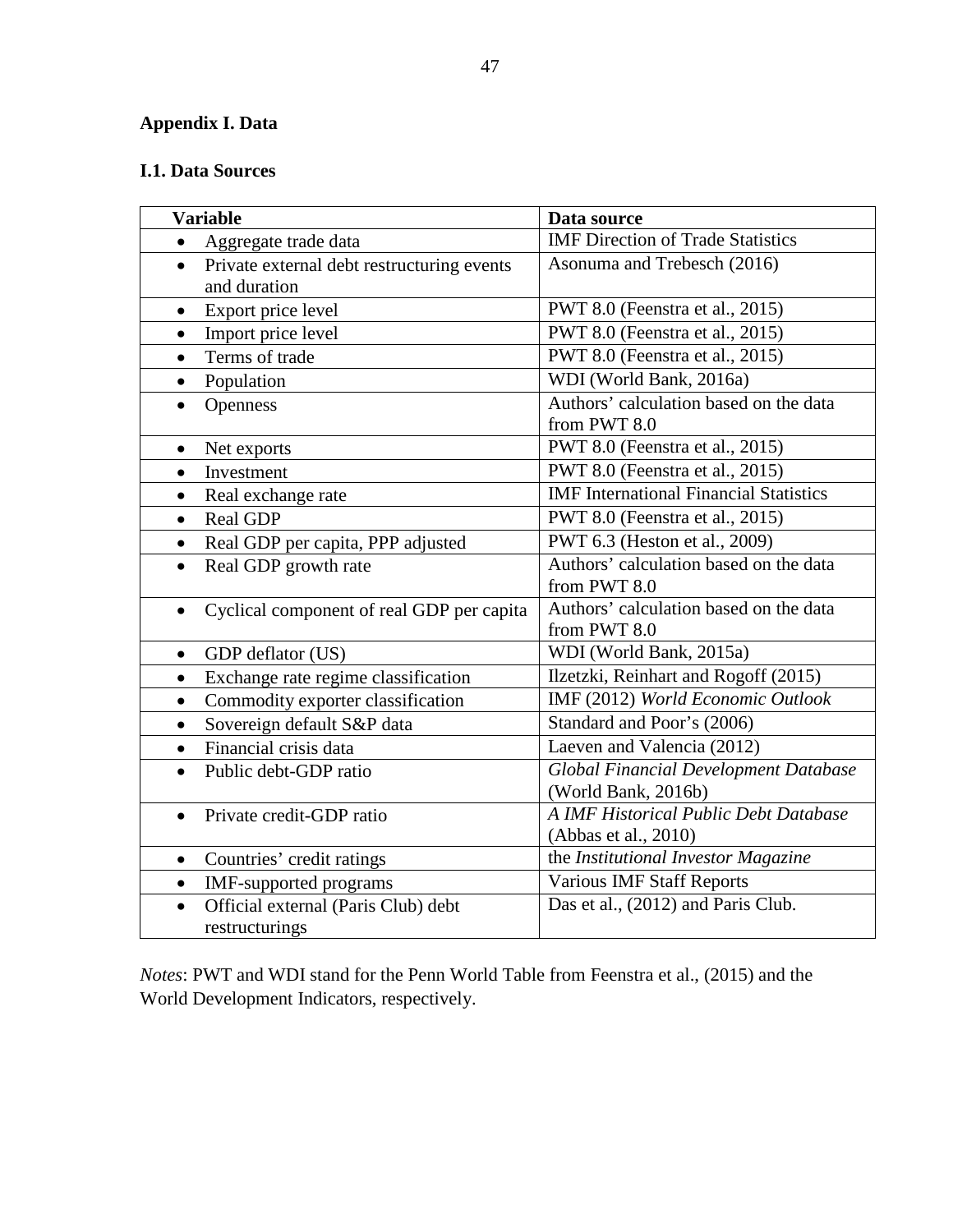#### **I.2. Sample countries**

 The dataset includes only countries experienced debt restructurings. 60 countries experienced 111 episodes of post-default debt restructuring. The list of countries is as follows.

Albania, Argentina, Algeria, Bulgaria, Bosnia and Herzegovina, Bolivia, Brazil, Cote d'Ivoire, Cameroon, Zaire, Congo, Rep., Costa Rica, Cuba, Dominican Republic, Ecuador, Ethopia, Gabon, Guinea, Gambia, Guyana, Honduras, Croatia, Iraq, Jamaica, Jordàn, Kenya, Liberia, Morocco, Moldova, Madagascar, Macedonia (FYR), Mozambique, Mauritania, Malawi, Niger, Nigeria, Nicaragua, Pakistan, Panama, Panama, Peru, Philippines, Poland, Paraguay, Romania, Russian Federation, Sudan, Senegal, Sierra Leone, Serbia and Montenegro, Sao Tome and Principe, Slovenia, Seychelles, Togo, Turkey, Tanzania, Uganda, Venezuela, Vietnam, Yemen.

26 countries experienced 45 episodes of weakly preemptive debt restructuring. The list of countries is as follows.

Argentina, Belize, Brazil, Chile, Dominica, Ecuador, Grenada, Jamaica, Morocco, Mexico, Malawi, Niger, Panama, Peru, Philippines, Romania, Romania, Senegal, Trinidad and Tobago, Turkey, Ukraine, Uruguay, Venezuela, Yugoslavia, South Africa, and Nigeria.

13 countries experienced 23 episodes of strictly preemptive debt restructuring. The list of countries is as follows.

Algeria, Chile, Dominican Republic, Jamaica, Moldova, Mexico, Nicaragua, Pakistan, Peru, Ukraine, Uruguay, Yugoslavia, and South Africa.

#### **I.3. Sample Events**

 Sample events of debt restructurings by types i.e., post-default, weakly preemptive and strictly preemptive are summarized in Table A1.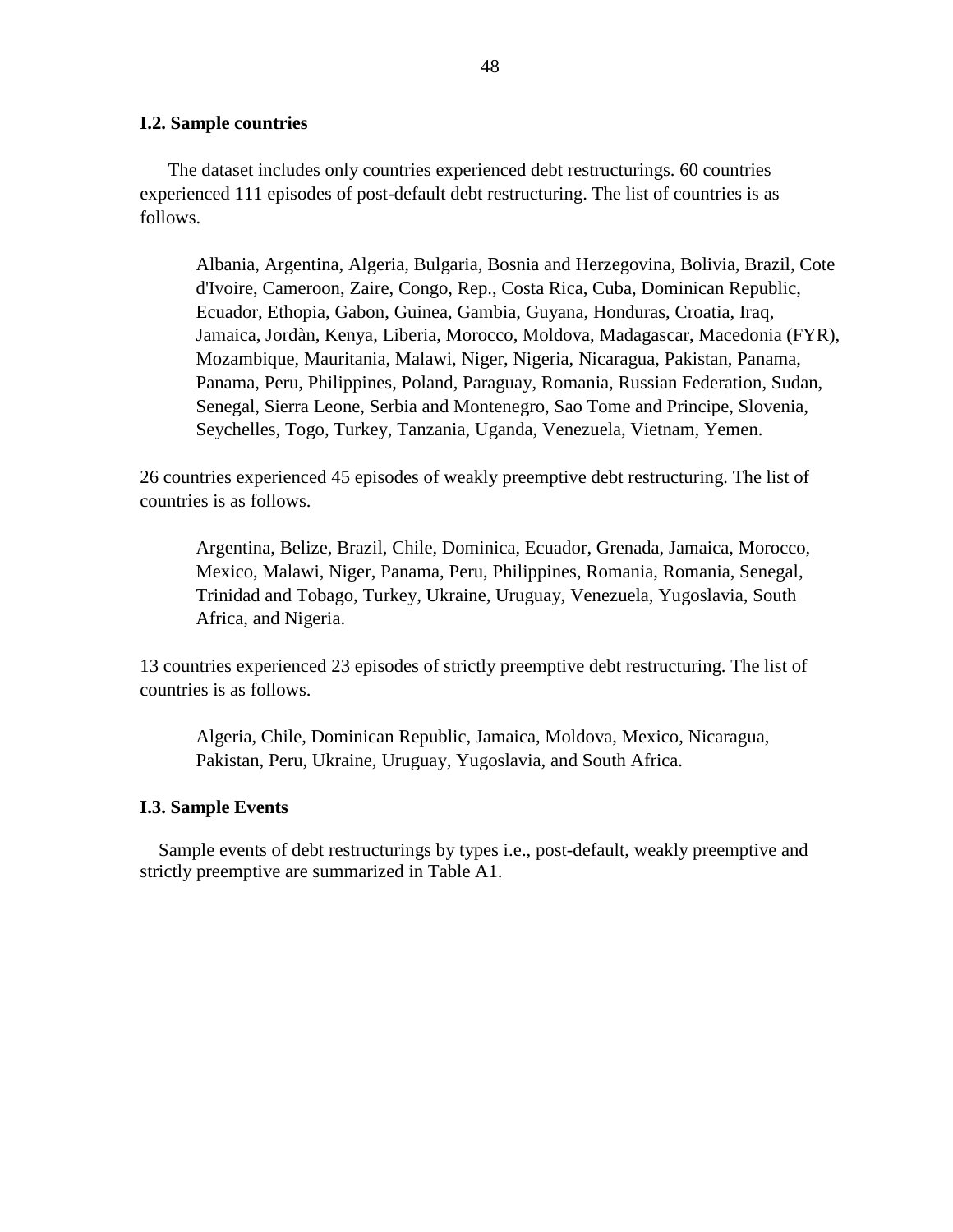| No.            | <b>ISO</b> | Country name                     |                                                         | Debt restructuing events         |                             |  |  |  |
|----------------|------------|----------------------------------|---------------------------------------------------------|----------------------------------|-----------------------------|--|--|--|
|                |            |                                  | Post-default                                            | Weakly preemptive                | Strictly preemptive         |  |  |  |
| $\mathbf{1}$   | ALB        | Albania                          | 1991-1995                                               |                                  |                             |  |  |  |
| $\overline{c}$ | ARG        | Argentina                        | 1982-1985, 1988-1993, 2001-2005                         | 1985-1987                        |                             |  |  |  |
| 3              | <b>BGR</b> | Bulgaria                         | 1990-1994                                               |                                  |                             |  |  |  |
| $\overline{4}$ | BIH        | Bosnia and Herzegovina 1992-1997 |                                                         |                                  |                             |  |  |  |
| 5              | <b>BLZ</b> | Belize                           |                                                         | 2006-2007                        |                             |  |  |  |
| 6              | BOL        | Bolivia                          | 1980-1988, 1988-1993                                    |                                  |                             |  |  |  |
| $\overline{7}$ | <b>BRA</b> | <b>Brazil</b>                    | 1986-1988, 1989-1992, 1989-1994                         | 1982-1983, 1983-1984, 1984-1986  |                             |  |  |  |
| 8              | <b>CHL</b> | Chile                            |                                                         | 1983, 1983-1984, 1984-1986       | 1986-1987, 1990             |  |  |  |
| 9              | <b>CIV</b> | Cote d'Ivoire                    | 1983-1998, 2000-2010                                    |                                  |                             |  |  |  |
| 10             |            | CMR Cameroon                     | 1985-2003                                               |                                  |                             |  |  |  |
| 11             | $\rm{COD}$ | Zaire (Congo, Demo.              | 1975-1980, 1982-1983, 1983-1984,                        |                                  |                             |  |  |  |
|                |            | Rep.)                            | 1984-1985, 1985-1986, 1986-1987,                        |                                  |                             |  |  |  |
|                |            |                                  | 1987-1989                                               |                                  |                             |  |  |  |
| 12             |            | COG Congo, Rep.                  | 1983-1988, 1988-2007                                    |                                  |                             |  |  |  |
| 13             | <b>CRI</b> | Costa Rica                       | 1981-1983, 1984-1985, 1986-1990                         |                                  |                             |  |  |  |
| 14             | CUB        | Cuba                             | 1983, 1984, 1985                                        |                                  |                             |  |  |  |
| 15             |            | DMA Dominica                     |                                                         | 2003-2004                        |                             |  |  |  |
| 16             |            | DOM Dominican Republic           | 1982-1986, 1987-1994, 2004-2005                         |                                  | 2004-2005                   |  |  |  |
|                |            |                                  | (Bank debt)                                             |                                  |                             |  |  |  |
| 17             |            | DZA Algeria                      | 1993-1996                                               |                                  | 1990-1992                   |  |  |  |
| 18             | ECU        | Ecuador                          |                                                         |                                  |                             |  |  |  |
|                | ETH        |                                  | 1986-1995, 1999-2000, 2008-2009                         | 1982-1983, 1983-1984, 1984-1985  |                             |  |  |  |
| 19<br>20       | GAB        | Ethiopia<br>Gabon                | 1990-1996                                               |                                  |                             |  |  |  |
| 21             | GIN        | Guinea                           | 1986-1987, 1989-1994, 1989-1994<br>1985-1988, 1991-1998 |                                  |                             |  |  |  |
| 22             | <b>GMB</b> |                                  |                                                         |                                  |                             |  |  |  |
|                | GRD        | Gambia, The                      | 1984-1988                                               |                                  |                             |  |  |  |
| 23             |            | Grenada                          |                                                         | 2004-2005                        |                             |  |  |  |
| 24             | GUY        | Guyana                           | 1982-1992, 1993-1999                                    |                                  |                             |  |  |  |
| 25             | <b>HND</b> | Honduras                         | 1981-1989, 1990-2001                                    |                                  |                             |  |  |  |
| 26             | <b>HRV</b> | Croatia                          | 1992-1996                                               |                                  |                             |  |  |  |
| 27             | IRQ        | Iraq                             | 1986-2006                                               |                                  |                             |  |  |  |
| 28             | JAM        | Jamaica                          | 1990                                                    | 1986-1987                        | 1977-1978, 1978-1979, 1980- |  |  |  |
|                |            |                                  |                                                         |                                  | 1981, 1983-1984, 1984-1985  |  |  |  |
| 29             | <b>JOR</b> | Jordan                           | 1989-1993                                               |                                  |                             |  |  |  |
| 30             | <b>KEN</b> | Kenya                            | 1992-1998                                               |                                  |                             |  |  |  |
| 31             | <b>LBR</b> | Liberia                          | 1980-1982                                               |                                  |                             |  |  |  |
| 32             |            | MAR Morocco                      | 1983-1986                                               | 1985-1987, 1989-1990             |                             |  |  |  |
| 33             |            | MDA Moldova                      | 2001-2004 (Gazprom debt)                                |                                  | 2002 (Eurobond)             |  |  |  |
| 34             |            | MDG Madagascar                   | 1981, 1982-1984, 1985-1987, 1987-                       |                                  |                             |  |  |  |
|                |            |                                  | 1990                                                    |                                  |                             |  |  |  |
| 35             |            | MEX Mexico                       |                                                         | 1982-1983, 1984-1985, 1986-1987, | 1987-1988                   |  |  |  |
|                |            |                                  |                                                         | 1988-1990                        |                             |  |  |  |
| 36             |            | MKD Macedonia, FYR               | 1992-1997                                               |                                  |                             |  |  |  |
| 37             |            | MOZ Mozambique                   | 1983-1991                                               |                                  |                             |  |  |  |
| 38             | MRT        | Mauritania                       | 1992-1996                                               |                                  |                             |  |  |  |
| 39             |            | MWI Malawi                       | 1987-1988                                               | 1982-1983                        |                             |  |  |  |
| 40             | NER        | Niger                            | 1986-1991                                               | 1983-1984, 1984-1986             |                             |  |  |  |

# **Table A1: Debt Restructuring Events (continues to the next page)**

*Notes*: The data is from Asonuma and Trebesch (2016).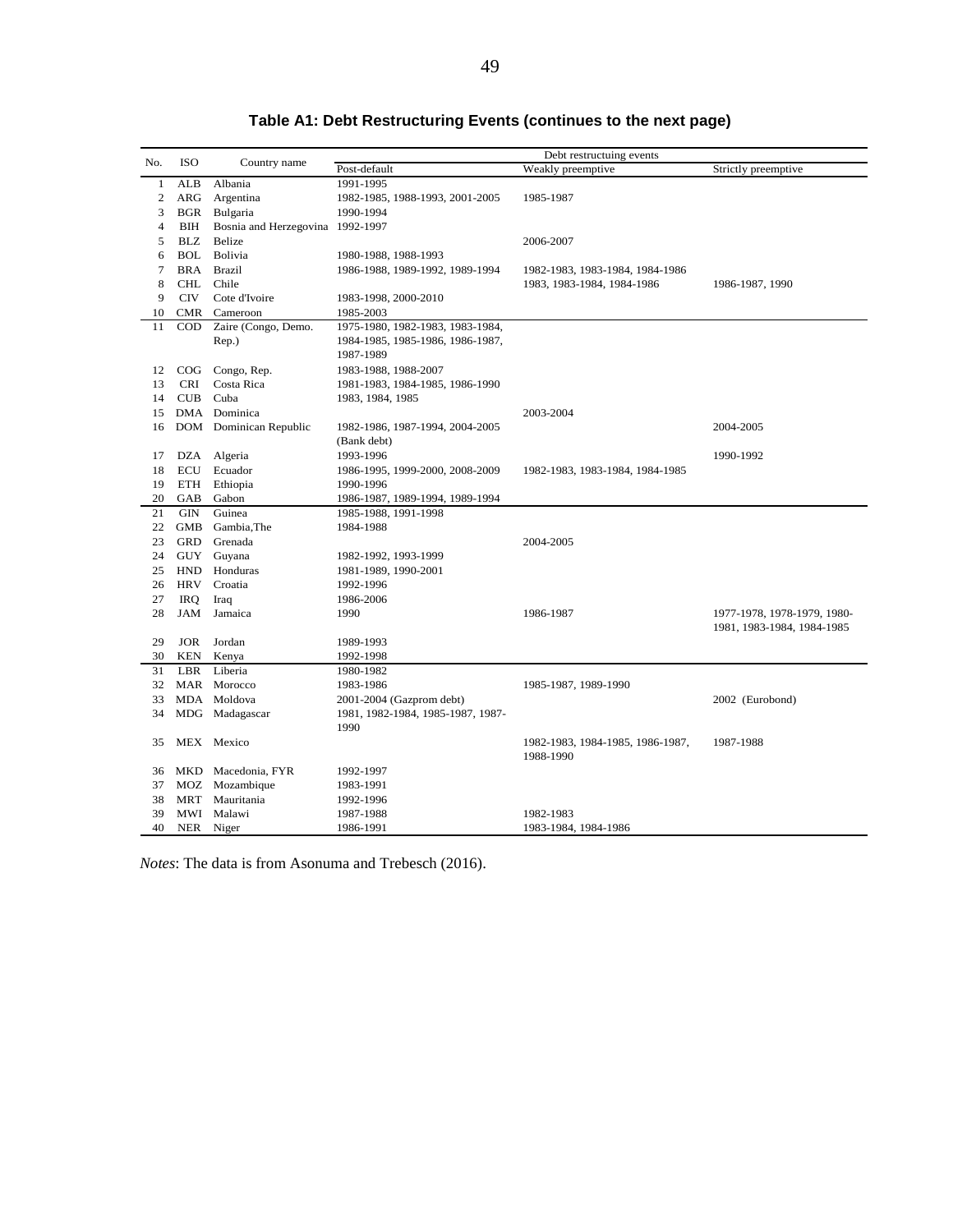|     |            |                           |                                    | Debt restructuing events           |                              |
|-----|------------|---------------------------|------------------------------------|------------------------------------|------------------------------|
| No. | <b>ISO</b> | Country name              | Post-default                       | Weakly preemptive                  | Strictly preemptive          |
| 41  |            | NGA Nigeria               | 1982-1983 (x2), 1983-1984, 1986-   | 1988-1989                          |                              |
|     |            |                           | 1987, 1987-1988, 1989-1991         |                                    |                              |
| 42  | <b>NIC</b> | Nicaragua                 | 1978-1980, 1983-1984, 1985-1995    |                                    | 1981, 1982                   |
| 43  | <b>PAK</b> | Pakistan                  | 1998-1999 (Bank debt)              |                                    | 1999 (Bonds)                 |
| 44  | PAN        | Panama                    | 1987-1994 (Bond exchange, add-on   | 1984-1985                          |                              |
|     |            |                           | deal), 1987-1996                   |                                    |                              |
| 45  | <b>PER</b> | Peru                      | 1984-1997                          | 1983                               | 1979-1980                    |
| 46  | PHL        | Philippines               | 1983-1986                          | 1983-1986, 1988-1990, 1990-1992    |                              |
| 47  | POL        | Poland                    | 1982, 1981-1982, 1982-1983, 1983-  |                                    |                              |
|     |            |                           | 1984, 1986, 1986-1988, 1988-1989,  |                                    |                              |
|     |            |                           | 1989-1994                          |                                    |                              |
| 48  | PRY        | Paraguay                  | 1986-1993                          |                                    |                              |
| 49  | ROM        | Romania                   | 1981-1982                          | 1983, 1986                         |                              |
| 50  | <b>RUS</b> | <b>Russian Federation</b> | 1991-1997, 1998-1999 (GKOs), 1998- |                                    |                              |
|     |            |                           | 2000 (London Club, PRINs & IANs),  |                                    |                              |
|     |            |                           | 1999-2000 (MinFin3)                |                                    |                              |
| 51  | <b>SDN</b> | Sudan                     | 1975-1985                          |                                    |                              |
| 52  | <b>SEN</b> | Senegal                   | 1981-1984, 1992-1996               | 1985, 1990                         |                              |
| 53  | <b>SLE</b> | Sierra Leone              | 1980-1995                          |                                    |                              |
| 54  |            | Serbia and Montenegro     | 1992-2004                          |                                    |                              |
| 55  | <b>STP</b> | Sao Tome and Principe     | 1984-1994                          |                                    |                              |
| 56  | <b>SVN</b> | Slovenia                  | 1992-1996                          |                                    |                              |
| 57  | <b>SYC</b> | Seychelles                | 2008-2010                          |                                    |                              |
| 58  | <b>TGO</b> | Togo                      | 1987-1988, 1991-1997               |                                    |                              |
| 59  | <b>TTO</b> | Trinidad and Tobago       |                                    | 1988-1989                          |                              |
| 60  | <b>TUR</b> | Turkey                    | 1976-1979 (x2)                     | 1981, 1981-1982                    |                              |
| 61  | <b>TZA</b> | Tanzania                  | 1981-2004, 1979-1993               |                                    |                              |
| 62  |            | UKR Ukraine               |                                    | 1999 (ING debt/Merill Lynch), 2000 | 1998 (OVDPs, non-residents), |
|     |            |                           |                                    | (Global exchange)                  | 1988 (Chasee loan)           |
| 63  | <b>URY</b> | Uruguay                   |                                    | 1983, 1985-1986                    | 1987-1988, 1989-1991, 2003   |
| 64  | <b>VEN</b> | Venezuela, RB             | 1983-1986, 1989-1990               | 1986-1987                          |                              |
| 65  |            | VNM Vietnam               | 1982-1997                          |                                    |                              |
| 66  |            | YEM Yemen, Republic of    | 1983-2001                          |                                    |                              |
| 67  |            | Yugoslavia                |                                    | 1983, 1984-1985, 1987-1988         | 1983-1984                    |
| 68  | ZAF        | South Africa              |                                    | 1985-1987                          | 1989, 1992-1993              |
| 69  | ZMB        | Zambia                    | 1983-1994                          |                                    |                              |

**Table A1: Debt Restructuring Events (continued from the previous page)**

*Notes*: The data is from Asonuma and Trebesch (2016).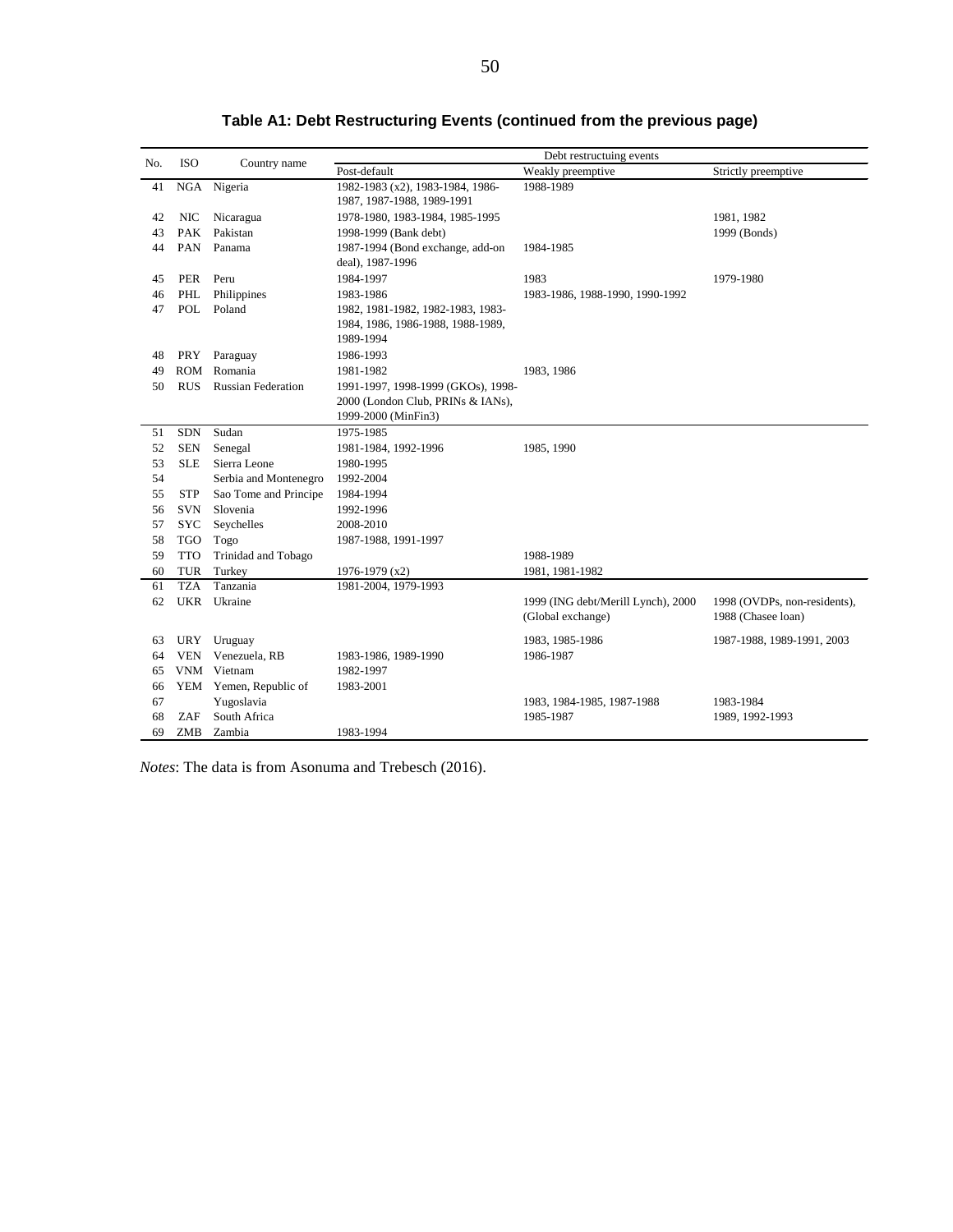



**Figure A.1: Trade Dynamics around Preemptive Debt Restructuring**

**Figure A.2: Trade Dynamics around Post-Default Debt Restructuring**



*Notes:* Solid red lines and dashed red lines indicate starting and ending years of post-default debt restructurings. Solid black lines and dashed black lines indicate starting and ending years of preemptive debt restructurings. *Sources:* Asonuma and Trebesch (2016, restructurings), IMF DOT (exports, imports) and World Bank World Development Indicators (US-dollar denominated GDP).

#### **Appendix III. Local Projections for Other Variables using AIPW Methods**

Table A.2. reports results from the AIPW estimator for net exports, investment and GDP, respectively. The results confirm robustness of our benchmark results (Table 4) with dealing with endogeneity issues. Similar to baseline (OLS) case, net exports improve substantially after post-default restructurings over prolonged period. This is consistent with estimation results on imports and exports. On the contrary, countries with post-default restructurings suffer a severe and protracted decline in both investment and GDP.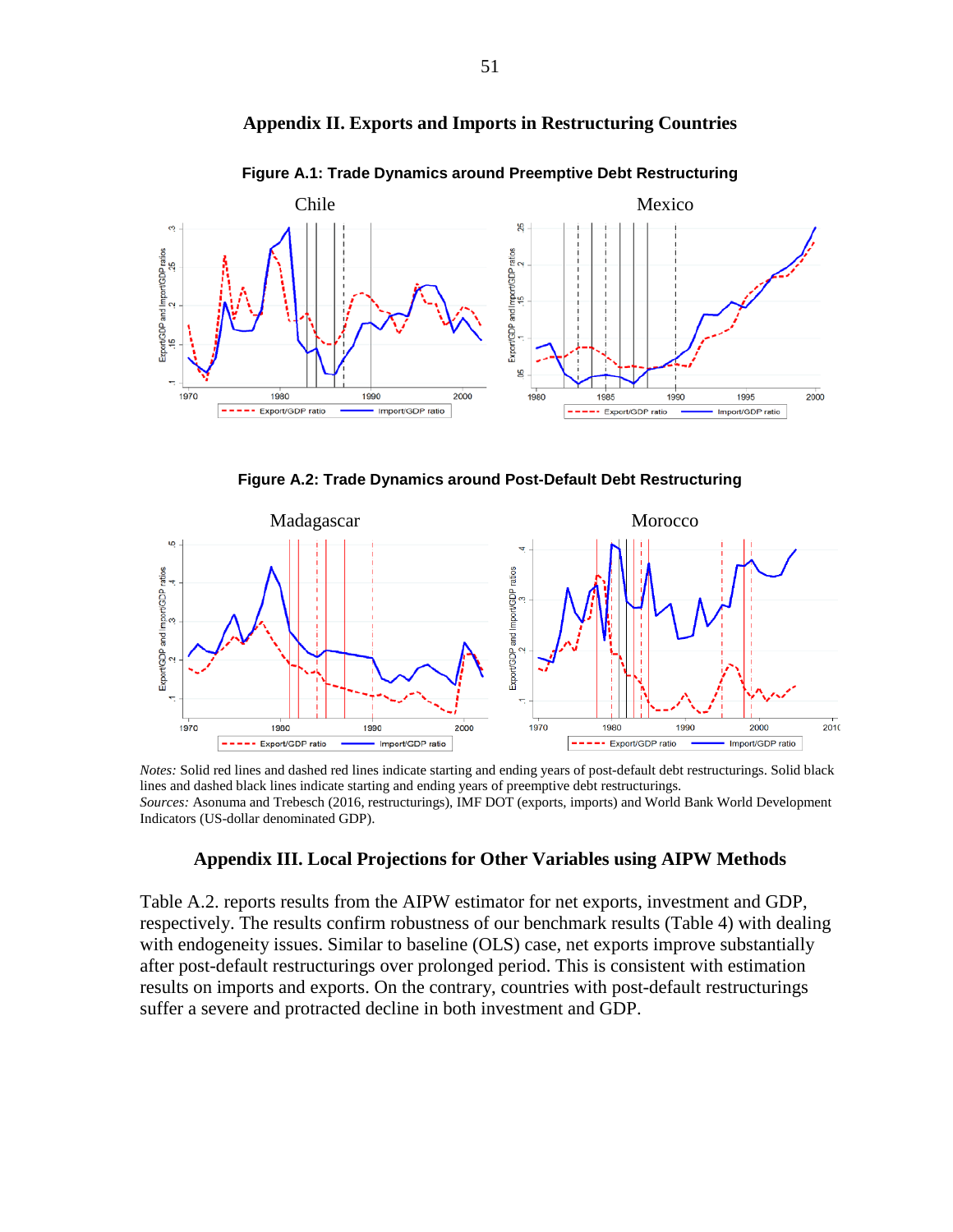|                                                                                                                                 | Dep. var. is 100 times the cumulative change in the net export value from year $t - 1$ to year $t + h$ scaled by real GDP at year $t - 1$ |          |             |                       |                                     |                                                 |                         |                                     |                         |             |             |  |  |
|---------------------------------------------------------------------------------------------------------------------------------|-------------------------------------------------------------------------------------------------------------------------------------------|----------|-------------|-----------------------|-------------------------------------|-------------------------------------------------|-------------------------|-------------------------------------|-------------------------|-------------|-------------|--|--|
|                                                                                                                                 |                                                                                                                                           | $h=0$    | $h=1$       | $h = 2$               | $h = 3$                             | $h = 4$                                         | $h = 5$                 | $h = 6$                             | $h = 7$                 | $h = 8$     | $h = 9$     |  |  |
|                                                                                                                                 | Post-default                                                                                                                              | 0.380    | $2.350***$  | $2.676***$            | $2.611**$                           | $3.510***$                                      | $2.627**$               | 1.365                               | $-0.858$                | $-2.623**$  | $-3.051**$  |  |  |
|                                                                                                                                 |                                                                                                                                           | (0.78)   | (0.92)      | (1.14)                | (1.34)                              | (1.33)                                          | (1.18)                  | (1.43)                              | (1.58)                  | (1.44)      | (1.69)      |  |  |
|                                                                                                                                 | Weakly preemptive                                                                                                                         | $1.025*$ | 1.954**     | 1.365                 | $2.012*$                            | $2.300**$                                       | 1.908**                 | 2.072*                              | 1.367                   | 1.505       | 0.950       |  |  |
|                                                                                                                                 |                                                                                                                                           | (0.76)   | (0.91)      | (1.12)                | (1.30)                              | (1.33)                                          | (1.15)                  | (1.39)                              | (1.57)                  | (1.50)      | (1.69)      |  |  |
|                                                                                                                                 | Strictly preemptive                                                                                                                       | $1.205*$ | 0.639       | 1.203                 | 0.004                               | $-0.827$                                        | $-0.992$                | $-0.826$                            | $-2.51$                 | $-0.675$    | $-1.124$    |  |  |
|                                                                                                                                 |                                                                                                                                           | (0.75)   | (0.88)      | (1.11)                | (1.30)                              | (1.32)                                          | (1.14)                  | (1.38)                              | (1.56)                  | (1.50)      | (1.68)      |  |  |
|                                                                                                                                 | Number of countries                                                                                                                       | 47       | 47          | 47                    | 47                                  | 47                                              | 47                      | 46                                  | 46                      | 45          | 44          |  |  |
|                                                                                                                                 | <b>Observations</b>                                                                                                                       | 1077     | 1032        | 987                   | 941                                 | 894                                             | 847                     | 801                                 | 755                     | 712         | 671         |  |  |
|                                                                                                                                 |                                                                                                                                           |          |             |                       |                                     |                                                 |                         |                                     |                         |             |             |  |  |
|                                                                                                                                 | Panel B: Investment                                                                                                                       |          |             |                       |                                     |                                                 |                         |                                     |                         |             |             |  |  |
| Dep. var. is 100 times the cumulative change in investment from year $t - 1$ to year $t + h$ scaled by real GDP at year $t - 1$ |                                                                                                                                           |          |             |                       |                                     |                                                 |                         |                                     |                         |             |             |  |  |
|                                                                                                                                 |                                                                                                                                           | $h=0$    | $h=1$       | $h = 2$               | $h = 3$                             | $h = 4$                                         | $h = 5$                 | $h = 6$                             | $h = 7$                 | $h = 8$     | $h = 9$     |  |  |
|                                                                                                                                 | Post-default $-3.007***$                                                                                                                  |          | $-4.607***$ |                       | $-4.652***$ $-4.515***$ $-4.422***$ |                                                 |                         | $-4.111***$ $-5.510***$ $-6.363***$ |                         | $-6.107***$ | $-5.578***$ |  |  |
|                                                                                                                                 |                                                                                                                                           | (0.32)   | (0.46)      | (0.55)                | (0.64)                              | (0.76)                                          | (0.84)                  | (0.93)                              | (1.00)                  | (0.98)      | (0.90)      |  |  |
|                                                                                                                                 | Weakly preemptive -1.045***                                                                                                               |          | $-1.654***$ | $-1.609***$           | $-1.757***$ $-2.367***$             |                                                 | $-3.553***$ $-2.968***$ |                                     | $-3.924***$             | $-3.322***$ | $-1.363*$   |  |  |
|                                                                                                                                 |                                                                                                                                           | (0.32)   | (0.49)      | (0.56)                | (0.65)                              | (0.78)                                          | (0.86)                  | (0.95)                              | (1.01)                  | (1.02)      | (0.93)      |  |  |
|                                                                                                                                 | Strictly preemptive                                                                                                                       | $-0.192$ | $-0.229$    | 0.054                 | $2.051***$                          | $2.107***$                                      | $3.758***$              | 5.465***                            | 7.073***                | $1.774**$   | 7.282***    |  |  |
|                                                                                                                                 |                                                                                                                                           | (0.31)   | (0.46)      | (0.55)                | (0.65)                              | (0.76)                                          | (0.86)                  | (0.96)                              | (1.02)                  | (1.00)      | (0.90)      |  |  |
|                                                                                                                                 | Number of countries                                                                                                                       | 47       | 47          | 47                    | 47                                  | 47                                              | 47                      | 46                                  | 46                      | 45          | 44          |  |  |
|                                                                                                                                 | Observations                                                                                                                              | 1077     | 1032        | 987                   | 941                                 | 894                                             | 847                     | 801                                 | 755                     | 712         | 671         |  |  |
|                                                                                                                                 |                                                                                                                                           |          |             |                       |                                     |                                                 |                         |                                     |                         |             |             |  |  |
| Panel C: GDP                                                                                                                    |                                                                                                                                           |          |             |                       |                                     |                                                 |                         |                                     |                         |             |             |  |  |
|                                                                                                                                 | Dep. var. is 100 times the cumulative change in real GDP from year $t - 1$ to year $t + h$ scaled by real GDP at year $t - 1$             |          |             |                       |                                     |                                                 |                         |                                     |                         |             |             |  |  |
|                                                                                                                                 |                                                                                                                                           | $h=0$    | $h=1$       | $h = 2$               | $h = 3$                             | $h = 4$                                         | $h = 5$                 | $h = 6$                             | $h = 7$                 | $h=8$       | $h = 9$     |  |  |
|                                                                                                                                 | Post-default -1.048***                                                                                                                    |          | $-2.406***$ |                       |                                     | $-2.533***$ $-2.096***$ $-2.257***$ $-3.362***$ |                         |                                     | $-3.446***$ $-5.274***$ | $-4.858***$ | $-5.514***$ |  |  |
|                                                                                                                                 |                                                                                                                                           | (0.34)   | (0.46)      | (0.55)                | (0.72)                              | (0.94)                                          | (1.17)                  | (1.34)                              | (1.53)                  | (1.71)      | (1.72)      |  |  |
|                                                                                                                                 |                                                                                                                                           |          |             | $\sim$ $ \sim$ $\sim$ | $\alpha$ $\alpha$ $\alpha$ .        | 0.000                                           | $\sim$ $\sim$           | $\sim$ $ \sim$                      |                         |             |             |  |  |

**Table A.2: Local Projections of Other Variables, AIPW**

Panel A: Net exports

# Post-default -1.048\*\*\* -2.406\*\*\* -2.533\*\*\* -2.096\*\*\* -2.257\*\*\* -3.362\*\*\* -3.446\*\*\* -5.274\*\*\* -4.858\*\*\* -5.514\*\*\* Weakly preemptive -1.404\*\*\* -0.324 0.748\* 0.970\* -0.309 -1.686 -0.748 -1.533 -0.645 1.173 (0.34) (0.45) (0.55) (0.73) (0.96) (1.17) (1.35) (1.53) (1.70) (1.72) Strictly preemptive -1.875\*\*\* -3.301\*\*\* -2.445\*\*\* -0.665 -2.036\*\* -1.075 2.014\* 3.348\*\* -0.438 4.922\*\*\* (0.34) (0.43) (0.54) (0.72) (0.94) (1.14) (1.33) (1.52) (1.69) (1.67) Number of countries  $47$   $47$   $47$   $47$   $47$   $47$   $46$   $46$   $45$   $42$ Observations 1059 1014 969 923 876 829 783 737 694 653

*Notes*: Panels A, B and C show local projections of 100 times  $(NetExport_{t+h} - NetExport_{t-1}) / GDP_{t-1}$ , 100 times  $\frac{1}{(hvestment_{t+h} - Investment_{t-1})}/GDP_{t-1}$ , and 100 times  $\frac{1}{(GDP_{t+h} - GDP_{t-1})}/GDP_{t-1}$ , respectively, where *h* indicates years after the start of debt restructurings. The set of control variables is the same with Table 3: a constant term, country fixed effects, lags of import (or export) growth rates, lags of real GDP growth rates, and cyclical component of real GDP. Robust standard errors, clustered at country-level, are in parentheses. Sample countries are restricted to countries that have ever experienced debt restructuring(s). Sample period is from 1970 to 2007 with some missing period for some countries. See the main text for the data sources. \*\*\*, \*\* and \* indicate that corresponding coefficients are statistically significant at 1% level, 5% level, and 10% level, respectively.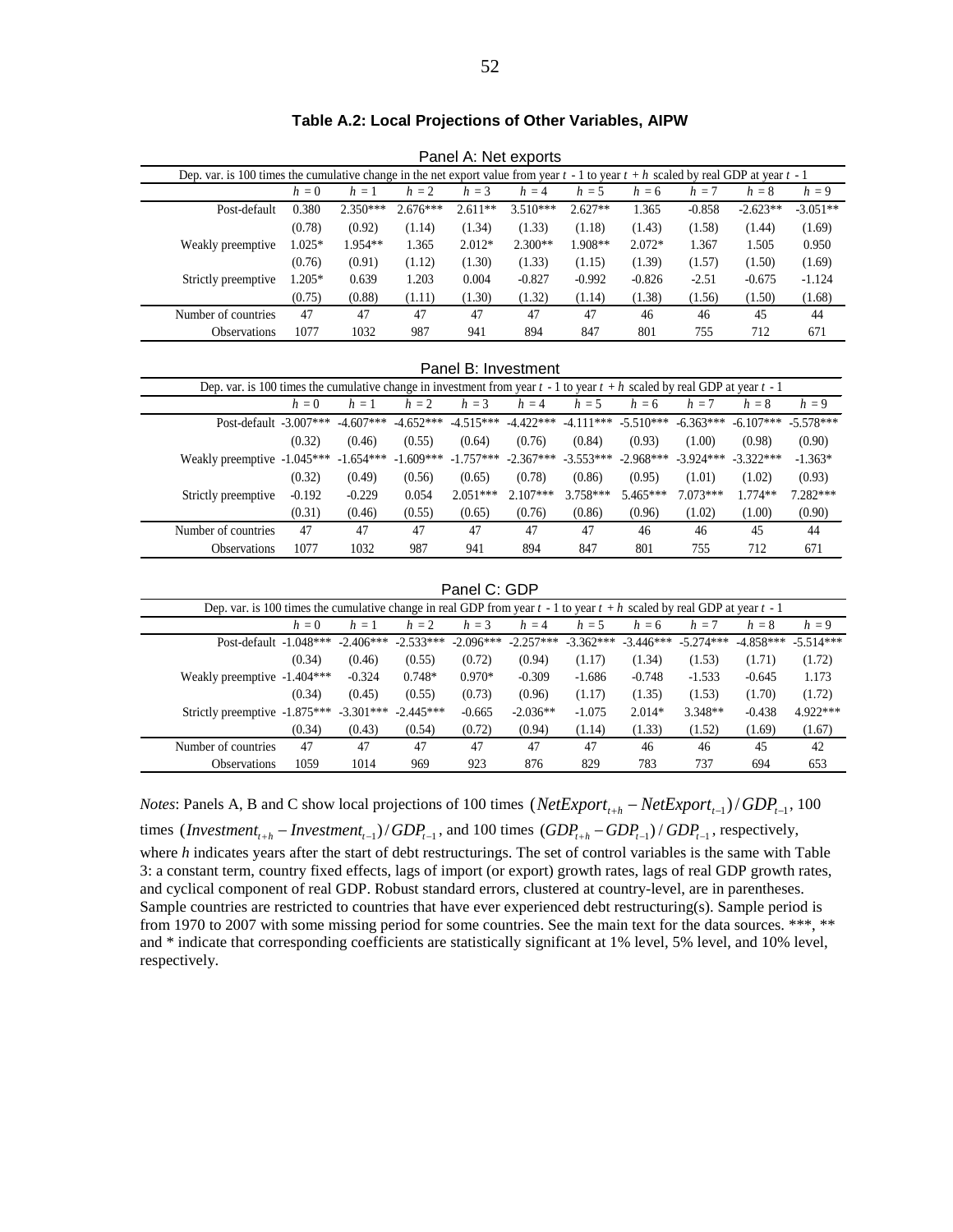#### **REFERENCES**

- Abbas, A.S.M., N. Belhocine, A. ElGanainy and M. Horton, 2010, "A Historical Public Debt Database," IMF Working Paper 10/245.
- Abiad, A., P. Mishra, and P. Topalova, 2014, "How Does Trade Evolve in the Aftermath of Financial Crises?" *IMF Economic Review* Vol. 62 (2): 213–247.
- Ahn, J., M. Amiti, and D. Weinstein (2011). "Trade Finance and the Great Trade Collapse," *American Economic Review Papers and Proceedings* 101 (3): 298–302.
- Alessandria, G., J. P. Kaboski, and V. Midrigan, 2010, "The Great Trade Collapse of 2008– 09: An Inventory Adjustment?" *IMF Economic Review*, Vol. 58 (2): 254–294.
- Amiti, M., and D.E. Weinsten, 2011, "Exports and Financial Shocks," *Quarterly Journal of Economics*. Vol. 126 (4): 1841–1877.
- Asmundson, I., T. Dorsey, A. Khachatryan, I. Niculcea, and M. Saito, 2011, "Trade and Trade Finance in the 2008–09 Financial Crisis." IMF Working Paper 11/16.
- Asonuma, T., 2016, "Sovereign Defaults, External Debt and Real Exchange Rate Dynamics." IMF Working Paper 16/37.
- Asonuma, T., and H. Joo, 2016, "Sovereign Debt Restructurings: Delays in Negotiations and Risk Averse Creditors," Manuscript, IMF.
- Asonuma, T., and C. Trebesch, 2016, "Sovereign Debt Restructurings: Preemptive or Postdefault." *Journal of European Economic Association*, Vol. 14 (1): 175–214.
- Benjamin, D., and M. Wright, 2009, "Recovery Before Redemption? A Theory of Delays in Sovereign Debt Renegotiations." manuscript, UCLA.
- Borensztein, E., and U. Panizza, 2009, "The Costs of Sovereign Default," *IMF Staff Papers*, Vol. 56 (4): 683–741.
- Chor, D., and K. Manova, 2012, "Off the Cliff and Back? Credit Conditions and International Trade During the Global Financial Crisis." *Journal of International Economics*, Vol. 87 (1): 117–133.
- Cruces, J., and C. Trebesch, 2013, "Sovereign Defaults: The Price of Haircuts," *American Economic Journal: Macroeconomics*, Vol. 5 (3): 85–117.
- Das, U., Papaioannou, M., and C. Trebesch, 2012, "Sovereign Debt Restructurings 1950– 2010: Literature Survey, Data, and Stylized Facts," IMF Working Paper 12/203.
- De Paoli, B., G. Hoggarth and V. Saporta, 2009, "Output Costs of Sovereign Crises: Some Empirical Estimates," Bank of England Working Paper No. 362.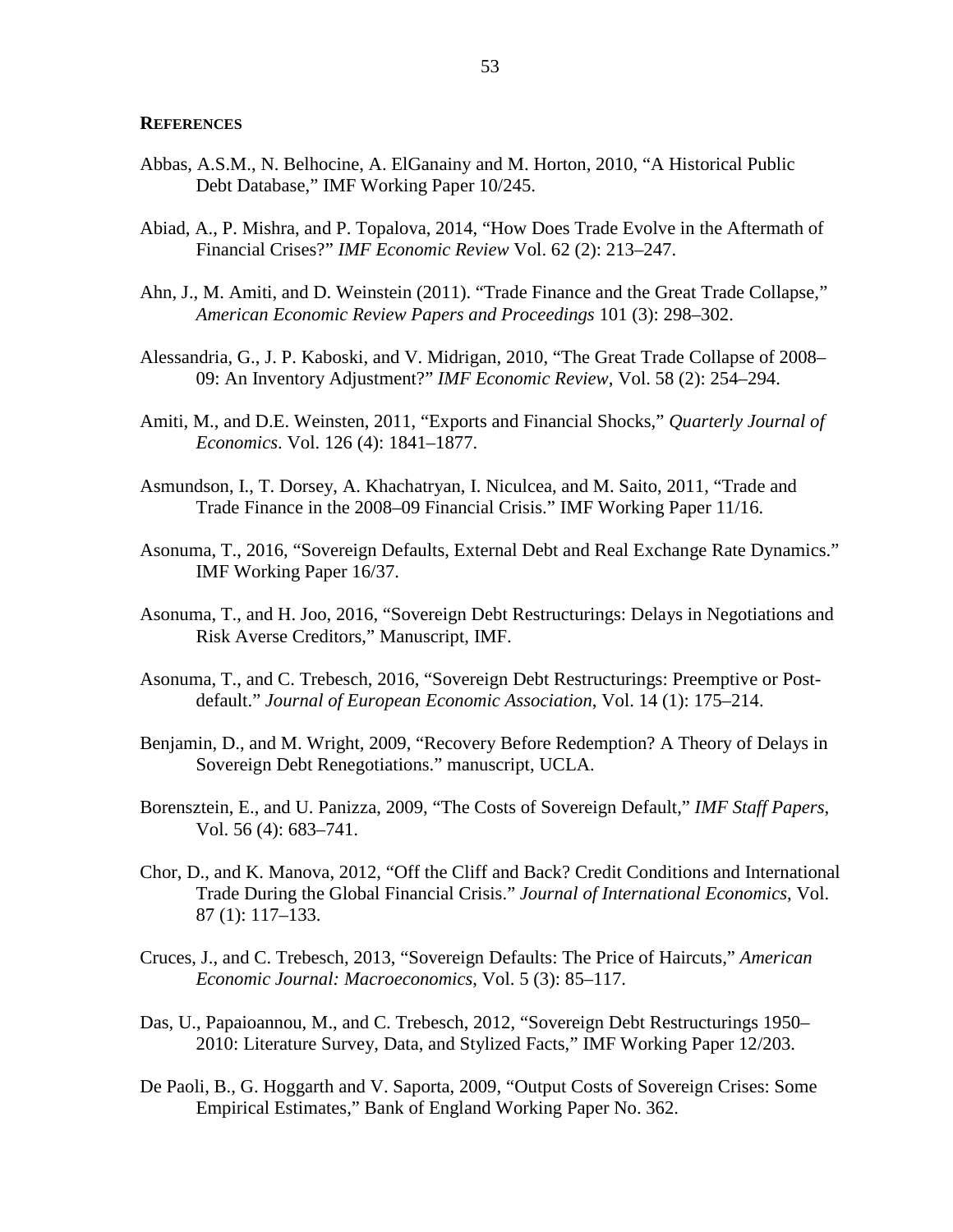- Diaz-Cassou, J., Erce, A., and J. Vazquez-Zamora, 2008, "Recent Episodes of Sovereign Debt Restructurings. A Case-study Approach," Banco de Espana Occasional Paper 0804.
- Eaton, J., S. Kortum, B. Neiman and J. Romalis, 2013, "Trade and the Global Recession," Manuscript, Penn State, Yale, U. of Chicago and U. of Sydney.
- Erce, A., 2013, "Sovereign Debt Restructurings and the IMF: Implications for Future Official Interventions," Federal Reserve Bank of Dallas Working Paper 143.
- Feenstra, R. C., R. Inklaar, and M. P. Timmer (2015). "The Next Generation of the PennWorld Table," *American Economic Review* Vol.105 (10): pp. 3150–3182, available for download at [www.ggdc.net/pwt,](http://www.ggdc.net/pwt)
- Finger, H., and M. Mecagni, 2007, "Sovereign Debt Restructuring and Debt Sustainability An Analysis of Recent Cross-Country Experience," IMF Occasional Paper No. 255.
- Furceri, D., and A. Zdzienicka, "How Costly Are Debt Crises?" *Journal of International Money and Finance*, Vol. 31 (4), 726–742.
- Greenland, A., M. Ion, and J. Lopresti, 2014, "Policy Uncertainty and the Margins of Trade," Manuscript, Elon University, University of Arizona, and The College of William and Mary.
- Gopinath, G., O. Itskhoki, and B. Neiman, 2012, "Trade Prices and the Global Trade Collapse of 2008-09," *IMF Economic Review*, Vol. 60 (3): 303–328.
- Gu, G. W. (2015). "A Tale of Two Countries: Sovereign Default, Trade, and Terms of Trade".Manuscript, UC Santa Cruz.
- Heston, A., R. Summers, and B. Aten (2009). Penn World Table Version 6.3. Income and Prices at the University of Pennsylvania: Center for International Comparisons of Production.
- Ilzetzki, E.O, C.M. Reinhart, and K. Rogoff, 2015, "Exchange Rate Arrangements into the 21st Century: Will the Anchor Currency Hold?" Manuscript, Harvard University.
- International Monetary Fund (IMF), 2012, *World Economic Outlook*. Washington D.C.: International Monetary Fund, April.

\_\_\_\_\_\_\_\_\_, 2013, *Sovereign Debt Restructuring: Recent Developments and Implications for the Fund's Legal and Policy Framework*, IMF Board Paper, April.

\_\_\_\_\_\_\_\_\_, 2016a, *International Financial Statistics, 1948–2016*.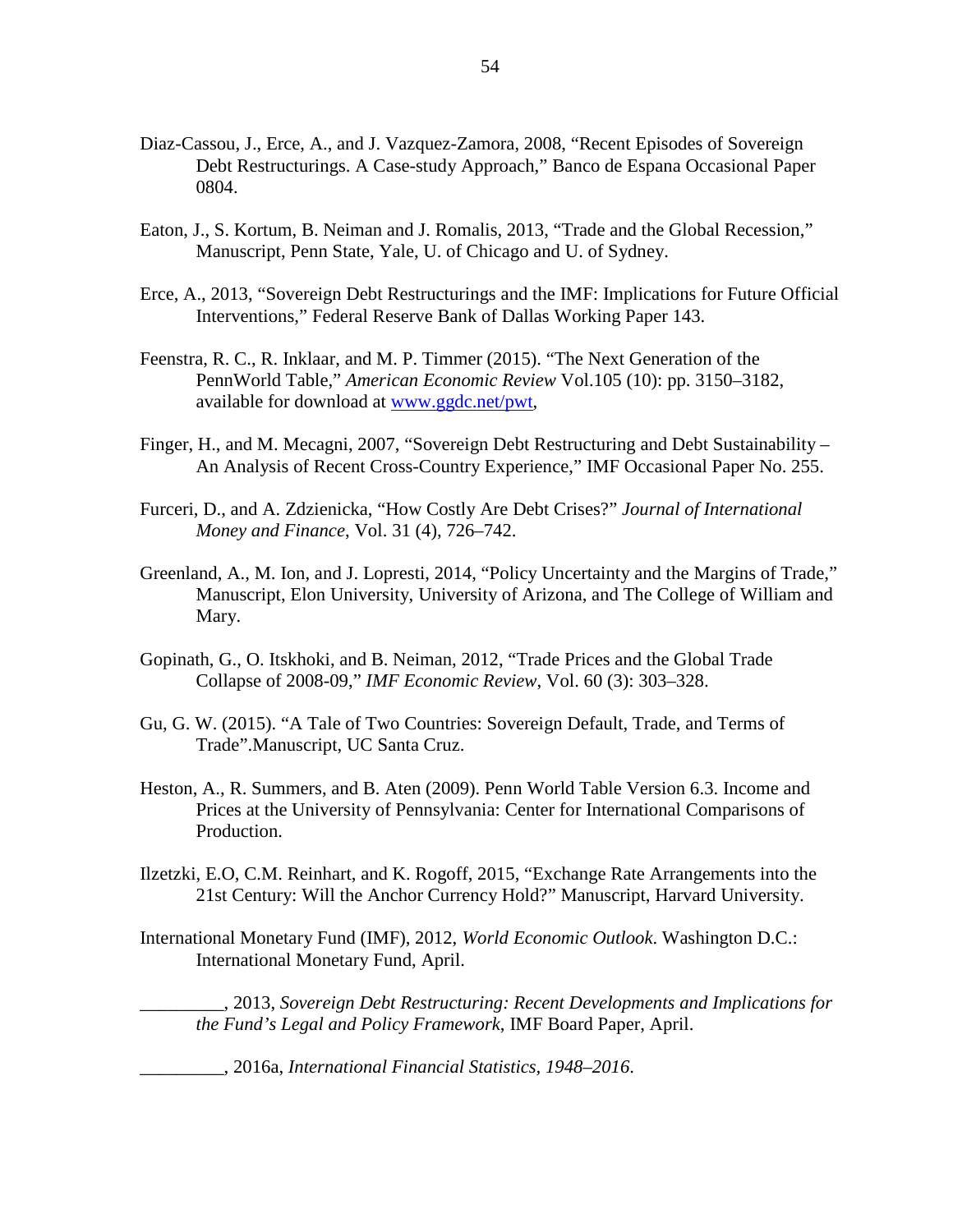\_\_\_\_\_\_\_\_\_, 2016b, *Direction of Trade Statistics, 1948–2016*.

- Jordá, Ó., 2005, "Estimation and Inference of Impulse Responses by Local Projections." *American Economic Review* Vol. 95 (1): 161–182.
- Jordá, Ó., M. Schularick, and A. M. Taylor, 2013, "When Credit Bites Back." *Journal of Money, Credit and Banking* Vol. 45 (2): 3–28.
	- \_\_\_\_\_\_\_\_\_, 2016, "Sovereigns versus Banks: Credit, Crises, and Consequences." *Journal of the European Economic Association* 14 (1): 45–79.
- Jordá, Ó., and A. M. Taylor, 2016, "The Time for Austerity: Estimating the Average Treatment Effect of Fiscal Policy." *The Economic Journal* Vol. 126 (590): 219–255.
- Kuvshinov, D., and K. Zimmermann, 2016, "Sovereign Going Bust: Estimating the Cost of Default," University of Bonn Discussion Paper 01/2016.
- Laeven, L., and F. Valencia, 2012, "Systemic Banking Crises Database: An Update," IMF Working Paper No.12/163.
- Levchenko, A. A., L.T. Lewis, and L.L. Tesar, 2010, "The Collapse of International Trade during the 2008-09 Crisis: In Search of the Smoking Gun," *IMF Economic Review,* Vol. 58 (2): 214–253.
- Levy-Yeyati, E. and U. Panizza, 2011, "The Elusive Costs of Sovereign Defaults," *Journal of Development Economics*, Vol. 94 (1): 95–105.
- Martinez, J. V. and G. Sandleris, 2011, "Is It Punishment? Sovereign Defaults and the Decline in Trade." *Journal of International Money and Finance* Vol. 30 (6): 909– 930.
- Novy, D., and A. M. Taylor, 2014, "Trade and Uncertainty." NBER Working Paper No. 19941.
- Panizza, U., F. Sturzenegger, and J. Zettelmeyer, 2009, "The Economics and Law of Sovereign Debt and Default," *Journal of Economic Literature*, Vol. 47 (3): 651–698.
- Reinhart, C., and K. Rogoff, 2009, *This Time is Different: Eight Centuries of Financial Folly*, Princeton University Press.
	- \_\_\_\_\_\_\_\_\_, 2011, "The Forgotten History of Domestic Debt," *Economic Journal*, Vol. 121 (552): 319–350.
- Rose, A. K., 2005, "One Reason Countries Pay Their Debts: Renegotiation and International Trade." *Journal of Development Economics,* Vol. 77 (1): 189–206.